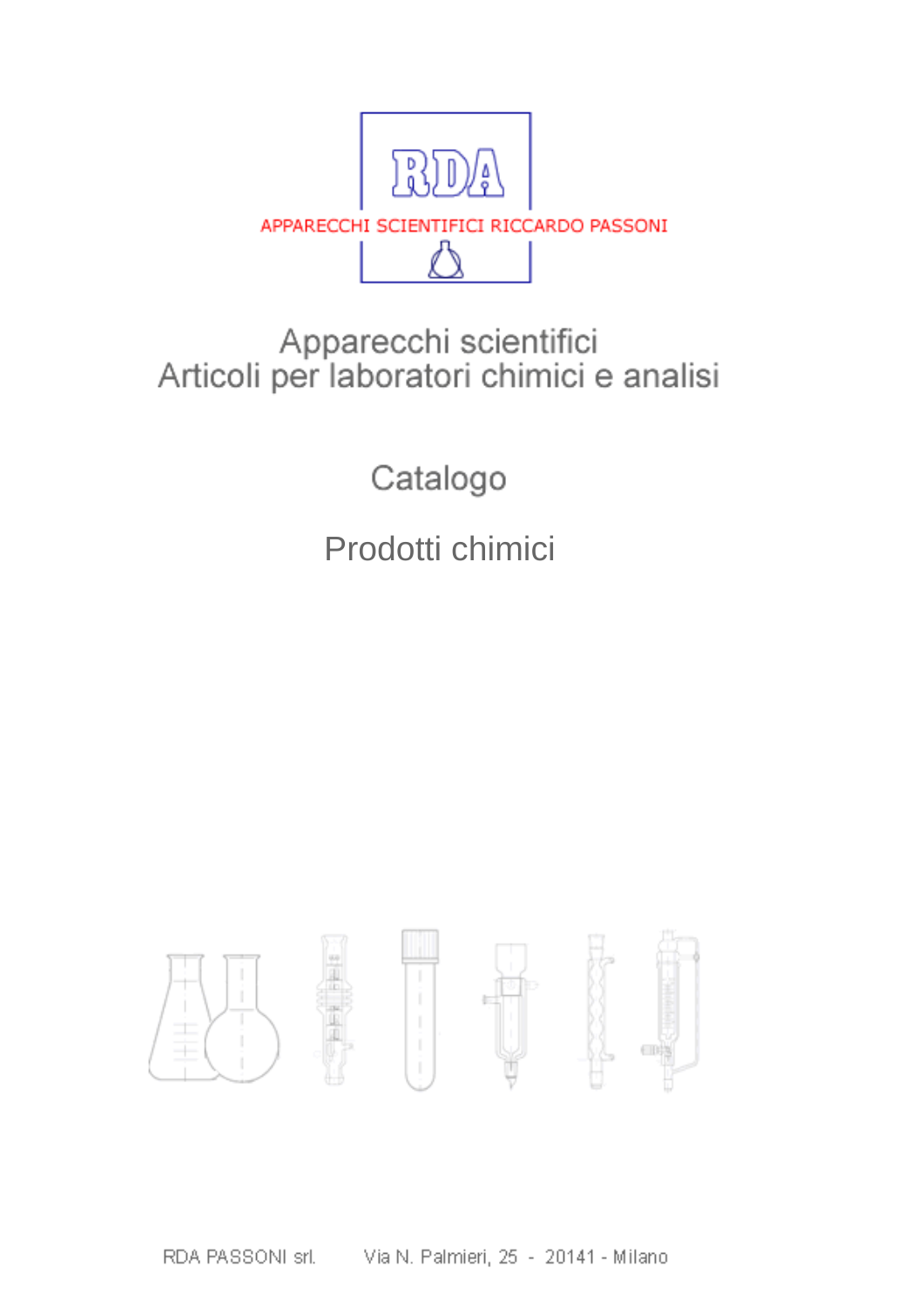

**Prodotti chimici**

## **Acqua bidistillata**

9307586 cap.10 lt. cubitainer con rubinetto 9307584 cap.20 lt. cubitainer senza rubinetto 9307590 rubinetto per cubitainer

RDA PASSONI srl.

Fax 02.895.436.91 info@rdapassoni.it

Via N. Palmieri, 25 20141 - Milano

Tel. 02.895.461.93 / 02.895.451.75 / 02.895.036.15

## **PRODOTTI CHIMICI - ELENCO GENERALE -**

--------ORDINE ALFABETICO---------------

CODICE--------DESCRIZIONE BREVE-------- 400155 ACETALE RE ML100 400204 ACETAMMIDE RPE G100 400255 ACETANILIDE RPE G250 400241 ACETANILIDE STD MCA G2 400553 ACETILCOLINA BROMURO RPE G50 400621 ACETILE CLORURO RPE ML100 400623 ACETILE CLORURO RPE ML1000 300753 ACETILE CLORURO RE ML1000 400672 ACETILFENILIDRAZINA RPE G25 301251 ACETOFENONE RE ML1000 301253 ACETOFENONE RE KG28 P0050541 ACETONE PA L 10 P0050549 ACETONE PA L 25 P0050568 ACETONE PA L 200 400971 ACETONE RPE-ACS-ISO ML1000 400972 ACETONE RPE-ACS-ISO KG22 400974 ACETONE RPE-ACS-ISO ML2500 400979 ACETONE RPE-ACS-ISO KG160 400977 ACETONE RPE-ACS-ISO ML100 401002 ACETONE RESIST. PERMANG. RPE-ACS KG22 401003 ACETONE RESIST. PERMANG. RPE-ACS ML1000 P0051016 ACETONE PA ANIDRO 1L 301502 ACETONE RPH ML5000 301504 ACETONE RPH KG22 301505 ACETONE RPH ML1000 301506 ACETONE RPH ML2500 301507 ACETONE RPH KG160 P0053221 ACETONE ATRASOL 2,5L 401041 ACETONE MOS ML2500 412502 ACETONE RS HPLC ML2500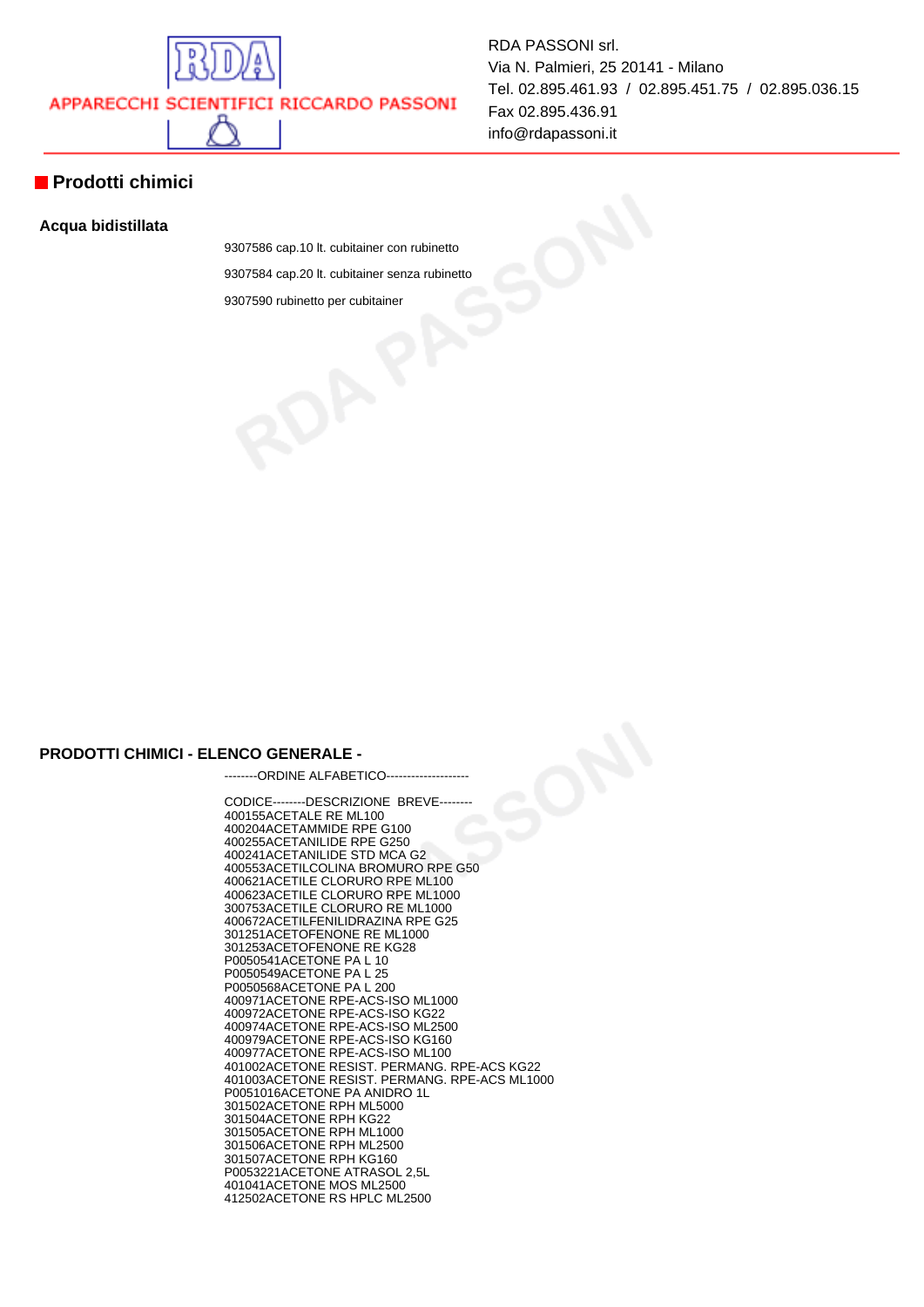P0053716 ACETONE RS HPLC ISOC. HPLC ML 1000 P0053721 ACETONE RS HPLC ISOC. ML 2500 401032 ACETONE RS SPETTRO ML2500 401034 ACETONE RS SPETTRO ML1000 P0052216 ACETONE RS PESTIPUR ML 1000 P0052221 ACETONE RS PESTIPUR ML 2500 400991 ACETONE PLUS RS PESTICIDI ML 1000 400992000 ACETONE PLUS RS PESTICIDI ML2500 401051 ACETONE RSE ML1000 401052 ACETONE RSE KG22 401055 ACETONE RSE ML5000 401058 ACETONE RSE ML2500 P0052716 ACETONE RS SPECTROSOL ML 1000 P0052721 ACETONE RS SPECTROSOL ML 2500 527650 ACETONE RS VLSI ML 2500 527655 ACETONE RS VLSI ML 5000 P0050222 ACETONE PS ML 5000 P0050241 ACETONE PS L 10 P0050248 ACETONE PS L 25 P0050249 ACETONE PS L 25 P0050268 ACETONE PS L 200 508200 ACETONE RE PURO ML1000 508201 ACETONE RE ML 2500 528201 ACETONE RE L25 528203 ACETONE RE BIDONE PLASTICA ML5000 528204 ACETONE RE L200 528206 ACETONE RE ML10000 P5044A ACETONE D6 MIN 99,80 % 1 X 10 ML FIALA P5044S ACETONE D6 MIN 99,8% 5X10ML SEPTUM P5045 ACETONE D6 MIN 99,80 % 1X25ML P5046 ACETONE D6 MIN 99,80 % 1 X 100ML P5049 ACETONE D6 MIN 99,80% 10 X 0.75 ML P5060 ACETONE D6 "100%" (>99.96%) 10 X 0,6ML 301531 ACETONILACETONE RE ML100 P0060540 ACETONITRILE PA L 10 P0060568 ACETONITRILE PA L 200 401184 ACETONITRILE RPE-ACS KG40 401185 ACETONITRILE RPE-ACS ML2500 401183000 ACETONITRILE RPE-ACS ML1000 401185000 ACETONITRILE RPE-ACS ML2500 P0061016 ACETONITRILE PA ANIDRO 1L P0061021 ACETONITRILE RS ANIDRO ML 2500 P00610S16 ACETONITRILE PA ANIDRO 50 PPM DI H2O 1L P00610S21 ACETONITRILE RS ANIDRO ML 2500 P00610T10 ACETONITRILE RS ANIDRO ML 200 412375 ACETONITRILE RS-ACS GOLD HPLC ML5000 412371000 ACETONITRILE RS-ACS GOLD HPLC ML1000 412372000 ACETONITRILE RS-ACS GOLD HPLC ML2500 412391000 ACETONITRILE RS-ACS PLUS HPLC ML1000 412392000 ACETONITRILE RS-ACS PLUS HPLC ML2500 P00610S10 ACETONITRILE RS ANIDRO ML 200 P00637S16 ACETONITRILE RS HPLC 230 ML 1000 P00637S21 ACETONITRILE RS HPLC 230 ML 2500 P00637P21 ACETONITRILE RS HPLC PREP ML 2500 P00637P48 ACETONITRILE RS HPLC PREP L 25 P00637R16 ACETONITRILE RS HPLC/NMR ML 1000 P00637R21 ACETONITRILE RS HPLC/NMR ML 2500 P00637G16 ACETONITRILE RS HPLC GRADIENT ML 1000 P00637G21 ACETONITRILE RS HPLC GRADIENT ML 2500 P00637G31 ACETONITRILE RS HPLC GRADIENT ML 5000 P00637G47 ACETONITRILE RS HPLC GRADIENT ML 2500 412413 ACETONITRILE RS HPLC L25 412411000 ACETONITRILE RS HPLC ML1000 412412000 ACETONITRILE RS HPLC ML2500 P0063716 ACETONITRILE RS HPLC ISOC. HPLC ML 1000 P0063721 ACETONITRILE RS HPLC ISOC. ML 2500 P006S02/47 ACETONITRILE RS HPLC ISOC. ML 2500 412341 ACETONITRILE RS LC-MS ML 1000 412342 ACETONITRILE RS LC-MS ML2500 P00637U16 ACETONITRILE RS HPLC ULTRAG ML 1000 P00637U21 ACETONITRILE RS HPLC ULTRAG ML 2500 401201 ACETONITRILE RS PESTICIDI ML1000 P0063510 ACETONITRILE RS PEPTIDI ML 200 P0063516 ACETONITRILE RS PEPTIDI ML 1000 P0063521 ACETONITRILE RS PEPTIDI ML 2500 P0062216 ACETONITRILE RS PESTIPUR ML 1000 P0062221 ACETONITRILE RS PESTIPUR ML 2500 401241 ACETONITRILE RS PLUS PESTICIDI ML1000 401242 ACETONITRILE RS PLUS PESTICIDI ML2500 P0062716 ACETONITRILE RS SPECTROSOL ML 1000 P0062721 ACETONITRILE RS SPECTROSOL ML 2500 P0060228 ACETONITRILE PS ML 5000 P0060240 ACETONITRILE PS L 10 P0060248 ACETONITRILE PS L 25 P0060268 ACETONITRILE PS L 200 P5070 ACETONITRILE D3 "100%"(>99.95) 2 X 0.6ML P5073A ACETONITRILE D3 MIN 99,80% 1 X 5ML P5079 ACETONITRILE D3 MIN 99,8% 10X 0.75ML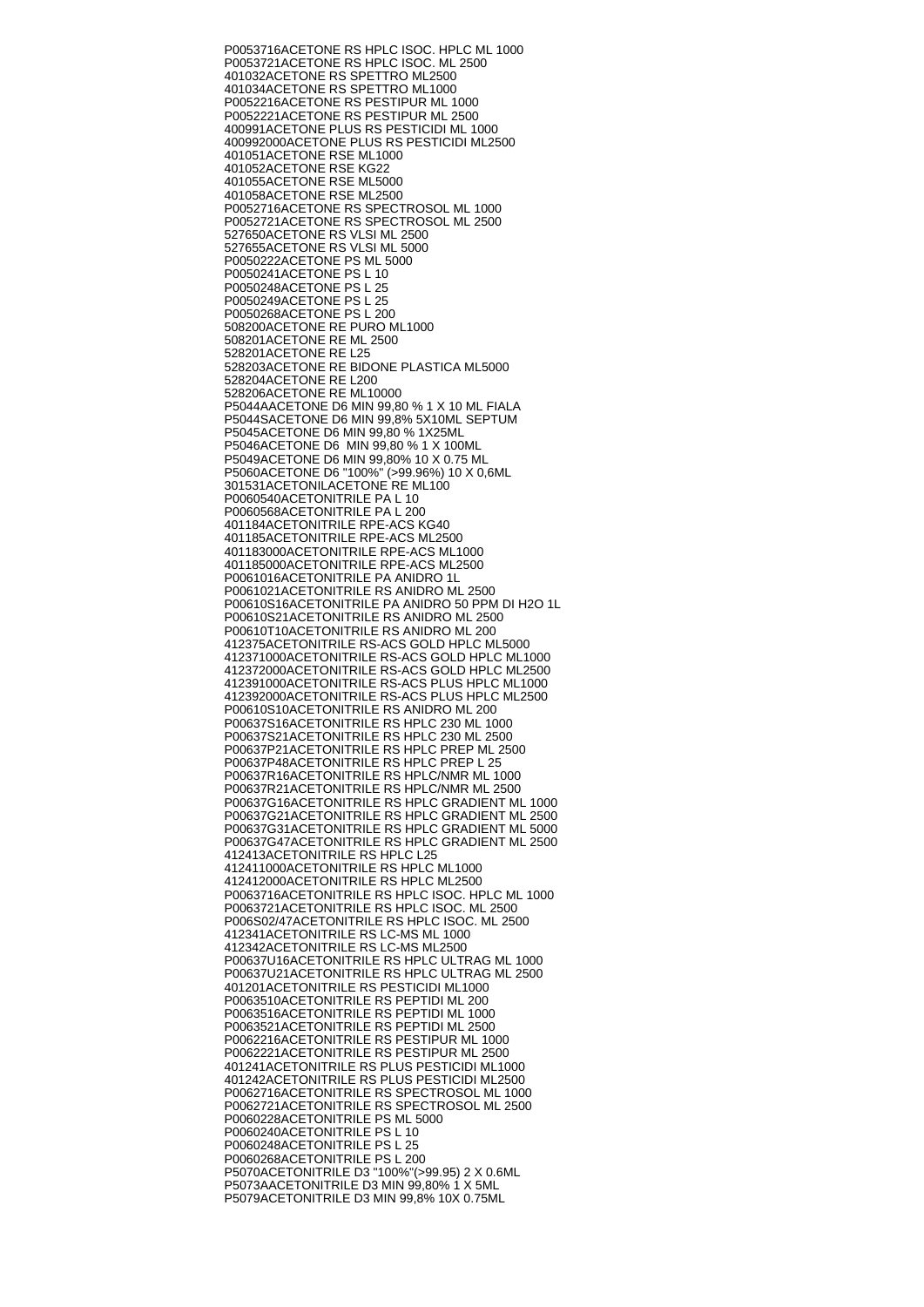405031 ACIDO TRANS-1,2-DIAMMINOCICLOES. RPE G10 402032 ACIDO 1-AMMINO-2-NAFTOL-4-SOLF. RPE G25 402034 ACIDO 1-AMMINO-2-NAFTOL-4-SOLF. RPE G100 405851 ACIDO1-EPTANSOLFONICO SALE SOD RSHPLC25G 405621 ACIDO1-ESANSOLFONICO SALE SOD RS HPLC25G 408582 ACIDO 1-NITROSO-2-OSNAF.-3,6-DIS RPE G25 405861 ACIDO1-OCTANSOLFONICO SALE SOD RSHPLC25G 409062 ACIDO 1-PENTANSOLFONICO SALE SOD. RPE G5 405841 ACIDO1-PENTANSOLFONICO SAL SOD RSHPLC25G 405231 ACIDO 2,5-DIMETILBENZENSOLFONICO RPE G25 405551 ACIDO 2-ETILESANOICO RPE ML500 407862 ACIDO 2-NAFTOLO-3,6-DISOLF.S.BI. RPE G25 411271 ACIDO 2-TIOBARBITURICO RPE G5 405274 ACIDO 3,5-DINITROBENZOICO RPE G100 E402013 ACIDO 3-AMMINOMETALIZDIAC C.C. RPE ML250 408451 ACIDO 4-NITROFENILFOSFORICO S.SOD. RS G5 401571 ACIDO ACETICO 0,01 MOL/L NORMEX 401561 ACIDO ACETICO 0,1 MOL/L NORMEX 502000 ACIDO ACETICO 1 MOL/L RPE ML 1000 524605 ACIDO ACETICO 1 MOL/L RPE ML 5000 508625 ACIDO ACETICO 10% RE ML 5000 E401531 ACIDO ACETICO 12% RPE ML1000 301826 ACIDO ACETICO 28% RE ML1000 E301826 ACIDO ACETICO 28% RE ML1000 526545 ACIDO ACETICO 45% RS LAVAVETRERIE ML5000 526546 ACIDO ACETICO 45% RS LAVAVETRERIE L10 301852 ACIDO ACETICO 80% RE KG50 301853 ACIDO ACETICO 80% RE KG200 P0070515 ACIDO ACETICO 96% PA ML 1000 P00725P15 ACIDO ACETICO 96% PA ML 1000 P00725P21 ACIDO ACETICO 96% RS ML 2500 P0070222 ACIDO ACETICO 96% PS ML 5000 P0070252 ACIDO ACETICO 96% PS L 25 302002 ACIDO ACETICO 96% RE ML1000 302003 ACIDO ACETICO 96% RE ML2500 302004 ACIDO ACETICO 96% RE KG200 302005 ACIDO ACETICO 96% RE KG25 302007 ACIDO ACETICO 96% RE KG50 401421 ACIDO ACET GLAC.RPE-ACS ML1000 VIPLATO 401422 ACIDO ACET GLAC.RPE-ACS ML1000 401424 ACIDO ACET GLAC.RPE-ACS ML2500 401425 ACIDO ACET GLACIALE RPE-ACS KG30 401391 ACIDO ACETICO GLAC. VETRO RPE ML1000 401392 ACIDO ACETICO GLAC. RPE ML2500 401396 ACIDO ACETICO GLAC. RPE KG30 401397 ACIDO ACETICO GLAC. RPE KG200 524520 ACIDO ACETICO GLAC. PLASTICA RPE ML1000 524521 ACIDO ACETICO GLAC. RPE ML2500 302011 ACIDO ACETICO GLAC. RPH ML2500 302013 ACIDO ACETICO GLAC. RPH KG200 302015 ACIDO ACETICO GLAC. RPH KG30 302016 ACIDO ACETICO GLAC. RPH ML1000 302018 ACIDO ACETICO GLAC. RPH ML100 401481 ACIDO ACETICO GLAC. MOS ML2500 401453 ACIDO ACETICO GLAC. RS ML1000 401455 ACIDO ACETICO GLAC. RS ML2500 401462 ACIDO ACETICO GLAC.RSE ML2500 401464 ACIDO ACETICO GLAC. RSE KG200 401465 ACIDO ACETICO GLAC. RSE KG30 401402 AC ACETICO GLACIALE SUPERPURO RS ML500 401403 ACIDO ACETICO GLAC. SUPERPURO RS ML1000 401404 ACIDO ACETICO GLAC. SUPERPURO RS ML2500 401361 ACIDO AC.GLAC.ULTRAPURO RS ML500 528520 ACIDO ACETICO GLACIALE RE ML 5000 550062 ACIDO ACETICO-D4 RPE ML10 (99,9% D) P5013A ACIDO ACETICO D4 99,5% 1X5ML SCREW CAP B P5039 ACIDO ACETICO D4"100%"(>99.9) 10X 0,75ML E302052 ACIDO ACETILSALICICO RPH G5000 E302057 ACIDO ACETILSALICILICO RPH G1000 401785 ACIDO ADIPICO RPE G250 401787 ACIDO ADIPICO RPE G2500 404923 ACIDO A-TRANS-CROTONICO RPE G50 302041 ACIDO ALGINICO RE G100 407441 ACIDO A-METOSSIFENILACETICO RPE G5 402132 ACIDO ANISICO RPE G25 402532 ACIDO BARBITURICO RPE G25 402535 ACIDO BARBITURICO RPE G250 402635 ACIDO BENZOICO RPE-ACS G250 402637 ACIDO BENZOICO RPE-ACS G1000 302082 ACIDO BENZOICO RPH KG25 302084 ACIDO BENZOICO RPH KG50 302087 ACIDO BENZOICO RPH G1000 302089 ACIDO BENZOICO RPH G5000 402601 ACIDO BENZOICO RS STD MICROANALISI G2 402621 ACIDO BENZOICO RS STD VOLUMETRIA G10 302111 ACIDO BENZOICO RE FIBRE 50KG 402764 ACIDO BORICO RPE-ACS KG50 402765 ACIDO BORICO RPE-ACS G10000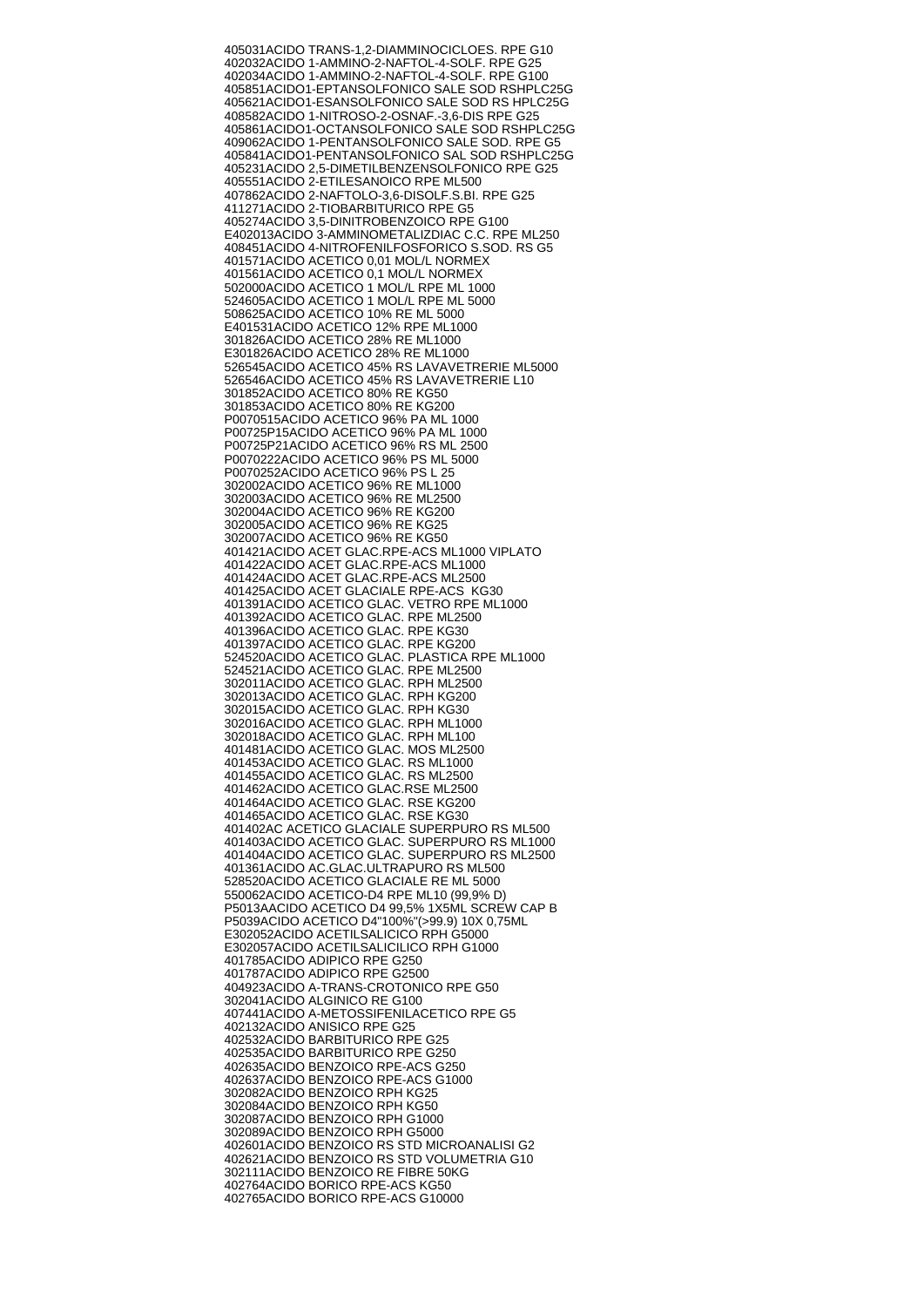402766 ACIDO BORICO RPE-ACS G500 402767 ACIDO BORICO RPE-ACS G1000 302185 ACIDO BORICO RPH KG25 502611 ACIDO BORICO 1% INDIC RPE AGRO ML 5000 502002 ACIDO BORICO 4% RPE AGRO ML5000 502601 ACIDO BORICO 4% INDIC RPE AGRO ML5000 302174 ACIDO BORICO POLVERE RPH KG50 302177 ACIDO BORICO POLVERE RPH G1000 302178 ACIDO BORICO POLVERE RPH KG25 302179 ACIDO BORICO POLVERE RPH G5000 302227 ACIDO BORICO SCAGLIE RE G1000 302229 ACIDO BORICO SCAGLIE RE G5000 402922 ACIDO BROMIDRICO 48% RPE-ACS-ISO ML1000 402925 ACIDO BROMIDRICO 48% RPE-ACS-ISO ML250 403311 ACIDO CACODILICO RPE G25 403308 ACIDO CALCONCARBONICO RPE G5 403528 ACIDO CARMINICO RPE G5 403578 ACIDO CHINALDINICO RPE G5 403641 ACIDO CICLESILBUTIRRICO RPE G5 403721 ACIDO CITRICO RPE-ACS G5000 403722 ACIDO CITRICO RPE-ACS KG50 403725 ACIDO CITRICO RPE-ACS G250 403727 ACIDO CITRICO RPE-ACS G1000 302484 ACIDO CITRICO ANIDRO RPH KG50 302485 ACIDO CITRICO ANIDRO RPH G5000 302486 ACIDO CITRICO ANIDRO RPH G500 302501 ACIDO CITRICO POLVERE RPH KG25 302504 ACIDO CITRICO POLVERE RPH KG50 302507 ACIDO CITRICO POLVERE RPH G1000 302509 ACIDO CITRICO POLVERE RPH G5000 302551 ACIDO CITRICO SEMOLATO RPH KG25 302554 ACIDO CITRICO SEMOLATO RPH KG50 302557 ACIDO CITRICO SEMOLATO RPH G1000 302559 ACIDO CITRICO SEMOLATO RPH G5000 403821 ACIDO CLORANILICO RPE G10 404251 ACIDO CLORIDRICO 0,01MOL/L NORMEX 528571 ACIDO CLORIDRICO 0,1 MOL/L RPE L 10 404211 ACIDO CLORIDRICO 0,1MOL/L NORMEX 404191 ACIDO CLORIDRICO 0,1MOL/L RPE ML10000 404197 ACIDO CLORIDRICO 0,1MOL/L RPE ML1000 404207 ACIDO CLORIDRICO 0,1MOL/L SUPERRPEML1000 502631 ACIDO CLORIDRICO N/5 RPE ML 1000 526538 ACIDO CLORIDRICO 0,24 MOL/L RPE ML 1000 404161 ACIDO CLORIDRICO 0,5MOL/L NORMEX 404141 ACIDO CLORIDRICO 0,5MOL/L RPE ML10000 404147 ACIDO CLORIDRICO 0,5MOL/L RPE ML1000 526531 ACIDO CLORIDRICO 0,714 MOL/L RS AGROL10 526533 ACIDO CLORIDRICO 0,0714MOL/L RS AGRO L10 P3150042 ACIDO CLORIDRICO 1 MOL/L PA L 20 528581 ACIDO CLORIDRICO 1 MOL/L RPE L 10 404111 ACIDO CLORIDRICO 1MOL/L NORMEX 404091 ACIDO CLORIDRICO 1MOL/L RPE ML10000 404097 ACIDO CLORIDRICO 1MOL/L RPE ML1000 404121 ACIDO CLORIDRICO 1MOL/L RPE SUPERIOR L1 502761 ACIDO CLORIDRICO 1,128% RS AGRO ML1000 302591 ACIDO CLORIDRICO 10% RPH G10000 404061 ACIDO CLORIDRICO 2MOL/L RPE ML10000 404067 ACIDO CLORIDRICO 2MOL/L RPE ML1000 403901 ACIDO CLORIDRICO 23% RPE-ISO ML1000 403905 ACIDO CLORIDRICO 23% RPE-ISO ML2500 403909 ACIDO CLORIDRICO 23% RPE-ISO KG25 502011 ACIDO CLORIDRICO 3 MOL/L RPE L 25 502621 ACIDO CLORIDRICO 3N RPE ML1000 403981 ACIDO CLORIDRICO 32% RPE-ISO ML2500 403982 ACIDO CLORIDRICO 32% RPE-ISO KG25 403983 ACIDO CLORIDRICO 32% RPE-ISO KG30 403986 ACIDO CLORIDRICO 32% RPE-ISO KG55 403988 ACIDO CLORIDRICO 32% RPE-ISO KG220 302601 ACIDO CLORIDRICO 32% RE ML1000 302602 ACIDO CLORIDRICO 32% RE KG25 302604 ACIDO CLORIDRICO 32% RE KG30 302607 ACIDO CLORIDRICO 32% RE KG55 302663 ACIDO CLORIDRICO 32% RE KG220(20°Bé) 302664 ACIDO CLORIDRICO 32% RE KG25 (20°Bé) 302666 ACIDO CLORIDRICO 32% RE KG55 (20°Bé) 403891 ACIDO CLORIDRICO ULTRAPURO RS ML500 403912 ACIDO CLORIDRICO SUPERPURO RS ML500 403913 ACIDO CLORIDRICO SUPERPURO RS ML1000 403914 ACIDO CLORIDRICO SUPERPURO RS ML2500 302621 ACIDO CLORIDRICO 35% RPH ML1000 302623 ACIDO CLORIDRICO 35% RPH KG25 302626 ACIDO CLORIDRICO 35% RPH ML2500 302627 ACIDO CLORIDRICO 35% RPH KG55 302672 ACIDO CLORIDRICO 35% RPH ML100 403871 ACIDO CLORIDRICO 37% RPE-ISO ML1000 403872 ACIDO CLORIDRICO 37% RPE-ISO ML2500 403874 ACIDO CLORIDRICO 37% RPE-ISO KG25 403876 ACIDO CLORIDRICO 37% RPE-ISO ML1000 (V.)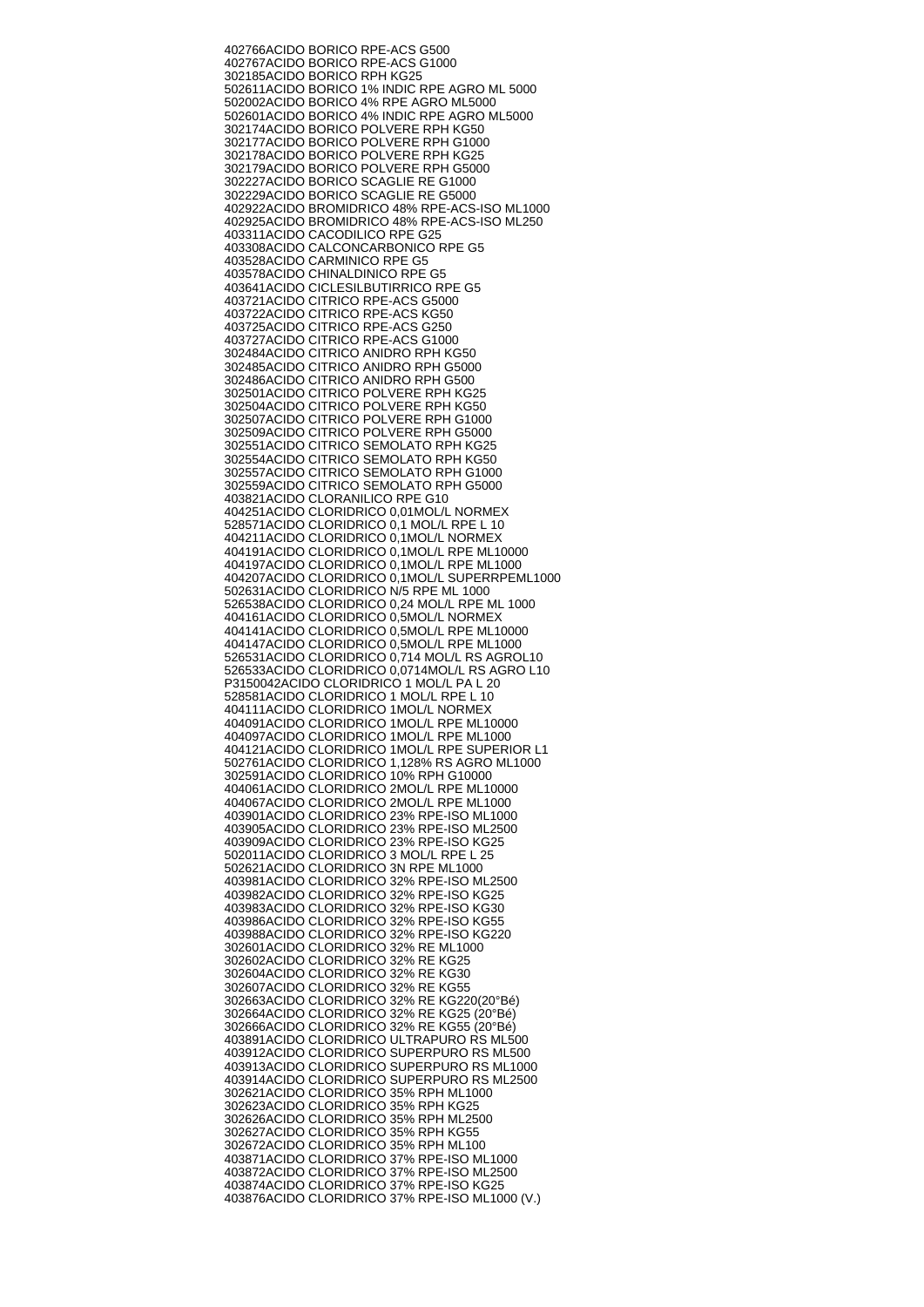403878 ACIDO CLORIDRICO 37% RPE ML 5000 403882 ACIDO CLORIDRICO 37% RPE-ISO KG55 524525 ACIDO CLORIDRICO 37% RPE FLAC POL 1L 524526 ACIDO CLORIDRICO 37% RPE ML2500 FLAC/POL 403941 ACIDO CLORIDRICO 37% MOS ML2500 403971 ACIDO CLORIDRICO 37% RSE ML2500 403977 ACIDO CLORIDRICO 37% RSE ML1000 303871 ACIDO CLORIDRICO 37% RE KG25 528525 ACIDO CLORIDRICO 37% RE ML 5000 502010 ACIDO CLORIDRICO 4N RPE ML1000 P3160015 ACIDO CLORIDRICO 5 MOL/L PA ML 1000 P3160095 ACIDO CLORIDRICO 5 MOL/L PA ML 5000 528651 ACIDO CLORIDRICO 6 MOL/L RPE L 25 502832 ACIDO CLORIDRICO 6 MOL/L RPE L 18 502831 ACIDO CLORIDRICO 6N RPE ML1000 528550 ACIDO CLORIDRICO 6 MOL/L RE ML 5000 404033 ACIDO CLORIDRICO 8% RPE G10000 404036 ACIDO CLORIDRICO 8% RPE KG55 P5695 DEUTERIUM CHLORIDE 1N IN D2O(>99.8)25ML P5685 DEUTERIO CLORURO 20% IN D2O(>99.95) 25ML 404305 ACIDO CLOROACETICO RPE G250 404308 ACIDO CLOROACETICO RPE G500 404822 ACIDO CLOROSOLFONICO RPE ML500 404872 ACIDO CROMOTROPICO SALE BISODICO RPE G25 407421 ACIDO D(-)MANDELICO RPE G25 411163 ACIDO D(-)TARTARICO RPE G50 405101 ACIDO DICLOROACETICO RPE ML250 405103 ACIDO DICLOROACETICO RPE ML1000 405104 ACIDO DICLOROACETICO RPE KG35 303151 ACIDO DICLOROACETICO RE ML1000 405192 ACIDO DIETILENTRIAMMINOPENTAC. RPE G250 402431 ACIDO DL-ASPARTICO RPE KG25 402435 ACIDO DL-ASPARTICO RPE KG50 407312 ACIDO DL-MALICO RPE G5000 407314 ACIDO DL-MALICO RPE G100 407316 ACIDO DL-MALICO RPE G500 407415 ACIDO DL-MANDELICO RPE G250 304757 ACIDO DL-MANDELICO RE G1000 408651 ACIDO DL-OMOCISTEICO RPE G500 405351 ACIDO DODECILBENZENSOLFONICO S.S.STD G10 405451 ACIDO EPTAFLUOROBUTIRRICO RPE ML10 470017 ACIDO ESACLOROPLATINICO RPE G1 405461 ACIDO EDTA RPE KG50 405462 ACIDO EDTA RPE G5000 405463 ACIDO EDTA RPE G1000 405465 ACIDO EDTA RPE G250 E303251 ACIDO EDTA RPH G5000 E303252 ACIDO EDTA RPH KG25 E303254 ACIDO EDTA RPH KG50 405601 ACIDO EDTA 0,01MOL/L RPE SUPERIOR ML1000 405531 ACIDO EDTA SALE BIPOTASSICO RPE G50 405582 ACIDO EDTA SALE BIPOTASSICO RE KG25 405491 ACIDO EDTA SALE BISODICO RPE-ACS G250 405492 ACIDO EDTA SALE BISODICO RPE-ACS KG25 405494 ACIDO EDTA SALE BISODICO RPE-ACS G100 405497 ACIDO EDTA SALE BISODICO RPE-ACS G1000 303201 ACIDO EDTA SALE BISODICO RPH G1000 303202 ACIDO EDTA SALE BISODICO RPH KG25 303225 ACIDO EDTA SALE BISODICO RPH KG25 303227 ACIDO EDTA SALE BISODICO RPH G1000 P3980015 EDTA SALE BISODICO 0,01 MOL/L PA ML 1000 405431 ACIDO EDTA SALE BISOD. 0,01MOL/L NORMEX 526011 EDTA SALE BISODICO0,0178 MOL/L RSAGROL10 P3290015 EDTA SALE BISODICO 0,05 MOL/L PA ML 1000 P3290022 EDTA SALE BISODICO 0,05 MOL/L PA ML 5000 E405501 ACIDO EDTA SALE BISODICO0,05MOL/L ML1000 P3300015 EDTA SALE BISODICO 0,1 MOL/L PA ML 1000 405421 ACIDO EDTA SALE BISOD. 0,1MOL/L NORMEX E405511 ACIDO EDTA SALE BISODICO 0,1MOL/L ML1000 E405512 ACIDO EDTA SALE BISODICO0,1MOL/L ML10000 E405571 EDTA SALE BISODICO 0,1MOL/L SUP. ML1000 405541 ACIDO EDTA SALE POTASSIO E MAGN RPE G100 405482 ACIDO EDTA SALE TETRASODICO RPE G250 405486 ACIDO EDTA SALE TETRASODICO RPE KG25 E405411 ACIDO EDTA SALE TRIPOTASSICO RPE ML1000 405522 ACIDO EGTA RPE G100 405597 ACIDO FENILACETICO RPE G1000 303507 ACIDO FENILACETICO RE G1000 405641 ACIDO FENOLSOLFORICO RPE ML1000 E405641 ACIDO FENOLSOLFORICO RPE ML1000 303702 ACIDO FLUOBORICO 40% RE ML10000 405761 ACIDO FLUORIDRICO 39,5% RPE ML1000 405765 ACIDO FLUORIDRICO 39,5% RPE ML5000 405683 ACIDO FLUORIDRICO 39,5% RSE ML5000 303731 ACIDO FLUORIDRICO 39,5% RE ML1000 303733 ACIDO FLUORIDRICO 39,5% RE KG50 405715 ACIDO FLUORIDRICO SUPERPURO RS ML500 405722 ACIDO FLUORIDRICO 50% RPE-ACS ML1000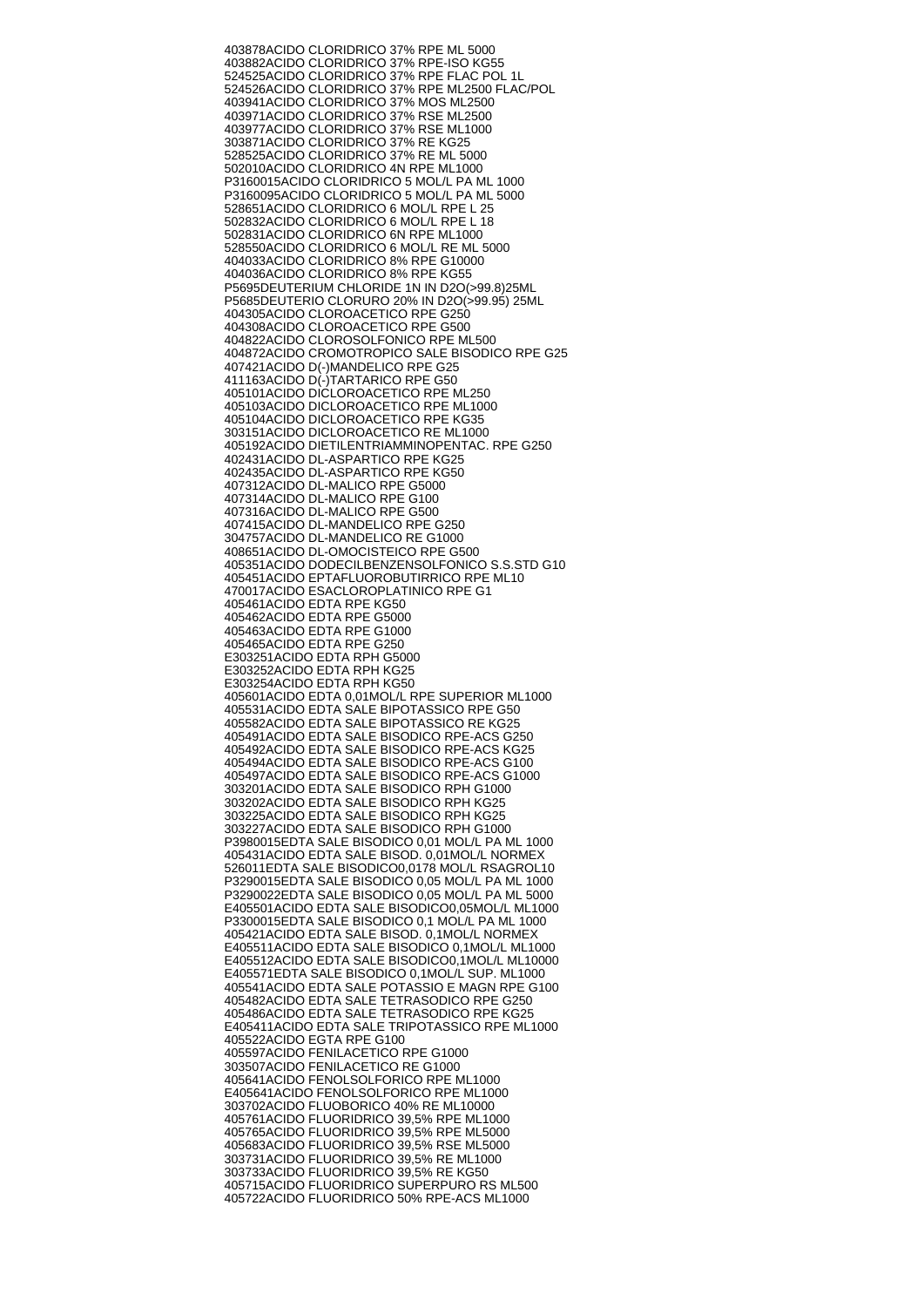405728 ACIDO FLUORIDRICO 50% RPE-ACS ML5000 405653 ACIDO FLUORIDRICO 50% MOS ML1000 405737 ACIDO FLUORIDRICO 50% RSE ML1000 405739 ACIDO FLUORIDRICO 50% RSE ML5000 405754 ACIDO FLUORIDRICO 50% RSE KG25 405611 ACIDO FLUORIDRICO ULTRAPURO RS ML500 527610 ACIDO FLUORIDRICO 50% RS VLSI ML 2500 405775 ACIDO FLUORIDRICO DILUITO RPE E390308 ACIDO FOLICO RPH G5 405832 ACIDO FORMICO 85% RPE ML1000 405833 ACIDO FORMICO 85% RPE ML2500 405835 ACIDO FORMICO 85% RPE KG30 303901 ACIDO FORMICO 85% RE KG30 303905 ACIDO FORMICO 85% RE ML1000 P6160529 ACIDO FORMICO 98% PA ML 5000 P6160567 ACIDO FORMICO 98% PA L 200 405792 ACIDO FORMICO 99% RPE-ACS ML1000 405794 ACIDO FORMICO 99% RPE-ACS KG30 303911 ACIDO FORMICO 99% RPH ML1000 303913 ACIDO FORMICO 99% RPH KG30 P5733 ACIDO FORMICO D 97% IN D2O 5 ML 405913 ACIDO FOSFOMOLIBDICO RPE-ACS G50 405915 ACIDO FOSFOMOLIBDICO RPE-ACS G250 406053 ACIDO FOSFONICO RPE KG20 406056 ACIDO FOSFONICO RPE G500 304051 ACIDO FOSFORICO 75% RE ML1000 304052 ACIDO FOSFORICO 75% RE KG85 304054 ACIDO FOSFORICO 75% RE ML2500 406002 ACIDO FOSFORICO 85% RPE-ACS ML1000 406003 ACIDO FOSFORICO 85% RPE-ACS KG40 406005 ACIDO FOSFORICO 85% RPE-ACS ML2500 406007 ACIDO FOSFORICO 85% RPE-ACS KG17 304061 ACIDO FOSFORICO 85% RPH ML1000 304062 ACIDO FOSFORICO 85% RPH ML2500 304063 ACIDO FOSFORICO 85% RPH KG40 304064 ACIDO FOSFORICO 85% RPH ML100 406021 ACIDO FOSFORICO 85% RSE ML2500 406024 ACIDO FOSFORICO 85% RSE KG40 406029 ACIDO FOSFORICO 85% RSE KG320 527591 ACIDO FOSFORICO 85% RS VLSI ML 2500 405961 ACIDO FOSFORICO 99% RPE G10000 405963 ACIDO FOSFORICO 99% RPE G10000 405967 ACIDO FOSFORICO 99& RPE G1000 E406101 ACIDO FOSFOSOLFORICO RS ML1000 E406103 ACIDO FOSFOSOLFORICO RS ML2500 406153 ACIDO FOSFOTUNGSTICO RPE G500 406154 ACIDO FOSFOTUNGSTICO RPE G100 406205 ACIDO FTALICO RPE G250 406284 ACIDO FUMARICO RPE G100 406287 ACIDO FUMARICO RPE G1000 304151 ACIDO FUMARICO RPH KG25 406335 ACIDO GALLICO RPE G250 304202 ACIDO GALLICO RE G5000 406434 ACIDO GLICOLICO RPE G100 406437 ACIDO GLICOLICO RPE G1000 406588 ACIDO GLUTARICO RPE G5 406784 ACIDO IODICO RPE-ACS G100 406831 ACIDO IODIDRICO 57% RPE ML100 406833 ACIDO IODIDRICO 57% RPE ML1000 406961 ACIDO IPOFOSFOROSO 50% RPE ML100 406962 ACIDO IPOFOSFOROSO 50% RPE ML1000 406964 ACIDO IPOFOSFOROSO 50% RPE KG30 407012 ACIDO IPPURICO RPE G25 403272 ACIDO ISOBUTIRRICO RPE ML500 407115 ACIDO ITACONICO RPE G250 402404 ACIDO L(+)ASCORBICO RPE G100 402406 ACIDO L(+)ASCORBICO RPE G500 402407 ACIDO L(+)ASCORBICO RPE G1000 390604 ACIDO L(+)ASCORBICO RPH G100 390607 ACIDO L(+)ASCORBICO RPH G1000 390611 ACIDO L(+)ASCORBICO RE KG25 402442 ACIDO L(+)ASPARTICO RE G25 403351 ACIDO L(+)CANFORICO RPE G100 406485 ACIDO L(+)GLUTAMMICO RPE G250 304505 ACIDO L(+)GLUTAMMICO RE G250 304507 ACIDO L(+)GLUTAMMICO RE G1000 407431 ACIDO L(+)MANDELICO RPE G25 P7050544 ACIDO L(+)TARTARICO PA KG 25 411122 ACIDO L(+)TARTARICO RPE-ACS-ISO KG50 411125 ACIDO L(+)TARTARICO RPE-ACS-ISO G250 411127 ACIDO L(+)TARTARICO RPE-ACS-ISO G1000 307301 ACIDO L(+)TARTARICO CRISTALLI RPH KG25 307304 ACIDO L(+)TARTARICO CRISTALLI RPH KG50 307307 ACIDO L(+)TARTARICO CRISTALLI RPH G1000 307309 ACIDO L(+)TARTARICO CRISTALLI RPH G5000 307354 ACIDO L(+)TARTARICO POLVERE RPH KG50 307357 ACIDO L(+)TARTARICO POLVERE RPH G1000 307359 ACIDO L(+)TARTARICO POLVERE RPH G5000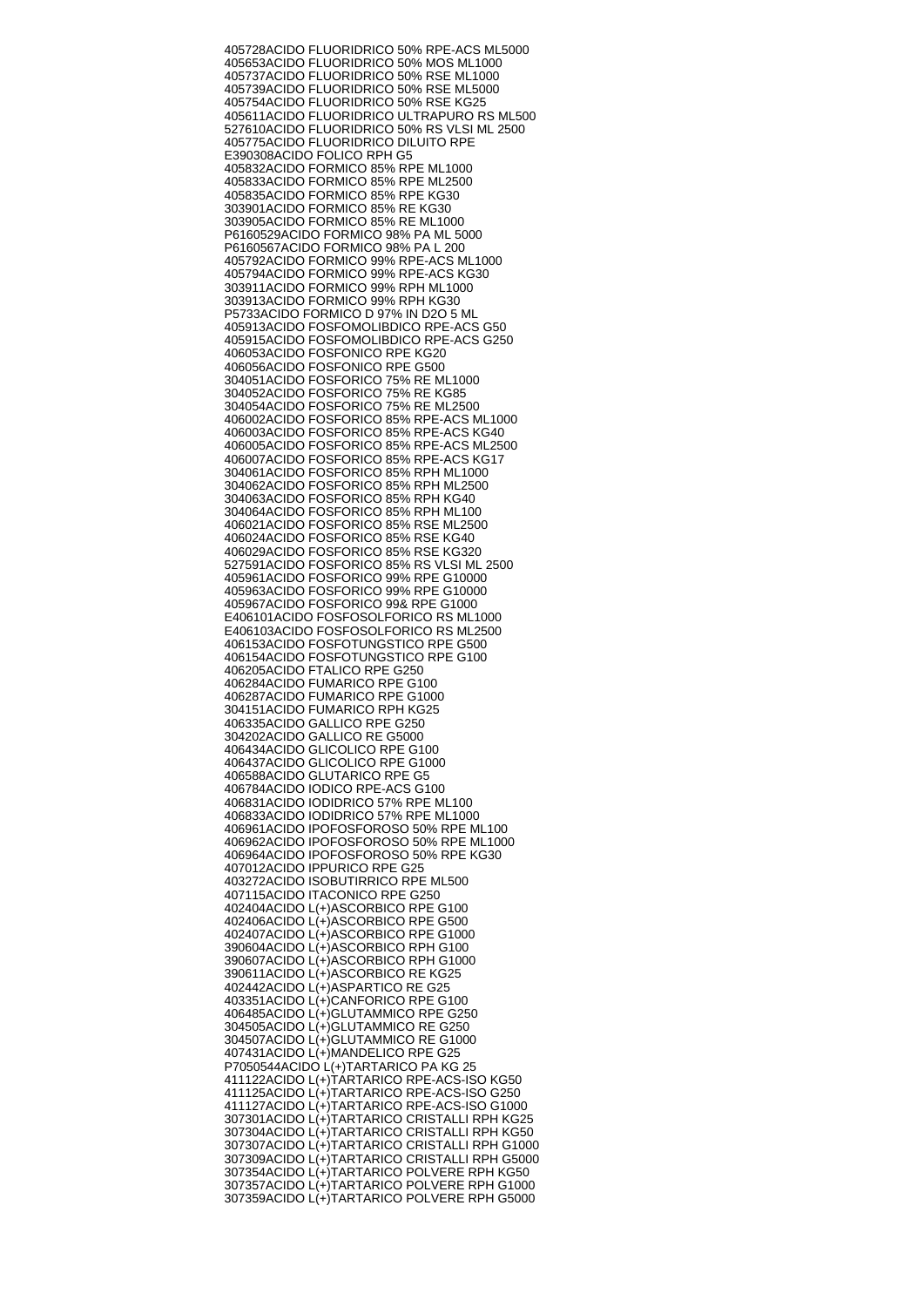E411131 ACIDO L(+)TARTARICO 20% RPE ML1000 304651 ACIDO LATTICO RPH ML2500 304652 ACIDO LATTICO RPH ML1000 304653 ACIDO LATTICO RPH KG 25 303122 ACIDO L-DIBENZOILTARTARICO AN. RE G1000 407164 ACIDO LEVULINICO RPE G100 407263 ACIDO MALEICO RPH KG25 407266 ACIDO MALEICO RPH G500 407363 ACIDO MALONICO RPE G50 407365 ACIDO MALONICO RPE G250 404591 ACIDO M-CLOROBENZOICO RPE G10 407472 ACIDO M-CLOROPERBENZOICO RPE G100 407465 ACIDO METAFOSFORICO RPE G250 407467 ACIDO METAFOSFORICO RPE G1000 407481 ACIDO METANSOLFONICO RE ML250 407483 ACIDO METANSOLFONICO RE ML 1000 408414 ACIDO M-NITROBENZOICO RPE G100 407681 ACIDO NAFTALIDROSSAMMICO RPE G10 407712 ACIDO NAFTIONICO RPE G25 403236 ACIDO N-BUTIRRICO RPE ML250 403421 ACIDO N-CAPRILICO RE ML250 403473 ACIDO N-CAPRONICO RPE ML100 407914 ACIDO NICOTINICO RPE G100 408231 ACIDO NITRICO 0,1MOL/L NORMEX E408206 ACIDO NITRICO 0,1MOL/L RPE ML500 408176 ACIDO NITRICO 1MOL/L RPE ML500 408185 ACIDO NITRICO 2MOL/L RPE ML5000 408021 ACIDO NITRICO 65% RPE-ISO ML1000 VIPLATO 408022 ACIDO NITRICO 65% RPE-ISO ML1000 408025 ACIDO NITRICO 65% RPE-ISO ML2500 408027 ACIDO NITRICO 65% RPE-ISO KG40 408028 ACIDO NITRICO 65% RPE-ISO ML100 524535 ACIDO NITRICO 65% RPE FLAC POLYT 1L 524536 ACIDO NITRICO 65% RPE FLAC POLYT 2,5L 408101 ACIDO NITRICO 65% RSE ML1000 408102 ACIDO NITRICO 65% RSE ML2500 408103 ACIDO NITRICO 65% RSE KG260 305201 ACIDO NITRICO 65% RE ML1000 305202 ACIDO NITRICO 65% RE KG40 305205 ACIDO NITRICO 65% RE KG25 305207 ACIDO NITRICO 65% RE ML2500 407951 ACIDO NITRICO 65% B.C. HG RS ML1000 408051 ACIDO NITRICO ULTRAPURO RS ML500 305501 ACIDO NITRICO 67,5% RE KG40 (42°Bé) 305502 ACIDO NITRICO 67,5% RE ML2500 (42°Bé) 305505 ACIDO NITRICO 67,5% RE KG70 (42°Bé) 528530 ACIDO NITRICO 67,5% (42°B╔) RE ML 5000 408112 ACIDO NITRICO SUPERPURO RS ML500 408113 ACIDO NITRICO SUPERPURO RS ML1000 408114 ACIDO NITRICO SUPERPURO RS ML2500 408071 ACIDO NITRICO 69,5% RPE-ACS-ISO ML1000 408072 ACIDO NITRICO 69,5% RPE-ACS-ISO ML2500 408074 ACIDO NITRICO 69,5% RPE-ACS-ISO KG260 408075 ACIDO NITRICO 69,5% RPE-ACS-ISO KG40 408076 ACIDO NITRICO 69,5% RPE-ACS-ISO ML1000 V 524530 ACIDO NITRICO 69.5% RPE FLAC POLYT 1L 524531 ACIDO NITRICO 69.5% RPE FLAC POLYT 2,5L 408152 ACIDO NITRICO 69,5% MOS ML2500 408097 ACIDO NITRICO 69,5% RSE ML1000 408098 ACIDO NITRICO 69,5% RSE ML2500 527670 ACIDO NITRICO 69,5% RS VLSI ML 2500 408131 ACIDO NITRICO FUMANTE 90% RPE KG30 408133 ACIDO NITRICO FUMANTE 90% RPE ML500 408242 ACIDO NITRILOTRIACETICO RPE G100 408531 ACIDO NITROSONITRICO RPE ML1000 402234 ACIDO O-AMMINOBENZOICO RPE G100 402712 ACIDO O-BENZOILBENZOICO RPE G25 305701 ACIDO OLEICO RE KG24 305704 ACIDO OLEICO RE ML1000 306002 ACIDO OSSALICO RE KG25 306007 ACIDO OSSALICO RE G1000 408901 ACIDO OSSALICO 0,005MOL/L NORMEX 408871 ACIDO OSSALICO 0,05MOL/L NORMEX E408856 ACIDO OSSALICO 0,05MOL/L RPE ML500 408826 ACIDO OSSALICO 0,5MOL/L RPE ML500 408731 ACIDO OSSALICO\*2H2O RPE-ACS-ISO G5000 408733 ACIDO OSSALICO\*2H2O RPE-ACS-ISO KG25 408736 ACIDO OSSALICO\*2H2O RPE-ACS-ISO G500 408737 ACIDO OSSALICO\*2H2O RPE-ACS G1000 P1570217 ACIDO OSSALICO DIIDRATO PS G 1000 P1570244 ACIDO OSSALICO DIIDRATO PS KG 25 305757 ACIDO OSSALICO\*2H2O RE G1000 391804 ACIDO P-AMMINOBENZOICO RPH G100 E409141 ACIDO PERCLORICO 0,01MOL/L RPE ML500 P3590016 ACIDO PERCLORICO 0,1 MOL/L PA ML 1000 409131 ACIDO PERCLORICO 0,1MOL/L RPE ML1000 409136 ACIDO PERCLORICO 0,1MOL/L RPE ML500 409176 ACIDO PERCLORICO 0,1MOL/L SUPERRPE ML500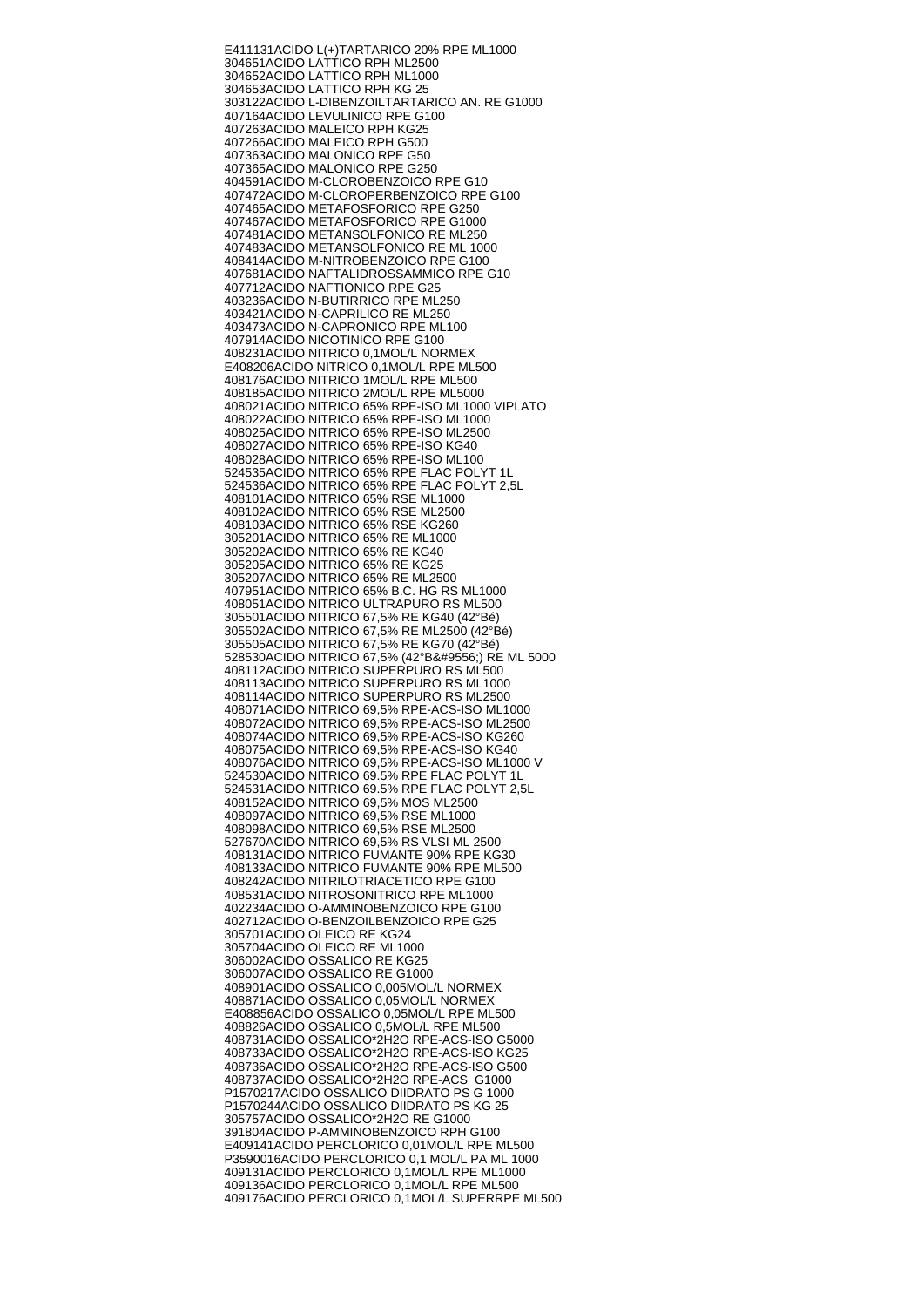409111 ACIDO PERCLORICO 65% RPE-ISO ML1000 409113 ACIDO PERCLORICO 65% RPE-ISO KG35 306091 ACIDO PERCLORICO 65% RE ML1000 306093 ACIDO PERCLORICO 65% RE KG35 409121 ACIDO PERCLORICO 65% B.C. HG RS ML1000 409193 ACIDO PERCLORICO 70% SUPERPURO ML1000 409201 ACIDO PERCLORICO 70% ULTRAPURO ML 500 409182 ACIDO PERIODICO RPE G25 409183 ACIDO PERIODICO RPE G5000 409184 ACIDO PERIODICO RPE G100 409185 ACIDO PERIODICO RPE G250 405781 ACIDO P-FLUOROBENZOICO RPE G10 409302 ACIDO PICRICO SOLUZ. SATURA RPE ML500 409305 ACIDO PICRICO SOLUZ. SATURA RPE ML2500 409397 ACIDO PIROFOSFORICO RPE G1000 409471 ACIDO PIRROLIDINDITIOCARB. S.AM. RPE G10 306181 ACIDO PIRUVICO RE ML100 408288 ACIDO P-NITROBENZENEAZOCROM. S.S. RPE G5 409551 ACIDO PROPIONICO RPE ML250 409553 ACIDO PROPIONICO RPE ML1000 306254 ACIDO PROPIONICO RE ML1000 409702 ACIDO P-ROSOLICO RPE G25 411432 ACIDO P-TOLUENSOLFONICO RPE KG20 411436 ACIDO P-TOLUENSOLFONICO RPE G500 307508 ACIDO P-TOLUENSOLFONICO RE G10000 411504 ACIDO P-TOLUENSOLFONICO S.SOD. RPE G100 409773 ACIDO SALICILICO RPE-ACS G100 409777 ACIDO SALICILICO RPE-ACS G1000 306381 ACIDO SALICILICO RPH G1000 306376 ACIDO SALICILICO RPH KG50 (VOLUMINOSO) 306377 ACIDO SALICILICO RPH G1000 (VOLUMINOSO) 409875 ACIDO SEBACICO RE G250 409964 ACIDO SELENIOSO RPE G100 410051 ACIDO SILICOTUNGSTICO RPE G10 410054 ACIDO SILICOTUNGSTICO RPE G100 410104 ACIDO SOLFAMMICO RPE-ACS KG25 410105 ACIDO SOLFAMMICO RPE-ACS G250 410106 ACIDO SOLFAMMICO RPE-ACS G500 306503 ACIDO SOLFAMMICO RE KG25 306507 ACIDO SOLFAMMICO RE G1000 410154 ACIDO SOLFANILICO RPE-ACS G100 410156 ACIDO SOLFANILICO RPE-ACS G500 410221 ACIDO SOLFIDRICO SOLUZ.SATURA RPE ML1000 410791 ACIDO SOLFORICO 0.005MOL/L NORMEX P3200042 ACIDO SOLFORICO 0,05 MOL/L PA L 20 410731 ACIDO SOLFORICO 0,05MOL/L NORMEX 410711 ACIDO SOLFORICO 0.05MOL/LRPE ML10000 410713 ACIDO SOLFORICO 0.05MOL/LRPE KG25 410717 ACIDO SOLFORICO 0.05MOL/LRPE ML1000 410727 ACIDO SOLFORICO 0,05MOL/L SUPERPE ML1000 502100 ACIDO SOLFORICO 0,2N RPE AGRO ML1000 502651 ACIDO SOLFORICO 0,255N RPE AGRO ML5000 P3220096 ACIDO SOLFORICO 0,25 MOL/L PA L 10 410681 ACIDO SOLFORICO 0,25MOL/L NORMEX E410662 ACIDO SOLFORICO 0,25MOL/L RPE ML10000 E410667 ACIDO SOLFORICO 0,25MOL/L RPE ML1000 502202 ACIDO SOLFORICO 0,26 MOL/L RS AGRO L 5 410634 ACIDO SOLFORICO 0,33MOL/L RPE ML1000 410591 ACIDO SOLFORICO 0,5MOL/L NORMEX 410571 ACIDO SOLFORICO 0,5MOL/L RPE ML10000 410573 ACIDO SOLFORICO 0,5MOL/L RPE KG25 410577 ACIDO SOLFORICO 0,5MOL/L RPE ML1000 E410547 ACIDO SOLFORICO 1MOL/L RPE ML1000 502751 ACIDO SOLFORICO 2N RPE AGRO ML1000 526605 ACIDO SOLFORICO 10 G/L RS ML 1000 526606 ACIDO SOLFORICO 10 G/L RS ML 2500 502591 ACIDO SOLFORICO 10% V/V RPE ML 1000 P3240015 ACIDO SOLFORICO 2,5 MOL/L PA ML 1000 E410511 ACIDO SOLFORICO 20% RPE ML1000 E410511 ACIDO SOLFORICO 20% RPE KG20 307002 ACIDO SOLFORICO 35% RE KG60 (30°Bé) E307001 ACIDO SOLFORICO 35% RE KG30 (30°Bé) E307002 ACIDO SOLFORICO 35% RE KG60 (30°Bé) 526741 ACIDO SOLFORICO 4 MOL/L RS ML 1000 528541 ACIDO SOLFORICO 50% RE ML 5000 306704 ACIDO SOLFORICO 50% RE KG35 (PER KIPP) E306702 ACIDO SOLFORICO 50% RE ML1000 (PER KIPP) E306704 ACIDO SOLFORICO 50% RE KG35 (PER KIPP) 526602 ACIDO SOLFORICO RS DCO 6,6G/L ML2500 502771 ACIDO SOLFORICO 72% RPE AGRO ML2500 410341 ACIDO SOLFORICO 85% RPE ML1000 E410391 ACIDO SOLFORICO 90-91% RS GERBER ML1000 E410394 ACIDO SOLFORICO 90-91% RS GERBER ML2500 E410395 ACIDO SOLFORICO 90-91% RS GERBER KG50 410402 ACIDO SOLFORICO SUPERPURO RS ML500 410403 ACIDO SOLFORICO SUPERPURO RS ML1000 410404 ACIDO SOLFORICO SUPERPURO RS ML2500 410351 ACIDO SOLFORICO ULTRAPURO RS ML500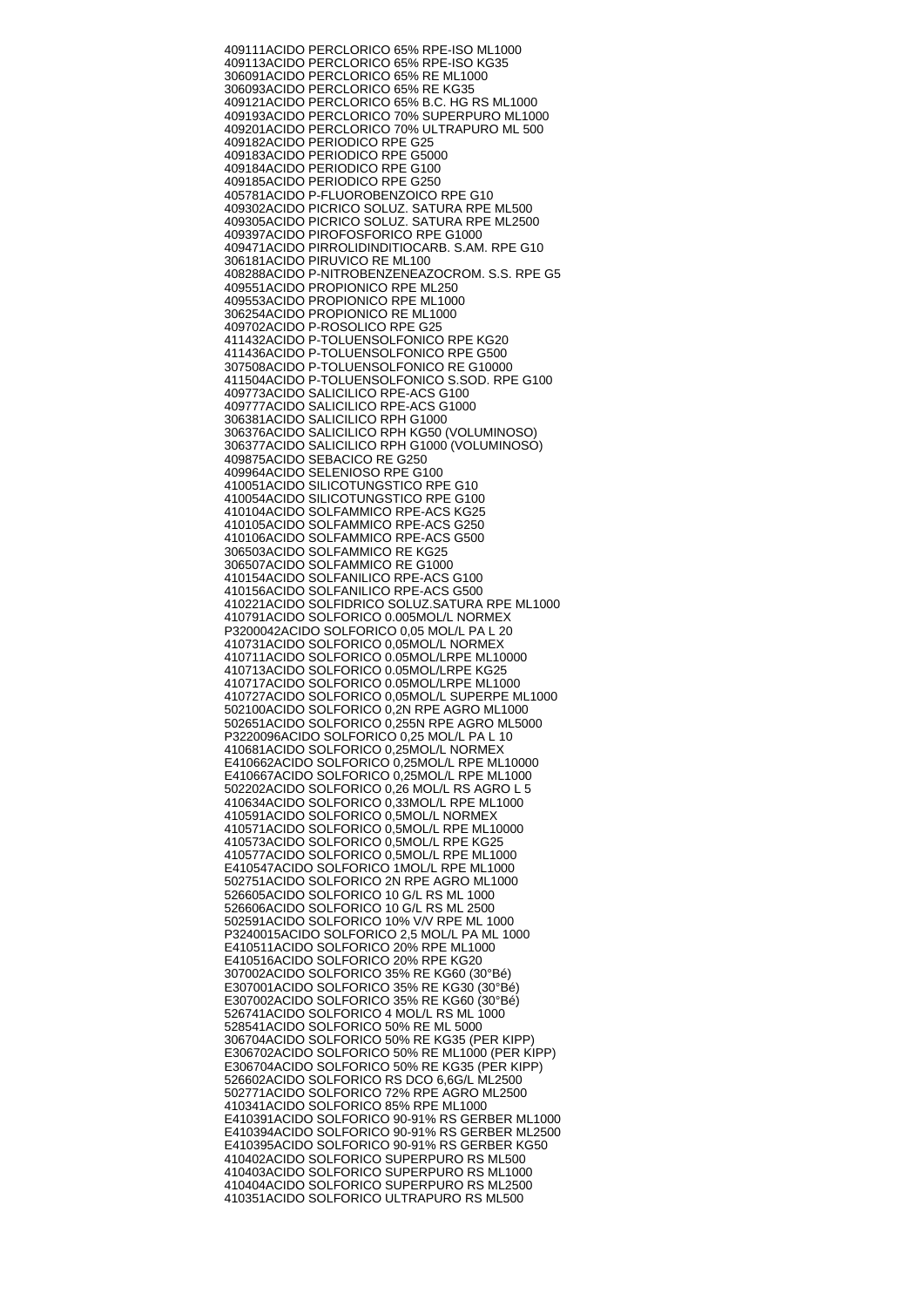410312 ACIDO SOLFORICO 95,7% RE FIBRE KG50 410313 ACIDO SOLFORICO 95,7% RE FIBRE ML2500 410301 ACIDO SOLFORICO 96% RPE-ISO ML1000 410302 ACIDO SOLFORICO 96% RPE-ISO KG50 410303 ACIDO SOLFORICO 96% RPE-ISO ML1000 (V.) 410306 ACIDO SOLFORICO 96% RPE-ISO ML2500 410307 ACIDO SOLFORICO 96% RPE-ISO KG30 410308 ACIDO SOLFORICO 96% RPE-ISO KG100 306651 ACIDO SOLFORICO 96% RPH ML1000 306653 ACIDO SOLFORICO 96% RPH KG50 306655 ACIDO SOLFORICO 96% RPH ML100 306657 ACIDO SOLFORICO 96% RPH ML2500 306658 ACIDO SOLFORICO 96% RPH KG100 410381 ACIDO SOLFORICO 96% MOS ML2500 410371 ACIDO SOLFORICO 96% RSE ML2500 410374 ACIDO SOLFORICO 96% RSE ML1000 527630 ACIDO SOLFORICO 96% RS VLSI ML 2500 528540 ACIDO SOLFORICO 96% RE ML 5000 306751 ACIDO SOLFORICO 96% RE ML2500 (66°Bé) 306752 ACIDO SOLFORICO 96% RE KG50 (66°Bé) 306755 ACIDO SOLFORICO 96% RE KG25 (66°Bé) 410261 ACIDO SOLFORICO B.C. HG 96% RS ML1000 502641 ACIDO SOLFORICO 98% RPE AZOTO ML2500 410421 ACIDO SOLFORICO 98% RS MICROAN. ML1000 502020 ACIDO SOLFORICO D=1,820 RPE AGRO ML 5000 410841 ACIDO SOLFOROSO RPE-ACS ML1000 410894 ACIDO SOLFOSALICILICO RPE-ACS G100 410896 ACIDO SOLFOSALICILICO RPE-ACS G500 307112 ACIDO STEARICO ORIGINE VEGET. RPH G2500 307115 ACIDO STEARICO ORIGINE VEGET. RPH KG25 410975 ACIDO STEARICO RE G250 411023 ACIDO SUCCINICO RPE KG25 411025 ACIDO SUCCINICO RPE G250 411027 ACIDO SUCCINICO RPE G1000 E307152 ACIDO TANNICO RPH G5000 E307153 ACIDO TANNICO RPH KG25 E307157 ACIDO TANNICO RPH G1000 411074 ACIDO TANNICO RE G100 411076 ACIDO TANNICO RE G500 411385 ACIDO TIOGLICOLICO 80% RPE ML500 411524 ACIDO TRICLOROACETICO RPE-ACS G100 411525 ACIDO TRICLOROACETICO RPE-ACS G250 411527 ACIDO TRICLOROACETICO RPE-ACS G1000 307554 ACIDO TRICLORACETICO RE KG50 307557 ACIDO TRICLORACETICO RE G1000 502073 ACIDO TRICLOROACETICO SOL20% RPE ML 100 E411554 ACIDO TRICLORACETICO 20% RPE ML1000 P0553521 ACIDOTRICLOROACETICO SOL3% CH2CL2PA L2,5 411561 ACIDO TRIFLUOROACETICO RPE ML100 411564 ACIDO TRIFLUOROACETICO RPE ML250 P0082746 ACIDO TRIFLUOROACETICO RS SPECTRO L 1 P0080212 ACIDO TRIFLUOROACETICO PS G 1000 P0080247 ACIDO TRIFLUOROACETICO PS ML 2500 P0080297 ACIDO TRIFLUOROACETICO PS KG 30 P0082101 ACIDO TRIFLUOROACETICO PS ML 25 P5413A ACIDO TRIFLUOROACETICO D MIN 99,5% 5ML P5419A ACIDO TRIFLUOROACETICO D 99,5% 2X 0,75ML 411581 ACIDO TRIMETILACETICO RPE G100 411621 ACIDO TUNGSTICO RPE G1000 411628 ACIDO TUNGSTICO RPE G250 E307562 ACIDO UNDECILENICO RPH ML500 411775 ACIDO N-VALERICO RPE ML500 P0153716 ACQUA RS HPLC ISOC. ML 1000 P0153721 ACQUA RS HPLC ISOC. ML 2500 412141 ACQUA PLUS RS HPLC ML1000 412142 ACQUA PLUS RS HPLC ML2500 412151 ACQUA SUPERPURA RS ML1000 412185 ACQUA ULTRAPURA RS ML500 307582 ACQUA BIDISTILLATA RPE ML5000 307583 ACQUA BIDISTILLATA RPE KG25 307584 ACQUA BIDISTILLATA RPE ML20000 307585 ACQUA BIDISTILLATA RPE KG50 307586 ACQUA BIDISTILLATA RPE ML10000 307587 ACQUA BIDISTILLATA RPE KG25 C/RUBINETTO 504550 BIANCO AAS HNO3 2% 1000 ML 504551 BIANCO AAS HNO3 5% 1000 ML 504552 BIANCO AAS HNO3 10% 1000 ML 504553 BIANCO AAS HCL 2% 1000 ML 504554 BIANCO AAS HCL 5% 1000 ML 504557 BIANCO AAS HCL 10% 1000 ML E411921 ACQUA DI CALCE RPE ML1000 SOLUZIONE SATU 411981 ACQUA DI CLORO RPE ML1000 P9350049 ACQUA DI JAVEL PA L 25 307602 ACQUA PURIFICATA RPH ML10000 307603 ACQUA PURIFICATA RPH KG25 412191 ACQUOVITREX-ERBA RS ML25 412192 ACQUOVITREX-ERBA RS ML100 412194 ACQUOVITREX-ERBA RS ML100X6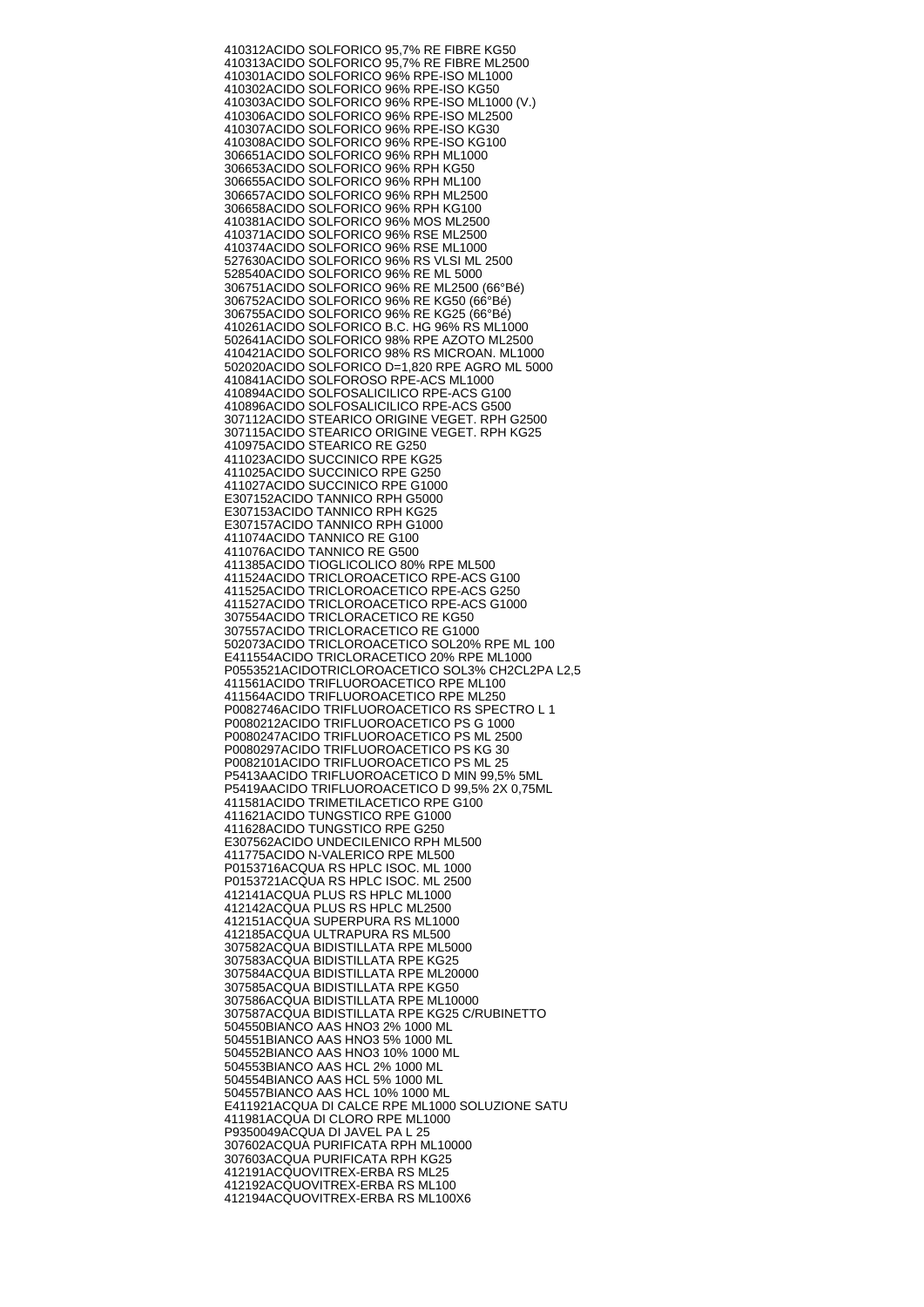504221 AFNIO 1 G/L RS STD PER I.C.P. ML 100 504223 AFNIO 1 G/L RS STD PER I.C.P. ML 500 504225 AFNIO 10 G/L RS STD PER I.C.P. ML 100 504227 AFNIO 10 G/L RS STD PER I.C.P. ML 500 505641 AFNIO HF 10 PPM ICP-MS HF+ HNO3 50 ML 505642 AFNIO HF 10 PPM ICP-MS HF+ HNO3 100 ML 505645 AFNIO HF 100 PPM ICP-MS HF+HNO3 100 ML 412361 AGAR-AGAR FILI RPE G100 412354 AGAR-AGAR FILI RS G100 412357 AGAR-AGAR FILI RS G1000 413661 ALBUMINA BOVINA FRAZ.V LIOFIL. RS G1000 413671 ALBUMINA UOVO POLVERE RE G1000 413672 ALBUMINA UOVO POLVERE RE G5000 413654 ALBUMINA UOVO SECCA RS G100 413656 ALBUMINA UOVO SECCA RS G500 415271 ALCOLE 2,2,2-TRICLOROETILICO RPE ML100 308731 ALCOLE 2-FENILETILICO RE ML1000 413732 ALC ALLILICO RPE ML500 414022 ALCOLE BENZILICO RPE ML1000 414024 ALCOLE BENZILICO RPE ML2500 414052 ALCOLE BENZILICO STAB. BHA RPE ML1000 414056 ALCOLE BENZILICO STAB. BHA RPE KG23 E308132 ALCOLE BENZILICO RPH ML2500 E308138 ALCOLE BENZILICO RPH KG23 414427 ALCOLE CETILICO RPE G1000 E308351 ALCOLE CETILICO RPH KG50 E308357 ALCOLE CETILICO RPH G1000 308771 ALCOLE ETILICO 70% RE ML2500 308681 ALC ETILICO 90° DEN. RE ML1000 308682 ALC ETILICO 90° DEN. RE L25 308683 ALC ETILICO 90° DEN. RE ML5000 308687 ALC ETILICO 90° DEN. RE KG160 308621 ALC ETILICO 94° DEN. RE ML1000 308623 ALC ETILICO 94° DEN. RE ML5000 308625 ALC ETILICO 94° DEN. RE PLASTICA 10 L 414631 ALCOLE ETILICO 96° RPE-ACS ML2500 414632 ALCOLE ETILICO 96° RPE-ACS ML2500 F.PL. 414633 ALC ETILICO 96° RPE-ACS L200 414634 ALCOLE ETILICO 96° RPE-ACS ML1000 F.PL. 414637 ALCOLE ETILICO 96° RPE-ACS ML1000 414638 ALC ETILICO 96°RPE ACS REAG 10 L 414639 ALCOLE ETILICO 96° RPE-ACS L25 308641 ALCOLE ETILICO 96° RPH ML2500 308643 ALCOLE ETILICO 96% RPH L200 308644 ALCOLE ETILICO 96° RPH ML1000 (F.P.) 308646 ALCOLE ETILICO 96° RPH ML10000 308647 ALCOLE ETILICO 96° RPH ML1000 308648 ALCOLE ETILICO 96° RPH L27 308649 ALCOLE ETILICO 96° RPH ML2500 (F.P.) 414667 ALCOLE ETILICO 96° RS SPETTRO ML1000 308624 ALC ETILICO 94° DEN. RE L25 414571 ALCOLE ETILICO ANIDRO RPE ML2500 414573 ALCOLE ETILICO ANIDRO RPE ML1000 F.PL. 414575 ALCOLE ETILICO ANIDRO RPE ML2500 F.PL. 414577 ALCOLE ETILICO ANIDRO RPE ML1000 414578 ALCOLE ETILICO ANIDRO RPE L25 308615 ALCOLE ETILICO ANIDRO RPH L25 308661 ALCOLE ETILICO ANIDRO RPH ML2500 (F.P.) 308662 ALCOLE ETILICO ANIDRO RPH ML2500 308663 ALCOLE ETILICO ANIDRO RPH L200 308664 ALCOLE ETILICO ANIDRO RPH L25 308665 ALCOLE ETILICO ANIDRO RPH L23 414701 ALCOLE ETILICO ANIDRO RS ML1000 414692 ALCOLE ETILICO ANIDRO MOS ML2500 414643 ALCOLE ETILICO ANIDRO HPLC PREP. L23 412522 ALCOLE ETILICO ANIDRO HPLC ML2500 412701 ALCOLE ETILICO PLUS HPLC ML1000 412702 ALCOLE ETILICO PLUS HPLC ML2500 414583 ALCOLE ETILICO ANIDRO RSE ML2500 414587 ALCOLE ETILICO ANIDRO RSE ML1000 P5262A ETANOLO ANIDRO D6 MIN 99% 2 X 1ML 414601 ALCOLE ETILICO ASS. RPE-ACS ML1000 F.PL. 414602 ALC ETILICO ASS RPE-ACS L200 414605 ALCOLE ETILICO ASS. RPE-ACS ML2500 F.PL. 414606 ALCOLE ETILICO ASS. RPE-ACS ML5000 414607 ALCOLE ETILICO ASSOLUTO RPE-ACS ML1000 414608 ALCOLE ETILICO ASSOLUTO RPE-ACS ML2500 414609 ALC ETILICO ASS RPE-ACS L25 414677 ALCOLE ETILICO ASSOL. RS SPETTRO ML1000 308601 ALCOLE ETILICO ASSOLUTO RE L25 308602 ALCOLE ETILICO ASSOLUTO RE ML1000 (F.P.) 308603 ALCOLE ETILICO ASSOLUTO RE ML2500 308605 ALCOLE ETILICO ASSOLUTO RE ML2500 (F.P.) 308607 ALCOLE ETILICO ASSOLUTO RE ML1000 308651 ALC ETILICO ASS.DEN. RE ML1000 308652 ALC ETILICO ASS.DENAT. RE L200 308653 ALC ETILICO ASS.DEN. RE ML5000 308655 ALC ETILICO ASS.DEN. RE L25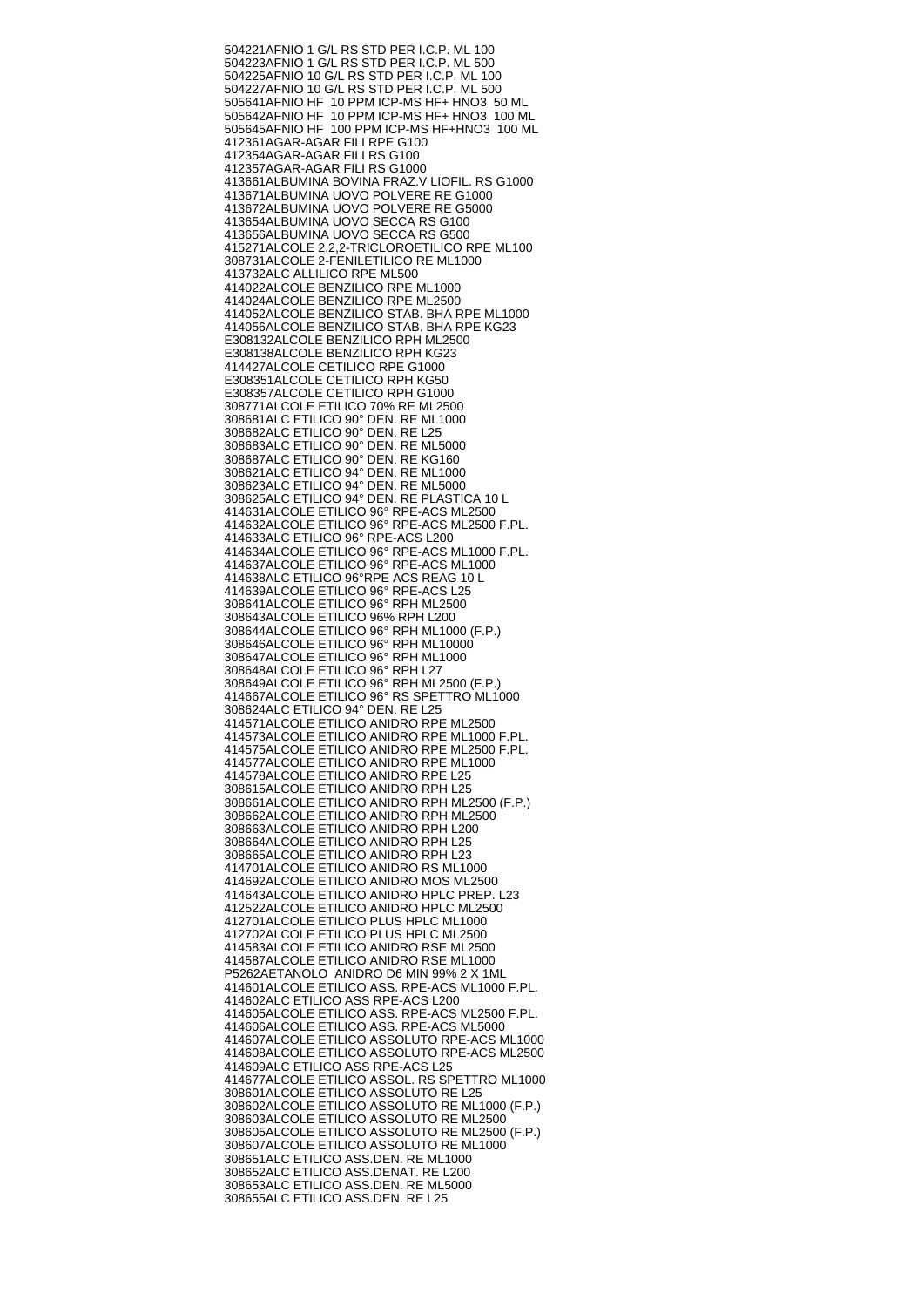308656 ALC ETILICO ASS.DEN. RE PLASTICA L 10 413801 ALCOLE ISOAMILICO RPE-ACS ML500 413832 ALCOLE ISOAMILICO (MISC.ISOM.)RPE ML1000 413833 ALCOLE ISOAMILICO (MISC.ISOM.)RPE KG22 413836 ALCOLE ISOAMILICO (MISC.ISOM.)RPE ML2500 502191 ALCOLE ISOAMILICO RS AGRO ML 1000 413892 ALCOLE ISOAMILICO RS GERBER ML1000 413893 ALCOLE ISOAMILICO RS GERBER KG22 413903 ALCOLE ISOAMILICO RS GERBER C/IND ML500 E413903 ALCOLE ISOAMILICO RS GERBER C/IND. ML500 P0800221 ALCOLE ISOAMILICO PS ML 2500 308001 ALCOLE ISOAMILICO RE ML1000 308003 ALCOLE ISOAMILICO RE KG22 P0950268 ALCOLE ISOPROPILICO PS L 200 P0950522 ALCOLE ISOPROPILICO PA ML 5000 P0950541 ALCOLE ISOPROPILICO PA L 10 P0950568 ALCOLE ISOPROPILICO PA L 200 415152 ALCOLE ISOPROPILICO RPE-ACS L200 415154 ALCOLE ISOPROPILICO RPE-ACS ML1000 415156 ALCOLE ISOPROPILICO RPE-ACS ML2500 415157 ALCOLE ISOPROPILICO RPE-ACS L25 415158 ALCOLE ISOPROPILICO RPE-ACSML2500( F.P) 415173 ALCOLE ISOPROPILICO RPE-ACS ML5000 524162 ALCOLE ISOPROPILICO RPE ML 2500 525161 ALCOLE ISOPROPILICO RPE L2,5 529174 ALCOLE ISOPROPILICO RPE ML 5000 415121 ALCOLE ISOPROPILICO 95%RPEML2500( F.P) 415123 ALCOLE ISOPROPILICO 95% RPE ML5000( F.P) P0951016 ALCOOL ISOPROPILICO PA ANIDRO 1L P0951049 ALCOLE ISOPROPILICO RS ANIDRO L 25 309501 ALCOLE ISOPROPILICO RPH ML1000 309503 ALCOLE ISOPROPILICO RPH KG160 309504 ALCOLE ISOPROPILICO RPH L25 309505 ALCOLE ISOPROPILICO RPH ML2500 529161 ALCOLE ISOPROPILICO RPH L 25 529165 ALCOLE ISOPROPILICO RPH ML 5000 415161 ALCOLE ISOPROPILICO MOS ML2500 415112 ALCOLE ISOPROPILICO RS HPLC PREP. ML2500 412421 ALCOLE ISOPROPILICO RS HPLC ML1000 412421000 ALCOLE ISOPROPILICO RS HPLC ML1000 P0953716 ALCOLE ISOPROPILICO RS HPLC ISOC ML1000 P0953721 ALCOLE ISOPROPILICO RS HPLC ISOC ML2500 412711000 ALCOLE ISOPROPILICO RS PLUS HPLC ML1000 412712000 ALCOLE ISOPROPILICO RS PLUS HPLC ML2500 415213 ALCOLE ISOPROPILICO RS SPETTRO ML1000 415231 ALCOLE ISOPROPILICO RSE ML5000 415233 ALC ISOPROPILICO RSE L200 415235 ALCOLE ISOPROPILICO RSE ML2500 415236 ALCOLE ISOPROPILICO RSE L27 415237 ALCOLE ISOPROPILICO RSE ML1000 415238 ALCOLE ISOPROPILICO RSE ML5000 P0952716 ALCOLE ISOPROPILICO RS SPECTRO ML 1000 P0952721 ALCOLE ISOPROPILICO RS SPECTRO ML 2500 527690 ALCOLE ISOPROPILICO RS VLSI ML 2500 527691 ALCOLE ISOPROPILICO RS VLSI L 30 P0950222 ALCOLE ISOPROPILICO PS ML 5000 P0950249 ALCOLE ISOPROPILICO PS L 25 524161 ALCOLE ISOPROPILICO 70% M/M RPE L 25 P0930522 ALCOLE METILICO PA ML 5000 P0930541 ALCOLE METILICO PA L 10 P0930549 ALCOLE METILICO PA L 25 P0930568 ALCOLE METILICO PA L 200 414813 ALCOLE METILICO RPE-ACS-ISO L25 414814 ALCOLE METILICO RPE-ACS-ISO ML1000 414816 ALCOLE METILICO RPE-ACS-ISO ML2500 414817 ALCOLE METILICO RPE-ACS-ISO L200 524102 ALCOLE METILICO RPE ML 5000 414854 ALCOLE METILICO B.C. ACQUA RPE ML1000 414855 ALCOLE METILICO B.C. ACQUA RPE ML2500 P0931016 ALCOOL METILICO PA ANIDRO 1L P0931021 ALCOOL METILICO PA ANIDRO 2,5L 309201 ALCOLE METILICO RPH L25 309203 ALCOLE METILICO RPH ML2500 309204 ALCOLE METILICO RPH ML1000 414981 ALCOLE METILICO ANIDRO RS ML1000 P0933216 METANOLO ATRASOL 1 L P0933221 METANOLO ATRASOL 2,5L 414821 ALCOLE METILICO MOS ML2500 412721 ALCOLE METILICO RS GOLD HPLC 1000 ML 412722 ALCOLE METILICO RS GOLD HPLC ML2500 412725 ALCOLE METILICO RS GOLD HPLC L 5 ALU P09337G16 ALCOLE METILICO RS HPLC GRAD ML 1000 P09337G21 ALCOLE METILICO RS HPLC GRAD ML 2500 412532 ALCOLE METILICO RS HPLC ML2500 412533 ALCOLE METILICO RS HPLC ML1000 P0933716 ALCOLE METILICO RS HPLC ISOC. ML 1000 P0933721 ALCOLE METILICO RS HPLC ISOC. ML 2500 P0933747 ALCOLE METILICO RS HPLC ISOC. ML 2500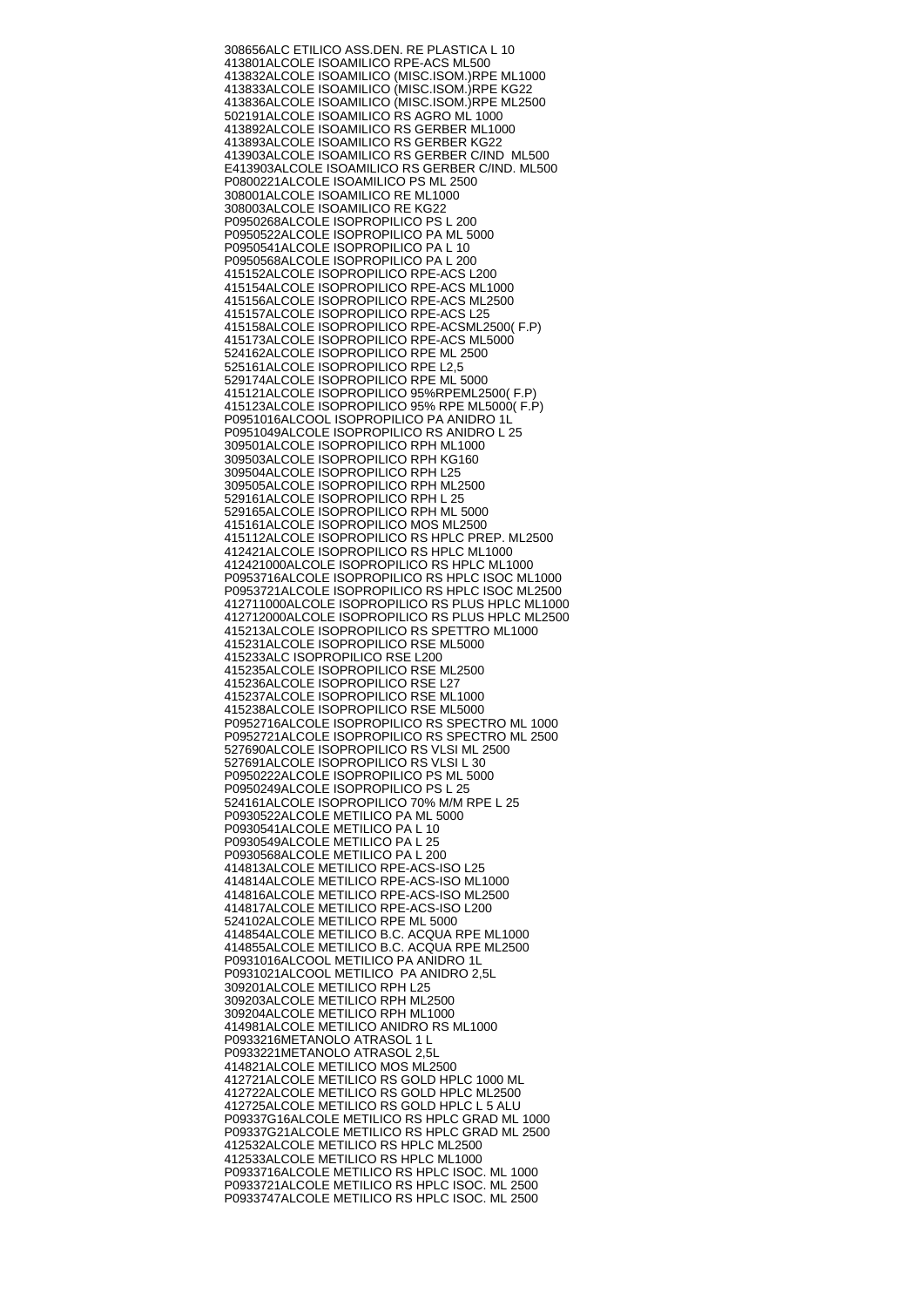414831 ALCOLE METILICO RS LC-MS ML 1000 414832 ALCOLE METILICO RS LC-MS ML2500 412381 ALCOLE METILICO RS PLUS HPLC ML1000 412383 ALCOLE METILICO RS PLUS HPLC ML2500 414921 ALCOLE METILICO RS PESTICIDI ML1000 414922 ALCOLE METILICO RS PESTICIDI ML2500 414902 ALCOLE METILICO RS SPETTRO ML1000 414881 ALCOLE METILICO RS ACQUAMETRIA ML1000 414882 ALCOLE METILICO RS ACQUAMETRIA L25 414883 ALCOLE METILICO RS ACQUAMETRIA ML2500 P0932216 ALCOLE METILICO RS PESTIPUR ML 1000 P0932221 ALCOLE METILICO RS PESTIPUR ML 2500 414930 ALCOLE METILICO RS PLUS PESTICIDI ML1000 414932 ALCOLE METILICO RS PLUS PESTICIDI ML2500 414914 ALCOOL METILICO RSE ML2500 P0932716 ALCOLE METILICO RS SPECTROSOL ML 1000 P0932721 ALCOLE METILICO RS SPECTROSOL ML 2500 527640 ALCOLE METILICO RS VLSI ML 2500 P0930222 ALCOLE METILICO PS ML 5000 P0930241 ALCOLE METILICO PS L 10 P0930242 ALCOLE METILICO PS L 20 P0930249 ALCOLE METILICO PS L 25 P0930268 ALCOLE METILICO PS L 200 309001 ALCOLE METILICO RE ML2500 309002 ALCOLE METILICO RE L25 309004 ALCOLE METILICO RE ML1000 309008 ALCOLE METILICO RE L 10 309009 ALCOLE METILICO RE KG160 528101 ALCOLE METILICO PURO ML5000 P5275 ALCOLE METILICO D1 MIN 99,5 % 1 X 25ML P5309 ALCOLE METILICO D3, MIN 99,5% 10X 0,75ML P5140 ALCOLE METILICO-D4 99,8%+0,03%TMS 10X0,6 P5280 ALCOLE METILICO D4 MIN 99,8% 10 X 0.6ML P5283A ALCOLE METILICO D4 MIN 99,80% 1 X 5ML P5284 ALCOLE METILICO D4 MIN 99,8% 5 X 10ML P5284S ALCOLE METILICO D4 MIN99,8% 5X10MLSEPTUM P5285 ALCOLE METILICO D4 MIN 99,8% 1 X 25ML P5289 ALCOLE METILICO D4 MIN 99,8% 10 X 0.75ML P5310 ALCOLE METILICO D4"100%"(>99.96)10X0.6ML P5319 ALCOLE METILICOD4-100% (>99.96)10X0.75ML 413783 ALCOLE N-AMILICO RPE ML1000 307901 ALCOLE N-AMILICO RE ML1000 P0170522 ALCOLE N-BUTILICO PA ML 5000 P0170568 ALCOLE N-BUTILICO PA L 200 414131 BUTAN-1-OLO RPE-ISO ML1000 414132 BUTAN-1-OLO RPE-ISO KG22 P0171016 BUTANOL-1 PA ANIDRO 1L 412511 ALCOLE N-BUTILICO RS HPLC ML1000 P0170222 ALCOLE N-BUTILICO PS ML 5000 P0170241 ALCOLE N-BUTILICO PS L 10 P0170249 ALCOLE N-BUTILICO PS L 25 P0170268 ALCOLE N-BUTILICO PS L 200 308251 BUTAN-1-OLO RE ML1000 308257 ALCOLE N-BUTILICO RE KG22 308259 ALCOLE N-BUTILICO RE KG160 528300 BUTAN-1-OLO RE ML5000 414522 ALCOLE N-DODECILICO RPE ML1000 415002 ALCOLE N-OTTILICO RPE ML100 415003 ALCOLE N-OTTILICO RPE ML1000 P0940268 ALCOLE N-PROPILICO PS L 200 415102 PROPAN-1-OLO RPE ML2500 415104 PROPAN-1-OLO RPE ML1000 415106 PROPAN-1-OLO RPE L25 P0941021 PROPANOL-1 PA ANIDRO 2,5L P0941049 ALCOLE N-PROPILICO RS ANIDRO L 25 412542000 PROPAN-1-OLO RS HPLC ML2500 P0940222 ALCOLE N-PROPILICO PS ML 5000 P0940249 ALCOLE N-PROPILICO PS L 25 P0940267 ALCOLE N-PROPILICO PS L 200 P0940568 ALCOLE N-PROPILICO PA L 200 309351 PROPAN-1-OLO RE ML1000 309352 PROPAN-1-OLO RE ML2500 309358 PROPAN-1-OLO RE KG165 309359 PROPAN-1-OLO RE L25 414261 BUTAN-2-OLO RPE KG160 414264 BUTAN-2-OLO RPE ML1000 414266 BUTAN-2-OLO RPE KG15 P0180241 ALCOLE SEC-BUTILICO PS L 10 413941 ALCOLE TER-AMILICO RPE ML250 413944 ALCOLE TER-AMILICO RPE ML1000 414343 ALCOLE TER-BUTILICO RPE ML500 414346 ALCOLE TER-BUTILICO RPE ML2500 P0191016 METIL-2 PROPANOLO-2 ANIDRO PA1L P0190216 ALCOLE TER-BUTILICO PS ML 1000 P0190222 ALCOLE TER-BUTILICO PS ML 5000 P0190249 ALCOLE TER-BUTILICO PS L 25 P0190268 ALCOLE TER-BUTILICO PS L 200 415243 ALCOLE TETRAIDROFURFURILICO RPE ML1000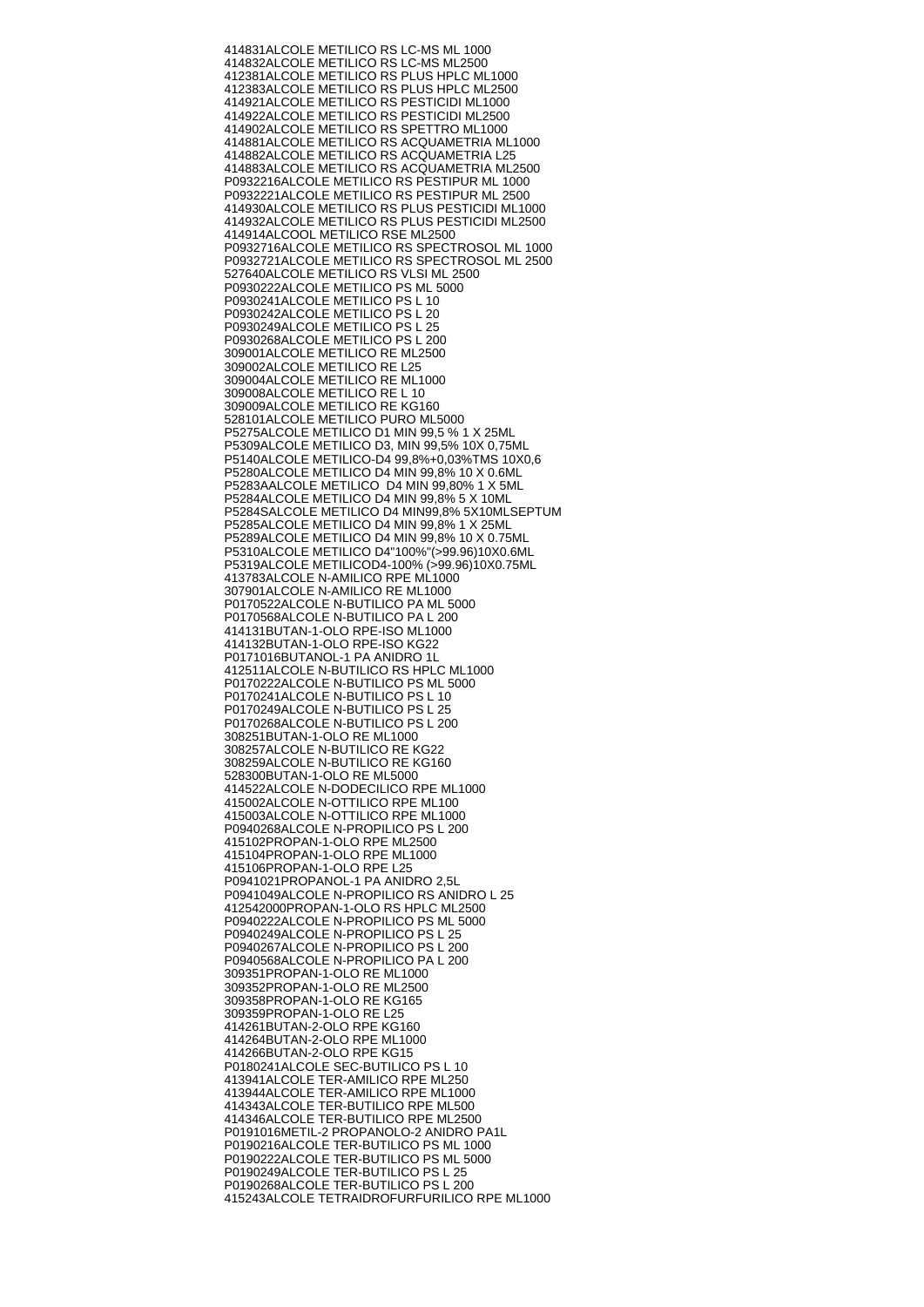415312 ALDEIDE ANISICA RE ML100 415362 ALDEIDE BENZOICA RPE ML500 310257 ALDEIDE CINNAMICA RE ML1000 415703 ALDEIDE FORMICA 10% SEC. LILLIE RS L10 508850 ALDEIDE FORMICA 10%V/V LILLIE30/60ML/500 310348 ALDEIDE FORMICA 35% M/M RPH KG30 310349 ALDEIDE FORMICA 35% M/M RPH G10000 310351 ALDEIDE FORMICA 35% M/M RPH ML1000 310355 ALDEIDE FORMICA 35% M/M RPH KG55 310356 ALDEIDE FORMICA 35% M/M RPH ML2500 310358 ALDEIDE FORMICA 35% M/M RPH ML5000 524930 ALDEIDE FORMICA 35% (M/M) RE ML 5000 526934 ALDEIDE FORMICA 4%(M/V) CON NACL RS L 1 415691 ALDEIDE FORMICA 4% TAMP. RS IST. ML5000 415692 ALDEIDE FORMICA 4% TAMP. RS IST. KG30 415693 ALDEIDE FORMICA 4% TAMP. RS IST. ML10000 415694 ALDEIDE FORMICA 4% TAMP. RS IST. ML1000 415695 ALDEIDE FORMICA 4% TAMP 6,9 RS KUBI L 5 508861 ALDEIDE FORMICA 4%M/V TAMP 30/60ML/500 508862 ALDEIDE FORMICA 4%M/V 120/180ML/150 415661 ALDEIDE FORMICA 40% RPE ML1000 415662 ALDEIDE FORMICA 40% RPE KG55 415666 ALDEIDE FORMICA 40% RPE ML2500 415667 ALDEIDE FORMICA 40% RPE ML5000 415669 ALDEIDE FORMICA 40% RPE KG30 415682 ALDEIDE FORMICA 40% NEUT. RS IST. ML5000 415683 ALDEIDE FORMICA 40% NEUT. RS IST. G10000 415684 ALDEIDE FORMICA 40% NEUT. RS IST. KG30 415685 ALDEIDE FORMICA 40% NEUT. RS IST. KG55 415686 ALDEIDE FORMICA 40% NEUT. RS IST. ML1000 508871 ALDEIDE FORMICA E CH3COOH RS 500XML30 526273 ALDEIDE FORMICA-ACIDO ACETICO RS L 5 415721 ALDEIDE GLUTARICA SOL 50% RPE ML10000 310504 ALDEIDE PROPIONICA RE ML100 438755 A-CLORONAFTAL FNF RPF ML500 452981 A-FURILDIOSSIMA RPE G1 463891 A-NAFTOLBENZEINA RPE G5 415892 ALIZARINA RPE G25 415932 ALIZARINA RPE SOLUZIONE SATURA ML250 E415932 ALIZARINA RPE SOLUZIONE SATURA ML250 416202 ALLILE BROMURO RPE ML250 416281 ALLILTIOUREA RPE G25 416531 ALLUMINA BIANCA RS G120 416501 ALLUMINA BLU RS G120 416521 ALLUMINA GIALLA RS G120 416561 ALLUMINA ROSSA RS G120 416511 ALLUMINA VERDE RS G120 416581 ALLUMINIO RS STD AA NORMEX E497401 ALLUMINIO RS STD AA ML500 E497405 ALLUMINIO RS STD AA ML100 503411 ALLUMINIO 1 G/L RS STD PER I.C.P. ML 100 503413 ALLUMINIO 1 G/L RS STD PER I.C.P. ML 500 503415 ALLUMINIO 10 G/L RS STD PER I.C.P.ML 100 503417 ALLUMINIO 10 G/L RS STD PER I.C.P.ML 500 505306 ALLUMINIO AL 10 PPM ICP-MS HNO3 50 ML 505307 ALLUMINIO AL 10 PPM ICP-MS HNO3 100 ML 505308 ALLUMINIO AL 100 PPM ICP-MS HNO3 100 ML 416894 ALLUMINIO AMMONIO SOLFATO RPE KG50 416896 ALLUMINIO AMMONIO SOLFATO RPE G10000 416897 ALLUMINIO AMMONIO SOLFATO RPE G1000 311004 ALLUMINIO AMMONIO SOLFATO RE KG50 311009 ALLUMINIO AMMONIO SOLFATO RE G5000 416944 ALLUMINIO CLORURO RPE KG50 416947 ALLUMINIO CLORURO RPE G1000 416949 ALLUMINIO CLORURO RPE G5000 E311252 ALLUMINIO CLORURO RPH G5000 E311254 ALLUMINIO CLORURO RPH KG50 E311257 ALLUMINIO CLORURO RPH G1000 416996 ALLUMINIO CLORURO ANIDRO RE G500 416616 ALLUMINIO FILO MM1 RPE G500 311505 ALLUMINIO FOSFATO TRIBASICO RE G250 311507 ALLUMINIO FOSFATO TRIBASICO RE G1000 417046 ALLUMINIO IDROSSIDO RPE G500 417047 ALLUMINIO IDROSSIDO RPE G1000 311734 ALLUMINIO IDROSSIDO RE G1000 417376 ALLUMINIO ISOPROPILATO RE G500 417097 ALLUMINIO NITRATO RPE G1000 312007 ALLUMINIO NITRATO RE G1000 417143 ALLUMINIO OSSIDO RPE KG25 417145 ALLUMINIO OSSIDO RPE G250 417147 ALLUMINIO OSSIDO RPE G1000 312254 ALLUMINIO OSSIDO RE KG50 312258 ALLUMINIO OSSIDO RE G2500 312259 ALLUMINIO OSSIDO RE G5000 417182 ALLUMINIO OSSIDO ACIDO RS CROMAT. G1000 417185 ALLUMINIO OSSIDO ACIDO RS CROMAT. G250 417214 ALLUMINIO OSSIDO BASICO RS CROMAT. G100 417217 ALLUMINIO OSSIDO BASICO RS CROMAT. G1000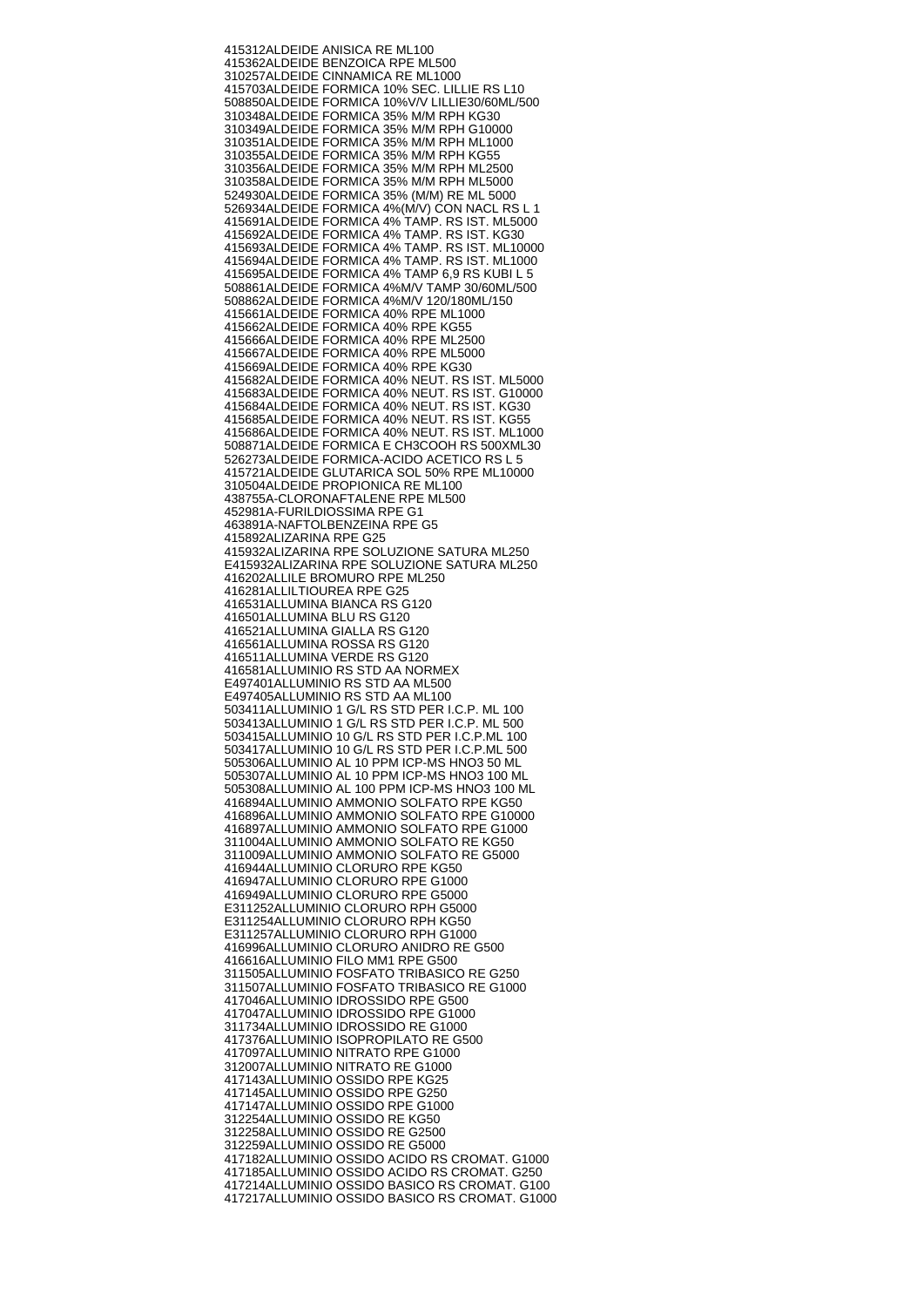P2220017 ALLUMINIO OSSIDO (BASICO) PS G 1000 P2220044 ALLUMINIO OSSIDO (BASICO) PS KG 25 417241 ALLUMINIO OSSIDO NEUTRO RS CROMAT. G1000 417245 ALLUMINIO OSSIDO NEUTRO RS CROMAT. G250 417248 ALLUMINIO OSSIDO NEUTRO RS CROMAT. G2500 P2210017 ALLUMINIO OSSIDO (NEUTRO) PS G 1000 312261 ALLUMINIO OSSIDO ATTIVO RE G1000 416812 ALLUMINIO POLVERE RPE KG50 416817 ALLUMINIO POLVERE RPE G1000 417297 ALLUMINIO POTASSIO SOLFATO RPE-ACS G1000 E312401 ALLUMINIO POTASSIO SOLFATO RPH G1000 E312402 ALLUMINIO POTASSIO SOLFATO RPH G10000 E312403 ALLUMINIO POTASSIO SOLFATO RPH KG50 312504 ALLUMINIO POTASSIO SOLFATO POLV RE KG50 312508 ALLUMINIO POTASSIO SOLFATO POLV RE G2500 416846 ALLUMINIO SCAGLIE RPE G500 417427 ALLUMINIO SOLFATO RPE-ACS G1000 312751 ALLUMINIO SOLFATO RE KG25 312752 ALLUMINIO SOLFATO RE G10000 417841 AMARANTO RPE G10 E313071 AMIDO DI MAIS RPH G1000 E313072 AMIDO DI MAIS RPH G5000 E313073 AMIDO DI MAIS RPH KG25 313104 AMIDO DI RISO RPH KG50 313107 AMIDO DI RISO RPH G1000 313108 AMIDO DI RISO RPH G2500 502050 AMIDO SCHWARZ 10B SOL RPE AGRO ML5000 417585 AMIDO SOLUBILE RPE G250 417587 AMIDO SOLUBILE RPE G1000 E420001 AMMONIACA SOLUZIONE 10% RPE ML1000 419981 AMMONIACA SOLUZIONE 20% RPE ML1000 419983 AMMONIACA SOLUZIONE 20% RPE ML2000 419984 AMMONIACA SOLUZIONE 20% RPE KG25 420172 AMMONIACA SUPERPURA RS ML500 420161 AMMONIACA ULTRAPURA RS ML500 419993 AMMONIACA SOLUZIONE 25% RPE ML2000 420051 AMMONIACA SOLUZIONE 25% MOS ML1000 420083 AMMONIACA SOLUZIONE 25% RSE ML2000 420084 AMMONIACA SOLUZIONE 25% RSE KG25 420085 AMMONIACA SOLUZIONE 25% RSE ML5000 314861 AMMONIACA SOL 28% RPH ML1000 (26°Bé) 314862 AMMONIACA SOL 28% RPH ML100 (26°Bé) 314863 AMMONIACA SOL 28% RPH ML2000 (26°Bé) 314866 AMMONIACA SOL 28% RPH KG25 (26°Bé) 419941 AMMONIACA SOLUZIONE 30% RPE-ACS ML1000 419943 AMMONIACA SOLUZIONE 30% RPE-ACS ML2000 419945 AMMONIACA SOLUZIONE 30% RPE-ACS ML5000 419946 AMMONIACA SOLUZIONE 30% RPE-ACS KG25 419948 AMMONIACA SOL. 30% RPE-ACS ML2000 F.PL. 526501 AMMONIACA SOLUZIONE 30% RS NUCL KG 190 526503 AMMONIACA SOLUZIONE 30% RS AGRO KG 27 420071 AMMONIACA SOLUZIONE 30% RSE ML1000 420073 AMMONIACA SOLUZIONE 30% RSE ML2000 420075 AMMONIACA SOLUZIONE 30% RSE KG25 420077 AMMONIACA SOLUZIONE 30% RSE ML5000 314871 AMMONIACA SOL 30% RE KG25 314873 AMMONIACA SOL 30% RE ML2000 528501 AMMONIACA SOLUZIONE 32% RE KG 27 528503 AMMONIACA SOLUZIONE 32% RE ML 5000 503310 AMMONIO 1 G/L RS STD IONICO ML 50 503311 AMMONIO 1 G/L RS STD IONICO ML 100 503312 AMMONIO 1 G/L RS STD IONICO ML 250 503313 AMMONIO 1 G/L RS STD IONICO ML 500 418772 AMMONIO ACETATO RPE-ACS G5000 418774 AMMONIO ACETATO RPE-ACS KG50 418776 AMMONIO ACETATO RPE-ACS G500 418777 AMMONIO ACETATO RPE-ACS G1000 313504 AMMONIO ACETATO RE KG50 313507 AMMONIO ACETATO RE G1000 418874 AMMONIO BENZOATO RPE G100 418927 AMMONIO BICARBONATO RPE G1000 418929 AMMONIO BICARBONATO RPE G5000 313601 AMMONIO BICARBONATO RE G5000 313602 AMMONIO BICARBONATO RE KG50 418975 AMMONIO BICROMATO RPE G250 418977 AMMONIO BICROMATO RPE G1000 313757 AMMONIO BICROMATO RE G1000 313759 AMMONIO BICROMATO RE G5000 314261 AMMONIO BIFLUORURO RE G1000 314263 AMMONIO BIFLUORURO RE KG25 419026 AMMONIO BISOLFATO RPE G500 419027 AMMONIO BISOLFATO RPE G1000 419071 AMMONIO BISOLFITO 70% RPE ML1000 419175 AMMONIO BROMURO RPE-ACS G250 419177 AMMONIO BROMURO RPE-ACS G1000 313801 AMMONIO BROMURO RE KG50 419202 AMMONIO CARBAMMATO RPE G1000 419234 AMMONIO CARBONATO RPE-ACS KG50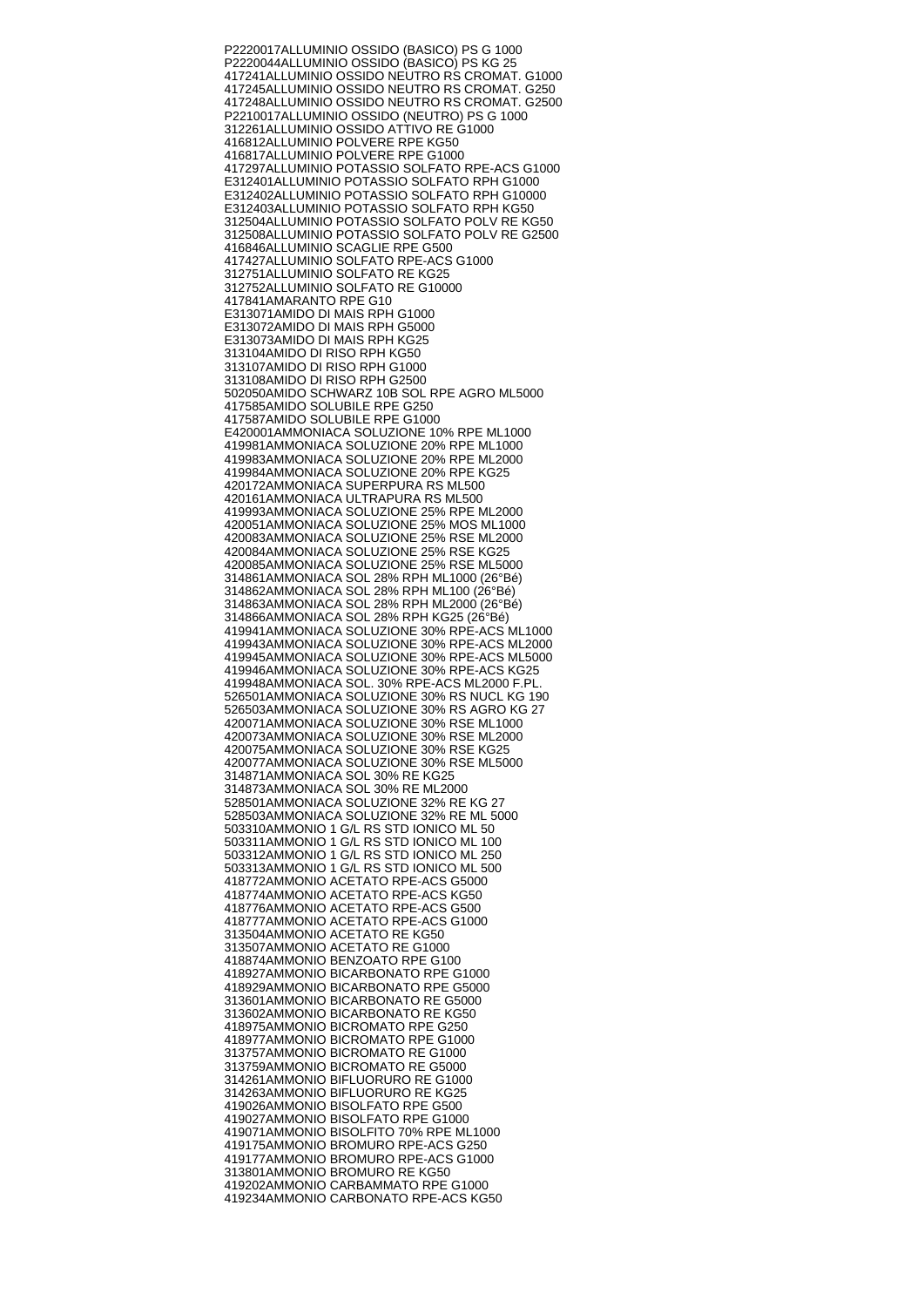419237 AMMONIO CARBONATO RPE-ACS G1000 419239 AMMONIO CARBONATO RPE-ACS G5000 E313884 AMMONIO CARBONATO RPH KG50 E313887 AMMONIO CARBONATO RPH G1000 E313889 AMMONIO CARBONATO RPH G5000 419261 AMMONIO CARBONATO 20% RPE ML1000 E419261 AMMONIO CARBONATO 20% RPE ML1000 419315 AMMONIO CITRATO BIBASICO RPE-ACS G250 419316 AMMONIO CITRATO BIBASICO RPE-ACS KG50 419317 AMMONIO CITRATO BIBASICO RPE-ACS G1000 E419361 AMMONIO CITRATO 20% RPE ML1000 313895 AMMONIO CITRATO TRIBASICO RE KG25 P1440517 AMMONIO CLORURO PA G 1000 P1440527 AMMONIO CLORURO PA G 5000 419412 AMMONIO CLORURO RPE-ACS KG25 419414 AMMONIO CLORURO RPE-ACS KG50 419416 AMMONIO CLORURO RPE-ACS G500 419417 AMMONIO CLORURO RPE-ACS G1000 419419 AMMONIO CLORURO RPE-ACS G5000 313952 AMMONIO CLORURO RPH G2500 313954 AMMONIO CLORURO RPH KG50 313957 AMMONIO CLORURO RPH G1000 314002 AMMONIO CLORURO POLVERE RE G2500 314004 AMMONIO CLORURO POLVERE RE KG50 E419531 AMMONIO CLORURO 10% RPE ML1000 421171 AMMONIO D(-)TARTRATO RPE G50 503194 AMM DIDROGENOFOSFATO AAS 20G/L 50 ML P1710517 AMMONIO EPTAMOLIBDATO PA G 1000 526761 AMMONIO FERROSOLFATO 0,12 N RS ML 1000 419637 AMMONIO FLUORURO RPE-ACS G1000 419638 AMMONIO FLUORURO RPE-ACS G250 314257 AMMONIO FLUORURO RE G1000 419663 AMMONIO FLUORURO 40% MOS ML1000 419653 AMMONIO FLUORURO 40% RSE ML1000 419655 AMMONIO FLUORURO 40% RSE ML5000 419733 AMMONIO FORMIATO RPE KG25 419735 AMMONIO FORMIATO RPE G250 419737 AMMONIO FORMIATO RPE G1000 419831 AMMONIO FOSFATO BIBASICO RPE-ACS G5000 419834 AMMONIO FOSFATO BIBASICO RPE-ACS KG50 419836 AMMONIO FOSFATO BIBASICO RPE-ACS G500 419837 AMMONIO FOSFATO BIBASICO RPE-ACS G1000 314754 AMMONIO FOSFATO BIBASICO RE KG50 314757 AMMONIO FOSFATO BIBASICO RE G1000 314758 AMMONIO FOSFATO BIBASICO RE G2500 419786 AMMONIO FOSFATO MONOBASICO RPE-ACS G500 419787 AMMONIO FOSFATO MONOBASICO RPE-ACS G1000 314504 AMMONIO FOSFATO MONOBASICO RE KG25 314506 AMMONIO FOSFATO MONOBASICO RE G10000 314507 AMMONIO FOSFATO MONOBASICO RE G1000 419884 AMMONIO FOSFOMOLIBDATO RPE G100 420133 AMMONIO IODURO RPE-ACS G50 420135 AMMONIO IODURO RPE-ACS G250 421206 AMMONIO L(+)TARTRATO RPE G500 420184 AMMONIO METAVANADATO RPE G100 420186 AMMONIO METAVANADATO RPE G500 420234 AMMONIO MOLIBDATO RPE-ACS-ISO G100 420236 AMMONIO MOLIBDATO RPE-ACS-ISO G500 420238 AMMONIO MOLIBDATO RPE-ACS-ISO G2500 420391 AMMONIO MOLIBDATO RS MICROANALISI G100 E420371 AMMONIO MOLIBDATO 2,5% RPE ML1000 E420321 AMMONIO MOLIBDATO 5% RPE ML1000 420424 AMMONIO NITRATO RPE-ACS-ISO KG50 420427 AMMONIO NITRATO RPE-ACS-ISO G1000 420429 AMMONIO NITRATO RPE-ACS-ISO G5000 315504 AMMONIO NITRATO RE KG50 315509 AMMONIO NITRATO RE G5000 503195 AMMONIO NITRATO AAS 200G/L 50ML 420475 AMMONIO OSSALATO RPE-ACS G250 420477 AMMONIO OSSALATO RPE-ACS G1000 420478 AMMONIO OSSALATO RPE-ACS G2500 420575 AMMONIO OSSALATO ACIDO RPE G250 E420521 AMMONIO OSSALATO 4% RPE ML1000 420672 AMMONIO REINECKATO RPE-ACS G25 420724 AMMONIO SOLFAMMATO RPE-ACS G100 420771 AMMONIO SOLFATO RPE-ACS-ISO KG25 420772 AMMONIO SOLFATO RPE-ACS-ISO G5000 420774 AMMONIO SOLFATO RPE-ACS-ISO KG50 420777 AMMONIO SOLFATO RPE-ACS-ISO G1000 316251 AMMONIO SOLFATO RE G5000 316252 AMMONIO SOLFATO RE KG25 316254 AMMONIO SOLFATO RE KG50 316257 AMMONIO SOLFATO RE G1000 316151 AMMONIO SOLFATO FERMENTAZIONE RE KG50 420885 AMMONIO SOLFOCIANURO RPE-ACS-ISO G250 420887 AMMONIO SOLFOCIANURO RPE-ACS-ISO G1000 420888 AMMONIO SOLFOCIANURO RPE-ACS-ISO G10000 316303 AMMONIO SOLFOCIANURO RE KG25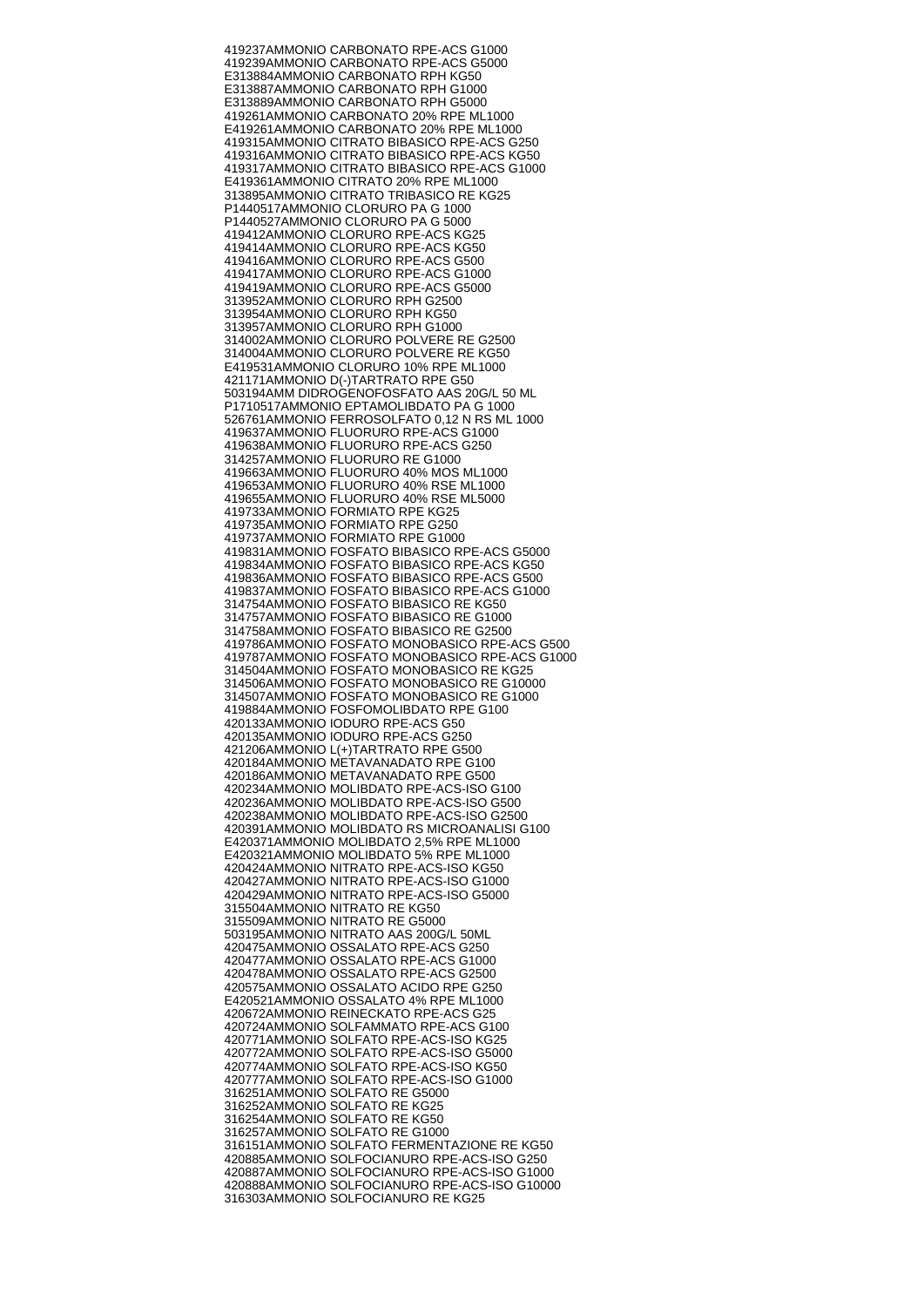316307 AMMONIO SOLFOCIANURO RE G1000 421061 AMMONIO SOLFOCIANURO 0,01MOL/L NORMEX P3260015 AMMONIO SOLFOCIANURO 0,1MOL/L PA ML1000 421001 AMMONIO SOLFOCIANURO 0,1MOL/L NORMEX 420977 AMMONIO SOLFOCIANURO 0,1MOL/L RPE ML1000 420946 AMMONIO SOLFOCIANURO 1MOL/L RPE ML500 E316405 AMMONIO SOLFOITTIOLATO RPH G10000 421101 AMMONIO SOLFURO 20% RPE ML1000 421102 AMMONIO SOLFURO 20% RPE KG25 421166 AMMONIO SUCCINATO RPE G500 419127 AMMONIO TETRABORATO RPE G1000 316461 AMMONIO TIOSOLFATO RE G100 316462 AMMONIO TIOSOLFATO RE G1000 421491 ANIDRIDE ACETICA RPE-ACS ML1000 421493 ANIDRIDE ACETICA RPE-ACS KG30 421496 ANIDRIDE ACETICA RPE-ACS ML2500 316501 ANIDRIDE ACETICA RE ML1000 316502 ANIDRIDE ACETICA RE KG200 316503 ANIDRIDE ACETICA RE KG30 316505 ANIDRIDE ACETICA RE ML2500 P0813502 ANIDRIDE ACETICA/LUTIDINA INTHF PA ML200 421735 ANIDRIDE CROMICA RPE-ACS G250 421737 ANIDRIDE CROMICA RPE-ACS G1000 421795 ANIDRIDE CROMICA RS GAL G5000 317503 ANIDRIDE CROMICA RE KG25 317507 ANIDRIDE CROMICA RE G1000 421802 ANIDRIDE FOSFORICA RPE-ACS G250 421804 ANIDRIDE FOSFORICA RPE-ACS KG50 421808 ANIDRIDE FOSFORICA RPE-ACS G100 317753 ANIDRIDE FOSFORICA RE G250 318007 ANIDRIDE FTALICA RE G1000 421904 ANIDRIDE IODICA RPE G100 421955 ANIDRIDE MALEICA RPE G250 421957 ANIDRIDE MALEICA RPE G2500 318301 ANIDRIDE MALEICA RE G1000 318303 ANIDRIDE MALEICA RE KG25 422004 ANIDRIDE MOLIBDICA RPE-ACS G100 422005 ANIDRIDE MOLIBDICA RPE-ACS G250 422204 ANIDRIDE SUCCINICA RPE G100 318507 ANIDRIDE SUCCINICA RE G1000 422221 ANIDRIDE TRIFLUOROACETICA RPE ML25 422222 ANIDRIDE TRIFLUOROACETICA RPE ML100 422225 ANIDRIDE TRIFLUOROACETICA ML500 422241 ANIDRIDE TUNGSTICA POLVERE RS MCA G100 318753 ANILINA RE ML2500 422376 ANILINA CLORIDRATO RPE G500 422426 ANILINA SOLFATO RPE G500 422677 ANISOLO RPE ML1000 422731 ANTIMONIO RS STD AA NORMEX E497411 ANTIMONIO RS STD AA ML500 E497415 ANTIMONIO RS STD AA ML100 503891 ANTIMONIO 1 G/L RS STD PER I.C.P. ML 100 503893 ANTIMONIO 1 G/L RS STD PER I.C.P. ML 500 503895 ANTIMONIO 10 G/L RS STD PER I.C.P. ML100 503897 ANTIMONIO 10 G/L RS STD PER I.C.P. ML500 505831 ANTIMONIO SB 10 PPM ICP-MS HF+HNO3 50 ML 505832 ANTIMONIO SB 10 PPM ICP-MS HF+HNO3 100ML 505835 ANTIMONIO SB 100PPM ICP-MS HF+HNO3 100ML 503898 ANTIMONIO HF/HNO3 1000PPM RS ICP ML 100 503899 ANTIMONIO HF/HNO3 1000PPM RS ICP ML 500 P8940267 ANTIMONIO LATTATO PS L 171 (KG 210) 422934 ANTIMONIO OSSICLORURO RPE G100 422782 ANTIMONIO POLVERE RPE G50 422786 ANTIMONIO POLVERE RPE G500 423035 ANTIMONIO POTASSIO TARTRATO RPE G250 423037 ANTIMONIO POTASSIO TARTRATO RPE G1000 422834 ANTIMONIO TRICLORURO RPE-ACS G100 422835 ANTIMONIO TRICLORURO RPE-ACS G250 423183 ANTRACENE RPE G50 423281 ANTRONE RPE-ACS G10 423461 ARANCIO ACRIDINA RS G25 423432 ARANCIO G RS G25 423341 ARANCIO II RPE G10 423501 ARANCIO METILE RPE-ACS G500 423502 ARANCIO METILE RPE-ACS KG25 423503 ARANCIO METILE RPE-ACS G50 423505 ARANCIO METILE RPE-ACS G250 E423562 ARANCIO METILE 0,1% RPE ML500 423597 ARANCIO XILENOLO RPE G1 423598 ARANCIO XILENOLO RPE G5 423611 ARGENTO RS STD AA NORMEX E497421 ARGENTO RS STD AA ML500 E497425 ARGENTO RS STD AA ML100 503401 ARGENTO 1 G/L RS STD PER I.C.P. ML 100 503403 ARGENTO 1 G/L RS STD PER I.C.P. ML 500 503405 ARGENTO 10 G/L RS STD PER I.C.P. ML 100 503407 ARGENTO 10 G/L RS STD PER I.C.P. ML 500 505301 ARGENTO AG 10 PPM ICP-MS HNO3 50 ML100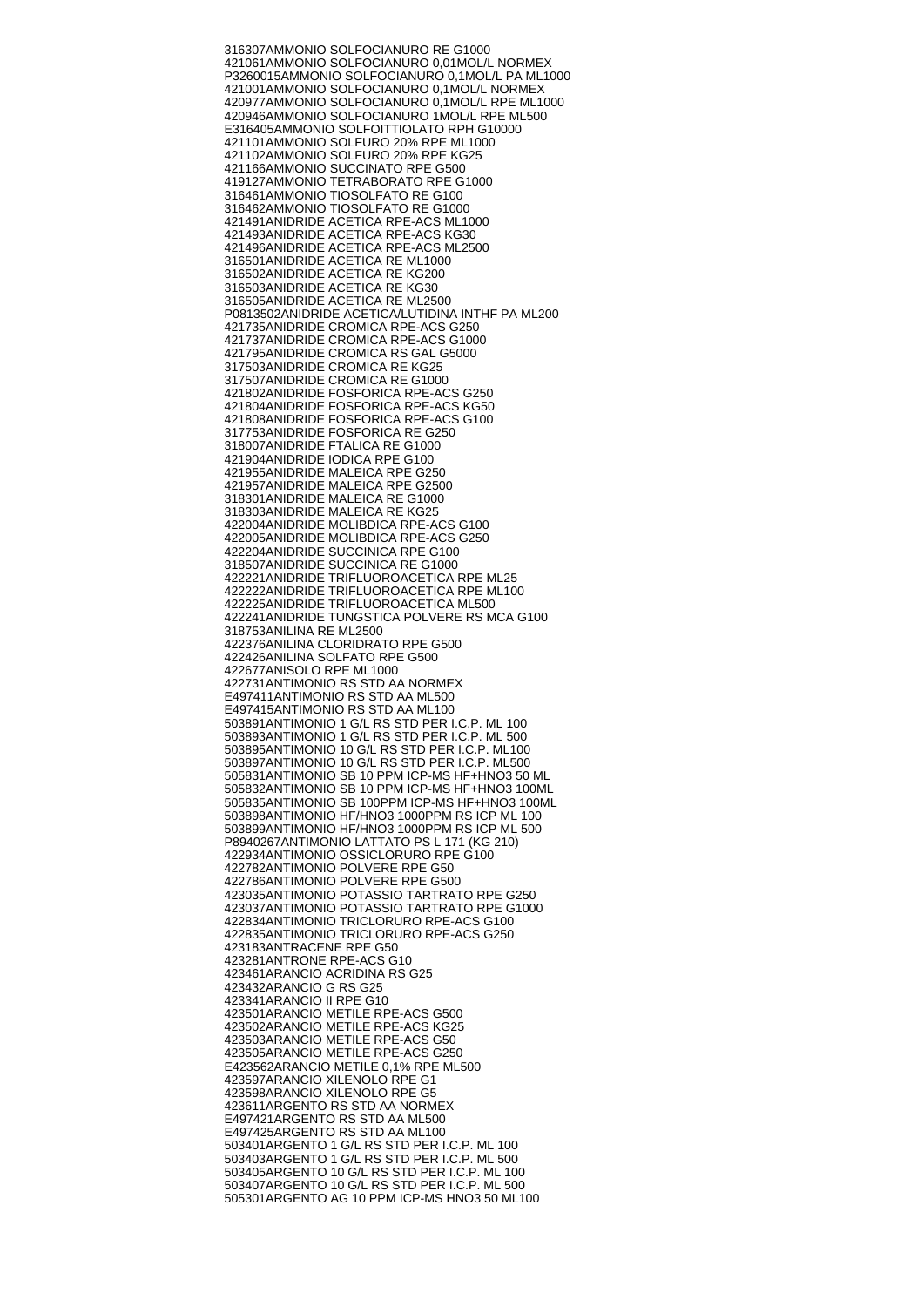505302 ARGENTO AG 10 PPM ICP-MS HNO3 100 ML 505305 ARGENTO AG 100 PPM ICP-MS HNO3 100 ML 319502 ARGENTO ACETATO RE G25 319507 ARGENTO ACETATO RE G250 319752 ARGENTO BROMURO RE G25 320002 ARGENTO CARBONATO RE G25 320007 ARGENTO CARBONATO RE G250 320502 ARGENTO CLORURO RE G25 320504 ARGENTO CLORURO RE G100 423913 ARGENTO DIETILDITIOCARBAMMATO RPE G10 423632 ARGENTO FILO MM 0,5 RPE G25 423692 ARGENTO GRANULARE RPE G25 423921 ARGENTO IODURO RPE G100 320752 ARGENTO IODURO RE G25 423722 ARGENTO LAMINA MM 0,1 RPE G25 423752 ARGENTO LAMINA MM 0,5 RPE G25 423782 ARGENTO LAMINA MM 1 RPE G25 423791 ARGENTO LANA RS MICROANALISI G5 423952 ARGENTO NITRATO RPE-ACS-ISO G25 423954 ARGENTO NITRATO RPE-ACS-ISO G100 423955 ARGENTO NITRATO RPE-ACS-ISO G250 423957 ARGENTO NITRATO RPE-ACS-ISO G1000 E320904 ARGENTO NITRATO RPH G100 E320907 ARGENTO NITRATO RPH G1000 424161 ARGENTO NITRATO 0,01MOL/L NORMEX 502087 ARGENTO NITRATO 0,03 MOL/L RE ML 2500 424101 ARGENTO NITRATO 0,05 MOL/L RPE SUP. L1 424081 ARGENTO NITRATO 0,1MOL/L NORMEX E424067 ARGENTO NITRATO 0,1MOL/LRPE ML1000 E424077 ARGENTO NITRATO 0,1MOL/L SUPERRPE ML1000 502085 ARGENTO NITRATO N/10 RPE L10 P3540015 ARGENTO NITRATO 0,5 MOL/L PA ML 1000 E424051 ARGENTO NITRATO 0,5MOL/L RPE ML1000 424034 ARGENTO NITRATO 1MOL/L RPE ML100 E424034 ARGENTO NITRATO 1MOL/L RPE ML100 E424036 ARGENTO NITRATO 1MOL/L RPE ML500 424001 ARGENTO NITRATO 2,9075% RPE ML1000 E424001 ARGENTO NITRATO 2,9075% RPE ML1000 E424005 ARGENTO NITRATO 2,9075% RPE ML250 E423981 ARGENTO NITRATO 5% RPE ML500 E423982 ARGENTO NITRATO 5% RPE ML1000 424181 ARGENTO OSSIDO RPE G25 424182 ARGENTO OSSIDO RPE G250 423812 ARGENTO POLVERE RPE G25 424201 ARGENTO SOLFATO RPE G25 424203 ARGENTO SOLFATO RPE G100 E424191 ARGENTO SOLFATO 0,7% RS COD ML1000 E424192 ARGENTO SOLFATO 0,7% RS COD ML2500 424281 ARSENAZO III RPE G1 503421 ARSENICO 1 G/L RS STD PER I.C.P. ML 100 503423 ARSENICO 1 G/L RS STD PER I.C.P. ML 500 503425 ARSENICO 10 G/L RS STD PER I.C.P. ML 100 503427 ARSENICO 10 G/L RS STD PER I.C.P. ML 500 505311 ARSENICO AS 10 PPM ICP-MS HNO3 50 ML 505312 ARSENICO AS 10 PPM ICP-MS HNO3 100 ML 505315 ARSENICO AS 100 PPM ICP-MS HNO3 100 ML 300101 ASSORBENTE LIQUIDI VERSATI RE G1000 300102 ASSORBENTE LIQUIDI VERSATI RE G5000 424563 ATROPINA RS STD MICROANALISI G1 424601 AURAMINA FENICATA RS ML1000 424591 AURAMINA O RPE G10 424701 AZOBENZENE RPE G5 424691 AZOMETINA H RPE G10 424721 AZZURRO II RS G5 424731 AZZURRO II EOSINA RS G5 321553 BALSAMO CANADA RS G100 321554 BALSAMO CANADA RS G250 424861 BARIO RS STD AA NORMEX E497441 BARIO RS STD AA ML500 E497445 BARIO RS STD AA ML100 503451 BARIO 1 G/L RS STD PER I.C.P. ML 100 503453 BARIO 1 G/L RS STD PER I.C.P. ML 500 503455 BARIO 10 G/L RS STD PER I.C.P. ML 100 503457 BARIO 10 G/L RS STD PER I.C.P. ML 500 505326 BARIO BA 10 PPM ICP-MS HNO3 50 ML 505327 BARIO BA 10 PPM ICP-MS HNO3 100 ML 505328 BARIO BA 100 PPM ICP-MS HNO3 100 ML 424896 BARIO ACETATO RPE-ACS G500 424943 BARIO CARBONATO RPE-ACS KG25 424945 BARIO CARBONATO RPE-ACS G250 321504 BARIO CARBONATO RE KG50 321507 BARIO CARBONATO RE G1000 424991 BARIO CITRATO TRIBASICO RPE G100 425013 BARIO CLOROANILATO RPE G25 425024 BARIO CLORURO RPE KG50 425026 BARIO CLORURO RPE G500 425027 BARIO CLORURO RPE G1000 425029 BARIO CLORURO RPE G5000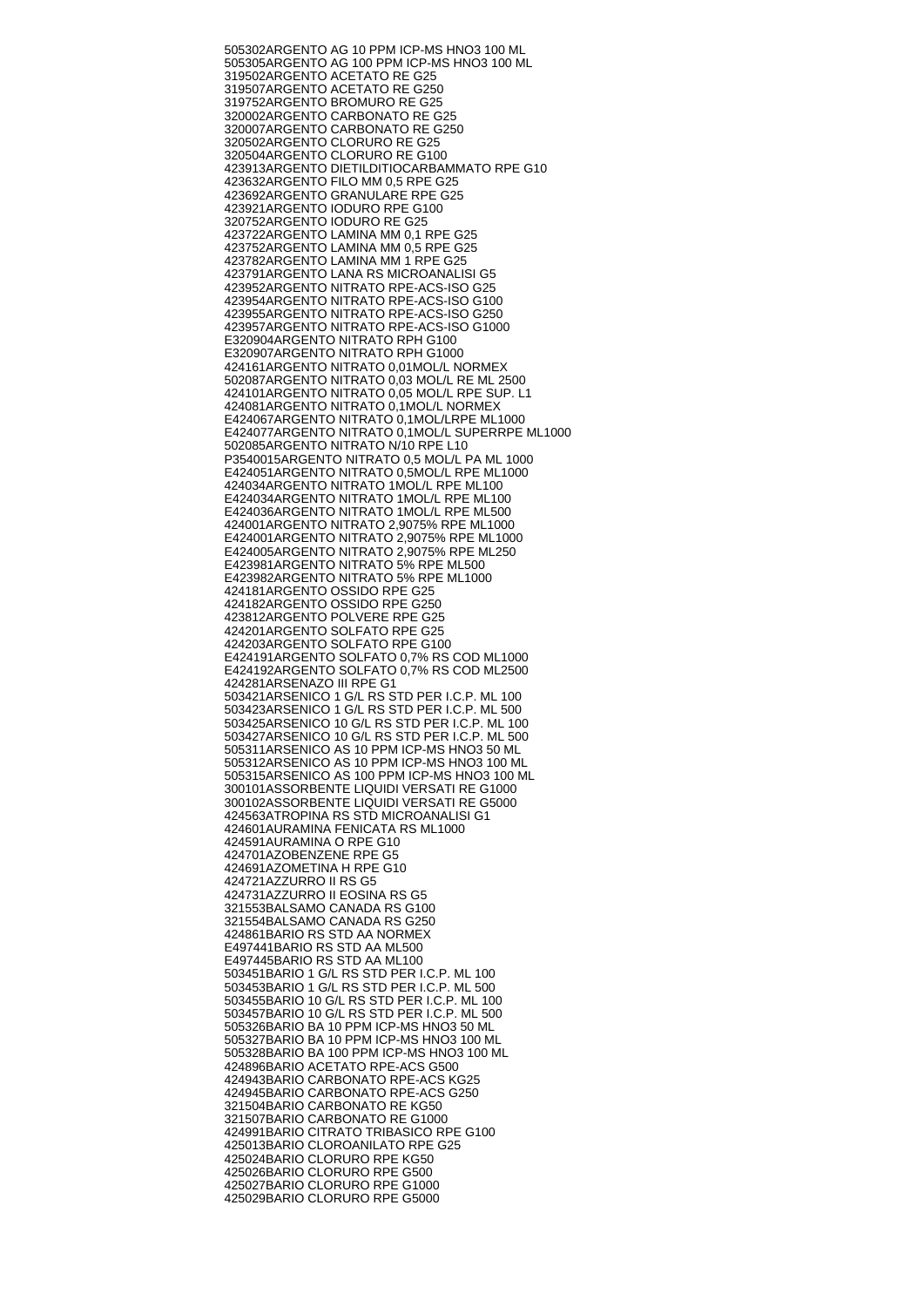P1420057 BARIO CLORURO PS KG 50 321754 BARIO CLORURO RE KG50 321757 BARIO CLORURO RE G1000 E425171 BARIO CLORURO 0,14% RPE ML1000 E425101 BARIO CLORURO 10% RPE ML1000 425245 BARIO CROMATO RE G250 425291 BARIO IDROSSIDO RPE KG50 425297 BARIO IDROSSIDO RPE-ACS G1000 322004 BARIO IDROSSIDO RE KG50 322007 BARIO IDROSSIDO RE G1000 322009 BARIO IDROSSIDO RE G5000 E425301 BARIO IDROSSIDO 5% RPE ML1000 425341 BARIO NITRATO RPE KG25 425347 BARIO NITRATO RPE G1000 E425421 BARIO PERCLORATO 0,05MOL/L ML1000 425411 BARIO PERCLORATO TRIIDRATO RPE G50 322401 BARIO PEROSSIDO RE G1000 322402 BARIO PEROSSIDO RE G10000 425492 BARIO SOLFATO RPE KG25 425497 BARIO SOLFATO RPE G1000 322607 BARIO SOLFATO RE G1000 444851 BATOCUPROINA RPE G1 425542 BATOFENANTROLINA RPE G1 425601 BATOFENANTROLINA SOLFONATO RPE G0,5 E425742 BENEDICT REATTIVO RS ML1000 322737 BENZALCONIO CLORURO RPH G1000 322721 BENZALCONIO CLORURO RE G250 322725 BENZALCONIO CLORURO RE G5000 426111 BENZENE RPE-ACS ML1000 426113 BENZENE RPE-ACS ML2500 426114 BENZENE RPE-ACS KG24 P5085 BENZENE D6 MIN 99,5 % 1 X 25 ML P5086 BENZENE D6 MIN 99,5 % 1 X 100ML P5089 BENZENE D6 MIN 99,5% 10 X 0,75ML P5100 BENZENE D6-100% (>99.96) 10 X 0,6 ML 426231 BENZENESOLFONILE CLORURO RPE ML10 426403 BENZIDROLO RPE G50 426453 BENZILAMMINA RPE ML100 426712 BENZILE ACETATO RPE ML250 426761 BENZILE BENZOATO RPE ML250 426763 BENZILE BENZOATO RPE ML1000 E323101 BENZILE BENZOATO RPH ML1000 E323102 BENZILE BENZOATO RPH ML2500 E323105 BENZILE BENZOATO RPH KG30 426861 BENZILE CLORURO RPE ML500 426962 BENZILISOTIOUREA CLORIDRATO RPE G25 426561 BENZILTRIETILAMMONIO CLORURO RPE G250 427193 BENZOFENONE RPE G50 427196 BENZOFENONE RPE G500 323656 BENZOFENONE RE G500 427291 BENZOILE CLORURO RPE-ACS ML250 427292 BENZOILE CLORURO RPE-ACS ML1000 323751 BENZOILE CLORURO RE ML1000 323774 BENZONITRILE RE ML250 503461 BERILLIO 1 G/L RS STD PER I.C.P. ML 100 503463 BERILLIO 1 G/L RS STD PER I.C.P. ML 500 503465 BERILLIO 10 G/L RS STD PER I.C.P. ML 100 503467 BERILLIO 10 G/L RS STD PER I.C.P. ML 500 505331 BERILLIO BE 10 PPM ICP-MS HNO3 50 ML 505332 BERILLIO BE 10 PPM ICP-MS HNO3 100 ML 505335 BERILLIO BE 100 PPM ICP-MS HNO3 100 ML 427795 BETAINA RPE G250 427843 BETAINA CLORURO RPE G50 427891 BETTENDORF REATTIVO RS ML250 P0760016 BIANCO SPIRITO PS ML 1000 P0760048 BIANCO SPIRITO PS L 25 443855 BIFENILE RE G250 323804 BILE BOVINA DEP SECCA RE G100 323807 BILE BOVINA DEP SECCA RE G1000 406042 BIS(2-ETILESIL)FOSFATO RPE ML250 461805 N-P-METILAMMINOFENOLO SOL. RPE-ACS G250 461809 N-P-METILAMMINOFENOLO SOLFATO RPE G2500 353125 N-P-METILAMMINOFENOLO SOLFATO RE G250 428071 BISMUTO RS STD AA NORMEX E497451 BISMUTO RS STD AA ML500 E497455 BISMUTO RS STD AA ML100 503471 BISMUTO 1 G/L RS STD PER I.C.P. ML 100 503473 BISMUTO 1 G/L RS STD PER I.C.P. ML 500 503475 BISMUTO 10 G/L RS STD PER I.C.P. ML 100 503477 BISMUTO 10 G/L RS STD PER I.C.P. ML 500 505336 BISMUTO BI 10 PPM ICP-MS HNO3 50 ML 505337 BISMUTO BI 10 PPM ICP-MS HNO3 100 ML 505338 BISMUTO BI 100 PPM ICP-MS HNO3 100 ML 428103 BISMUTO CARBONATO BASICO RPE G50 428105 BISMUTO CARBONATO BASICO RPE G250 E324005 BISMUTO CARBONATO BASICO RPH G250 E324007 BISMUTO CARBONATO BASICO RPH G1000 324087 BISMUTO GALLATO BASICO RE G1000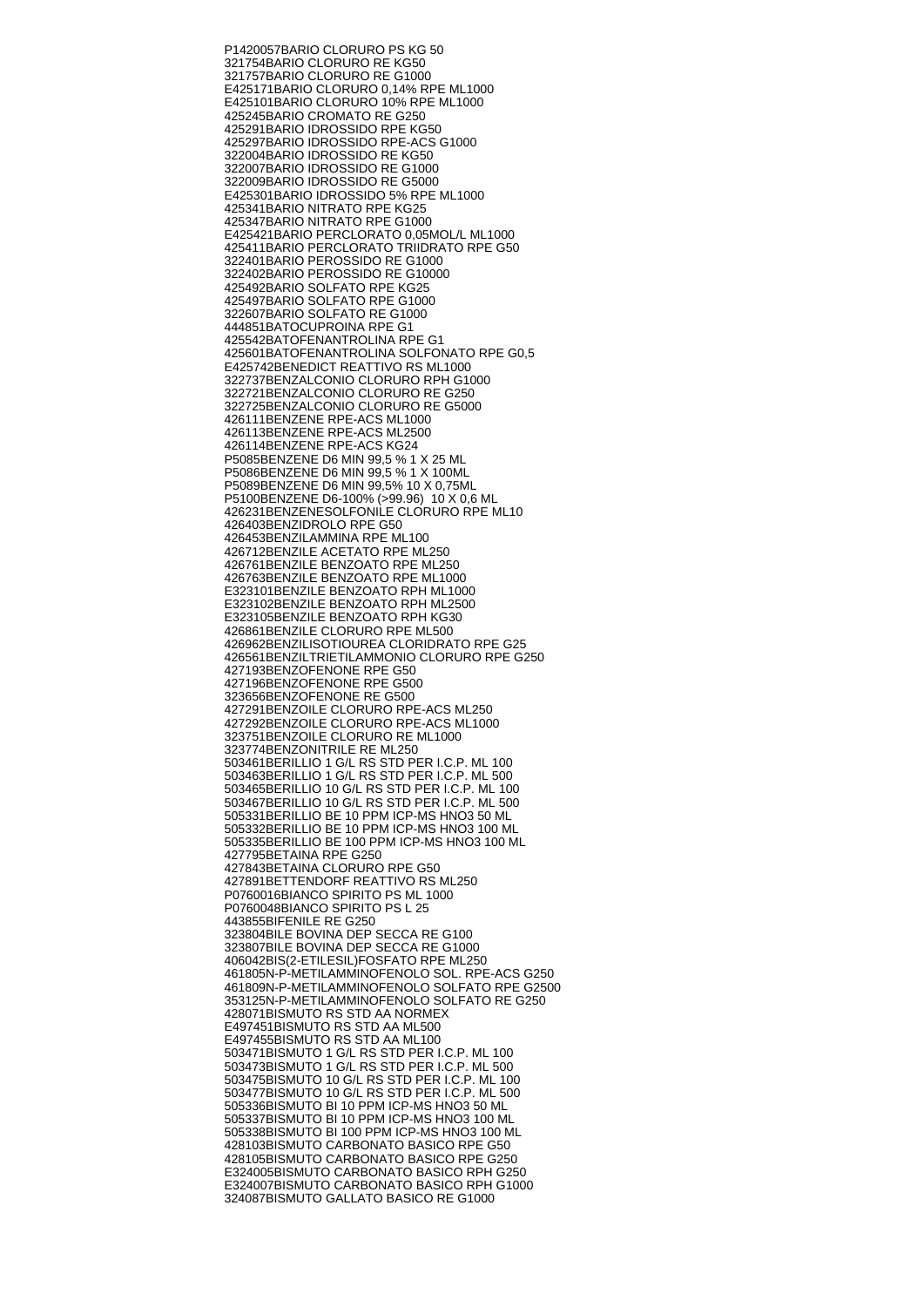428064 BISMUTO GRANELLI RPE G100 428234 BISMUTO NITRATO RPE G100 428236 BISMUTO NITRATO RPE G500 324185 BISMUTO NITRATO RE G250 428284 BISMUTO NITRATO BASICO RPE G100 428286 BISMUTO NITRATO BASICO RPE G500 324335 BISMUTO NITRATO BAS RPH G250 POLVERE PES 324337 BISMUTO NITRATO BAS RPH G1000 POLVERE PE E324251 BISMUTO NITRATO BAS RPH G250 POLVERE LEG E324335 BISMUTO NITRATO BAS RPH G250 POLVERE PES E324337 BISMUTO NITRATO BAS RPH G1000 POLVERE PE 428294 BISMUTO NITRATO BASICO RPE G100 DRAGEND. 428335 BISMUTO OSSICLORURO RPE G250 E324704 BISMUTO SALICILATO BASICO RPH G100 428146 BISMUTO TRICLORURO RPE G500 428432 BIURETO RS G25 428532 BLU ALCALI 6B RS G25 E428541 BLU ALCALI 6B 2% RPE ML250 428551 BLU ALCIAN 8GS 1% RS 250ML 428561 BLU ALCIAN 8GX RS G25 428582 BLU ANILINA SOLUBILE IN ACQUA RPE G25 428612 BLU ANILINA SOLUBILE IN ALCOLE RS G25 428653 BLU BROMOFENOLO RPE-ACS G50 428655 BLU BROMOFENOLO RPE-ACS G500 428658 BLU BROMOFENOLO RPE-ACS G5 428681 BLU BROMOFENOLO SALE SODICO RPE G25 428685 BLU BROMOFENOLO SALE SODICO RPE G500 428691 BLU BROMOFENOLO 0,02% RPE ML100 E428665 BLU BROMOFENOLO 0,4% RPE ML250 428703 BLU BROMOTIMOLO RPE-ACS G50 428708 BLU BROMOTIMOLO RPE-ACS G5 428731 BLU BROMOTIMOLO 0,02% RPE ML100 E428715 BLU BROMOTIMOLO 0,4% RPE ML250 428801 BLU CELESTE RS G25 428642 BLU BRILLANTE COOMASSIE RS G25 428811 BLU CRESILE BRILLANTE RS G10 429397 BLU XILIDILE I RPE G1 428831 BLU DISULFINA VN RPE G10 428851 BLU GLICINA TIMOLO RPE G1 428881 BLU INDOFENOLO RS G1 428901 BLU LATTOFENOLO SOLUZIONE RS ML100 428932 BLU METILE RS G25 429981 BLU METILENE RPE G500 428984 BLU METILENE RS G100 428991 BLU METILENE FENICATO RS ML100 E429011 BLU METILENE 1% RPE ML500 E429031 BLU METILENE 1.0 -1.2 % RPE ML250 429001 BLU METILENE-EOSINA RS G100 429021 BLU METILTIMOLO SALE SODICO RPE G1 429041 BLU NILO A RPE G10 429042 BLU NILO A RPE G25 429187 BLU TETRAZOLO RS G1 429223 BLU TIMOLO RPE G50 429228 BLU TIMOLO RPE G5 E429235 BLU TIMOLO 0,4% RPE ML250 429282 BLU TOLUIDINA RS G25 429291 BLU TOLUIDINA FENICATO RS ML100 429331 BLU TRIPANO RS G10 429381 BLU VITTORIA RS G10 429641 BORO RS STD AA NORMEX E497461 BORO RS STD AA ML500 E497465 BORO RS STD AA ML100 503441 BORO 1 G/L RS STD PER I.C.P. ML 100 503443 BORO 1 G/L RS STD PER I.C.P. ML 500 503445 BORO 10 G/L RS STD PER I.C.P. ML 100 503447 BORO 10 G/L RS STD PER I.C.P. ML 500 505321 BORO B 10 PPM ICP-MS H2O 50 ML 505322 BORO B 10 PPM ICP-MS H2O 100 ML 505325 BORO B 100 PPM ICP-MS H2O 100 ML 429637 BORO CRISTALLI RPE G1 429702 BORO TRIFLUORURO 10% RPE ML1000 429704 BORO TRIFLUORURO 10% RPE ML250 429687 BORO TRIFLUORURO-ETERE ETIL. RPE ML1000 503170 BROMATI 1G/L RS STD IONICO 50 ML 503171 BROMATI 1G/L RS STD IONICO 100 ML 503172 BROMATI 1G/L RS STD IONICO 250 ML 503173 BROMATI 1G/L RS STD IONICO 500 ML 429834 BROMO RPE ML250 325002 BROMO RE ML250 430225 BROMOBENZENE RPE ML1000 430575 BROMOFORMIO RPE ML250 430579 BROMOFORMIO RPE ML2500 325205 BROMOFORMIO RE ML250 325208 BROMOFORMIO RE ML2500 503210 BROMURI 1 G/L RS STD IONICO ML 50 503211 BROMURI 1 G/L RS STD IONICO ML 100 503212 BROMURI 1 G/L RS STD IONICO ML 250 503213 BROMURI 1 G/L RS STD IONICO ML 500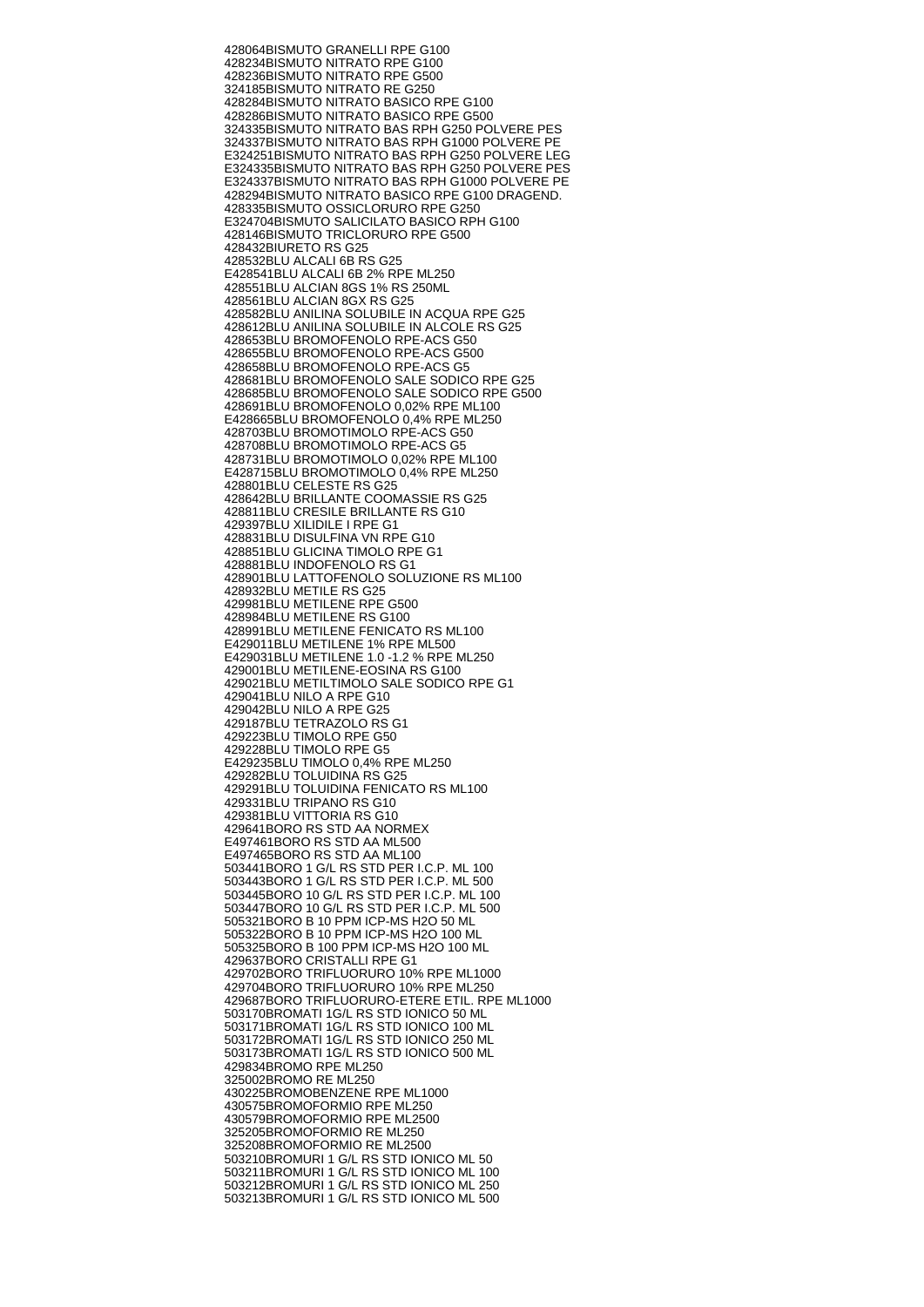431151 BRUCINA IDRATA RPE G10 431201 BRUCINA SOLFATO RPE-ACS G10 431252 BRUNO BISMARCK R RS G25 432121 BUTILE IDROSSITOLUENE RPE G25 432311 CADMIO RS STD AA NORMEX 504360 CADMIO AAS 0.002MG/L HNO3 50 ML 497471 CADMIO RS STD AA ML500 497475 CADMIO RS STD AA ML100 503491 CADMIO 1 G/L RS STD PER I.C.P. ML 100 503493 CADMIO 1 G/L RS STD PER I.C.P. ML 500 503495 CADMIO 10 G/L RS STD PER I.C.P. ML 100 503497 CADMIO 10 G/L RS STD PER I.C.P. ML 500 505546 CADMIO CD 10 PPM ICP-MS HNO3 50 ML 505547 CADMIO CD 10 PPM ICP-MS HNO3 100 ML 505548 CADMIO CD 100 PPM ICP-MS HNO3 100 ML 432344 CADMIO ACETATO RPE G100 432345 CADMIO ACETATO RPE G250 432347 CADMIO ACETATO RPE G1000 432296 CADMIO BACCHETTE RPE G1000 432444 CADMIO CARBONATO RPE G100 432446 CADMIO CARBONATO RPE G500 325741 CADMIO CLORURO\*H2O RE G100 432594 CADMIO IODURO RPE G100 432644 CADMIO NITRATO RPE G100 432744 CADMIO SOLFATO RPE-ACS G100 432747 CADMIO SOLFATO RPE-ACS G1000 326006 CADMIO SOLFATO RE G500 E326356 CAFFEINA ANIDRA RPH G500 326404 CAFFEINA SODIO BENZOATO RE G100 326407 CAFFEINA SODIO BENZOATO RE G1000 432801 CALCE SODATA CON INDICATORE RPE G1000 432802 CALCE SODATA CON INDICATORE RPE G2500 432803 CALCE SODATA CON INDICATORE RPE KG25 432814 CALCE SODATA S/IND RS 1.0-2.5 MM G4500 432873 CALCE SODATA C/IND ANESTESIA RS G1000 432874 CALCE SODATA C/IND ANESTESIA RS G4500 432881 CALCE SODATA C/IND RS ASSORBIM.CO2 G1000 432882 CALCE SODATA C/IND RS ASSORBIM.CO2 G5000 432891 CALCE SODATA C/IND RS AUTORESP. G1000 432892 CALCE SODATA C/IND RS AUTORESP. KG50 432893 CALCE SODATA C/IND RS AUTORESP. G5000 432851 CALCE SODATA C/IND RS MICROANALISI G500 432941 CALCIO RS STD AA NORMEX E497481 CALCIO RS STD AA ML500 E497485 CALCIO RS STD AA ML100 503220 CALCIO 1 G/L RS STD IONICO ML 50 503221 CALCIO 1 G/L RS STD IONICO ML 100 503222 CALCIO 1 G/L RS STD IONICO ML 250 503223 CALCIO 1 G/L RS STD IONICO ML 500 503481 CALCIO 1 G/L RS STD PER I.C.P. ML 100 503483 CALCIO 1 G/L RS STD PER I.C.P. ML 500 503485 CALCIO 10 G/L RS STD PER I.C.P. ML 100 503487 CALCIO 10 G/L RS STD PER I.C.P. ML 500 505541 CALCIO CA 10 PPM ICP-MS HNO3 50 ML 505542 CALCIO CA 10 PPM ICP-MS HNO3 100 ML 505545 CALCIO CA 100 PPM ICP-MS HNO3 100 ML 432984 CALCIO ACETATO RPE KG50 432985 CALCIO ACETATO RPE G250 432987 CALCIO ACETATO RPE G1000 326503 CALCIO ACETATO RE KG25 326507 CALCIO ACETATO RE G1000 E326511 CALCIO ACETATO RPH G1000 E326512 CALCIO ACETATO RPH G5000 E326513 CALCIO ACETATO RPH KG25 433183 CALCIO CARBONATO RPE-ACS-ISO KG25 433185 CALCIO CARBONATO RPE-ACS-ISO G250 433187 CALCIO CARBONATO RPE-ACS-ISO G1000 E327105 CALCIO CARBONATO RPH KG25 433216 CALCIO CARBONATO B.C.ALCALI RS G500 433245 CALCIO CARBONATO RS CROMATOGRAFIA G250 327002 CALCIO CARBONATO RE G2500 POLVERE LEGGER 327003 CALCIO CARBONATO RE KG25 POLVERE LEGGERA 327004 CALCIO CARBONATO RE KG50 POLVERE LEGGERA 327054 CALCIO CARBONATO RE KG50 POLVERE PESANTE 327059 CALCIO CARBONATO RE G5000 POLVERE PESANT 433325 CALCIO CITRATO TRIBASICO RPE G250 433327 CALCIO CITRATO TRIBASICO RPE G1000 433371 CALCIO CLORURO RPE G5000 433375 CALCIO CLORURO ESAIDRATO RPE KG25 433377 CALCIO CLORURO RPE G1000 E327504 CALCIO CLORURO RPH KG50 E327507 CALCIO CLORURO RPH G1000 E327509 CALCIO CLORURO RPH G5000 433405 CALCIO CLORURO ANIDRO POLVERE RPE KG25 433407 CALCIO CLORURO ANIDRO POLVERE RPE G1000 P1130544 CALCIO CLORURO BIIDRATO PA KG 25 433381 CALCIO CLORURO BIIDRATO RPE-ACS G1000 433382 CALCIO CLORURO BIIDRATO RPE-ACS G5000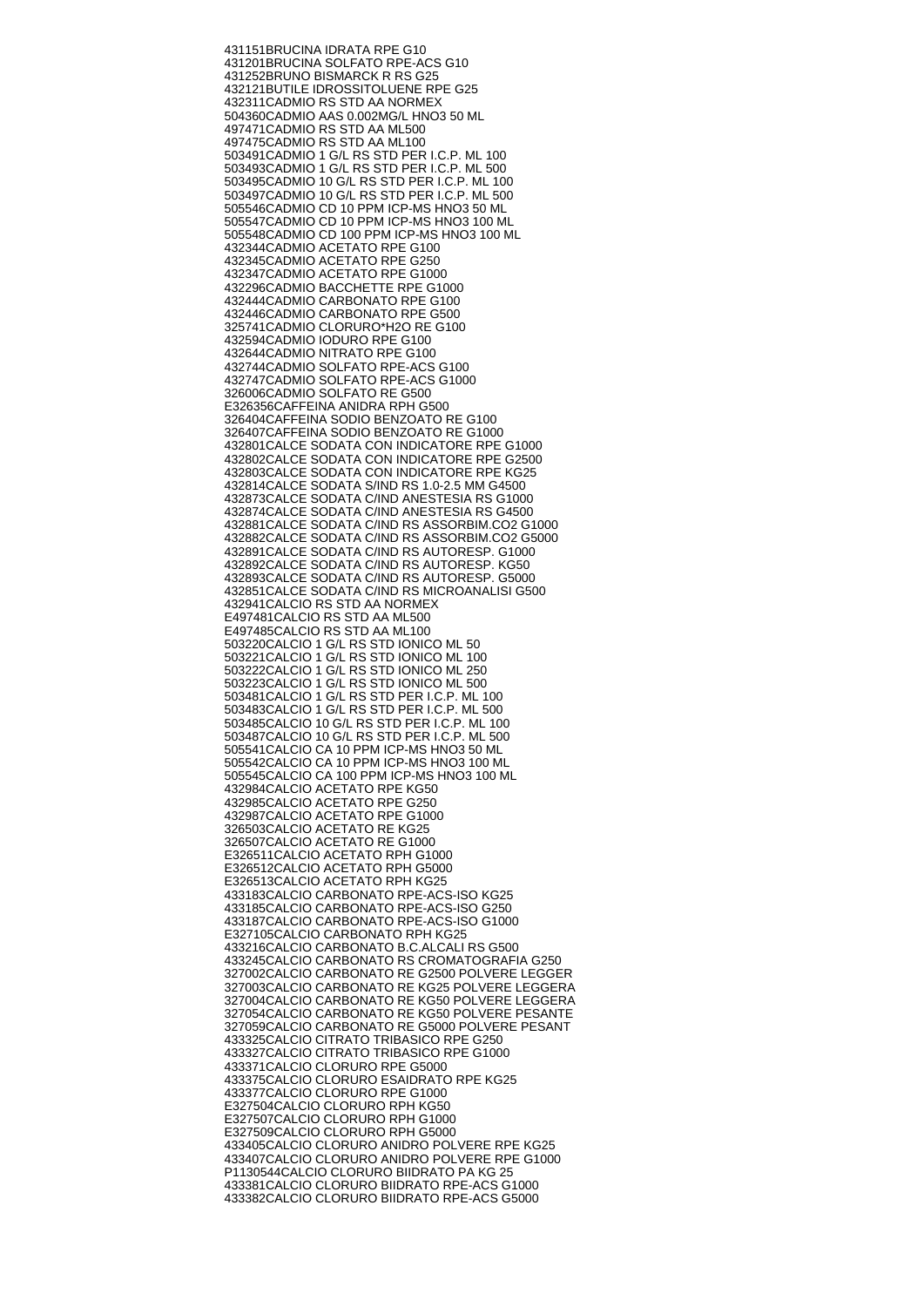433383 CALCIO CLORURO BIIDRATO RPE-ACS KG50 327603 CALCIO CLORURO\*2H2O RPH KG25 327604 CALCIO CLORURO\*2H2O RPH KG50 327607 CALCIO CLORURO\*2H2O RPH G1000 327609 CALCIO CLORURO\*2H2O RPH G5000 433481 CALCIO CLORURO FUSO RE G250 433487 CALCIO CLORURO FUSO RE G1000 433535 CALCIO CLORURO SECCO GRAN. RS MICR. G250 328754 CALCIO CLORURO MM2-4 RE KG50 328757 CALCIO CLORURO MM2-4 RE G1000 328759 CALCIO CLORURO MM2-4 RE G5000 328804 CALCIO CLORURO MM15-30 RE KG50 328807 CALCIO CLORURO MM15-30 RE G1000 328809 CALCIO CLORURO MM15-30 RE G5000 328254 CALCIO CLORURO POLVERE RE KG50 328257 CALCIO CLORURO POLVERE RE G1000 433427 CALCIO CLORURO 0,025% RPE ML1000 E433427 CALCIO CLORURO 0,025% RPE ML1000 433585 CALCIO FLUORURO RPE G250 433587 CALCIO FLUORURO RPE G1000 433637 CALCIO FORMIATO RPE G1000 433725 CALCIO FOSFATO BIBASICO RPE G250 433727 CALCIO FOSFATO BIBASICO RPE G1000 330303 CALCIO FOSFATO BIBASICO RPH KG25 330304 CALCIO FOSFATO BIBASICO RPH KG50 330307 CALCIO FOSFATO BIBASICO RPH G1000 433685 CALCIO FOSFATO MONOBASICO RPE G250 330261 CALCIO FOSFATO MONOBASICO SOLUB.RE G1000 433774 CALCIO FOSFATO TRIBASICO RPE G100 433776 CALCIO FOSFATO TRIBASICO RPE G500 330403 CALCIO FOSFATO TRIBASICO RPH KG25 330407 CALCIO FOSFATO TRIBASICO RPH G1000 330409 CALCIO FOSFATO TRIBASICO RPH G5000 330457 CALCIO GLICEROFOSFATO RPH G1000 E330457 CALCIO GLICEROFOSFATO RPH G1000 E330601 CALCIO GLUCONATO RPH KG25 E330609 CALCIO GLUCONATO RPH G5000 330807 CALCIO GLUTAMMATO RE G1000 432935 CALCIO GRANULARE RPE G500 433873 CALCIO IDROSSIDO RPE-ACS KG25 433875 CALCIO IDROSSIDO RPE-ACS G250 433877 CALCIO IDROSSIDO RPE-ACS G1000 E331003 CALCIO IDROSSIDO RPH KG25 E331007 CALCIO IDROSSIDO RPH G1000 433905 CALCIO IDROSSIDO RS CROMATOGRAFIA G250 326454 CALCIO IDROSSIDO RE G1000 326458 CALCIO IDROSSIDO RE KG25 331206 CALCIO IODURO RE G500 331307 CALCIO IPOFOSFITO RE G1000 E331404 CALCIO LATTATO RPH KG50 E331406 CALCIO LATTATO RPH G10000 E331407 CALCIO LATTATO RPH G1000 433951 CALCIO NITRATO RPE-ACS G5000 433957 CALCIO NITRATO RPE-ACS G1000 331501 CALCIO NITRATO RE KG25 331509 CALCIO NITRATO RE G5000 331554 CALCIO OSSIDO PEZZI KG50 331557 CALCIO OSSIDO PEZZI G1000 331564 CALCIO OSSIDO POLVERE RE KG25 331567 CALCIO OSSIDO POLVERE RE G1000 E331602 CALCIO PANTOTENATO RPH G100 363974 CALCIO PROPIONATO RE G1000 363979 CALCIO PROPIONATO RE KG50 434151 CALCIO SOLFATO RPE-ACS KG25 434156 CALCIO SOLFATO RPE-ACS G500 E331751 CALCIO SOLFATO BIIDRATO RPH KG25 E331752 CALCIO SOLFATO BIIDRATO RPH G5000 331761 CALCIO SOLFATO EMIDRATO RE G1000 331762 CALCIO SOLFATO EMIDRATO RE G5000 331767 CALCIO SOLFATO EMIDRATO RE KG50 332261 CALCIO STEARATO ORIG.VEGETALE RPH G10000 332262 CALCIO STEARATO ORIG.VEGETALE RPH G2500 332265 CALCIO STEARATO ORIG.VEGETALE RPH KG25 434171 CALCONE RPE G25 434181 CALMAGITE RPE G5 E332356 CANFORA NATURALE RPH G500 332401 CANFORA SINTETICA RPH G5000 332402 CANFORA SINTETICA RPH KG25 332406 CANFORA SINTETICA RPH G500 332573 CAOLINO LAVATO RE G5000 332574 CAOLINO LAVATO RE KG25 P4610027 CARBONE ATTIVO GRANULARE PA G 5000 434454 CARBONE ATTIVO RS CROMATOGRAFIA G1000 434455 CARBONE ATTIVO RS CROMATOGRAFIA G250 434462 CARBONE ATTIVO RS MICROANALISI G50 P4610017 CARBONE ATTIVO GRANULARE PS G 1000 P4610044 CARBONE ATTIVO GRANULARE PS KG 25 434501 CARBONE DECOLORANTE RPE KG20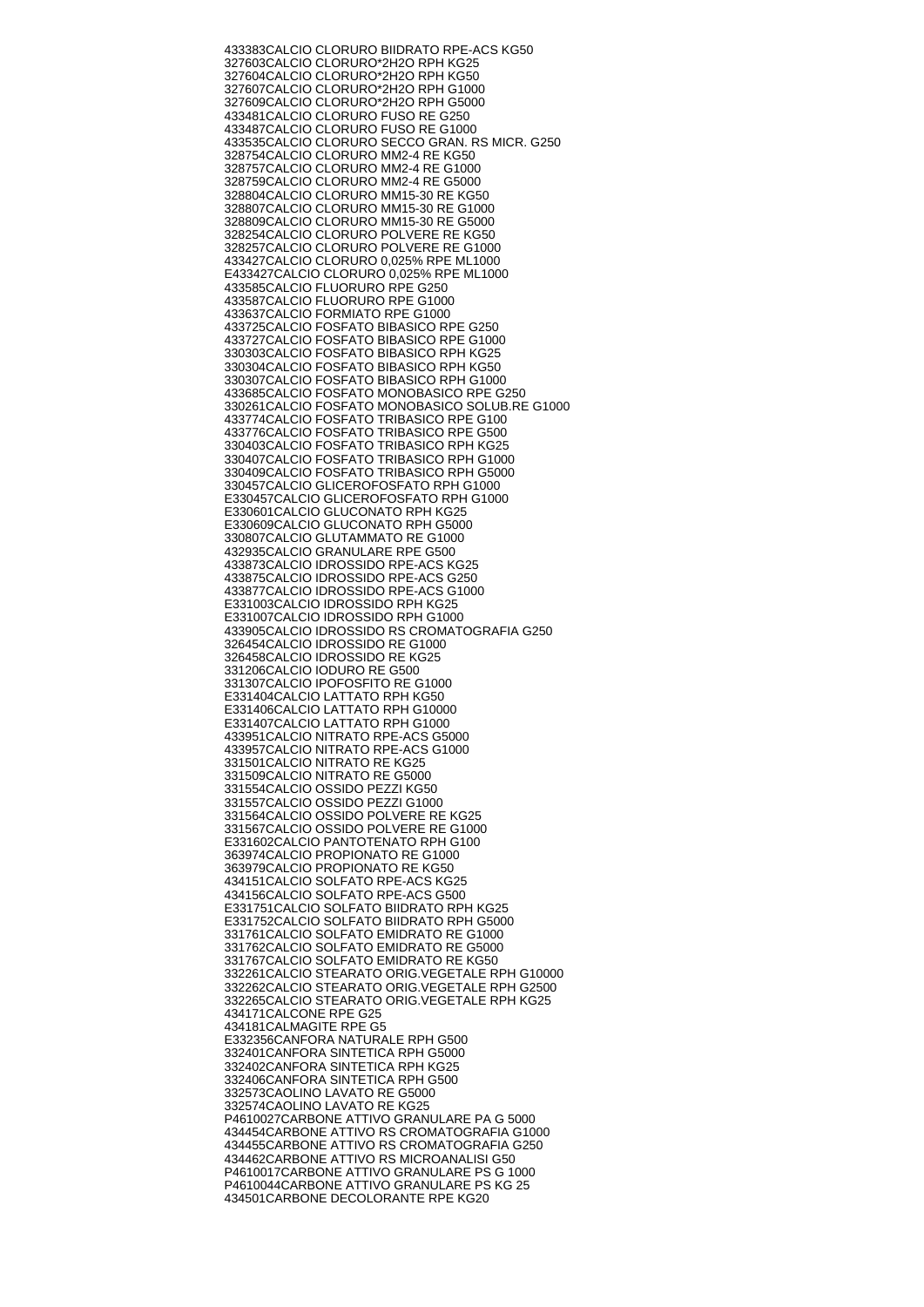434507 CARBONE DECOLORANTE RPE G1000 332658 CARBONE VEGETALE POLVERE RE G2500 434766 CARBORUNDO GRANULARE RPE G500 434786 CARBORUNDO POLVERE RPE G500 434881 CARMINIO COCCINIGLIA POLVERE RPE G10 434932 CARMINIO INDACO SECCO RPE G25 502711 CARREZ REATTIVO SALE DI POT. RPE ML 1000 502701 CARREZ REATTIVO SALE DI ZINCO RPE ML1000 435131000 CARTINA PH 1,0-11,0 ROTOLO 3 SCALE CROM. 435140000 CARTINA PH 1,0-11,0 ROTOLO 1 SCALA CROM. 435150000 CARTINA PH 1,0-14,0 ROTOLO 1 SCALA CROM. 435161000 CARTINA PH 3,8-5,8 ROTOLO 435171000 CARTINA PH 5,4-7,0 ROTOLO 435421000 CARTINA PH 0,5-5,5 ROTOLO 435431000 CARTINA PH 4,0-7,0 ROTOLO 435441000 CARTINA PH 6,4-8,0 ROTOLO 435451000 CARTINA PH 7,2-9,7 ROTOLO 435461000 CARTINA PH 8,0-10,0 ROTOLO 435471000 CARTINA PH 9,0-13,0 ROTOLO 435511000 CARTINA PH 5,5-9,0 ROTOLO 435491000 CARTINA PH 1,0-12,0 STRISCE 435492000 CARTINA PH 0,0-1,8 STRISCE 435493000 CARTINA PH 1,0-2,8 STRISCE 435494000 CARTINA PH 1,8-3,8 STRISCE 435495000 CARTINA PH 2,8-4,6 STRISCE 435496000 CARTINA PH 3,8-5,5 STRISCE 435497000 CARTINA PH 5,2-6,8 STRISCE 435498000 CARTINA PH 6,0-8,1 STRISCE 435501000 CARTINA PH 7,2-8,8 STRISCE 435502000 CARTINA PH 8,0-9,7 STRISCE 435503000 CARTINA PH 9,5-12,0 STRISCE 435121000 CARTINA PH 0,0-14,0 -100 STRISCE 435642000 CARTINA PH 0,0-6,0 -100 STRISCE 435643000 CARTINA PH 2,0-9,0 -100 STRISCE 435644000 CARTINA PH 4,5-10,0 -100 STRISCE 435645000 CARTINA PH 7,0-14,0 - 100 STRISCE 435646000 CARTINA PH 0,3-2,3 -100 STRISCE 435648000 CARTINA PH 3,6-6,1 -100 STRISCE 435649000 CARTINA PH 5,1-7,2 -100 STRISCE 435650000 CARTINA PH 6,0-7,7 -100 STRISCE 435651000 CARTINA PH 7,5-9,5 -100 STRISCE 434980000 CARTINA AMIDO IODURATA 435020000 CARTINA CURCUMA 435060000 CARTINA FENOLFTALEINA 435180000 CARTINA PIOMBO ACETATO 435220000 CARTINA ROSSO CONGO 435260000 CARTINA TORNASOLE BLU 435300000 CARTINA TORNASOLE NEUTRA 435340000 CARTINA TORNASOLE ROSSA 435963 CASEINA RS G50 436061 CELLULOSA POLVERE RS CROMATOGRAFIA G250 503501 CERIO 1 G/L RS STD PER I.C.P. ML 100 503503 CERIO 1 G/L RS STD PER I.C.P. ML 500 503505 CERIO 10 G/L RS STD PER I.C.P. ML 100 503507 CERIO 10 G/L RS STD PER I.C.P. ML 500 505551 CERIO CE 10 PPM ICP-MS HNO3 50 ML 505552 CERIO CE 10 PPM ICP-MS HNO3 100 ML 505555 CERIO CE 100 PPM ICP-MS HNO3 100 ML 436081 CERIO AMMONIO NITRATO ICO RPE-ACS G50 436091 CERIO AMMONIO SOLFATO ICO RPE-ACS G100 436102 CERIO CARBONATO OSO RE G25 436203 CERIO NITRATO OSO RE G50 436303 CERIO OSSIDO ICO RE G50 436402 CERIO SOLFATO ICO RE G25 436404 CERIO SOLFATO ICO RE G100 436426 CERIO SOLFATO ICO 0,1MOL/L ML500 503531 CESIO 1 G/L RS STD PER I.C.P. ML 100 503533 CESIO 1 G/L RS STD PER I.C.P. ML 500 503535 CESIO 10 G/L RS STD PER I.C.P. ML 100 503537 CESIO 10 G/L RS STD PER I.C.P. ML 500 505571 CESIO CS 10 PPM ICP-MS HNO3 50 ML 505572 CESIO CS 10 PPM ICP-MS HNO3 100 ML 505575 CESIO CS 100 PPM ICP-MS HNO3 100 ML 436457 CESIO CARBONATO RPE G1 436501 CESIO CLORURO RPE G50 436502 CESIO CLORURO RPE G25 504536 CESIO 5% IN HCL PER AAS 500 ML 436534 CESIO SOLFATO RPE G25 302575 CHEROSENE RE ML5000 436701 CHINIDINA SOLFATO RPE G10 E333322 CHINIDINA SOLFATO RPH G100 E333342 CHININA BASE ANIDRA RPH G100 333701 CHINOLINA RE ML100 333707 CHINOLINA RE ML1000 436853 CHINONE RPE G50 436854 CHINONE RPE G100 503358 CIANURI 1 G/L RS STD IONICO ML 100 P0250529 CICLOESANO PA ML 5000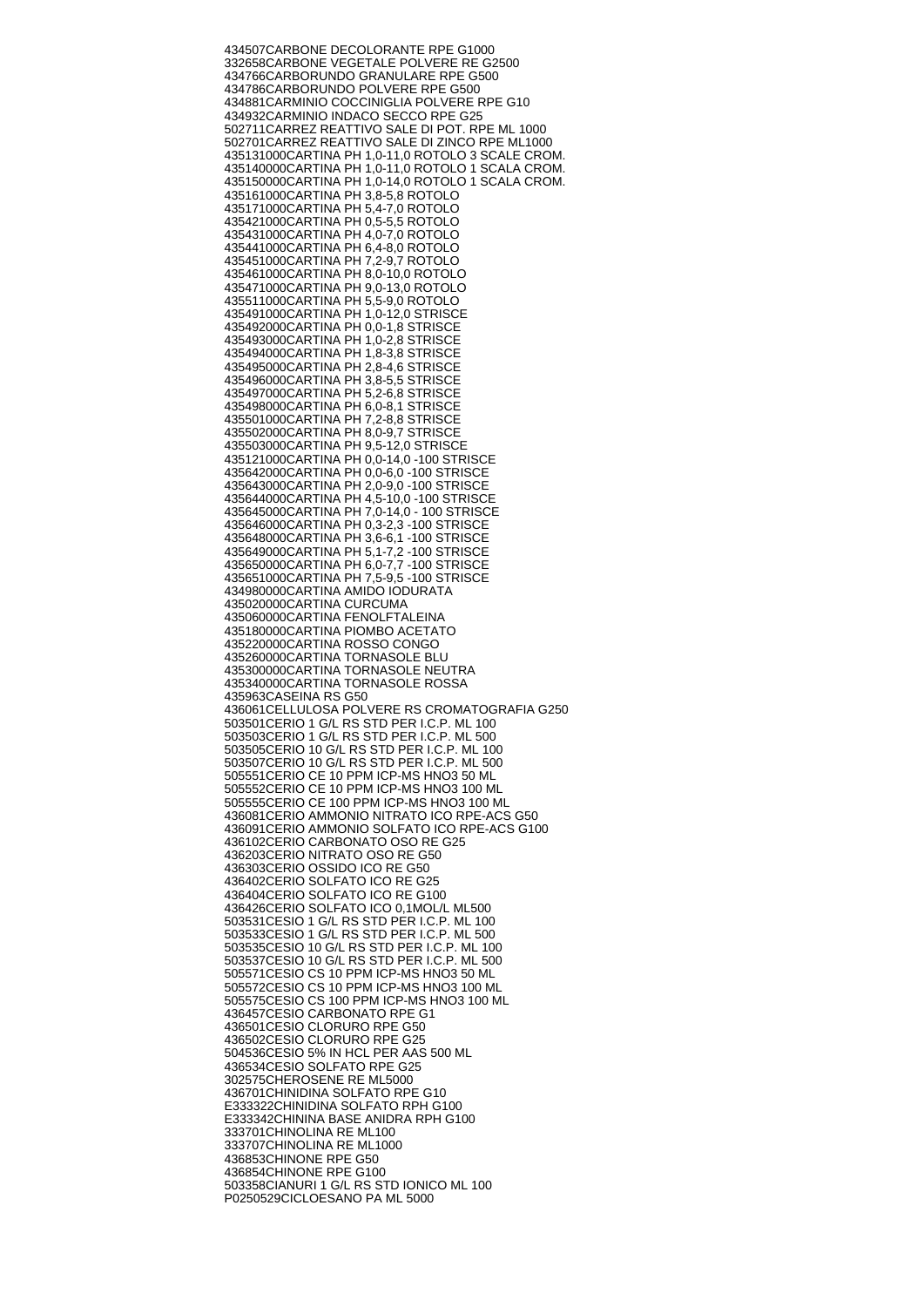P0250540 CICLOESANO PA L 10 436902 CICLOESANO RPE-ACS KG21 436903 CICLOESANO RPE-ACS ML1000 436905 CICLOESANO RPE-ACS ML2500 436908 CICLOESANO RPE-ACS KG150 P0251016 CICLOESANO PA ANIDRO 1L P0255048 CICLOESANO RPH L 25 412431000 CICLOESANO RS HPLC ML1000 P0253716 CICLOESANO RS HPLC ISOC. ML 1000 P0253721 CICLOESANO RS HPLC ISOC. ML 2500 436981 CICLOESANO RS PESTICIDI ML1000 436982 CICLOESANO RS PESTICIDI ML2500 436967 CICLOESANO RS SPETTRO ML1000 P0252216 CICLOESANO RS PESTIPUR ML 1000 P0252221 CICLOESANO RS PESTIPUR ML 2500 436931 CICLOESANO RS PLUS PESTICIDI ML1000 436932 CICLOESANO RS PLUS PESTICIDI ML2500 P0252716 CICLOESANO RS SPECTROSOL ML 1000 P0252718 CICLOESANO RS SPECTROSOL ML 500 P0252721 CICLOESANO RS SPECTROSOL ML 2500 P0250028 CICLOESANO PS ML 5000 P0250048 CICLOESANO PS L 25 P0250068 CICLOESANO PS L 200 P0250216 CICLOESANO PS ML 1000 P0250229 CICLOESANO PS ML 5000 P0250240 CICLOESANO PS L 10 P0250248 CICLOESANO PS L 25 P0250268 CICLOESANO PS L 200 333751 CICLOESANO RE ML2500 333752 CICLOESANO RE ML1000 333753 CICLOESANO RE KG21 528215 CICLOESANO RE ML 5000 528216 CICLOESANO RE L25 528217 CICLOESANO RE L200 P5151A CICLOESANO D12 MIN 99,5% 2X 0,5ML P0260521 CICLOESANOLO PA ML 2500 437002 CICLOESANOLO RPE ML1000 P0271016 CICLOESANONE PA ANIDRO 1L P0260248 CICLOESANOLO PS L 25 P0260268 CICLOESANOLO PS L 200 333801 CICLOESANOLO RE ML1000 437052 CICLOESANONE RPE ML2500 437053 CICLOESANONE RPE ML1000 437055 CICLOESANONE RPE KG25 333901 CICLOESANONE RE ML1000 333902 CICLOESANONE RE KG26 528332 CICLOESANONE RE L 200 437104 CICLOESILAMMINA RPE ML1000 334001 CICLOESILAMMINA RE ML1000 334003 CICLOESILAMMINA RE KG24 P8010216 CICLOPENTIL-METIL-ETERE PS 1L 437251 CINCONINA RPE G10 437401 CITRALE RE ML25 P8770017 CLARCEL FLO M 1KG P8770027 CLARCEL FLO M 5KG P8770014 CLARCEL FLO M PS G 500 E334085 CLORALIO IDRATO RPH G250 E334087 CLORALIO IDRATO RPH G1000 E334372 CLORAMFENICOLO RPH G1000 437551 CLORAMINA T SALE SODICO RPE KG25 437554 CLORAMINA T SALE SODICO RPE G100 437557 CLORAMINA T SALE SODICO RPE G1000 437601 CLORANILE RPE G50 503180 CLORATI 1 G/L RS STD IONICO ML 50 503181 CLORATI 1G/L RS STD IONICO 100 ML 503182 CLORATI 1 G/L RS STD IONICO ML 250 503183 CLORATI 1G/L RS STD IONICO 500 ML 453852 CLORIDRINA ETILENICA RPE ML1000 453854 CLORIDRINA ETILENICA RPE KG60 503190 CLORITI 1 G/L RS STD IONICO ML 50 503191 CLORITI 1G/L RS STD IONICO100 ML 503192 CLORITI 1 G/L RS STD IONICO ML 250 503193 CLORITI 1G/L RS STD IONICO500 ML P8990268 CLORO-2-BUTANO PS L 200 437955 CLOROACETONITRILE RPE ML100 438251 CLOROBENZENE RPE ML1000 438253 CLOROBENZENE RPE KG25 438255 CLOROBENZENE RPE ML2500 438271 CLOROBENZENE RS STD RIFRATTOMETRIA ML100 P0210228 CLOROBENZENE PS ML 5000 P0210248 CLOROBENZENE PS L 25 P0210268 CLOROBENZENE PS L 200 334251 CLOROBENZENE RE ML1000 334254 CLOROBENZENE RE KG30 334255 CLOROBENZENE RE ML2500 528431 CLOROBENZENE RE ML5000 301351 CLOROBUTANOLO RPH KG25 301357 CLOROBUTANOLO RPH G1000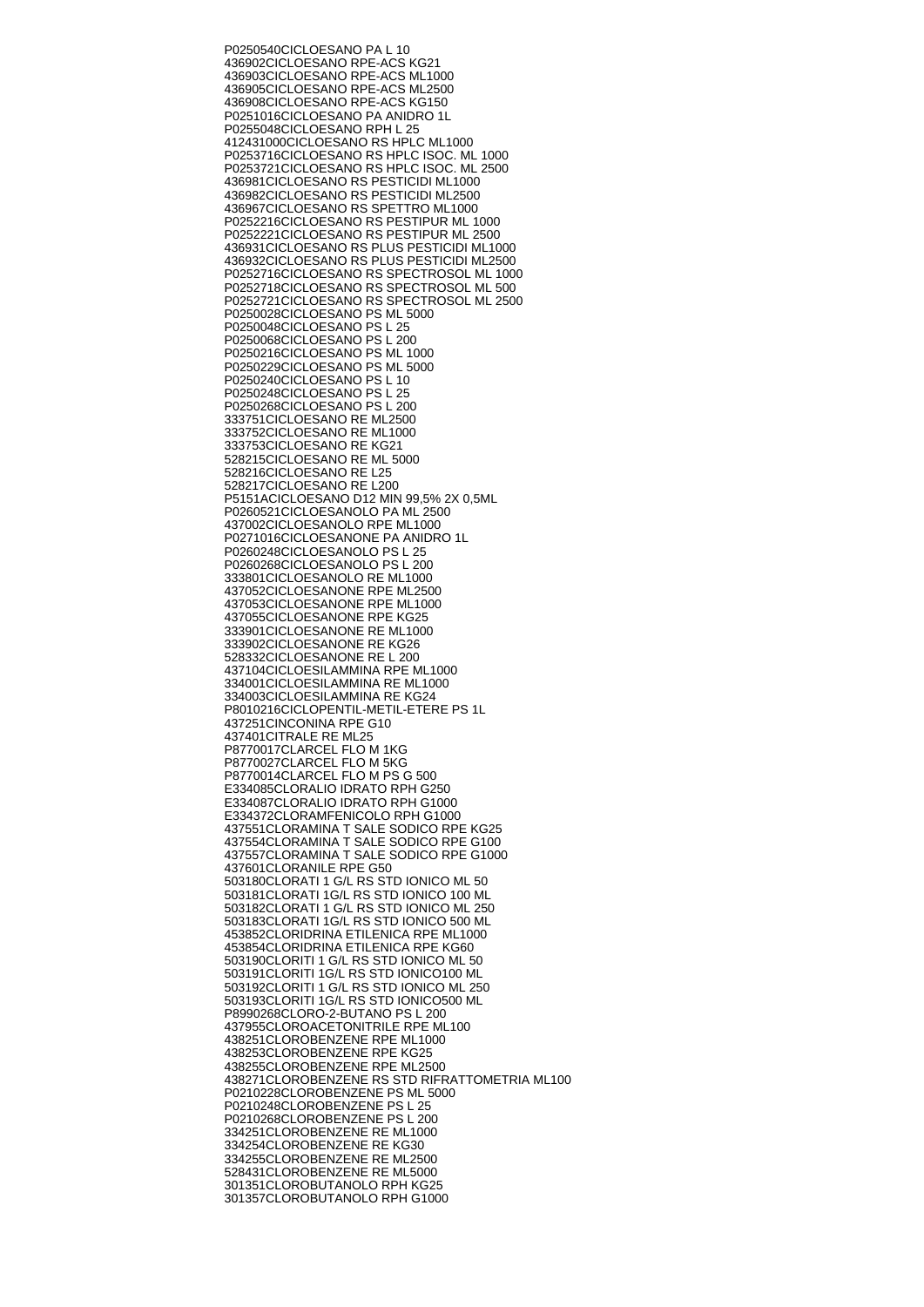438554 CLOROFILLA SOLUBILE IN ACQUA RPE G100 438557 CLOROFILLA SOLUBILE IN ACQUA RPE G1000 438573 CLOROFILLA SOLUBILE OLII RPE G50 438577 CLOROFILLA SOLUBILE OLII RPE G1000 438579 CLOROFILLA SOLUBILE OLII RPE G5000 P02405A16 CLOROFORMIO PA ML 1000 P02405A21 CLOROFORMIO PA ML 2500 P02405A28 CLOROFORMIO PA ML 5000 P02405A40 CLOROFORMIO PA L 10 P02405E28 CLOROFORMIO PA ML 5000 P02405E40 CLOROFORMIO PA L 10 P02405E47 CLOROFORMIO PA ML 2500 438611 CLOROFORMIO B.C. ACQUA RPE-ACS-ISO KG35 438613 CLOROFORMIO B.C. ACQ. RPE-ACS-ISO ML1000 438614 CLOROFORMIO B.C. ACQ. RPE-ACS-ISO ML2500 438601 CLOROFORMIO RPE-ISO ML1000 438603 CLOROFORMIO RPE-ISO ML2500 438606 CLOROFORMIO RPE-ISO KG250 438607 CLOROFORMIO RPE-ISO KG35 438608 CLOROFORMIO RPE-ISO KG20 P02410A16 CLOROFORMIO PA ANIDRO 1L P02410A21 CLOROFORMIO RS ANIDRO ML 2500 P02410AT21 CLOROFORMIO RS ANIDRO ML 2500 P02410E16 CLOROFORMIO PA ANIDRO 1L P02410E21 CLOROFORMIO RS ANIDRO ML 2500 334351 CLOROFORMIO RPH ML1000 334352 CLOROFORMIO RPH ML100 334353 CLOROFORMIO RPH ML2500 334354 CLOROFORMIO RPH KG250 334355 CLOROFORMIO RPH KG40 334356 CLOROFORMIO RPH KG25 529301 CLOROFORMIO RPH L 200 438651 CLOROFORMIO RS PLUS PESTICIDI ML1000 438652 CLOROFORMIO RS ET. PLUS PESTICIDI ML2500 P02410E10 CLOROFORMIO RS ANIDRO ML 200 P02432E16 CLOROFORMIO ATRASOL 1 L 438676 CLOROFORMIO RS COLORIMETRIA ML500 438641 CLOROFORMIO HPLC PREP ML2500 P02437A16 CLOROFORMIO RS HPLC ISOC. ML 1000 P02437A21 CLOROFORMIO RS HPLC ISOC. ML 2500 412652 CLOROFORMIO STAB. ETANOLO RS HPLC ML1000 412653 CLOROFORMIO STAB. ETANOLO RS HPLC ML2500 P02437E16 CLOROFORMIO RS HPLC ISOC. ML 1000 P02437E21 CLOROFORMIO RS HPLC ISOC. ML 2500 438631 CLOROFORMIO RS PESTICIDI ML1000 438662 CLOROFORMIO RS SPETTRO ML2500 438664 CLOROFORMIO RS SPETTRO ML1000 P02422A21 CLOROFORMIO RS PESTIPUR ML 2500 P02422E16 CLOROFORMIO RS PESTIPUR ML 1000 P02422E21 CLOROFORMIO RS PESTIPUR ML 2500 438682 CLOROFORMIO AM RS PLUS PESTICIDI ML2500 P02427A16 CLOROFORMIO RS SPECTROSOL ML 1000 P02427E16 CLOROFORMIO RS SPECTROSOL ML 1000 P02427E21 CLOROFORMIO RS SPECTROSOL ML 2500 438624 CLOROFORMIO RS STD RIFRATTOMETRIA ML1000 P02402A16 CLOROFORMIO PS ML 1000 P02402A21 CLOROFORMIO PS ML 2500 P02402A28 CLOROFORMIO PS ML 5000 P02402A40 CLOROFORMIO PS L 10 P02402A48 CLOROFORMIO PS L 25 P02402E16 CLOROFORMIO PS ML 1000 P02402E28 CLOROFORMIO PS ML 5000 P02402E40 CLOROFORMIO PS L 10 P02402E48 CLOROFORMIO PS L 25 P02402E68 CLOROFORMIO PS L 200 528325 CLOROFORMIO RE STAB. AMILENE ML 5000 528327 CLOROFORMIO RE STAB. AMILENE L200 508320 CLOROFORMIO RE PURO STAB.ETANOLO ML1000 528320 CLOROFORMIO RE STAB. ETANOLO ML5000 528441 CLOROFORMIO RE STAB. ETANOLO L200 P5006 CLOROFORMIO D MIN 99.8%+0.03%TMS 1X100ML P5115 CLOROFORMIO D MIN 99,8% 25ML P5116 CLOROFORMIO D MIN 99,8% 100ML P5117 CLOROFORMIO D MIN 99,8% 500ML P5118 CLOROFORMIO D MIN 99,8% 1L P5119 CLOROFORMIO D MIN 99.8% 10X0.75ML P5130 CLOROFORMIO D100%(>99.95) 10X0,6ML P5135 CLOROFORMIO D 100%(>99.95) 25ML P5139 CLOROFORMIO D100%(>99.95) 10X0,75ML P5325 CLOROFORMIO-D STAB AG 99,8% 1X100 ML P5505 CLOROFORMIO-D AG STAB. 99.95% 1X100 ML 503230 CLORURI 1 G/L RS STD IONICO ML 50 503231 CLORURI 1 G/L RS STD IONICO ML 100 503232 CLORURI 1 G/L RS STD IONICO ML 250 503233 CLORURI 1 G/L RS STD IONICO ML 500 439131 COBALTO RS STD AA NORMEX E497491 COBALTO RS STD AA ML500 E497495 COBALTO RS STD AA ML100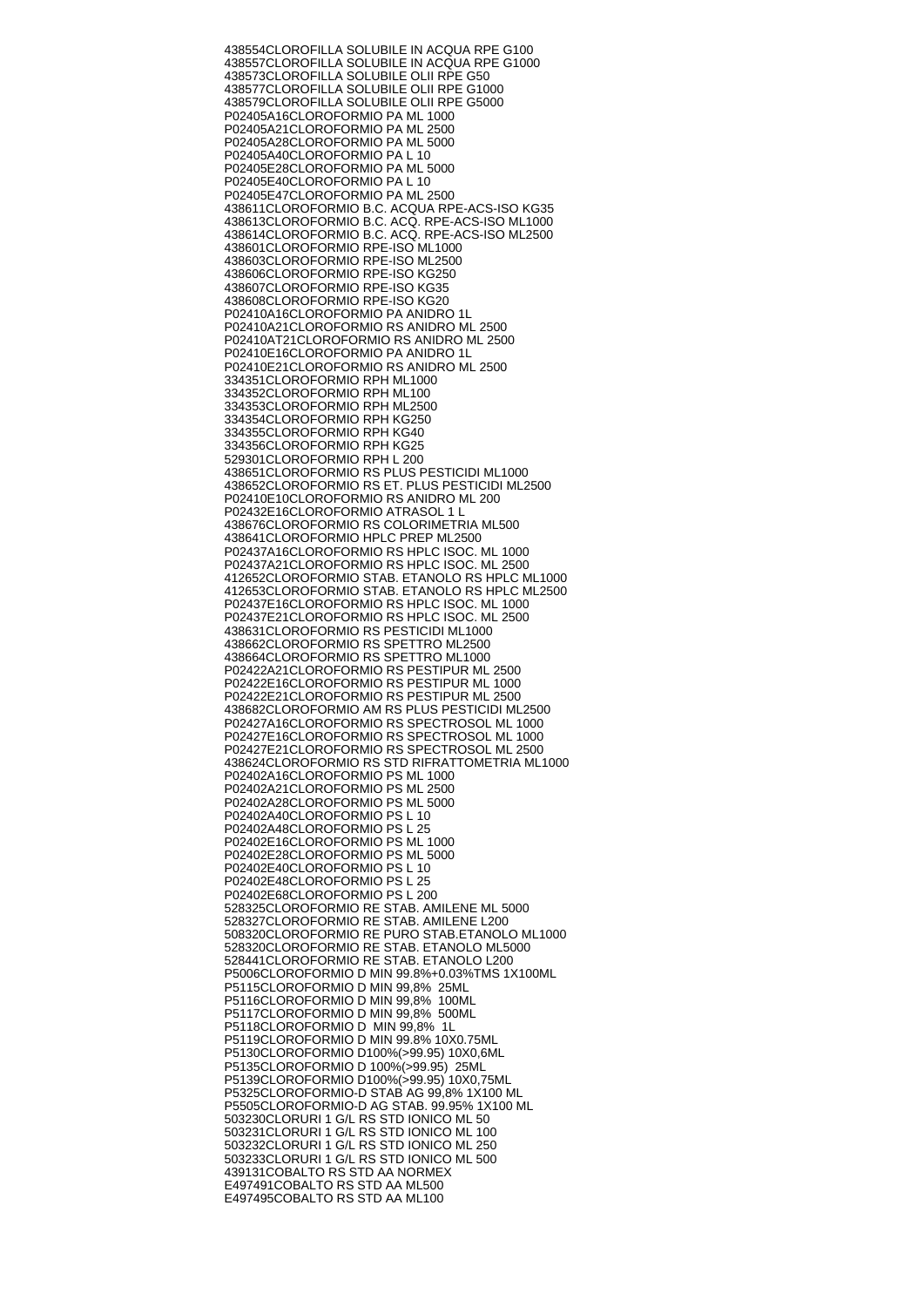503511 COBALTO 1 G/L RS STD PER I.C.P. ML 100 503513 COBALTO 1 G/L RS STD PER I.C.P. ML 500 503515 COBALTO 10 G/L RS STD PER I.C.P. ML 100 503517 COBALTO 10 G/L RS STD PER I.C.P. ML 500 505561 COBALTO CO 10 PPM ICP-MS HNO3 50 ML 505562 COBALTO CO 10 PPM ICP-MS HNO3 100 ML 505565 COBALTO CO 100 PPM ICP-MS HNO3 100 ML 439154 COBALTO ACETATO OSO RPE G100 439155 COBALTO ACETATO OSO RPE G250 439204 COBALTO AMMONIO SOLFATO OSO RPE G100 439207 COBALTO AMMONIO SOLFATO OSO RPE G1000 439254 COBALTO CARBONATO BASICO OSO RPE G100 439256 COBALTO CARBONATO BASICO OSO RPE G500 439353 COBALTO CLORURO OSO RPE-ACS KG 25 439355 COBALTO CLORURO OSO RPE-ACS G250 439357 COBALTO CLORURO OSO RPE-ACS G1000 439455 COBALTO NITRATO OSO RPE G250 439457 COBALTO NITRATO OSO RPE G1000 439504 COBALTO NITRATO OSO B.C. NI RS-ACS G100 439653 COBALTO OSSIDO OSO-ICO GRANULI RS G50 439603 COBALTO OSSIDO NERO RPE G50 439104 COBALTO RPE G100 439705 COBALTO SOLFATO OSO RPE G250 439707 COBALTO SOLFATO OSO RPE G1000 E335532 COLESTEROLO RPH G100 439771 COLESTEROLO RS STD MICROANALISI G2 439955 COLINA CLORURO RPE G250 336101 COLLODIO 5% RE ML1000 336103 COLLODIO 5% RE KG20 440282 CREATINA RPE G25 440332 CREATININA RPE G25 440351 CRESOLFTALEXONE RPE G1 440572 CRISOIDINA Y RS G25 503240 CROMATI 1 G/L RS STD IONICO ML 50 503241 CROMATI 1 G/L RS STD IONICO ML 100 503242 CROMATI 1 G/L RS STD IONICO ML 250 503243 CROMATI 1 G/L RS STD IONICO ML 500 440591 CROMAZUROL S RPE G1 440641 CROMO RS STD AA NORMEX E497501 CROMO RS STD AA ML500 E497505 CROMO RS STD AA ML100 503521 CROMO 1 G/L RS STD PER I.C.P. ML 100 503523 CROMO 1 G/L RS STD PER I.C.P. ML 500 503525 CROMO 10 G/L RS STD PER I.C.P. ML 100 503527 CROMO 10 G/L RS STD PER I.C.P. ML 500 505566 CROMO CR 10 PPM ICP-MS HNO3 50 ML 505567 CROMO CR 10 PPM ICP-MS HNO3 100 ML 505568 CROMO CR 100 PPM ICP-MS HNO3 100 ML 440675 CROMO ACETATO ICO RPE G250 440724 CROMO CLORURO ICO RPE G100 440727 CROMO CLORURO ICO RPE G1000 440741 CROMO CLORURO ICO RE G1000 440742 CROMO CLORURO ICO RE G5000 504371 CROMO III 1000 PPM 100 ML 440775 CROMO NITRATO ICO RPE G250 440877 CROMO POTASSIO SOLFATO ICO RPE-ACS G1000 336457 CROMO POTASSIO SOLFATO ICO RE G1000 440823 CROMO SESQUIOSSIDO RPE KG25 440825 CROMO SESQUIOSSIDO RPE G250 440827 CROMO SESQUIOSSIDO RPE G1000 440955 CROMO SOLFATO ICO RPE G250 440957 CROMO SOLFATO ICO RPE G1000 504381 CROMO VI 1000 PPM 100 ML 440971 CROMOTROPO 2R RPE G25 415561 CROTONALDEIDE RPE ML100 441003 CUMARINA RPE G50 441052 CUPFERRON RPE G25 441054 CUPFERRON RPE KG10 441055 CUPFERRON RPE G 500 E441071 CUPRIETILENDIAMMINA RPE ML1000 441101 CURCUMINA RPE G1 452662 D(-)FRUTTOSIO RPE G5000 452666 D(-)FRUTTOSIO RPE G500 465621 D(-)P-NITRO-1-FEN-2-AM-1,3-PROP RPE G100 476608 D(-)RIBOSIO RPE G5 434254 (+)CANFORA RS MCA G100 453125 D(+)GALATTOSIO RPE G250 453126 D(+)GALATTOSIO RPE G1000 454333 D(+)GLUCOSIO ANIDRO RPE-ACS KG25 454336 D(+)GLUCOSIO ANIDRO RPE-ACS G500 454337 D(+)GLUCOSIO ANIDRO RPE-ACS G1000 454338 D(+)GLUCOSIO ANIDRO RPE-ACS G2500 E346983 D(+)GLUCOSIO ANIDRO RPH KG25 E346984 D(+)GLUCOSIO ANIDRO RPH KG50 E346987 D(+)GLUCOSIO ANIDRO RPH G1000 E346989 D(+)GLUCOSIO ANIDRO RPH G5000 454384 D(+)GLUCOSIO ANIDRO RS MICROANALISI G100 346971 D(+)GLUCOSIO MONOIDRATO RPH G1000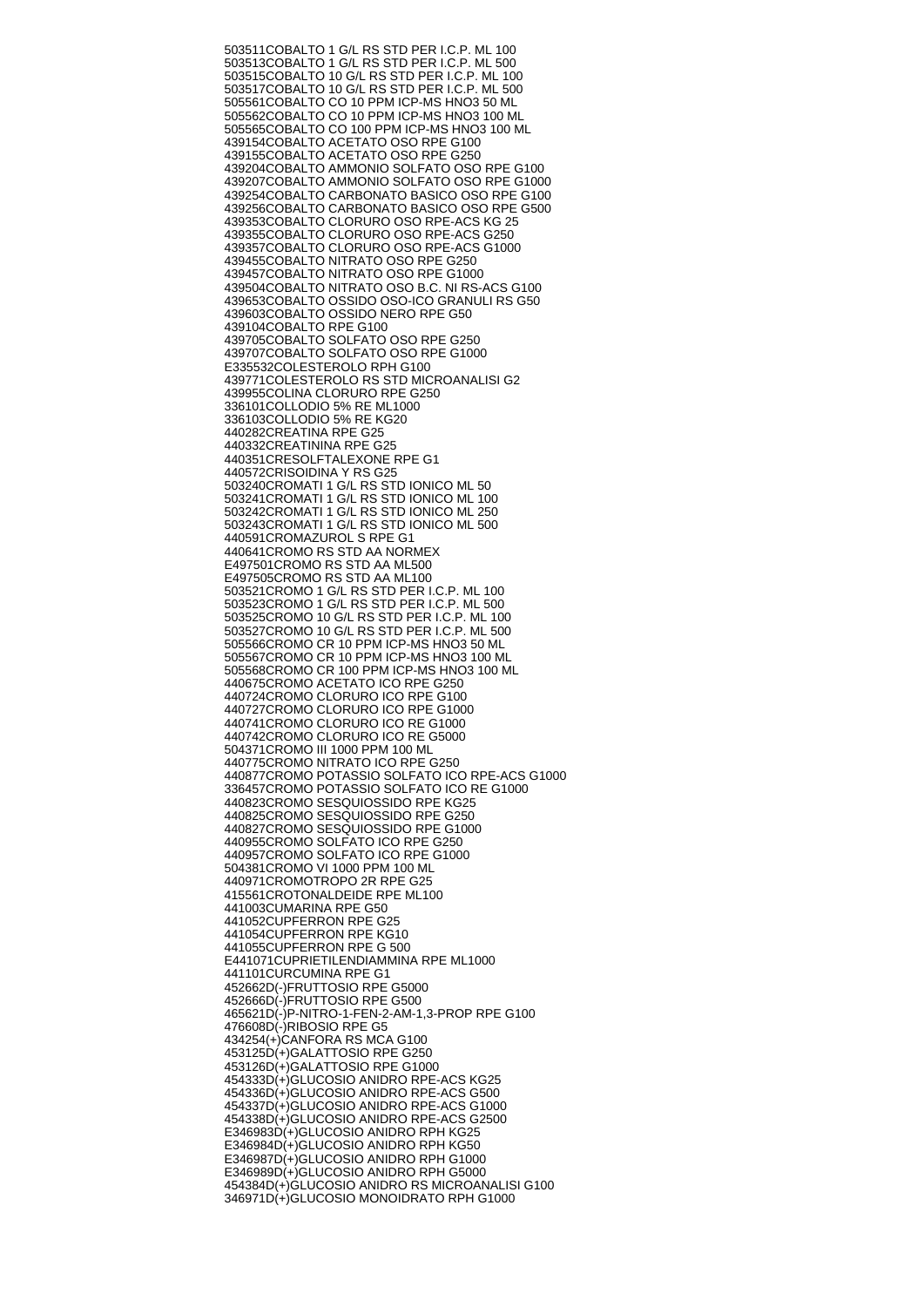346972 D(+)GLUCOSIO MONOIDRATO RPH G5000 346974 D(+)GLUCOSIO MONOIDRATO RPH KG50 460452 D(+)MANNOSIO RPE G25 492803 D(-)XILOSIO RPE G50 392631 D(-)XILOSIO RE G500 392635 D(-)XILOSIO RE KG25 336752 DECAIDRONAFTALENE RE ML1000 441221 DECALCIFICANTE RS ML1000 441281 DENIGES REATTIVO RPE ML500 441467 DESTRINA RE G1000 P5160 DEUTERIO OSSIDO D MIN 99,8 % 10 X 0.6 ML P5160T DEUTERIO OSSIDO99,8%+0.03%TSPD4 10X0.6ML P5164 DEUTERIO OSSIDO D MIN 99,8% 5 X 10ML P5165 DEUTERIO OSSIDO D MIN 99,8% 1 X 25ML P5165S DEUTERIO OSSIDO D MIN 99,8% 25ML SEPTUM P5166 DEUTERIUM OXYDE D MIN 99,8% 1 X 100ML P5168 DEUTERIO OSSIDO D MIN 99,8% 1000ML P5169 DEUTERIO OSSIDO D MIN 99,8% 10 X 0.75ML P5170D DEUTERIO OSSIDO D"100%+0.01%DMSO10X0.6ML P5173D DEUTERIOSSIDO D"100%"+0.01%DMSO 2ML P5175 DEUTERIO OSSIDO D"100%"(>99.98) 1 X 25ML P5179 DEUTERIO OSSIDO D"100%"(>99.98)10X0,75ML 441553 DIACETILDIOSSIMA RPE-ACS G50 336787 DIACETILDIOSSIMA RE G1000 441623 DIACETILDIOSSIMA SALE SODICO RPE G50 441625 DIACETILDIOSSIMA SALE SODICO RPE G250 E441581 DIACETILDIOSSIMA 1% RPE ML500 441672 DIACETILE RPE ML100 441677 DIACETILE RPE ML1000 441721 DIACETINA RE ML250 441771 DIACETONALCOLE RPE ML250 441774 DIACETONALCOLE RPE ML1000 P6090068 DIACETONALCOLE PS L 200 337001 DIACETONALCOLE RE ML1000 337002 DIACETONALCOLE RE KG18 337004 DIACETONALCOLE RE ML2500 422986 DI-ANTIMONIO TRIOSSIDO RPE G500 426603 DIBENZOILE RPE G250 427345 DIBENZOILE PEROSSIDO RE G250 427347 DIBENZOILE PEROSSIDO RE G1000 441873 DIBENZOILMETANO RPE G25 P02905A16 DICLOROMETANO PA ML 1000 P02905A29 DICLOROMETANO PA ML 5000 P02905A40 DICLOROMETANO PA L 10 P02905A68 DICLOROMETANO PA L 200 P02905E29 DICLOROMETANO PA ML 5000 P02905E40 DICLOROMETANO PA L 10 P02905E68 DICLOROMETANO PA L 200 463311 DICLOROMETANO STAB.AM. RPE-ACS ML1000 463314 DICLOROMETANO STAB.AM. RPE-ACS ML2500 463315 DICLOROMETANO STAB.AM. RPE-ACS KG35 524314 DICLOROMETANO RPE L 200 P02910A10 DICLOROMETANO PA ANIDRO200ML SEPTUM P02910A16 DICLOROMETANO PA ANIDRO 1L P02910A21 DICLOROMETANO RS ANIDRO ML 2500 P02910A48 DICLOROMETANO RS ANIDRO L 25 P02910AT10 DICLOROMETANO RS ANIDRO ML 200 P02910AT16 DICLOROMETANO RS ANIDRO ML 1000 P02910E10 DICLOROMETANO PA ANIDRO200ML SEPTUM P02910E16 DICLOROMETANO PA ANIDRO 1L P02910E21 DICLOROMETANO RS ANIDRO ML 2500 337331 DICLOROMETANO RPH ML1000 STAB. AMILENE 337333 DICLOROMETANO RPH ML2500 STAB. AMILENE 337338 DICLOROMETANO RPH KG36 STAB. AMILENE 525320 DICLOROMETANO RPH ML 2500 P02932A16 DICLOROMETANO STAB. AMILENE ATRASOL 1 L P02932A21 DICLOROMETANO ST. AMILENE ATRASOL 2,5L P02932E16 DICLOROMETANO ATRASOL 1L P02932E21 DICLOROMETANO ATRASOL 2,5L 463281 DICLOROMETANO RS HPLC PREP.(AM.) ML2500 412621000 DICLOROMETANO STAB. AMIL. RS HPLC ML1000 412622000 DICLOROMETANO STAB. AMIL. RS HPLC ML2500 P02937A16 DICLOROMETANO RS HPLC ISOC. ML 1000 P02937A21 DICLOROMETANO RS HPLC ISOC. ML 2500 P02937E16 DICLOROMETANO RS HPLC ISOC. ML 1000 P02937E21 DICLOROMETANO RS HPLC ISOC. ML 2500 442371 DICLOROMETANO STAB.AM. RS SPETTRO ML1000 P02922A16 DICLOROMETANO RS PESTIPUR ML 1000 P02922A21 DICLOROMETANO RS PESTIPUR ML 2500 P02922E16 DICLOROMETANO RS PESTIPUR ML 1000 P02922E21 DICLOROMETANO RS PESTIPUR ML 2500 442261 DICLOROMETANO ET RS PLUSPESTICIDI ML1000 442262 DICLOROMETANO ET RS PLUSPESTICIDI ML2500 442291 DICLOROMETANO PLUS RS PESTICIDI ML 1000 442292000 DICLOROMETANO PLUS RS PESTICIDI ML2500 463161 DICLOROMETANO RSE ML2500 P02927A16 DICLOROMETANO RS SPECTROSOL ML 1000 P02927A21 DICLOROMETANO RS SPECTROSOL ML 2500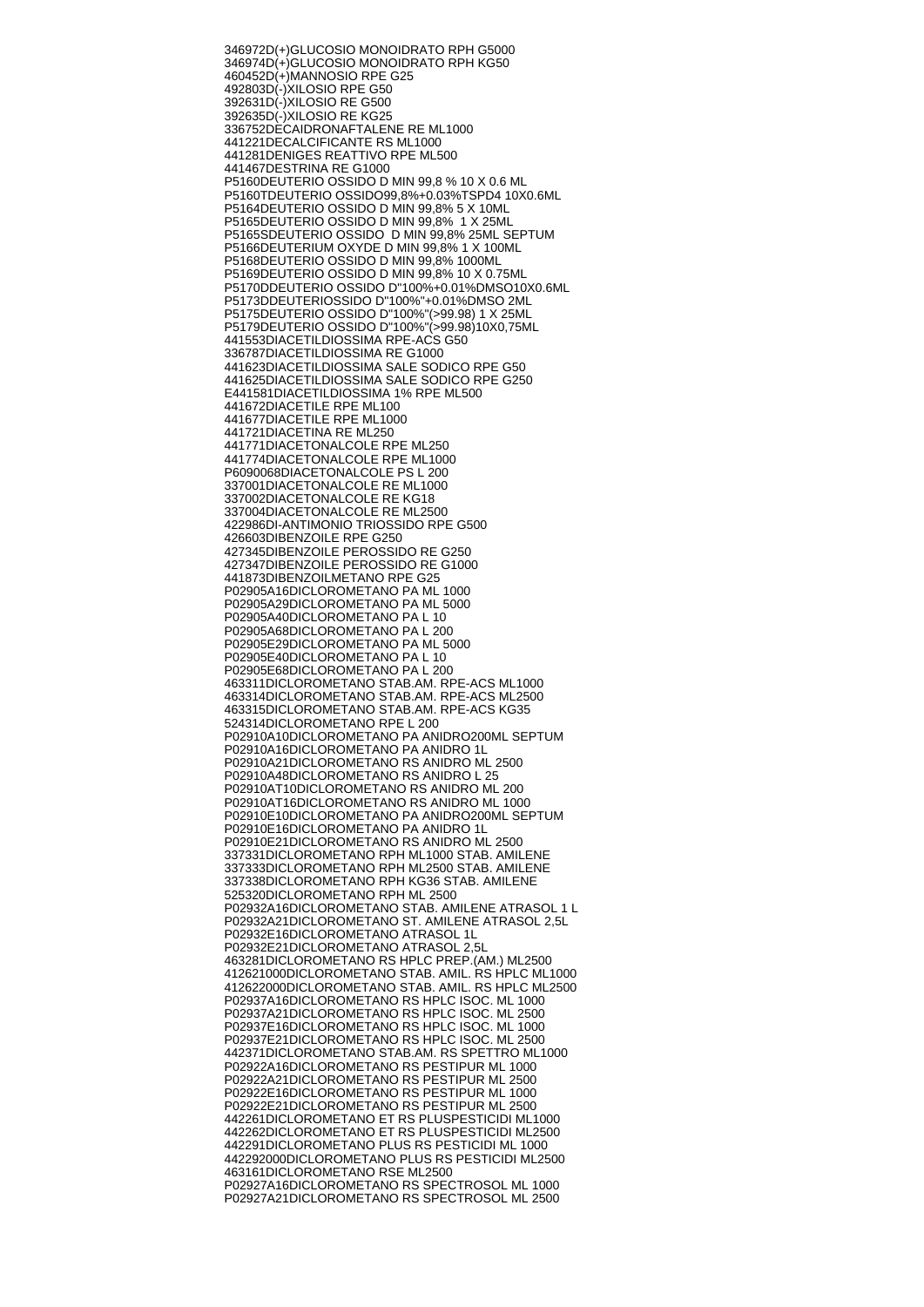P02927E16 DICLOROMETANO RS SPECTROSOL ML 1000 P02902A29 DICLOROMETANO PS ML 5000 P02902A40 DICLOROMETANO PS L 10 P02902A48 DICLOROMETANO PS L 25 P02902A68 DICLOROMETANO PS L 200 P02902E21 DICLOROMETANO PS ML 2500 P02902E29 DICLOROMETANO PS ML 5000 P02902E40 DICLOROMETANO PS L 10 P02902E48 DICLOROMETANO PS L 25 P02902E68 DICLOROMETANO PS L 200 528461 DICLOROMETANO RE STAB. AMILENE ML5000 528462 DICLOROMETANO RE STAB. AMILENE L200 508370 DICLOROMETANO RE ML 1000 508374 DICLOROMETANO RE ML 5000 528371 DICLOROMETANO RE STAB. ETANOLO L200 528372 DICLOROMETANO RE STAB. ETANOLO ML5000 P5330 DICLOROMETANOD2 MIN 99,60% 10 X 0,6ML P5334A DICLOROMETANO D2 MIN 99,60% 1X 10ML P5335 DICLOROMETANO D2 MIN 99,60% 1 X 25ML P5339 DICLOROMETANO D2 MIN 99,60% 10 X 0,75ML 442552 DIETANOLAMMINA RPE KG29 442554 DIETANOLAMMINA RPE G100 442557 DIETANOLAMMINA RPE G1000 337801 DIETANOLAMMINA RPH KG220 442756 DIETILAMMINA RPE ML1000 442854 DIETILAMMINA CLORIDRATO RPE G100 337501 DIETILAMMINA RE ML1000 443002 DIETILBROMOMALONATO RPE ML100 443056 DIETILCARBONATO RPE ML1000 443554 DIETILE OSSALATO RPE ML1000 P9560268 DIETILE OSSALATO PS L 200 338501 DIETILE OSSALATO RE ML1000 P0440508 DIETILETERE PA ML 1000 P0440516 DIETILETERE PA ML 1000 P0440521 DIETILETERE PA PUREX 2,5 L P0440528 DIETILETERE PA ML 5000 447531 DIETILETERE RPE-ACS KG140 NON STABILIZ. 447532 DIETILETERE RPE-ACS KG20 NON STABILIZ. 447534 DIETILETERE RPE-ACS ML1000 NON STABILIZ. 447539 DIETILETERE RPE-ACS ML5000 NON STABILIZ. 447521 DIETILETERE RPE ML1000 STAB. BHT 447522 DIETILETERE RPE ML5000 STAB. BHT 447525 DIETILETERE RPE KG20 STAB. BHT P0441008 DIETILETERE RS ANIDRO ML 1000 P0441016 DIETIL ETERE\* PA ANIDRO 1L P0441021 DIETIL ETERE\* PA ANIDRO2,5L P04410T10 DIETIL ETERE PA ANIDRO 200ML SEPTUM P04410T16 DIETILETERE RS ANIDRO ML 1000 340731 DIETILETERE RPH G100X40 340751 DIETILETERE RPH ML1000 STAB. BHT 340752 DIETILETERE RPH KG20 STAB. BHT 340755 DIETILETERE RPH ML100 STAB. BHT 340759 DIETILETERE RPH KG140 STAB. BHT P0443716 DIETILETERE RS HPLC ISOC. ML 1000 P0443721 DIETILETERE RS HPLC ISOC. ML 2500 447671 DIETILETERE RS PESTICIDI ML1000 P0442216 DIETILETERE RS PESTIPUR ML 1000 P0442221 DIETILETERE RS PESTIPUR ML 2500 447651 DIETILETERE RS PLUS PESTICIDI ML1000 447652 DIETILETERE RS PLUS PESTICIDI ML2500 P0442716 DIETILETERE RS SPECTROSOL ML 1000 P0440228 DIETILETERE PS ML 5000 P0440248 DIETILETERE PS L 25 P0440268 DIETILETERE PS L 200 340762 DIETILETERE RE KG20 STAB. BHT 340765 DIETILETERE RE KG140 STAB. BHT 443404 DIETILFTALATO RPE ML1000 338113 DIETILFTALATO RPH KG30 338115 DIETILFTALATO RPH ML2500 443423 DIETILIDENOSSALILDIIDRAZONE RPE G10 443502 DIETILMALONATO RPE ML500 338251 DIETILMALONATO RE ML1000 443602 DIETILSOLFATO RPE ML1000 338492 DIETILSOLFATO RE ML1000 443654 DIFENILAMMINA RPE-ACS G100 444131 DIFFERENZIATORE PER KIT GRAM RS ML250 444207 DIGITONINA RPE G1 444222 DIIDROPIRANO RPE ML25 445981 DIISOPROPILAMMINA RPE ML250 P0980216 DIISOPROPILAMMINA PS ML 1000 P0430528 DIISOPROPILETERE PA ML 5000 447932 DI-ISOPROPILETERE RPE ML1000 447935 DI-ISOPROPILETERE RPE KG21 P0431016 DIISOPROPIL ETERE PA ANIDRO1L P0433721 DIISOPROPILETERE RS HPLC ISOC. ML 2500 P0430228 DIISOPROPILETERE PS ML 5000 P0430240 DIISOPROPILETERE PS L 10 P0430248 DIISOPROPILETERE PS L 25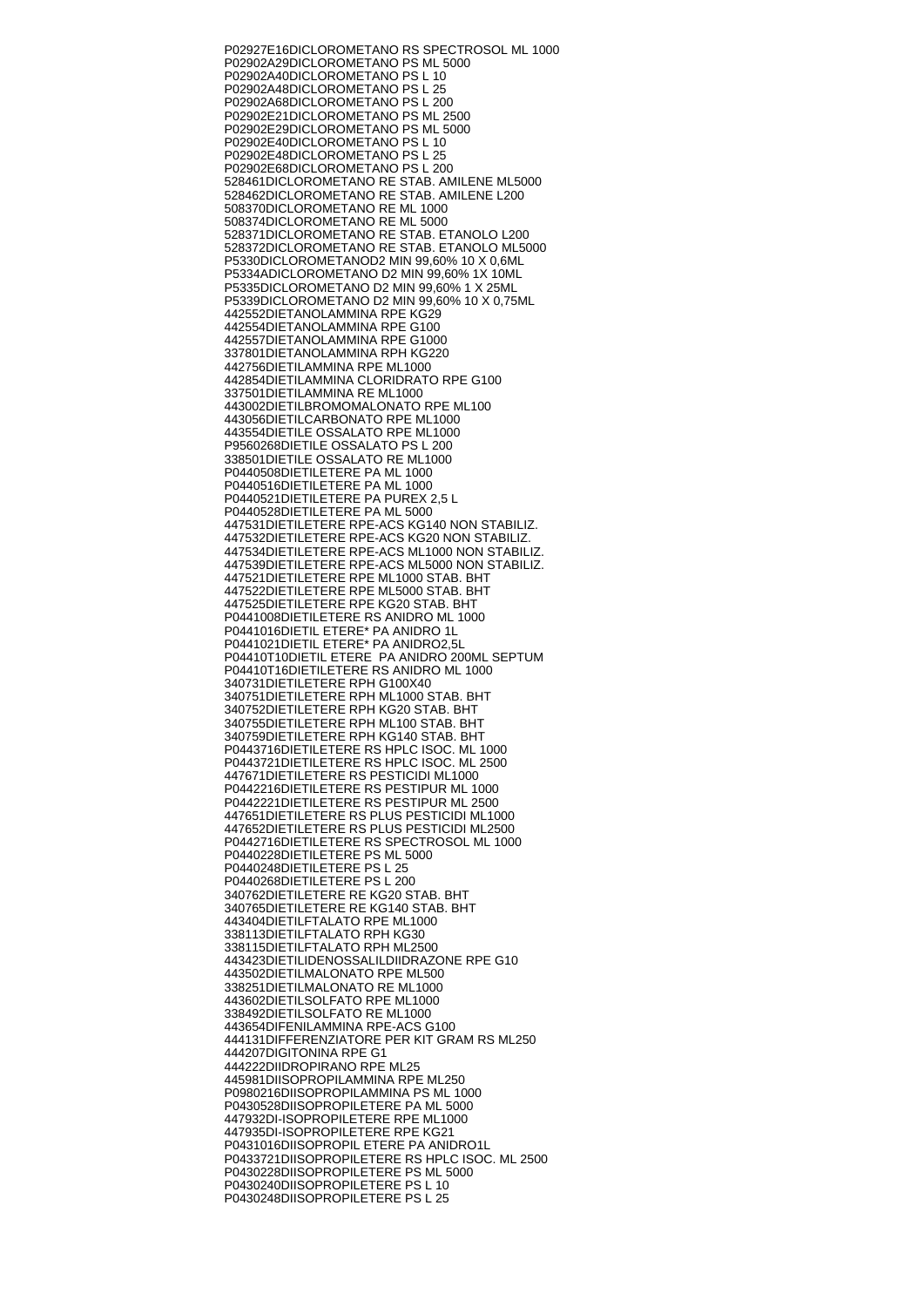P0430268 DIISOPROPILETERE PS L 200 P0433968 DIISOPROPILETERE PS L 200 P0400252 DIISOPROPILETILAMMINA PS L 30 P0400272 DIISOPROPILETILAMMINA PS ML 200 444252 DIMEDONE RPE G25 352654 DI-MERCURIO DICLORURO RE G100 352657 DI-MERCURIO DICLORURO RE G1000 444771 DIMETILDICLOROSILANO RPE ML100 444961 DIMETILE MALONATO RPE ML250 445101 DIMETILSOLFOSSIDO RPE-ACS KG25) 445103 DIMETILSOLFOSSIDO RPE-ACS ML1000 445106 DIMETILSOLFOSSIDO RPE-ACS ML2500 445107 DIMETILSOLFOSSIDO RPE-ACS KG15 445108 DIMETILSOLFOSSIDO RPE-ACS ML100 P0353216 DIMETILSOLFOSSIDO ATRASOL 1 L 445112 DIMETILSOLFOSSIDO RS SPETTRO ML1000 P0352716 DIMETILSOLFOSSIDO RS SPECTROSOL ML 1000 P0352721 DIMETILSOLFOSSIDO RS SPECTROSOL ML 2500 444521 DIMETILSOLFOSSIDO RS RADIOCHIMICA ML1000 600661 DIMETILSOLFOSSIDO RS ML500 P0350221 DIMETILSOLFOSSIDO PS ML 2500 P0350242 DIMETILSOLFOSSIDO PS L 20 P0350266 DIMETILSOLFOSSIDO PS L 200 P03502T16 DIMETILSOLFOSSIDO PS ML 1000 P03502T21 DIMETILSOLFOSSIDO PS ML 2500 508001 DIMETILSOLFOSSIDO RE ML 1000 528335 DIMETILSOLFOSSIDO RE ML 5000 P5200 DMSO D6 MIN 99,8% 10 X 0.6ML P5204A DMSO D6 MIN 99,8% 1 X 10ML AMPULE P5204S DMSO D6 MIN 99,8% 5 X 10ML SEPTUM P5205 DMSO D6 MIN 99,8% 1 X 25ML P5206 DMSO D6 MIN 99,8% 1 X 100ML P5209 DMSO D6 MIN 99,8% 10 X 0,75ML P5220 DMSO D6 "100%" (>99.96)10 X 0.6ML P5229 DMSO D6 "100%" (>99.96) 10 X 0,75 ML P5602 DMSO D6 MIN 99,8%+0,03%TMS 10 X 0,6ML P5605 DMSO D6 MIN 99,8%+0,03%TMS 1 X 25ML P5606 DMSO D6 MIN 99.8%+0,03% TMS 1 X 100ML 445231 DIMIDIO BROMURO RPE G5 445232 DIMIDIO BROMURO RPE G1 445857 DIOTTILE FTALATO RPE ML1000 446021 DIPIVALOILMETANO RPE G10 471127 POTASSIO CLOROPLATINATO RPE G1 504231 DISPROSIO 1 G/L RS STD PER I.C.P. ML 100 504233 DISPROSIO 1 G/L RS STD PER I.C.P. ML 500 504235 DISPROSIO 10 G/L RS STD PER I.C.P. ML100 504237 DISPROSIO 10 G/L RS STD PER I.C.P. ML500 580145 DISPROSIO RS STD ICP ML125 505581 DISPROSIO DY 10 PPM ICP-MS HNO3 50 ML 505582 DISPROSIO DY 10 PPM ICP-MS HNO3 100 ML 505585 DISPROSIO DY 100 PPM ICP-MS HNO3 100 ML 486201 DI-TALLIO SOLFATO RPE G10 382201 DI-TALLIO SOLFATO RE G1000 446008 DITIOOSSAMMIDE RPE G5 413576 DL-A-ALANINA RPE G500 463126 DL-METIONINA RPE G250 477908 DL-SERINA RPE G5 491008 DL-VALINA RPE G5 460352 D-MANNITOLO RPE G5000 460353 D-MANNITOLO RPE KG25 460355 D-MANNITOLO RPE G250 460357 D-MANNITOLO RPE G1000 352051 D-MANNITOLO RPH G1000 352052 D-MANNITOLO RPH G5000 352053 D-MANNITOLO RPH KG25 476431 DOWEX 1 X B RS G50 484701 D-SORBITOLO RPE G1000 484705 D-SORBITOLO RPE G250 446158 DULCITE RPE G5 E446302 EHRLICH REATTIVO RS ML500 504534 ELUENTE CI 0,17M SODIO BICARB 100 ML 504533 ELUENTE CI 0,5M SODIO CARB 100 ML 504530 ELUENTE CI 0,18M/0,17M 100 ML 504531 ELUENTE CI 0,22M/0,28M 100 MLCO3)2 100ML 504532 ELUENTE CI 0,35M/0,1M 100 ML 446372 EMALLUME REATTIVO RS ML1000X6 MAYER E434352 EMALLUME REATTIVO SEC.CARAZZI RS ML250X6 446472 EMATOSSILINA RS G25 446473 EMATOSSILINA RS G100 446475 EMATOSSILINA RS G1000 460512 EMATOSSILINA SOLUZIONE RS ML100X6 460513 EMATOSSILINA SOLUZIONE RS ML1000 460515 EMATOSSILINA SOLUZIONE RS ML1000X6 446602 EOSINA B RPE G25 446622 EOSINA ETILE RS G25 446662 EOSINA ETILE RS G25 446632 EOSINA Y RS G25 446634 EOSINA Y RS G100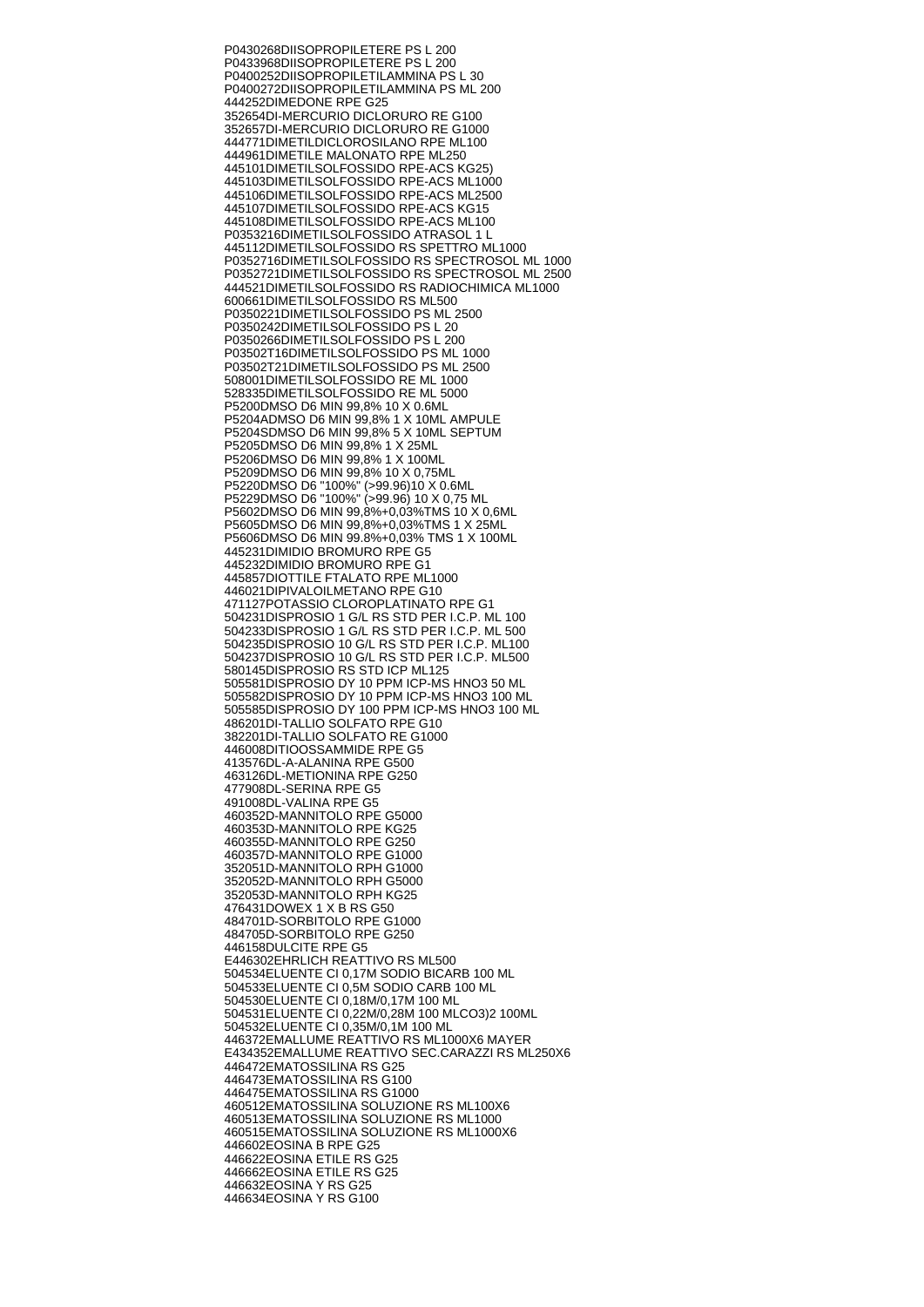446644 EOSINA Y 1% SOL ACQUOSA RS ML 1000 446664 EOSINA Y 0,5% SOL ALCOLICA RS ML 1000 446752 EPICLORIDRINA RPE ML1000 P050000529 EPTANO MISCELA DI ISOMERI PA ML 5000 P050000568 EPTANO MISCELA DI ISOMERI PA L 200 P050002221 EPTANO MIX ISOMERI RS PESTIPUR ML 2500 446842 EPTANO MIX RS PLUS PESTICIDI ML2500 P0500029 EPTANO MISCELA DI ISOMERI PS ML 5000 P0500040 EPTANO MISCELA DI ISOMERI PS L 10 P0500048 EPTANO MISCELA DI ISOMERI PS L 25 P0500068 EPTANO MISCELA DI ISOMERI PS L 200 P0500208 EPTANO MISCELA DI ISOMERI PS ML 1000 528245 EPTANO RE MISCELA DI ISOMERI ML 5000 528246 EPTANO RE MISCELA DI ISOMERI L25 528247 EPTANO RE MISCELA DI ISOMERI L200 504241 ERBIO 1 G/L RS STD PER I.C.P. ML 100 504243 ERBIO 1 G/L RS STD PER I.C.P. ML 500 504245 ERBIO 10 G/L RS STD PER I.C.P. ML 100 504247 ERBIO 10 G/L RS STD PER I.C.P. ML 500 505591 ERBIO ER 10 PPM ICP-MS HNO3 50 ML 505592 ERBIO ER 10 PPM ICP-MS HNO3 100 ML 505595 ERBIO ER 100 PPM ICP-MS HNO3 100 ML 446811 ERIOCROMOCIANINA RPE G10 446971 ERITROSINA EXTRA B RS G100 P0853016 ESADECANO PS ML 1000 P6080503 ESAFLUORO-2-PROPANOLO PA ML 100 P6080518 ESAFLUORO-2-PROPANOLO PA ML 500 P6190575 ESAFLUOROBENZENE PA ML 10 447024 ESAMETILDISILANO RPE ML25 446731 ESAMETILDISILAZANO RPE ML25 446733 ESAMETILDISILAZANO RPE ML1 446743 ESAMETILDISILOSSANO RPE ML1 446875 ESAMETILENTETRAMMINA RPE G250 446876 ESAMETILENTETRAMMINA RPE G1000 E339557 ESAMETILENTETRAMMINA RPH G1000 339851 ESANO RE ML1000 339852 ESANO RE ML2500 339856 ESANO RE KG18 P052000516 ESANO MISCELA DI ISOMERI PA ML 1000 P052000521 ESANO MISCELA DI ISOMERI PA ML 2500 P052000540 ESANO MISCELA DI ISOMERI PA L 10 P052000548 ESANO MISCELA DI ISOMERI PA L 25 P052000568 ESANO MISCELA DI ISOMERI PA L 200 P0520037P21 ESANO MIX ISOMERI RS HPLC PREP ML 2500 P052003716 ESANO MIX ISOMERI RS HPLC ISOC. ML 1000 P052003721 ESANO MIX ISOMERI RS HPLC ISOC. ML 2500 P0522216 ESANO MIX ISOMERI RS PESTIPUR ML 1000 P0522221 ESANO MIX ISOMERI RS PESTIPUR ML 2500 447181 ESANO MIX RS PLUS PESTICIDI ML1000 447182 ESANO MIX RS PLUS PESTICIDI ML2500 P0520029 ESANO MISCELA DI ISOMERI PS ML 5000 P0520040 ESANO MISCELA DI ISOMERI PS L 10 P0520048 ESANO MISCELA DI ISOMERI PS L 25 528942 ESANO RE MISCELA DI ISOMERI L200 P5472A ESANO D14 MIN 99% 1 ML FIALA 446981 ESBACH REATTIVO RS ML1000 340207 ETANO ESACLORO RE G1000 447351 ETANOLAMMINA RPE ML1000 447352 ETANOLAMMINA RPE KG30 323401 BENZINA 55-85 RE ML1000 323402 BENZINA 55-85 RE KG18 323403 BENZINA 55-85 RE ML2500 427001 BENZINA 60-80 RPE ML1000 427003 BENZINA 60-80 RPE ML2500 427007 BENZINA 60-80 RPE KG18 427061 BENZINA 65-95 RPE ML1000 (NOM-ASTM) 427064 BENZINA 65-95 RPE KG18 (NOM-ASTM) 427031 BENZINA 80-100 RPE ML1000 427036 BENZINA 80-100 RPE KG18 323501 BENZINA 80-100 RE ML1000 323502 BENZINA 80-100 RE KG19 323503 BENZINA 80-100 RE ML2500 323505 BENZINA 80-100 RE ML100 348912 LIGROINA 100-140 RE ML2500 348913 LIGROINA 100-140 RE ML1000 348914 LIGROINA 100-140 RE KG20 508230 ETERE DI PETROLIO 100-140 RE ML 5000 508232 ETERE DI PETROLIO 100-140 RE L 25 458001 LIGROINA 75-120 RPE ML1000 458003 LIGROINA 75-120 RPE ML2500 348901 LIGROINA 80-120 RE ML1000 348905 LIGROINA 80-120 RE ML2500 447792 ETERE PETROLIO 30-40 RPE KG18 447793 ETERE PETROLIO 30-40 RPE ML1000 447795 ETERE PETROLIO 30-40 RPE ML5000 447801 ETERE PETROLIO 30-50 RPE ML1000 447802 ETERE PETROLIO 30-50 RPE KG18 447804 ETERE PETROLIO 30-50 RPE ML5000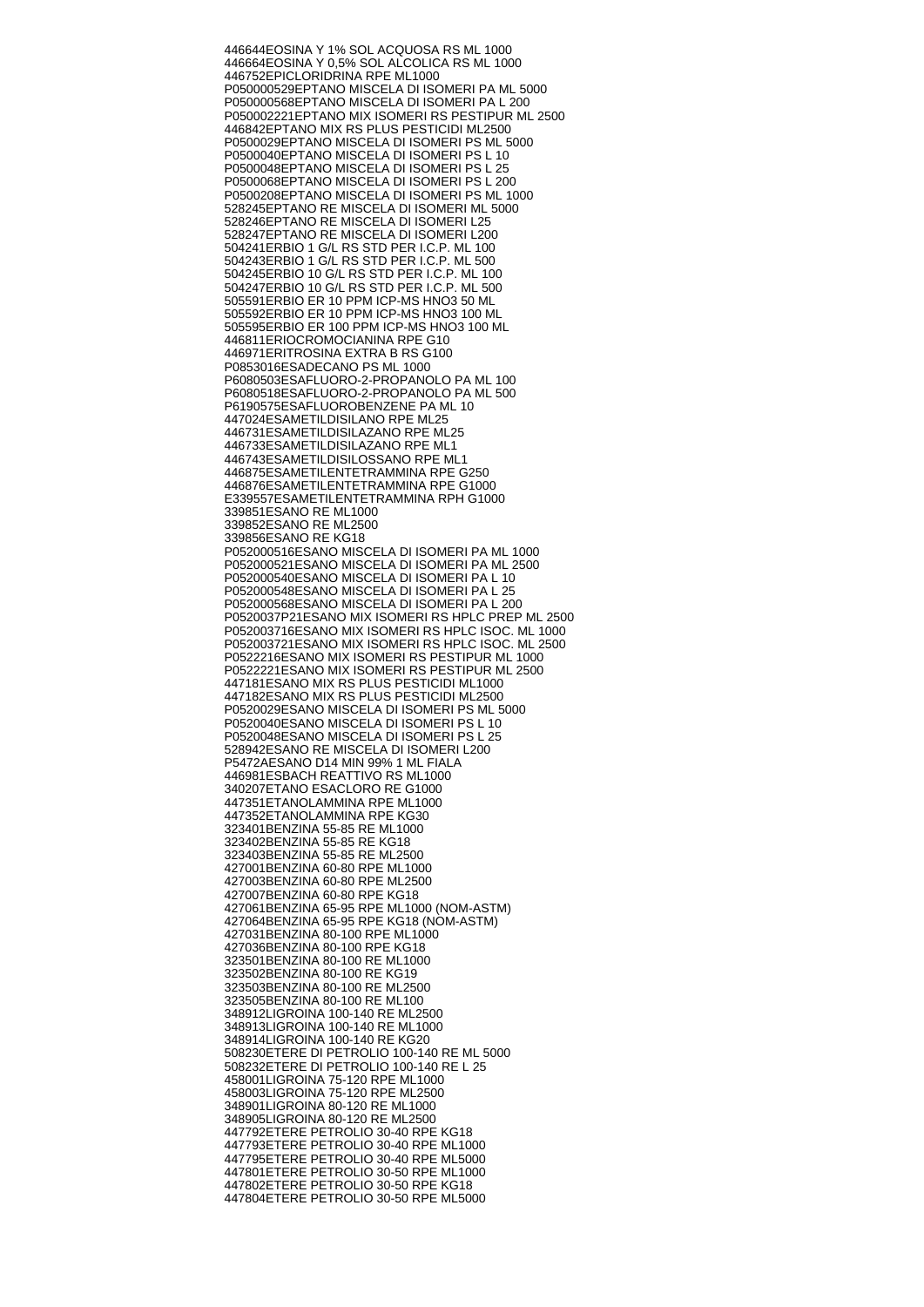447841 ETERE PETROLIO 30-50 RPE ML1000 SEC. NOM 447842 ETERE PETROLIO 30-50 RPE KG18 SEC. NOM 341032 ETERE PETROLIO 30-50 RE KG18 341034 ETERE PETROLIO 30-50 RE ML1000 P0880516 ETERE DI PETROLIO 35°C-60°C PA ML 1000 P0880521 ETERE DI PETROLIO 35°C-60°C PA ML 2500 P0880528 ETERE DI PETROLIO 35°C-60°C PA ML 5000 P0881016 ETERE DI PETROLIO 35-60°C PA ANIDRO 1L P0883221 ETERE DI PETROLIO 35-60°C ATRASOL 2,5 L P0882216 ETERE DI PETR 35-60 RS PESTIPUR ML 1000 P0882221 ETERE DI PETR 35-60 RS PESTIPUR ML 2500 P0880221 ETERE DI PETROLIO 35°C-60°C PS ML 2500 P0880228 ETERE DI PETROLIO 35°C-60°C PS ML 5000 P0880248 ETERE DI PETROLIO 35°C-60°C PS L 25 P0880268 ETERE DI PETROLIO 35°C-60°C PS L 200 528280 ETERE PETROLIO 35-60 RE ML5000 528070 ETERE DI PETROLIO 35-60 PURO ML 1000 P045B0216 ETERE DI PETROLIO 40°C-60°C PA ML 1000 P045B0221 ETERE DI PETROLIO 40°C-60°C PA ML 2500 447832 ETERE PETROLIO 40-60 RPE ML5000 447833 ETERE PETROLIO 40-60 RPE ML1000 447834 ETERE PETROLIO 40-60 RPE KG19 447851 ETERE PETROLIO 40-65 PLUS PESTICIDI 1 L P0450521 ETERE DI PETROLIO 40-65°C PUREXP.A. 2,5L P0450528 ETERE DI PETROLIO 40°C-65°C PA ML 5000 P0450531 ETERE DI PETROLIO 40°C-65°C PA ML 5000 P0450548 ETERE DI PETROLIO 40°C-65°C PA L 25 P0450028 ETERE DI PETROLIO 40°C-65°C PS ML 5000 P0450040 ETERE DI PETROLIO 40°C-65°C PS L 10 P0450048 ETERE DI PETROLIO 40°C-65°C PS L 25 P0450068 ETERE DI PETROLIO 40°C-65°C PS L 200 P045B0228 ETERE DI PETROLIO 40°C-65°C PS ML 5000 447821 ETERE PETROLIO 40-70 RPE ML1000 447822 ETERE PETROLIO 40-70 RPE KG19 447824 ETERE PETROLIO 40-70 RPE ML5000 341022 ETERE PETROLIO 40-70 RE KG19 341024 ETERE PETROLIO 40-70 RE ML1000 447691 ETERE ETILVINILICO RPE ML250 447465 ETERE N-BUTILICO RPE KG155 447467 ETERE N-BUTILICO RPE ML1000 447475 ETERE N-BUTILICO STABILIZZATO RPE KG155 448005 ETILALE RPE ML1000 448154 ETILAMMINA CLORIDRATO RPE G100 448074 ETILAMMINA 70% RPE ML1000 P9770268 ETILBENZENE PS L 200 P0020068 ETILE ACETATO PA L 200 P0020529 ETILE ACETATO PA ML 5000 P0020540 ETILE ACETATO PA L 10 P0020568 ETILE ACETATO PA L 200 448251 ETILE ACETATO RPE-ACS ML1000 448253 ETILE ACETATO RPE-ACS KG24 448255 ETILE ACETATO RPE-ACS KG180 448256 ETILE ACETATO RPE-ACS ML2500 P0021016 ETILE ACETATO PA ANIDRO 1L P0021021 ETILE ACETATO PA ANIDRO 2,5L P00210T21 ETILE ACETATO PA ANIDRO/ TAMIS 2,5L 341502 ETILE ACETATO RPH KG24 341503 ETILE ACETATO RPH ML2500 341506 ETILE ACETATO RPH ML1000 341511 ETILE ACETATO (BC H2O) RPH ML1000 P0025048 ETILE ACETATO RPH L 25 529221 ETILE ACETATO RPH L 25 529222 ETILE ACETATO RPH L 200 P0023216 ETILE ACETATO ATRASOL 1 L P0023221 ETILE ACETATO ATRASOL 2,5L 448211 ETILE ACETATO RS HPLC PREP. ML2500 P00237P21 ETILE ACETATO RS HPLC PREP ML 2500 412612000 ETILE ACETATO RS HPLC ML2500 P0023716 ETILE ACETATO RS PER HPLC 1000 ML P0023721 ETILE ACETATO RS HPLC ISOC. ML 2500 448311 ETILE ACETATO RS PESTICIDI ML1000 448312 ETILE ACETATO RS PESTICIDI ML2500 P0022216 ETILE ACETATO RS PESTIPUR ML 1000 P0022221 ETILE ACETATO RS PESTIPUR ML 2500 448351 ETILE ACETATO RS PLUS PESTICIDI ML 1000 448352000 ETILE ACETATO PLUS RS PESTICIDI ML2500 448301 ETILE ACETATO RSE KG24 448306 ETILE ACETATO RSE ML5000 448308 ETILE ACETATO RSE ML2500 P0022721 ETILE ACETATO RS SPECTROSOL ML 2500 P0020229 ETILE ACETATO PS ML 5000 P0020240 ETILE ACETATO PS L 10 P0020248 ETILE ACETATO PS L 25 P0020268 ETILE ACETATO PS L 200 508221 ETILE ACETATO RE ML 1000 508222 ETILE ACETATO RE ML 2500 528295 ETILE ACETATO RE ML 5000 528297 ETILE ACETATO RE L200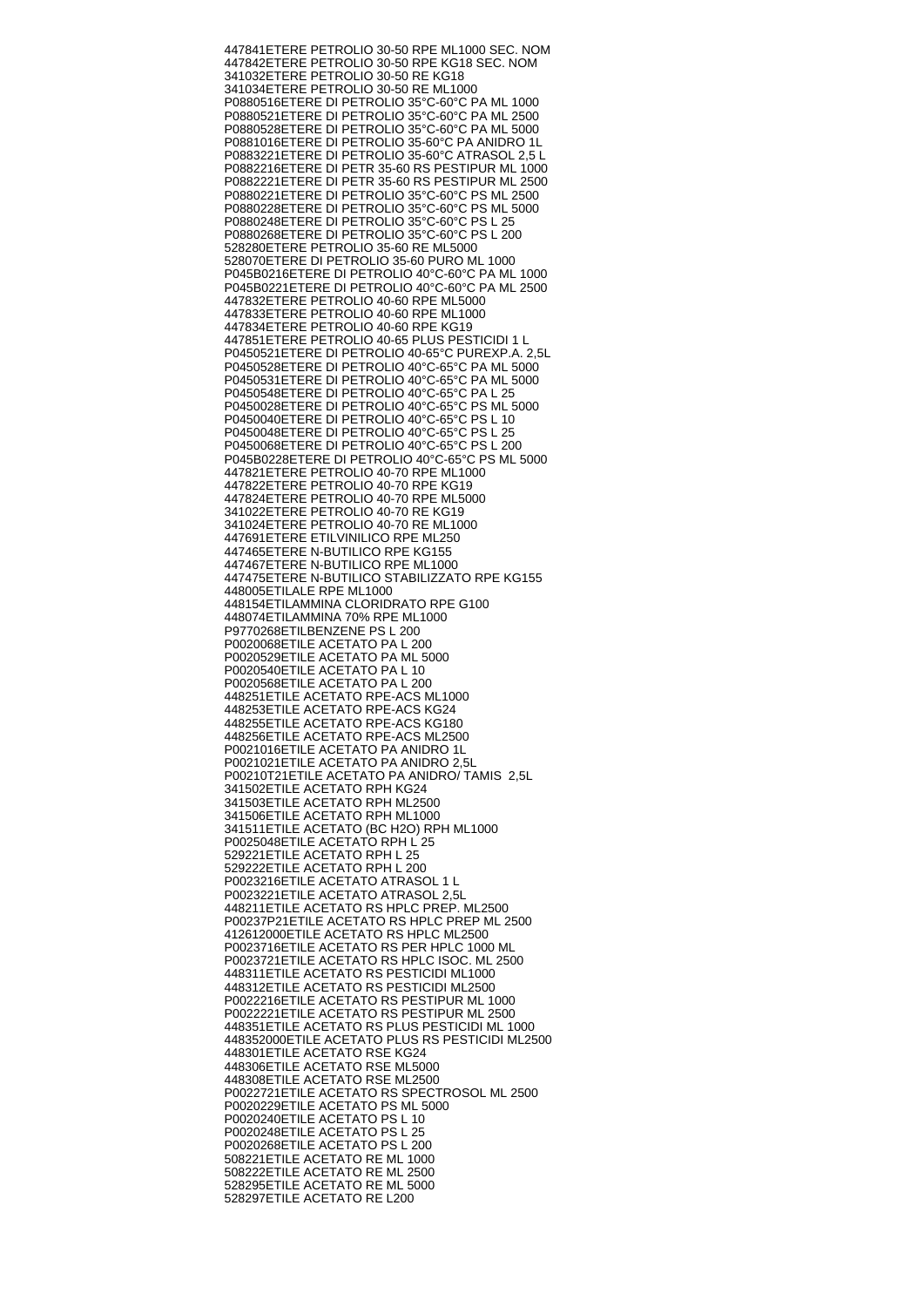341751 ETILE ACETOACETATO RE ML1000 448371 ETILE BENZOATO RPE ML100 448377 ETILE BENZOATO RPE ML1000 448424 ETILE BROMOACETATO RPE ML100 342001 ETILE BROMURO RE ML1000 342101 ETILE FORMIATO RE ML1000 448873 ETILE IODURO RPE ML100 448877 ETILE IODURO RPE ML1000 E341871 ETILE P-AMMINOBENZOATO RPH G50 449227 ETILE PROPIONATO RPE ML1000 449424 ETILENDIAMMINA RPE KG25 449425 ETILENDIAMMINA RPE ML1000 449532 ETILENE CARBONATO RPE ML1000 449773 EUGENOLO RPE ML100 554192 EUKITT RS MICROSCOPIA ML500 554193 EUKITT RS MICROSCOPIA ML250 554194 EUKITT RS MICROSCOPIA ML100 503571 EUROPIO 1 G/L RS STD PER I.C.P. ML 100 503573 EUROPIO 1 G/L RS STD PER I.C.P. ML 500 503575 EUROPIO 10 G/L RS STD PER I.C.P. ML 100 503577 EUROPIO 10 G/L RS STD PER I.C.P. ML 500 505601 EUROPIO EU 10 PPM ICP-MS HNO3 50 ML 505602 EUROPIO EU 10 PPM ICP-MS HNO3 100 ML 505605 EUROPIO EU 100 PPM ICP-MS HNO3 100 ML E449871 FABRIS-VILLAVECCHIA RS ML250 SOLUZ. A 449881 FABRIS-VILLAVECCHIA RS ML1000 SOLUZ. B E449881 FABRIS-VILLAVECCHIA RS ML1000 SOLUZ. B 449895 FARINA FOSSILE COMPOSTA RS CROM. G250 449897 FARINA FOSSILE COMPOSTA RS CROM. G1000 E449926 FEHLING REATTIVO SOLUZIONE A RS ML500 E449927 FEHLING REATTIVO SOLUZIONE A RS ML1000 E449936 FEHLING REATTIVO SOLUZIONE B RS ML500 E449937 FEHLING REATTIVO SOLUZIONE B RS ML1000 449984 FENANTRENE RPE G100 E319257 FENAZONE RPH G1000 450283 FENILACETONITRILE RPE ML250 450231 FENILE ACETATO RPE ML100 450432 FENILE ISOCIANATO RPE ML100 450851 FENILE ISOTIOCIANATO RPE ML100 343324 FENILETILCHETONE RE ML250 450777 FENILFLUORONE RPE G1 450843 FENILIDRAZINA CLORIDRATO RPE G50 450794 FENILIDRAZINA RPE ML100 451001 FENILTIOUREA RPE G10 451154 FENOLFTALEINA RPE-ACS G100 451156 FENOLFTALEINA RPE-ACS G500 E343355 FENOLFTALEINA RPH G250 E451191 FENOLFTALEINA 1% RPE ML250 E451192 FENOLFTALEINA 1% RPE ML1000 451285 FENOLO RPE-ACS G250 451287 FENOLO RPE-ACS G1000 343407 FENOLO RPH G1000 451293 FENOLO CRISTALLI RPE G500 451295 FENOLO CRISTALLI RPE KG25 343411 FENOLO LIQUIDO 85% RE ML1000 343412 FENOLO LIQUIDO 85% RE KG27 343414 FENOLO LIQUIDO 85% RE ML5000 343415 FENOLO LIQUIDO 85% RE ML100 451311 FERRO RS STD AA NORMEX E497511 FERRO RS STD AA ML500 E497515 FERRO RS STD AA ML100 503581 FERRO 1 G/L RS STD PER I.C.P. ML 100 503583 FERRO 1 G/L RS STD PER I.C.P. ML 500 503585 FERRO 10 G/L RS STD PER I.C.P. ML 100 503587 FERRO 10 G/L RS STD PER I.C.P. ML 500 505611 FERRO FE 10 PPM ICP-MS HNO3 50 ML 505612 FERRO FE 10 PPM ICP-MS HNO3 100 ML 505615 FERRO FE 100 PPM ICP-MS HNO3 100 ML 343441 FERRO AMMONIO CITRATO ROSSO RE G250 343442 FERRO AMMONIO CITRATO ROSSO RE G1000 343605 FERRO AMMONIO CITRATO VERDE RE G250 343607 FERRO AMMONIO CITRATO VERDE RE G1000 343757 FERRO AMMONIO OSSALATO ICO RE G1000 451504 FERRO AMMONIO SOLFATO ICO RPE KG50 451505 FERRO AMMONIO SOLFATO ICO RPE G500 451507 FERRO AMMONIO SOLFATO ICO RPE G1000 344107 FERRO AMMONIO SOLFATO ICO RE G1000 E451521 FERRO AMMONIO SOLFATO ICO 33% RPE ML500 451451 FERRO AMMONIO SOLFATO OSO RPE-ACS G500 451454 FERRO AMMONIO SOLFATO OSO RPE-ACS KG50 451457 FERRO AMMONIO SOLFATO OSO RPE-ACS G1000 344003 FERRO AMMONIO SOLFATO OSO RE KG25 344007 FERRO AMMONIO SOLFATO OSO RE G1000 P3250016 FE AMMONIOSOLFATOOSO 0,1N H2SO4 PA L 1 344201 FERRO CITRATO ICO GRANULARE RE G1000 451621 FERRO CLORURO ICO RPE-ACS KG100 451626 FERRO CLORURO ICO RPE-ACS G500 451627 FERRO CLORURO ICO RPE-ACS G1000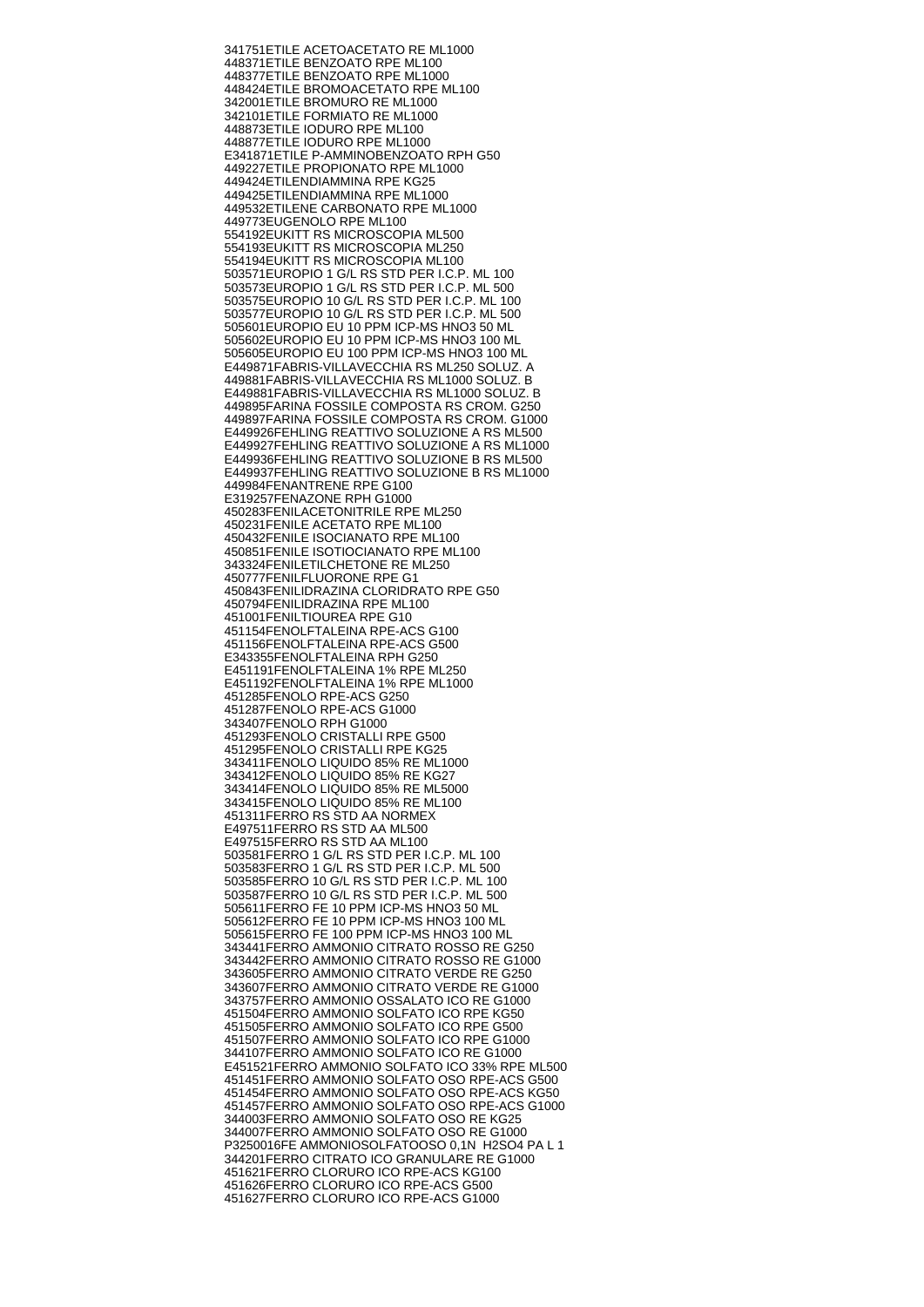344504 FERRO CLORURO ICO RE KG25 344507 FERRO CLORURO ICO RE G1000 344508 FERRO CLORURO ICO RE G2500 451694 FERRO CLORURO ICO ANIDRO RPE KG50 451695 FERRO CLORURO ICO ANIDRO RPE G250 E451653 FERRO CLORURO ICO 4,5% RPE ML1000 451573 FERRO CLORURO OSO RPE KG25 451575 FERRO CLORURO OSO RPE G500 451724 FERRO NITRATO ICO RPE-ACS KG50 451725 FERRO NITRATO ICO RPE-ACS G500 451727 FERRO NITRATO ICO RPE-ACS G1000 451775 FERRO OSSALATO OSO RPE G250 344757 FERRO OSSALATO OSO RE G1000 451824 FERRO OSSIDO ICO RPE G100 451826 FERRO OSSIDO ICO RPE G500 451841 FERRO PERCLORATO RE G100 451373 FERRO POLVERE RPE KG25 451377 FERRO POLVERE RPE G1000 451395 FERRO RIDOTTO DA IDROGENO RPE G250 451397 FERRO RIDOTTO DA IDROGENO RPE G1000 451926 FERRO SOLFATO ICO RPE G500 451927 FERRO SOLFATO ICO RPE G1000 451877 FERRO SOLFATO OSO RPE-ACS G1000 451879 FERRO SOLFATO OSO RPE-ACS G5000 344959 FERRO SOLFATO OSO RPH G5000 E344954 FERRO SOLFATO OSO RPH KG5O E344957 FERRO SOLFATO OSO RPH G1000 345157 FERRO SOLFATO OSO SECCO RPH G1000 E345153 FERRO SOLFATO OSO SECCO RPH KG25 E345154 FERRO SOLF OSO SECCO RPH KG50 E345157 FERRO SOLFATO OSO SECCO RPH G1000 451977 FERRO SOLFURO CILINDRI KIPP RE G1000 451351 FERROCENE RPE G10 526751 FERROINA INDICATORE 0.025M RS COD ML100 406918 FERRON RPE G5 457471 LANA DI QUARZO RS RADIO G25 452351 FLORISIL 100-200 MESH ADSORBENTE RS G100 452353 FLORISIL 100-200 MESH ADSORBENTE RS G500 452331 FLORISIL 60-100 MESH ADSORBENTE RS G100 452333 FLORISIL 60-100 MESH ADSORBENTE RS G500 452271 FLORISIL 60-100 MESH RS G100 452273 FLORISIL 60-100 MESH RS G500 P1870013 FLORISIL 60-100 MESH PS G 100 P1870027 FLORISIL 60-100 MESH PS G 5000 452031 FLOROGLUCINA RE G10 452033 FLOROGLUCINA RE G50 452051 FLOXINA B RS G10 452083 FLUORESCEINA ACIDA RPE G50 452087 FLUORESCEINA ACIDA RPE G500 452113 FLUORESCEINA SODICA RPE G50 452117 FLUORESCEINA SODICA RPE G1000 345352 FLUORESCEINA SODICA RE G10000 345357 FLUORESCEINA SODICA RE G1000 452122 FLUOROBENZENE RPE ML100 452141 FLUOROEXONE RPE G1 503250 FLUORURI 1 G/L RS STD IONICO ML 50 503251 FLUORURI 1 G/L RS STD IONICO ML 100 503252 FLUORURI 1 G/L RS STD IONICO ML 250 503253 FLUORURI 1 G/L RS STD IONICO ML 500 E463562 FOLIN-CIOCALTEU RTV RS ML500 P6150515 FORMAMMIDE PA ML 1000 P6150567 FORMAMMIDE PA L 200 452281 FORMAMMIDE RPE-ACS KG230 452282 FORMAMMIDE RPE-ACS ML250 452286 FORMAMMIDE RPE-ACS ML1000 P6151010 FORMAMMIDE RS ANIDRO ML 200 503340 FOSFATI 1 G/L RS STD IONICO ML 50 503341 FOSFATI 1 G/L RS STD IONICO ML 100 503342 FOSFATI 1 G/L RS STD IONICO ML 250 503343 FOSFATI 1 G/L RS STD IONICO ML 500 503791 FOSFORO 1 G/L RS STD PER I.C.P. ML 100 503793 FOSFORO 1 G/L RS STD PER I.C.P. ML 500 503795 FOSFORO 10 G/L RS STD PER I.C.P. ML 100 503797 FOSFORO 10 G/L RS STD PER I.C.P. ML 500 505761 FOSFORO P 10 PPM ICP-MS H2O 50 ML 505762 FOSFORO P 10 PPM ICP-MS H2O 100 ML 505765 FOSFORO P 100 PPM ICP-MS H2O 100 ML 452511 FOSFORO TRICLORURO RPE ML250 452764 FTALIMMIDE RPE G100 452812 FUCSINA ACIDA RPE G25 452814 FUCSINA ACIDA RPE G100 452842 FUCSINA BASICA RPE G25 452844 FUCSINA BASICA RPE G100 503601 GADOLINIO 1 G/L RS STD PER I.C.P. ML 100 503603 GADOLINIO 1 G/L RS STD PER I.C.P. ML 500 503605 GADOLINIO 10 G/L RS STD PER I.C.P. ML100 503607 GADOLINIO 10 G/L RS I.C.P ML500 505621 GADOLINIO GD 10 PPM ICP-MS HNO3 50 ML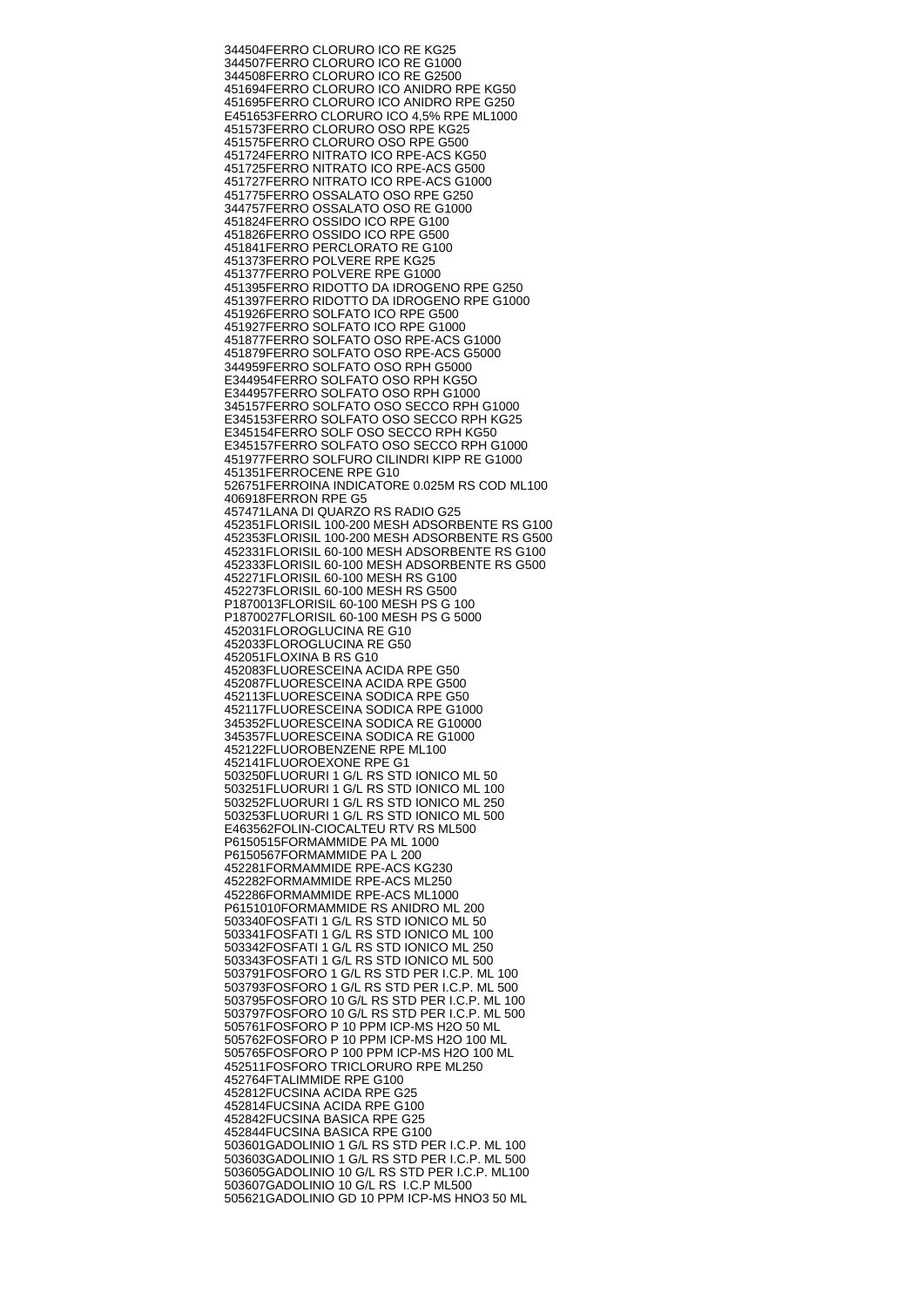505622 GADOLINIO GD 10 PPM ICP-MS HNO3 100 ML 505625 GADOLINIO GD 100 PPM ICP-MS HNO3 100 ML 505616 GALLIO GA 10 PPM ICP-MS HNO3 50 ML 505617 GALLIO GA 10 PPM ICP-MS HNO3 100 ML 505618 GALLIO GA 100 PPM ICP-MS HNO3 100 ML 453331 GEL SILICE RS CROMATOGRAFIA KG20 453332 GEL SILICE RS CROMATOGRAFIA G5000 453336 GEL SILICE RS 60A 60-200UM CROM G500 453337 GEL SILICE RS CROMATOGRAFIA G1000 P2000017 GEL DI SILICE 60A 35-70 ÁM 1KG P2000026 GEL DI SILICE 60A 35-70 U RS G 2000 P2000027 GEL DI SILICE 60A 35-70 ÁM 5KG P2000044 GEL DI SILICE 60A 35-70 ÁM 25KG P200S144 GEL DI SILICE 60A 35-70 U RS KG 25 P2010017 GEL DI SILICE 60A 6-35 ÁM 1KG P2010027 GEL DI SILICE 60A 6-35 ÁM 5KG P2010044 GEL DI SILICE 60A 6-35 ÁM 25KG P2050017 SILICE 60A 40-63Á 1KG PLASTICA P2050027 GEL DI SILICE 60A 40-63 ÁM 5KGS P2050044 SILICE 60A 40-63Á 25KG METAL P2100017 SILICE 60A 70-200 MICRONS 1KG P2100026 GEL DI SILICE 60A 70-200 U RS G 2000 P2100027 GEL DI SILICE 60A 70-200 ÁM 5KG P2100044 SILICE 60A 70-200 MICRONS 25KG P2170017 GEL DI SILICE 60A 40-63 U C18 RS G 1000 P2180017 GEL DI SILICE 60A 35-70 U C18 RS G 1000 P2200017 GEL DI SILICE 60A 20-45 ÁM 1KG P2200027 GEL DI SILICE 60A 20-45 ÁM 5KG P2200044 GEL DI SILICE 60A 20-45 ÁM 25KG P2310017 GEL DI SILICE60A GR AMINOPROPYLE RSG1000 453351 GEL SILICE 60 RS FLASH CROMATOGR. G100 453352 GEL SILICE 60 RS FLASH CROMATOGR. G500 453353 GEL SILICE 60 RS FLASH CROMATOGR. G1000 453354 GEL SILICE 60 RS FLASH CROMATOGR. KG25 453355 GEL SILICE 60 RS FLASH CROMATOGR. G5000 P2110017 GEL DI SILICE 90A 15-35 U C18 RS G 1000 P2120017 GEL DI SILICE 90A 18 40-63Á RS G 1000 P2140017 GEL DI SILICE 90A 35-70 U C18 RS G 1000 P2150017 GEL DI SILICE 90A 60-200 U C18 RS G1000 453345 GEL SILICE COMPOSTA RS TLC G250 453347 GEL SILICE COMPOSTA RS TLC G1000 453274 GEL SILICE GRANULARE RE KG50 453277 GEL SILICE GRANULARE RE G1000 453279 GEL SILICE GRANULARE RE G5000 453315 GEL SILICE GRAN. C/I S/COBALTO RE KG25 453317 GEL SILICE GRAN. C/I S/COBALTO RE G1000 453319 GEL SILICE GRAN. C/I S/COBALTO RE G5000 453272 GEL SILICE GRANUL. SACCHETTI RE G100X10 453273 GEL SILICE GRANUL. SACCHETTI RE G250X10 453275 GEL SILICE GRANUL. SACCHETTI RE G500X10 453278 GEL SILICE GRANUL. SACCHETTI RE G50X10 345701 GEL SILICE GRANULARE SACCH. RE G5X200 345702 GEL SILICE GRANULARE SACCH. RE G5X1500 453226 GELATINA RS MICROBIOLOGIA G500 504251 GERMANIO 1 G/L RS STD PER I.C.P. ML 100 504253 GERMANIO 1 G/L RS STD PER I.C.P. ML 500 504255 GERMANIO 10 G/L RS STD PER I.C.P. ML 100 504257 GERMANIO 10 G/L RS STD PER I.C.P. ML 500 505631 GERMANIO GE 10 PPM ICP-MS HF+ HNO3 50 ML 505632 GERMANIO GE 10 PPM ICP-MS HF+HNO3 100 ML 505635 GERMANIO GE 100 PPM ICP-MS HF+HNO3 100ML 453451 GIALLO ALIZARINA R RPE G10 453518 GIALLO CLAYTON RPE G5 453591 GIALLO CLAYTON RPE G25 453542 GIALLO METANILE RPE G25 444552 GIALLO METILE RPE G25 453562 GIALLO NAFTOLO S RS G25 453581 GIALLO SUDAN RPE G10 E453612 GIEMSA REATTIVO RS ML100X6 E453613 GIEMSA REATTIVO RS ML500X6 E453615 GIEMSA REATTIVO RS ML2500X4 453682 GIRARD P REATTIVO RS G25 453702 GIRARD T REATTIVO RS G25 P6170541 GLICERINA PA L 10 P6170549 GLICERINA PA L 25 P6170567 GLICERINA PA L 200 453751 GLICERINA RPE-ACS ML500 453752 GLICERINA RPE-ACS ML1000 453755 GLICERINA RPE-ACS ML2500 453758 GLICERINA RPE-ACS KG260 453759 GLICERINA RPE-ACS KG35 453772 GLICERINA RSE ML2500 346161 GLICERINA 30°Bé RPH ML1000 346164 GLICERINA 30°Bé RPH KG35 346165 GLICERINA 30°Bé RPH ML2500 346167 GLICERINA 30°Bé RPH KG250 346102 GLICERINA 30°Bé RE ML1000 346106 GLICERINA 30°Bé RE KG35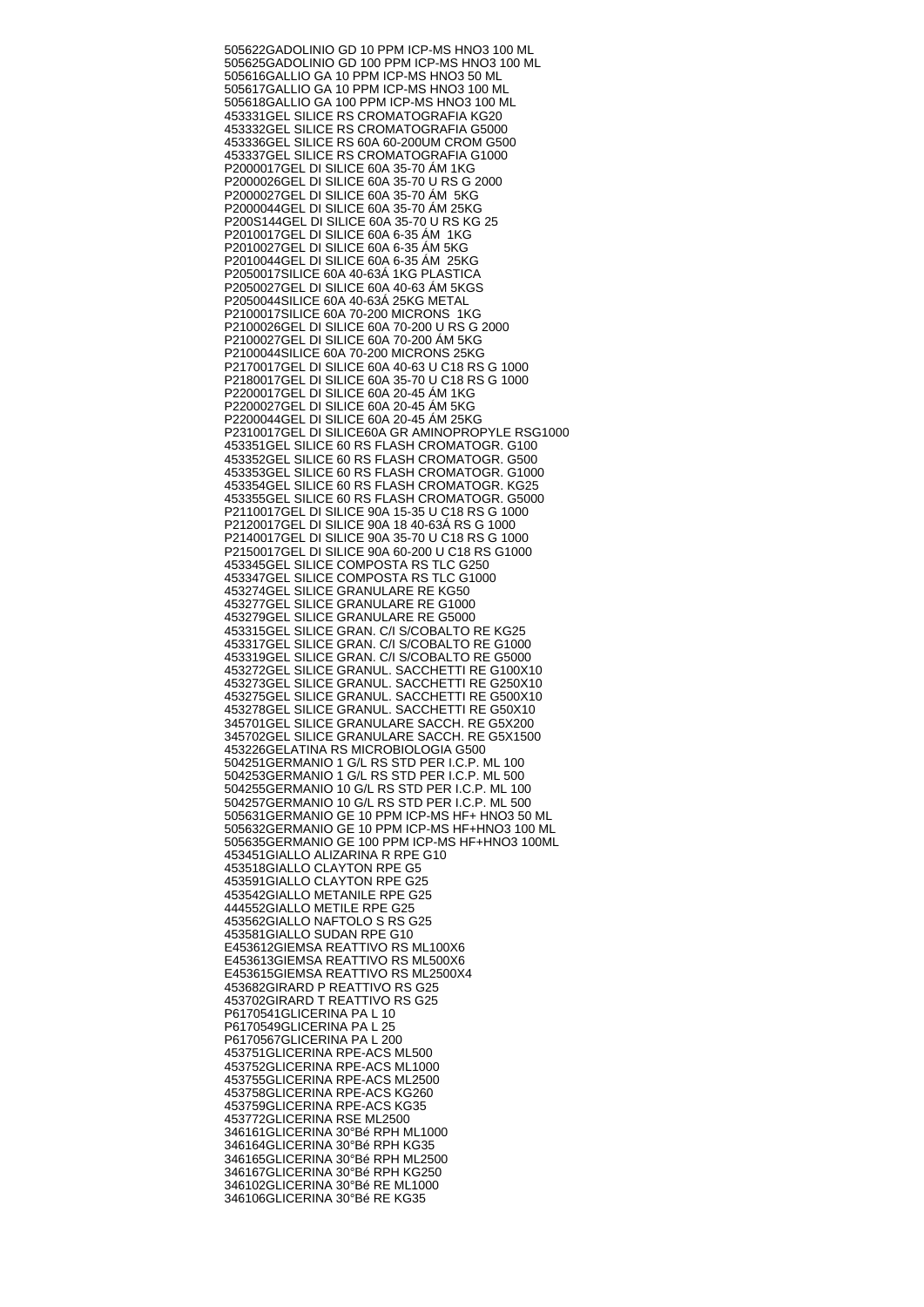346171 GLICERINA SINTETICA RPH KG260 (30°Bé) 346174 GLICERINA SINTETICA RPH KG35 (30°Bé) 346131 GLICERINA 90% RE ML1000 (28°Bé) 346132 GLICERINA 90% RE ML2500 (28°Bé) 346134 GLICERINA 90% RE KG35 (28°Bé) 453804 GLICOCOLLA RPE G100 453807 GLICOCOLLA RPE G1000 443252 GLICOL DIETILENICO RPE KG25 443253 GLICOL DIETILENICO RPE ML2500 443255 GLICOL DIETILENICO RPE ML1000 P0320248 GLICOL DIETILENICO PS L 25 346301 GLICOL DIETILENICO RE ML1000 346303 GLICOL DIETILENICO RE ML2500 346304 GLICOL DIETILENICO RE KG30 453861 GLICOL DIETIL DIMETILETERE RPE ML1000 P0410228 GLICOL DIETILENICO DIMETILETERE PS L 5 P0410248 GLICOL DIETILENICO DIMETILETERE PS L 25 453873 GLICOL DIETILENICO MONOETILET RPE KG25 453902 GLICOL ETILENICO RPE KG30 453903 GLICOL ETILENICO RPE KG230 453904 GLICOL ETILENICO RPE ML2500 453905 GLICOL ETILENICO RPE ML1000 P0390228 GLICOL ETILENICO PS ML 5000 P0390229 GLICOL ETILENICO PS ML 5000 P0390249 GLICOL ETILENICO PS L 25 P0390268 GLICOL ETILENICO PS L 200 346501 GLICOL ETILENICO RE ML1000 346503 GLICOL ETILENICO RE ML2500 346508 GLICOL ETILENICO RE KG230 346509 GLICOL ETILENICO RE KG60 454052 GLICOL PROPILENICO RPE KG30 454053 GLICOL PROPILENICO RPE ML2500 454054 GLICOL PROPILENICO RPE ML1000 346701 GLICOL PROPILENICO RPH ML1000 346703 GLICOL PROPILENICO RPH ML2500 346705 GLICOL PROPILENICO RPH KG60 346708 GLICOL PROPILENICO RPH KG200 454111 GLICOL TRIETILENICO RPE ML1000 454112 GLICOL TRIETILENICO RPE KG30 454131 GLIOSSALE-BIS(2IDROS) RPE G10 346801 GLUCONO-D-LATTONE RE G100 E347104 GOMMA ARABICA POLVERE RPH KG50 E347107 GOMMA ARABICA POLVERE RPH G1000 E347109 GOMMA ARABICA POLVERE RPH G5000 446882 GOWERS REATTIVO RS ML1000 454407 GRAFITE RE G1000 454441 GRAM KIT COMPLETO RS ML250X4 347357 GRASSO LANA ANIDRO RPH G1000 347359 GRASSO LANA ANIDRO RPH G5000 E347354 GRASSO LANA ANIDRO RPH KG50 E347357 GRASSO LANA ANIDRO RPH G1000 E347359 GRASSO LANA ANIDRO RPH G5000 454452 GRIESS A REAGENT RS 500 ML 454462 GRIESS B REAGENT RS 500 ML 454481 GRIESS REATTIVO RPE ML1000 E454872 HANUS REATTIVO RPE ML1000 454881 HAYEM REATTIVO RS ML500 454911 HISTOLEMON-ERBA RS ML1000 454912 HISTOLEMON-ERBA RS ML2500 454913 HISTOLEMON-ERBA RS KG173 454915 HISTOLEMON-ERBA RS ML5000 454984 HISTOVITREX RS ML100X6 PHOBT/17 HOBT RS KG 1 454921 HYAMINE 1622 RPE G100 E454972 HYAMINE 1622 0,004MOL/L RS ML1000 455054 IDRAZINA BICLORIDRATO RPE G100 455056 IDRAZINA BICLORIDRATO RPE G500 347712 IDRAZINA BICLORIDRATO RE G1000 347751 IDRAZINA IDRATO RE KG60 E455271 IDRIMETER INDICATORE C RPE G10 E455274 IDRIMETER INDICATORE C RPE G100 455256 IDRIMETER SOLUZIONE A RPE ML500 E455256 IDRIMETER SOLUZIONE A RPE ML500 E455257 IDRIMETER SOLUZIONE A RPE ML1000 455266 IDRIMETER SOLUZIONE B RPE ML500 E455266 IDRIMETER SOLUZIONE B RPE ML500 E455267 IDRIMETER SOLUZIONE B RPE ML1000 455291 IDRINDANTINA RPE G5 455325 IDROCHINONE RPE G250 348124 IDROCHINONE RE KG25 348126 IDROCHINONE RE G500 348129 IDROCHINONE RE G5000 P1630527 IDROSSILAMMINA CLORIDRATO PA G 5000 455474 IDROSSILAMMINA CLORIDRATO RPE-ACS G100 455476 IDROSSILAMMINA CLORIDRATO RPE-ACS G500 455477 IDROSSILAMMINA CLORIDRATO RPE-ACS G1000 455461 IDROSSILAMMINA CLORIDRATO BC HG RPE G100 348303 IDROSSILAMMINA CLORIDRATO RE KG25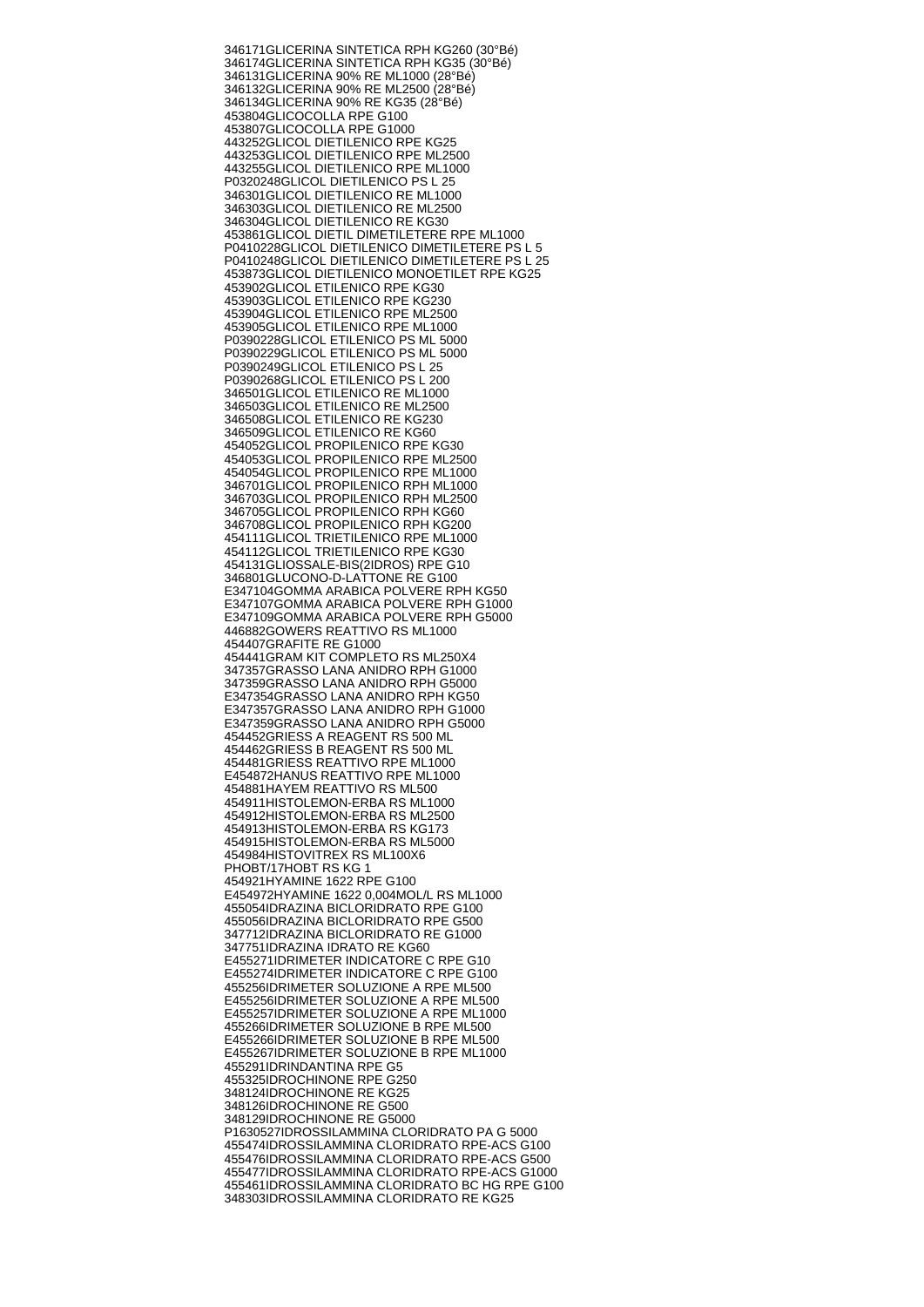348307 IDROSSILAMMINA BICLORIDRATO RE G1000 P9700544 IDROSSILAMMINA SOLFATO PA KG 25 455523 IDROSSILAMMINA SOLFATO RPE KG25 455525 IDROSSILAMMINA SOLFATO RPE G250 455527 IDROSSILAMMINA SOLFATO RPE G1000 445551 IMIDAZOLO RS STD MICROANALISI G2 E455601 INDACO 1,5% RPE ML500 E455651 INDICATORE AZOTO AMMONIACALE RPE ML250 455621 INDICATORE IODOMETRIA RPE G250 455662 INDICATORE UNIVERSALE PH 0-5 RPE ML500 E455661 INDICATORE UNIVERSALE PH 0-5 RPE ML25 E455662 INDICATORE UNIVERSALE PH 0-5 RPE ML500 E455702 INDICATORE UNIVERSALE PH 1-11 RPE ML25 E455706 INDICATORE UNIVERSALE PH 1-11 RPE ML500 E455711 INDICATORE UNIVERSALE PH 1-11 RPE ML25 E455712 INDICATORE UNIVERSALE PH 1-11 RPE ML500 455671 INDICATORE UNIVERSALE PH 4-10 RPE ML25 455672 INDICATORE UNIVERSALE PH 4-10 RPE ML500 E455671 INDICATORE UNIVERSALE PH 4-10 RPE ML25 E455672 INDICATORE UNIVERSALE PH 4-10 RPE ML500 E455641 INDICATORE UNIVERSALE PH 9-13 RPE ML25 E455642 INDICATORE UNIVERSALE PH 9-13 RPE ML500 503651 INDIO 1 G/L RS STD PER I.C.P. ML 100 503653 INDIO 1 G/L RS STD PER I.C.P. ML 500 503655 INDIO 10 G/L RS STD PER I.C.P. ML 100 503657 INDIO 10 G/L RS STD PER I.C.P. ML 500 505661 INDIO IN 10 PPM ICP-MS HNO3 50 ML 505662 INDIO IN 10 PPM ICP-MS HNO3 100 ML 505665 INDIO IN 100 PPM ICP-MS HNO3 100 ML 455801 INDOLO RPE G10 455853 INOSITOLO RPE G50 348354 INOSITOLO RE G100 455901 INULINA RPF G10 348451 IODIO RPH G5000 348454 IODIO RPH G100 E348451 IODIO RPH G5000 E348454 IODIO RPH G100 E348455 IODIO RPH G250 E348457 IODIO RPH G1000 456121 IODIO 0,005MOL/L NORMEX 456205 IODIO 0,02365MOL/L RPE ML2500 P3320016 IODIO 0,05 MOL/L PA ML 1000 456051 IODIO 0,05MOL/L NORMEX 456036 IODIO 0,05MOL/L RPE ML500 456026 IODIO 0,05MOL/L RPE SUPERIOR ML500 P3330016 IODIO 0,5 MOL/L PA ML 1000 E456006 IODIO 0.5MOL/L RPE ML500 455953 IODIO BISUBLIMATO RPE G2500 455954 IODIO BISUBLIMATO RPE KG25 455955 IODIO BISUBLIMATO RPE G250 455957 IODIO BISUBLIMATO RPE G1000 455959 IODIO BISUBLIMATO RPE G100 456173 IODIO BROMURO RPE G50 456374 IODOBENZENE RPE ML25 348554 IODOFORMIO RE G100 348557 IODOFORMIO RE G1000 503260 IODURI 1 G/L RS STD IONICO ML 50 503261 IODURI 1 G/L RS STD IONICO ML 100 503262 IODURI 1 G/L RS STD IONICO ML 250 503263 IODURI 1 G/L RS STD IONICO ML 500 505671 IRIDIO IR 10 PPM ICP-MS HNO3 50 ML 505672 IRIDIO IR 10 PPM ICP-MS HNO3 100 ML 505675 IRIDIO IR 100 PPM ICP-MS HNO3 100 ML 456531 IRIDIO RPE G1 456587 IRIDIO TRICLORURO RPE G1 414211 ISOBUTANOLO RPE-ACS ML1000 414213 ISOBUTANOLO RPE-ACS KG22 P0531016 METIL-2 PROPANOLO-1 PA ANIDRO1L P0530268 ISOBUTANOLO PS L 200 308303 ISOBUTANOLO RE KG22 431721 ISOBUTILE ACETATO RPE ML500 325631 ISOBUTILE ACETATO RE ML1000 325633 ISOBUTILE ACETATO RE KG24 P6260516 ISO-ESANO PA ML 1000 P6260521 ISO-ESANO PA ML 2500 P6263221 ISO-ESANO ATRASOL 2,5 L 526737 ISO-ESANO RS DETERM.IDROCARBURI ML2500 P6263716 ISO-ESANO RS HPLC ISOC. ML 1000 P6263721 ISO-ESANO RS HPLC ISOC. ML 2500 P6262216 ISO-ESANO RS PESTIPUR ML 1000 447131 ISO-ESANO RS PLUS PESTICIDI ML1000 456771 ISOFORONE RPE ML250 456772 ISOFORONE RPE ML1000 348657 ISONICOTINILIDRAZIDE RPH G1000 456732 ISOOTTANO RPE-ACS ML2500 456734 ISOOTTANO RPE-ACS ML1000 412441 ISOOTTANO RS HPLC ML1000 412441000 ISOOTTANO RS HPLC ML1000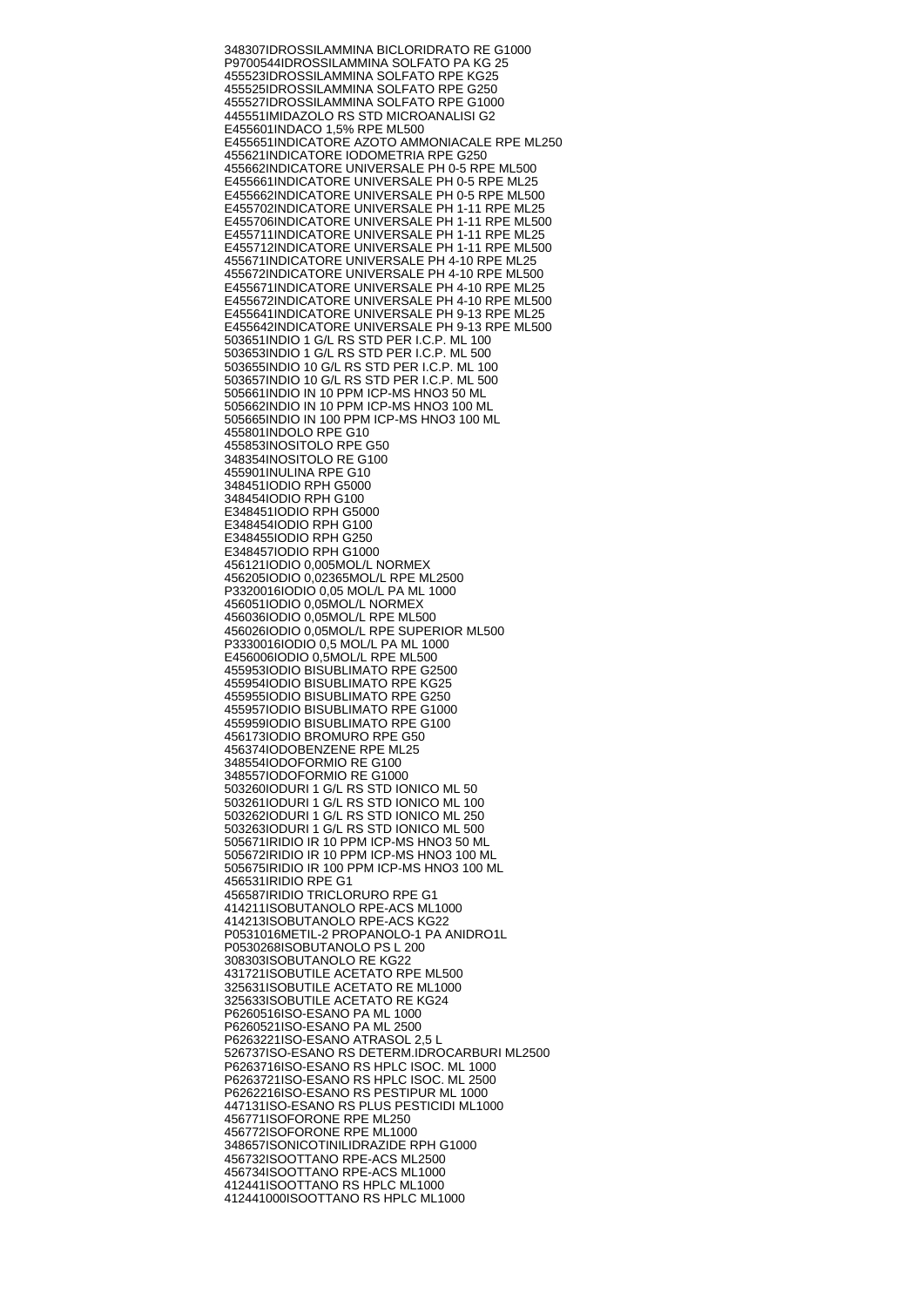P0633716 ISOOTTANO RS HPLC ISOC. ML 1000 P0633721 ISOOTTANO RS HPLC ISOC. ML 2500 412462 ISOOTTANO RS PLUS HPLC ML2500 P0632216 ISOOTTANO RS PESTIPUR ML 1000 P0632221 ISOOTTANO RS PESTIPUR ML 2500 456791 ISOOTTANO PLUS RS PESTICIDI ML1000 456792 ISOOTTANO PLUS RS PESTICIDI ML2500 P0632716 ISOTTANO SPECTROSOL 1000 ML P0632721 ISOTTANO SPECTROSOL 2500 ML 456641 ISOOTTANO RS STD RIFR ML100 P0630228 ISOOTTANO PS ML 5000 P0630240 ISOOTTANO PS L 10 P0630248 ISOOTTANO PS L 25 P0630268 ISOOTTANO PS L 200 528960 ISOOTTANO RE ML5000 528961 ISOOTTANO RE L25 P0650516 ISOPENTANO PA ML 1000 P0651016 ISOPENTANO P.A. ANIDRO 1L P0650216 ISOPENTANO PS ML 1000 P0650228 ISOPENTANO PURO PS 5L 528471 ISOPENTANO 99% RE ML5000 417781 ISOAMILE ACETATO RPE ML250 417782 ISOAMILE ACETATO RPE ML1000 P6120028 ISOPENTILE ACETATO PS ML 5000 P6120068 ISOPENTILE ACETATO PS L 200 313251 ISOAMILE ACETATO RE ML1000 313252 ISOAMILE ACETATO RE KG15 418082 ISOAMILE FORMIATO RPE ML500 474751 ISOPROPILAMMINA RPE ML100 474756 ISOPROPILAMMINA RPE ML1000 P0890528 ISOPROPILE ACETATO PA ML 5000 474821 ISOPROPILE ACETATO RPE ML250 P0890228 ISOPROPILE ACETATO PS ML 5000 P0890240 ISOPROPILE ACETATO PS L 10 P0890268 ISOPROPILE ACETATO PS L 200 456851 ISTAMINA BICLORIDRATO RPE G10 504071 ITTERBIO 1 G/L RS STD PER I.C.P. ML 100 504073 ITTERBIO 1 G/L RS STD PER I.C.P. ML 500 504075 ITTERBIO 10 G/L RS STD PER I.C.P. ML 100 504077 ITTERBIO 10 G/L RS STD PER I.C.P. ML 500 505946 ITTERBIO YB 10 PPM ICP-MS HNO3 50 ML 505947 ITTERBIO YB 10 PPM ICP-MS HNO3 100 ML 505948 ITTERBIO YB 100 PPM ICP-MS HNO3 100 ML 504061 ITTRIO 1 G/L RS STD PER I.C.P. ML 100 504063 ITTRIO 1 G/L RS STD PER I.C.P. ML 500 504065 ITTRIO 10 G/L RS STD PER I.C.P. ML 100 504067 ITTRIO 10 G/L RS STD PER I.C.P. ML 500 505941 ITTRIO Y 10 PPM ICP-MS HNO3 50 ML 505942 ITTRIO Y 10 PPM ICP-MS HNO3 100 ML 505945 ITTRIO Y 100 PPM ICP-MS HNO3 100 ML 457107 ITTRIO OSSIDO RPE G1 457271 KARL FISCHER RTV RS ML2500 (2-3MG/ML) 457051 KARL FI. ML1000 2MG/ML 2 STEP PYRID FREE 457021 KARL FISCHER RS ML1000 2MG/ML PYRID FREE 457071 KARL FISCHER R. 5KA RS ML1000 PYRID FREE 457041 KARL FI. ML1000 5MG/ML 2 STEP PYRID FREE 457011 KARL FISCHER RS ML1000 5MG/ML PYRID FREE 457061 SOLVENTE PER TITOL. 2 STEP RS PYRID FREE 457081 KARL FISCHER S. KA RS ML1000 PYRID FREE 502121 CATALIZZATORE ANALISI ACQUA 5G 1000PAST 502122 CATALIZZAT IDROLOGIA RS AGRO 5 G 1000 P 435971 KJELDAHL CATALIZZATORE RPE G100 435974 KJELDAHL CATALIZZATORE RPE G1000 502120 CATALIZZATORE AL SELENIO 5\*1000G AGRO 502123 CATALIZZATORE AL TITANIO 3.5G RS 1000TAB 502801 CATALIZZATORE AL TITANIO 5\*1000 G AGRO 502791 CATALIZZATORE SENZA SE E TI 3,9\*1000G 502792 CATAL SENZA TI E SE 5G RS 1000TABLETS 502821 CATALIZZATORE WIENINGER 5G\*1000 AGRO 502811 ANTISCHIUMA PASTIGLIE 1G RS AGRO G1000 435981 KORBL CATALIZZATORE RS MICROANALISI G10 435922 KOVAC REATTIVO PER INDOLO RS 100ML 437308 L-CISTEINA RPE G5 437351 L(-)CISTINA RPE G10 437355 L(-)CISTINA RPE G100 474708 L(-)PROLINA RPE G5 484753 L(-)SORBOSIO RPE G50 488152 L(-)TIROSINA RPE G25 424271  $L(\dot{+})$ ARGININA RPE G100 424268 L(-) ARGININA MONOCLORIDRATO RPE G5 424544 L(+)ASPARAGINA RPE G100 424547 L(+)ASPARAGINA RPE G1000 437501 L(+)CITRULLINA RPE G5 457957 L(+)ISOLEUCINA RPE G1 457928 L(+)LEUCINA RPE G5 458121 L(+)LISINA MONOCLORIDRATO RPE G5000 458122 L(+)LISINA MONOCLORIDRATO RPE G25 458124 L(+)LISINA MONOCLORIDRATO RPE G100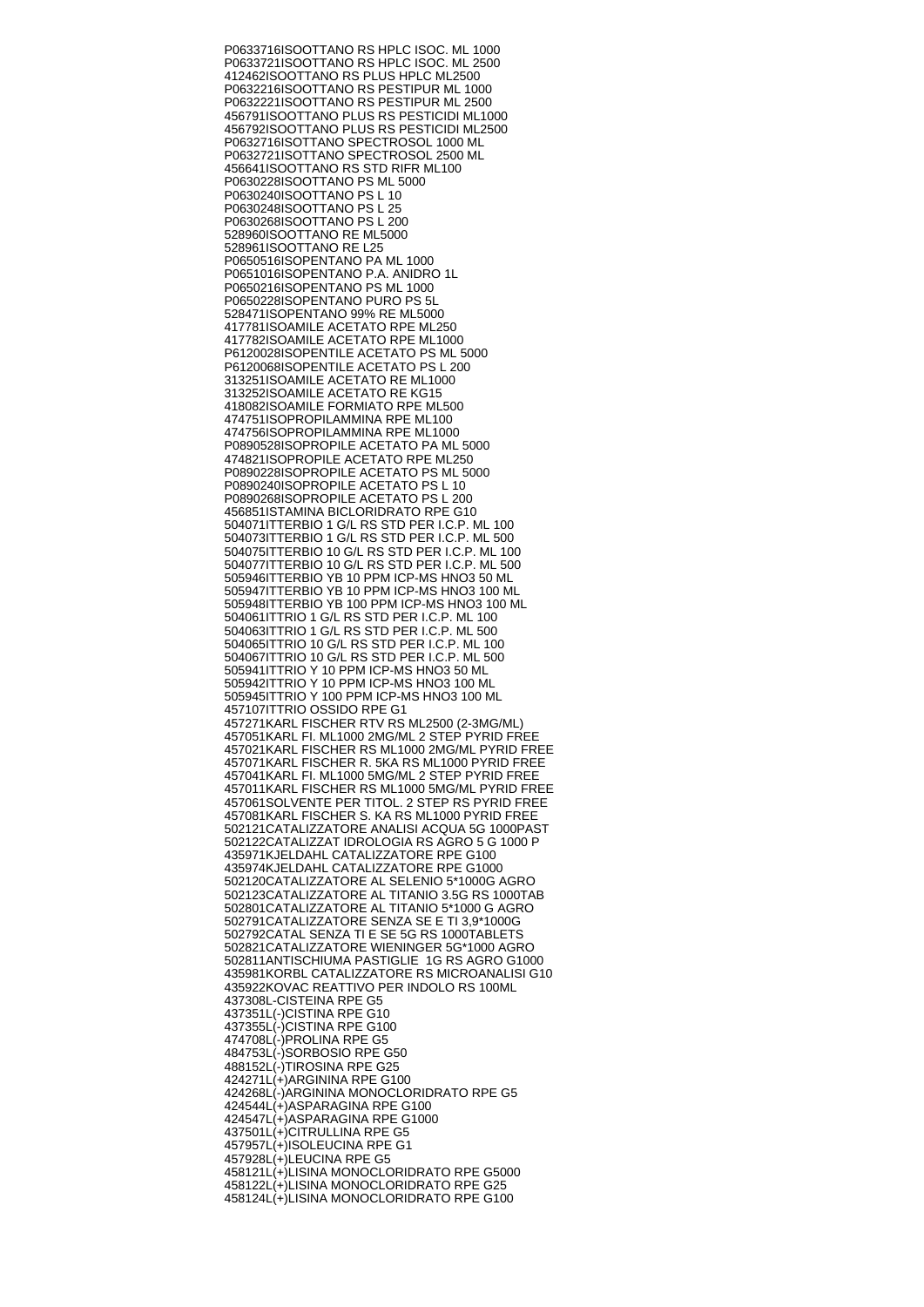476312 L(+)RAMNOSIO RPE G25 457521 LANA VETRO RPE G250 503684 LANTANIO NITRATO 100 G/L AAS 50 ML 503681 LANTANIO 1 G/L RS STD PER I.C.P. ML 100 503683 LANTANIO 1 G/L RS STD PER I.C.P. ML 500 503685 LANTANIO 10 G/L RS STD PER I.C.P. ML 100 503687 LANTANIO 10 G/L RS STD PER I.C.P. ML 500 505691 LANTANIO LA 10 PPM ICP-MS HNO3 50 ML 505692 LANTANIO LA 10 PPM ICP-MS HNO3 100 ML 505695 LANTANIO LA 100 PPM ICP-MS HNO3 100 ML 503686 LANTANIO NITRATO 100 G/L IN HNO3 50 ML 504537 LITIO 5% IN HCL PER AAS 500 ML 457502 LANTANIO NITRATO RPE G25 457506 LANTANIO NITRATO RPE G250 457511 LANTANIO OSSIDO RPE G100 457531 LATTOFENOLO D'AMMAN RS ML100 P7190544 LATTOSIO PA KG 25 457552 LATTOSIO RPE-ACS G250 457553 LATTOSIO RPE-ACS KG25 457557 LATTOSIO RPE-ACS G1000 348702 LATTOSIO RPH G10000 348703 LATTOSIO RPH KG25 348707 LATTOSIO RPH G1000 348754 LECITINA DI SOIA RE G1000 457625 LEGA DEVARDA POLVERE RPE G250 457627 LEGA DEVARDA POLVERE RPE G1000 457675 LEGA RANEY POLVERE RPE G250 457678 LEGA RANEY POLVERE RPE G1000 457724 LEGA ROSE RPE G100 457775 LEGA WOOD RPE G250 457779 LEGA WOOD RPE G2500 450328 L(-)FENILALANINA RPE G5 348854 LIEVITO BIRRA SECCO RE G100 348857 LIEVITO BIRRA SECCO RE G1000 P9550276 LINALOLO PS ML 250 508840 LIQUIDO FISSATORE AFA RS 480 X ML 30 526263001 LIQUIDO FISSATORE AFA RS ML 5000 429751 LIQUIDO DI BOUIN RS ML1000 508835 LIQUIDO FISSATORE DI BOUIN RS 640XML20 526261 LIQUIDO FISSATORE DI BOUIN RS ML 5000 526270 LIQUIDO FISSATORE DI BOUIN RS ML 1000 526262 LIQUIDO BOU DUBOSCQ BRAZIL RS ML 5000 526271 LIQUIDO BOU DUBOSCQ BRAZIL RS ML 1000 526268 LIQUIDO BOUIN HOLLANDE RS ML 1000 526269 LIQUIDO BOUIN HOLLANDE RS ML 5000 526277 LIQUIDO FISSATORE DI DAVIDSON RS ML5000 456951 L-ISTIDINA MONOCLORIDRATO RPE G500 456952 L-ISTIDINA MONOCLORIDRATO RPE G25 458211 LITIO RS STD AA NORMEX E497521 LITIO RS STD AA ML500 E497525 LITIO RS STD AA ML100 503280 LITIO 1 G/L RS STD IONICO ML 50 503281 LITIO 1 G/L RS STD IONICO ML 100 503282 LITIO 1 G/L RS STD IONICO ML 250 503283 LITHIO 1 G/L RS CI 500ML 503691 LITIO 1 G/L RS STD PER I.C.P. ML 100 503693 LITIO 1 G/L RS STD PER I.C.P. ML 500 503695 LITIO 10 G/L RS STD PER I.C.P. ML 100 503697 LITIO 10 G/L RS STD PER I.C.P. ML 500 505701 LITIO LI 10 PPM ICP-MS HNO3 50 ML 505702 LITIO LI 10 PPM ICP-MS HNO3 100 ML 505705 LITIO LI 100 PPM ICP-MS HNO3 100 ML 348941 LITIO ACETATO BIIDRATO RE G250 P1140013 LITIO ALLUMINIO IDRURO PS G 100 458204 LITIO CARBONATO RPE-ACS G100 458207 LITIO CARBONATO RPE-ACS G1000 348955 LITIO CARBONATO RE G250 348957 LITIO CARBONATO RE G1000 458254 LITIO CLORURO RPE-ACS G100 458256 LITIO CLORURO RPE-ACS G500 458271 LITIO CLORURO RE G250 458272 LITIO CLORURO RE G1000 458274 LITIO CLORURO RE KG50 458281 LITIO IDROSSIDO ANIDRO RPE G250 458292 LITIO IDROSSIDO MONOIDRATO RPE G1000 458303 LITIO IDRURO RE G50 E458321 LITIO METILATO 0,1MOL/L RPE ML500 458355 LITIO NITRATO RPE G250 458404 LITIO SOLFATO RPE-ACS G100 458406 LITIO SOLFATO RPE-ACS G500 458163 LITIO TETRABORATO AND RE G1000 E352103 L-MENTOLO RPH G50 E352106 L-MENTOLO RPH G500 489121 L-TREONINA RE G10 E458761 LUGOL REATTIVO RS ML 250X6 E458764 LUGOL REATTIVO RS ML1000X6 458741 LUGOL "FORTE" REATTIVO RS ML1000 458751 LUGOL KIT GRAM-HUCKER RS ML250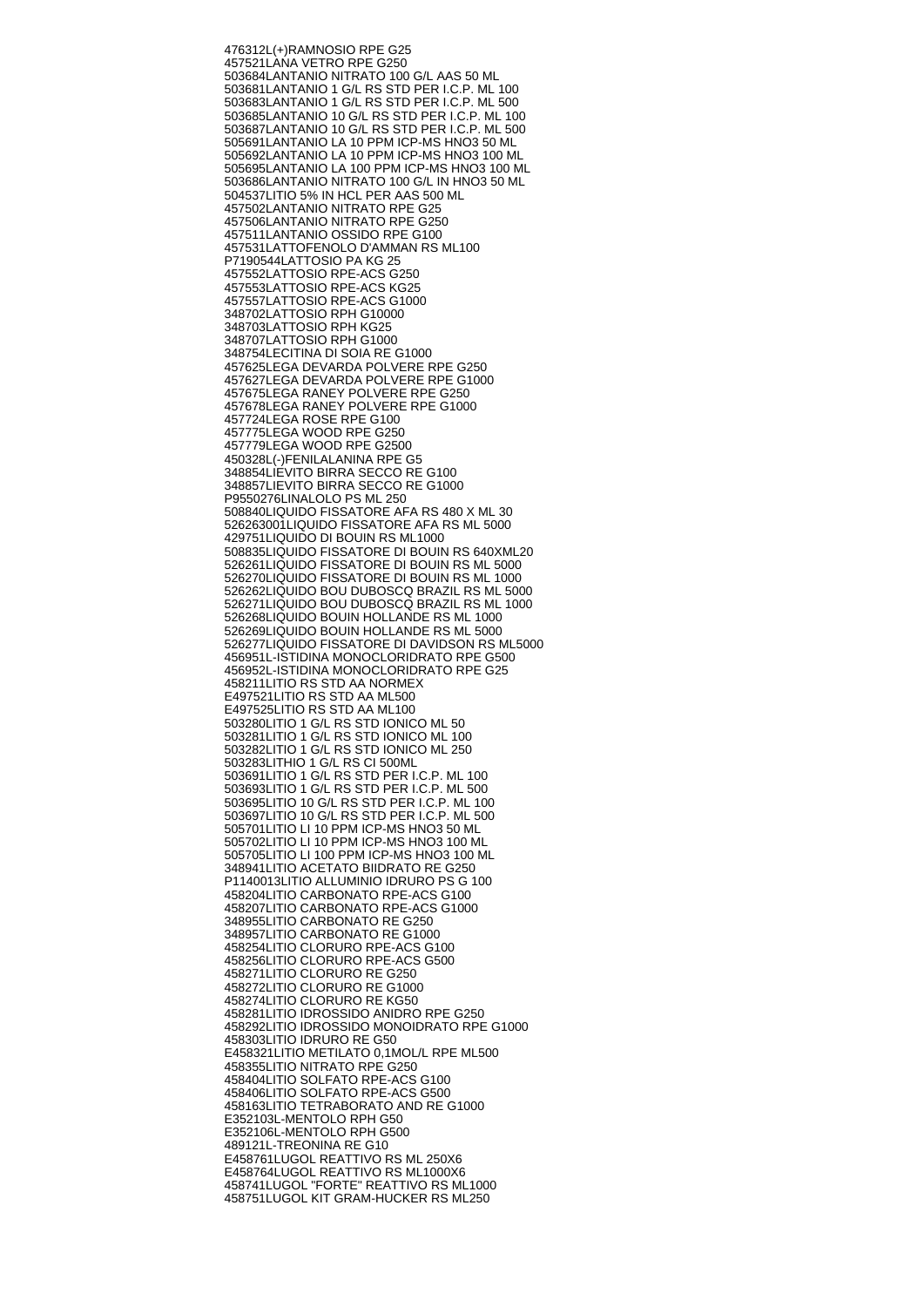458772 LUMINOL RPE G25 503611 LUTEZIO 1000PPM RS ICP ML 100 503613 LUTEZIO 1000PPM RS ICP ML 500 503615 LUTEZIO 10.000PPM RS ICP ML 100 503617 LUTEZIO 10.000PPM RS ICP ML 500 505706 LUTEZIO LU 10 PPM ICP-MS HNO3 50 ML 505707 LUTEZIO LU 10 PPM ICP-MS HNO3 100 ML 505708 LUTEZIO LU 100 PPM ICP-MS HNO3 100 ML 458891 MAGNESIO RS STD AA NORMEX E497531 MAGNESIO RS STD AA ML500 E497535 MAGNESIO RS STD AA ML100 503290 MAGNESIO 1 G/L RS STD IONICO ML 50 503291 MAGNESIO 1 G/L RS STD IONICO ML 100 503292 MAGNESIO 1 G/L RS STD IONICO ML 250 503293 MAGNESIO 1 G/L RS STD IONICO ML 500 503711 MAGNESIO 1 G/L RS STD PER I.C.P. ML 100 503713 MAGNESIO 1 G/L RS STD PER I.C.P. ML 500 503715 MAGNESIO 10 G/L RS STD PER I.C.P. ML 100 503717 MAGNESIO 10 G/L RS STD PER I.C.P. ML 500 505711 MAGNESIO MG 10 PPM ICP-MS HNO3 50 ML 505712 MAGNESIO MG 10 PPM ICP-MS HNO3 100 ML 505715 MAGNESIO MG 100 PPM ICP-MS HNO3 100 ML 459131 MAGNESIO ACETATO RPE-ACS 25 KG 459135 MAGNESIO ACETATO RPE-ACS G250 459137 MAGNESIO ACETATO RPE-ACS G1000 349011 MAGNESIO ACETATO TETRAIDRATO RPH KG25 459185 MAGNESIO AMMONIO CLORURO RPE G250 459285 MAGNESIO CARBONATO BASICO RPE G250 459287 MAGNESIO CARBONATO BASICO RPE G1000 E349251 MAGNESIO CARBONATO BASICO RPH KG15 P.L. E349257 MAGNESIO CARBONATO BASICO RPH G1000 P.L. 349272 MAGNESIO CARBONATO BASICO RPH KG25 P.P. 349273 MAGNESIO CARBONATO BASICO RPH KG25 P.P. 349279 MAGNESIO CARBONATO BASICO RPH G5000 P.P. 459331 MAGNESIO CLORURO RPE-ACS-ISO G5000 459334 MAGNESIO CLORURO RPE-ACS-ISO KG50 459337 MAGNESIO CLORURO RPE-ACS-ISO G1000 349354 MAGNESIO CLORURO RPH KG50 349355 MAGNESIO CLORURO RPH KG25 349357 MAGNESIO CLORURO RPH G1000 349359 MAGNESIO CLORURO RPH G5000 P1740044 MAGNESIO CLORURO PS KG 25 349374 MAGNESIO CLORURO RE KG50 349377 MAGNESIO CLORURO RE G1000 349093 MAGNESIO DL-ASPARTATO RE KG50 349091 MAGNESIO DL-ASPARTATO RE KG25 459435 MAGNESIO FOSFATO BIBASICO RPE G250 459437 MAGNESIO FOSFATO BIBASICO RPE G1000 459385 MAGNESIO FOSFATO MONOBASICO RPE G250 459485 MAGNESIO FOSFATO TRIBASICO RPE G250 349407 MAGNESIO GLICEROFOSFATO RE G1000 E349454 MAGNESIO IDROSSIDO RPH KG50 E349455 MAGNESIO IDROSSIDO RPH G1000 459044 MAGNESIO NASTRO RPE G100 459537 MAGNESIO NITRATO RPE-ACS G1000 349554 MAGNESIO NITRATO RE KG50 349557 MAGNESIO NITRATO RE G1000 503196 MAGNESIO NITRATO AAS 10 G/L 50ML 459584 MAGNESIO OSSIDO RPE G100 459586 MAGNESIO OSSIDO RPE G500 459617 MAGNESIO OSSIDO RS CROMATOGRAFIA G1000 E349653 MAGNESIO OSSIDO PESANTE RPH KG25 E349655 MAGNESIO OSSIDO PESANTE RPH G1000 422251 MAGNESIO PERCLORATO RPE G250 422254 MAGNESIO PERCLORATO RPE G100 422255 MAGNESIO PERCLORATO RPE G2000 349753 MAGNESIO PEROSSIDO RE KG25 349757 MAGNESIO PEROSSIDO RE G1000 459066 MAGNESIO POLVERE RPE G500 P1460035 MAGNESIO SOLFATO PS KG 10 459664 MAGNESIO SOLFATO RPE-ACS KG50 459667 MAGNESIO SOLFATO RPE-ACS G1000 459669 MAGNESIO SOLFATO RPE-ACS G5000 349851 MAGNESIO SOLFATO RPH KG25 349855 MAGNESIO SOLFATO RPH KG50 FST 349859 MAGNESIO SOLFATO RPH G5000 P1460012 MAGNESIO SOLFATO PS G 1000 P1460027 MAGNESIO SOLFATO PS G 5000 P1460044 MAGNESIO SOLFATO PS KG 25 P1190017 MAGNESIO SOLFATO 7H2O PS G 1000 350032 MAGNESIO STEARATO ORIG.VEGET. RPH G2500 350033 MAGNESIO STEARATO ORIG.VEGET. RPH KG20 350035 MAGNESIO STEARATO ORIG.VEGET. RPH KG25 350257 MAGNESIO TIOSOLFATO RE G1000 459081 MAGNESIO TORNITURA RPE KG50 459085 MAGNESIO TORNITURA RPE G250 465351 MAGNESON II RPE G10 459863 MALTOSIO MONOIDRATO RPE G50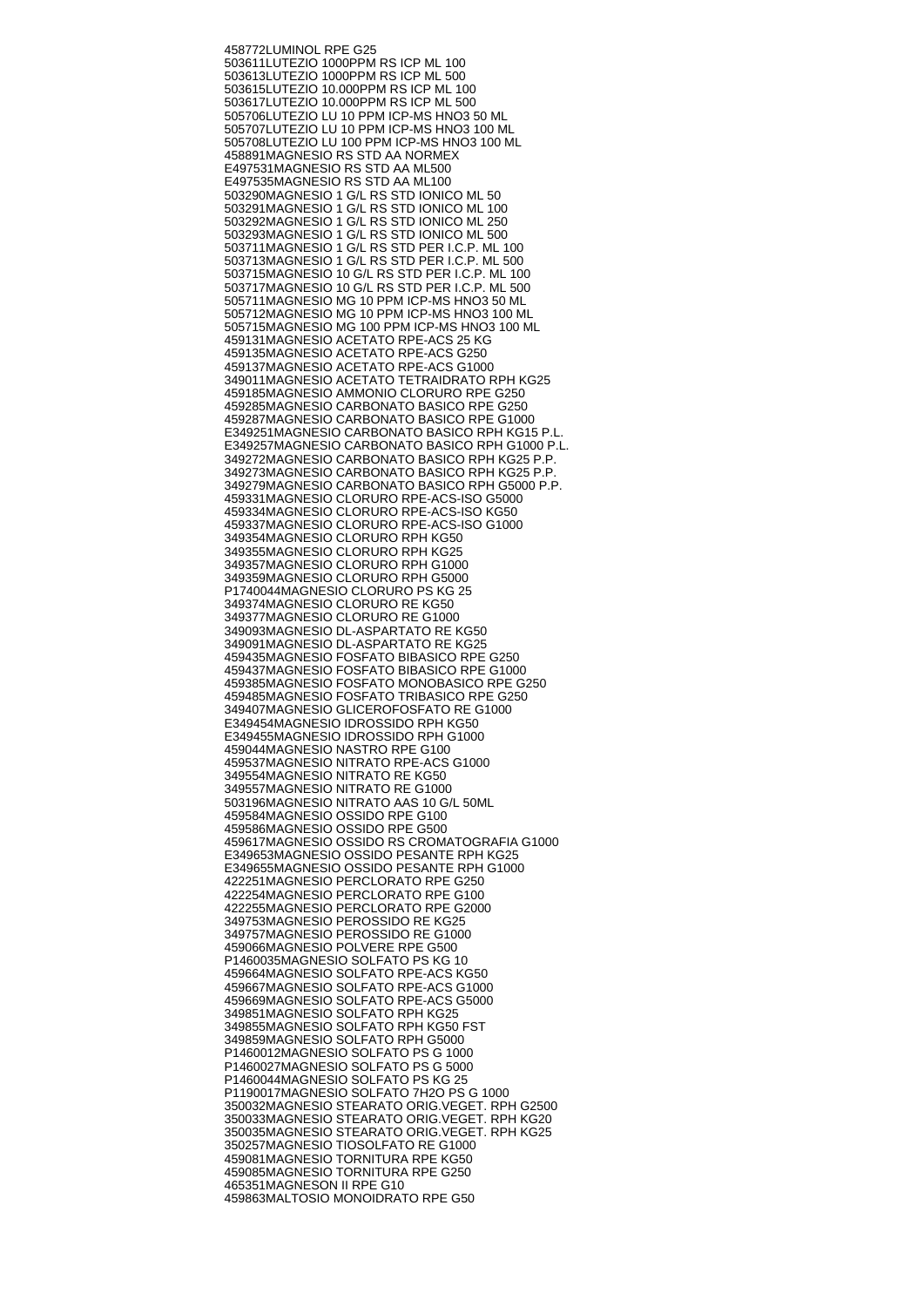459865 MALTOSIO MONOIDRATO RPE G250 350401 MALTOSIO MONOIDRATO RE KG25 418564 M-AMMINOFENOLO RE G100 459911 MANGANESE RS STD AA NORMEX 504362 MANGANESE AAS 0.010MG/L HNO3 50 ML 497545 MANGANESE RS STD AA ML100 E497541 MANGANESE RS STD AA ML500 E497545 MANGANESE RS STD AA ML100 503721 MANGANESE 1 G/L RS STD PER I.C.P. ML 100 503723 MANGANESE 1 G/L RS STD PER I.C.P. ML 500 503725 MANGANESE 10 G/L RS STD PER I.C.P. ML100 503727 MANGANESE 10 G/L RS STD PER I.C.P. ML500 505716 MANGANESE MN 10 PPM ICP-MS HNO3 50 ML 505717 MANGANESE MN 10 PPM ICP-MS HNO3 100 ML 505718 MANGANESE MN 100 PPM ICP-MS HNO3 100 ML 460001 MANGANESE ACETATO OSO RPE KG25 460005 MANGANESE ACETATO OSO RPE G250 460007 MANGANESE ACETATO OSO RPE G1000 460052 MANGANESE BIOSSIDO RPE KG25 460055 MANGANESE BIOSSIDO RPE G250 460031 MANGANESE BIOSSIDO B.C. HG RPE G100 460103 MANGANESE CARBONATO OSO RPE KG25 460107 MANGANESE CARBONATO OSO RPE G1000 460154 MANGANESE CLORURO OSO RPE-ACS KG50 460156 MANGANESE CLORURO OSO RPE-ACS G500 460157 MANGANESE CLORURO OSO RPE-ACS G1000 351504 MANGANESE CLORURO OSO RE KG50 351507 MANGANESE CLORURO OSO RE G1000 459965 MANGANESE ELETTROLITICO RPE G250 E460232 MANGANESE NITRATO OSO 50% RPE ML1000 460302 MANGANESE SOLFATO OSO RPE-ACS G5000 460304 MANGANESE SOLFATO OSO RPE-ACS KG50 460305 MANGANESE SOLFATO OSO RPE-ACS G250 460307 MANGANESE SOLFATO OSO RPE-ACS G1000 352004 MANGANESE SOLFATO OSO RE KG50 352007 MANGANESE SOLFATO OSO RE G1000 E460582 MAY GRUNWALD REATTIVO RS ML100X6 E460583 MAY GRUNWALD REATTIVO RS ML500X6 E460585 MAY GRUNWALD REATTIVO RS ML2500X4 460502 MAYER REATTIVO RPE ML500 439001 M-CLOROTOLUENE RPE ML25 440435 M-CRESOLO RE G250 440437 M-CRESOLO RE G1000 442353 M-DICLOROBENZOLO RPE ML100 460741 MERCURIO RS STD AA NORMEX 504370 MERCURIO AAS 500 ÁG/L HNO3 100 ML 497551 MERCURIO RS STD AA ML500 497555 MERCURIO RS STD AA ML100 503631 MERCURIO 1 G/L RS STD PER I.C.P. ML 100 503633 MERCURIO 1 G/L RS STD PER I.C.P. ML 500 503635 MERCURIO 10 G/L RS STD PER I.C.P. ML 100 503637 MERCURIO 10 G/L RS STD PER I.C.P. ML 500 505651 MERCURIO HG 10 PPM ICP-MS HCL 50 ML 505652 MERCURIO HG 10 PPM ICP-MS HCL 100 ML 505655 MERCURIO HG 100 PPM ICP-MS HCL 100 ML 460824 MERCURIO ACETATO ICO RPE-ACS G100 460826 MERCURIO ACETATO ICO RPE-ACS G500 460781 MERCURIO ACETATO OSO RE G250 352603 MERCURIO CLORAMIDURO RE G50 460921 MERCURIO CLOROANILATO RPE G10 461003 MERCURIO DICLORURO RPE-ACS-ISO G50 461005 MERCURIO DICLORURO RPE-ACS-ISO G250 461007 MERCURIO DICLORURO RPE-ACS-ISO G1000 E352704 MERCURIO DICLORURO RPH G100 E352707 MERCURIO DICLORURO RPH G1000 461021 MERCURIO DICLORURO 5% RPE ML1000 461105 MERCURIO IODURO ICO RPE-ACS G250 460734 MERCURIO RPE-ACS G100 460737 MERCURIO RPE-ACS G1000 352257 MERCURIO RE G1000 461205 MERCURIO NITRATO ICO RPE-ACS G250 461154 MERCURIO NITRATO OSO RPE G100 461155 MERCURIO NITRATO OSO RPE G250 461303 MERCURIO OSSIDO GIALLO RPE-ACS G50 461305 MERCURIO OSSIDO GIALLO RPE-ACS G250 E352886 MERCURIO OSSIDO GIALLO RPH G500 461325 MERCURIO OSSIDO ROSSO RPE-ACS G250 461341 MERCURIO PERCLORATO 0,01MOL/L NORMEX 461403 MERCURIO SOLFATO ICO RPE-ACS G50 461405 MERCURIO SOLFATO ICO RPE-ACS G250 461423 MERCURIO SOLFATO ICO RS DETER. COD G500 461435 MERCURIO SOLFATO ICO 200 G/L PER COD 1L 526701 MERCURIO SOLFATO ICO RS G 50 526702 MERCURIO SOLFATO ICO RS G 250 526703 MERCURIO SOLFATO ICO RS G 1000 461411 MERCURIO SOLFATO ICO RS MICROAN. G100 461355 MERCURIO SOLFATO OSO RPE G250 461451 MERCURIO SOLFOCIANURO ICO RE G25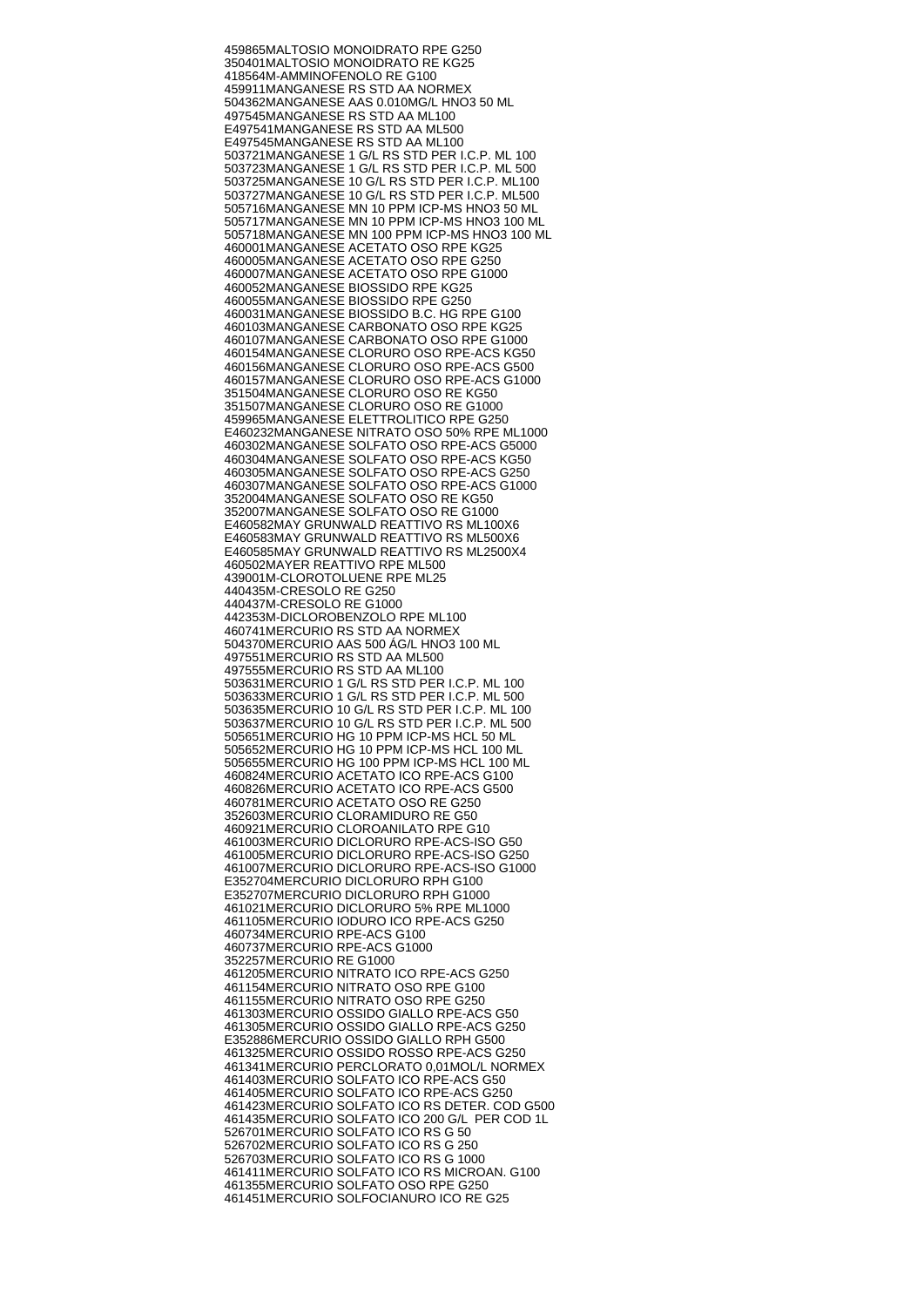352954 MERCURIO SOLFURO NATUR RE G100 460763 MERCURIO TRIDISTILLATO RS G100 461554 MESITILENE RPE ML100 461704 METILAMMINA RPE ML100 353001 METILAMMINA 40% RE ML1000 461753 METILAMMINA CLORIDRATO RPE G50 P0580516 METILCICLOESANO PA ML 1000 P0581016 METILCICLOESANO PA ANIDRO1L P0582716 METILCICLOESANO RS SPECTROSOL ML 1000 P0580228 METILCICLOESANO PS ML 5000 P0580248 METILCICLOESANO PS L 25 P0580268 METILCICLOESANO PS L 200 528260 METILCICLOESANO RE L25 528261 METILCICLOESANO RE ML5000 528262 METILCICLOESANO RE L200 528264 METILCICLOESANO RE ML 1000 462324 METILCICLOPENTANO RPE ML1000 462017 METILE ACETATO RPE ML1000 P0043721 METILE ACETATO RS HPLC ISOC. ML 2500 P0040016 METILE ACETATO PS ML 1000 P0040228 METILE ACETATO PS ML 5000 P0040248 METILE ACETATO PS L 25 P0040268 METILE ACETATO PS L 200 462201 METILE BENZOATO RPE ML100 462207 METILE BENZOATO RPE ML1000 353601 METILE FORMIATO RE ML500 462601 METILE IODURO RPE ML50 462604 METILE IODURO RPE ML250 353751 METILE IODURO RE ML1000 353753 METILE IODURO RE ML250 461911 METILISOBUTILCARBINOLO RPE ML1000 P0600528 METILE ISOBUTILCHETONE PA ML 5000 461943 METILE ISOBUTILCHETONE RPE-ACS KG21 461945 METILE ISOBUTILCHETONE RPE-ACS ML1000 P0600228 METILE ISOBUTILCHETONE PS ML 5000 P0600240 METILE ISOBUTILCHETONE PS L 10 P0600248 METILE ISOBUTILCHETONE PS L 25 P0600268 METILE ISOBUTILCHETONE PS L 200 P0601016 METILE ISOBUTILCHETONE PS ML 1000 528980 METILE ISOBUTILCHETONE RE ML5000 528981 METILISOBUTILCHETONE RE L25 462531 METILE ISOTIOCIANATO RPE G100 354004 METILE P-OSSIBENZOATO RPH G100 354007 METILE P-OSSIBENZOATO RPH G1000 E354152 METILE SALICILATO RPH ML1000 E354155 METILE SALICILATO RPH KG25 463052 METILENE IODURO RPE ML25 463057 METILENE IODURO RPE ML250 P0200540 METILETILCHETONE PA L 10 P0200548 METILETILCHETONE PA L 25 462701 METILETILCHETONE RPE ML1000 462702 METILETILCHETONE RPE KG22 462703 METILETILCHETONE RPE ML2500 P0201016 METILETILCHETONE\* PA ANIDRO1L P0200222 METILETILCHETONE PS ML 5000 P0200228 METILETILCHETONE PS ML 5000 P0200248 METILETILCHETONE PS L 25 P0200268 METILETILCHETONE PS L 200 354251 METILETILCHETONE RE KG22 354253 METILETILCHETONE RE ML2500 354254 METILETILCHETONE RE ML1000 354255 METILETILCHETONE RE KG160 528976 METILETILCHETONE RE L25 528977 METILETILCHETONE RE L200 P0900221 METILISOAMILCHETONE PS ML 2500 462591 METILMERCURIO CLORURO RPE G10 462892 METILTRICAPRILAMMONIO CLORURO RE ML250 462964 METILTRICLOROSILANO RPE ML250 462968 METILTRICLOROSILANO RPE ML2500 463093 METILUREA RPE G50 454242 MILLON REATT. X ALBUMINA RS 100 ML P6070268 MIRISTATO DI ISOPROPILE RS L 200 502661 MISCELA ACIDO ACETICO/PERCLORICO ML2500 E463251 MISCELA ALCOLE-ETERE RPE ML1000 E463255 MISCELA ALCOLE-ETERE RPE ML2500 524411 MISCELA C.H.M. RPE ML2500 336711 MISCELA CROMICA RE ML1000 336712 MISCELA CROMICA RE ML2500 463306 MISCELA ESCHKA RS G500 463351 MISCELA MAGNESIACA RPE ML1000 E463351 MISCELA MAGNESIACA RPE ML1000 463411 MISCELA FENOLO/O-DICLOROBENZENE RPE L2,5 502671 MISCELA CONTR.SALDATURE IMBAL RPE ML5000 463421 MISCELA SELENICA RS G250 463422 MISCELA SELENICA RS G1000 506002 MIX STD 2 ANAL 9377-2 ACET 1 ML 506010 MIX STD 2 ANAL 9377-2 1 ML 506011 MIX STD 2 ANAL 9377-2 10 ML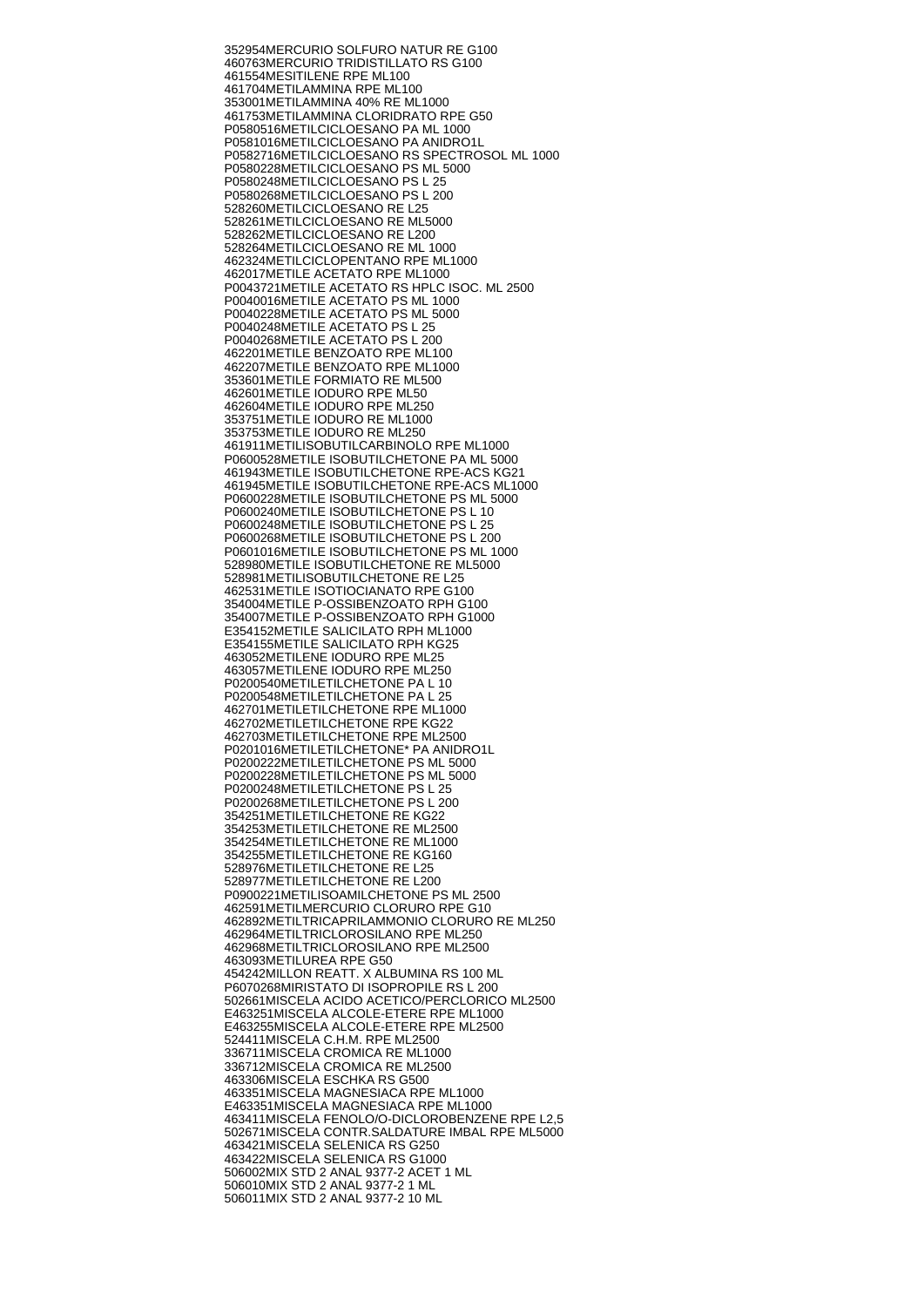506020 MIX STD 16 ANAL 9377-2 10 ML 506030 SOLUZIONE TEST 9377-2 10 ML 506040 SOLUZIONE MADRE 9377-2 10 ML 465035 M-NITROANILINA RPE G250 465142 M-NITROBENZALDEIDE RPE G25 465703 M-NITROFENOLO RPE G50 466311 M-NITROTOLUOLO RPE ML100 463431 MOLIBDENO RS STD AA NORMEX E497561 MOLIBDENO RS STD AA ML500 E497565 MOLIBDENO RS STD AA ML100 503731 MOLIBDENO 1 G/L RS STD PER I.C.P. ML 100 503733 MOLIBDENO 1 G/L RS STD PER I.C.P. ML 500 503735 MOLIBDENO 10 G/L RS STD PER I.C.P. ML100 503737 MOLIBDENO 10 G/L RS STD PER I.C.P. ML500 505721 MOLIBDENO MO 10 PPM ICP-MS HF+HNO3 50 ML 505722 MOLIBDENO MO 10 PPM ICP-MS HF+HNO3 100ML 505725 MOLIBDENO MO100 PPM ICP-MS HF+HNO3 100ML 463451 MORFOLINA RPE-ACS ML100 463453 MORFOLINA RPE-ACS ML1000 463508 MORINA RPE G5 463531 MUCICARMINIO SOLUZIONE RS ML100 463608 MURESSIDE RPE G5 463831 N-(NAFTIL)ETILENDIAMMINA BICLOR.RPE G10 487601 N,N,N',N'-TETRAMETIL-P-FENIL.DIC. RPE G5 442175 N,N'-DICICLOESILCARBODIIMMIDE RPE G10 444307 N,N-DIMETILACETAMMIDE RPE ML1000 444308 N,N-DIMETILACETAMMIDE RPE KG25 444973 N,N-DIMETIL-A-NAFTILAMMINA RPE ML10 444721 N,N-DIMETILANILINA RPE ML250 444722 N,N-DIMETILANILINA RPE ML1000 339001 N,N-DIMETILANILINA RE ML1000 339003 N,N-DIMETILANILINA RE KG26 P0340522 N,N-DIMETILFORMAMMIDE PA ML 5000 444923 N,N-DIMETILFORMAMMIDE RPE-ACS ML2500 444925 N,N-DIMETILFORMAMMIDE RPE-ACS KG190 444926 N,N-DIMETILFORMAMMIDE RPE-ACS ML1000 444928 N,N-DIMETILFORMAMMIDE RPE-ACS KG20 445011 N,N-DIMETILFORMAMMIDE B.C.H2O RPE ML1000 P0341010 N,N-DIMETILFORMAMIDE PA ANIDRO 200 ML P0341016 N,N-DIMETILFORMAMIDE PA ANIDRO1L P0341021 N,N-DIMETILFORMAMIDE PA ANIDRO2,5L P03410T10 N,N-DIMETILFORMAMMIDE RS ANIDRO ML 200 P03410T16 N,N-DIMETILFORMAMMIDE RS ANIDRO ML 1000 P0343541 N,N-DIMETILFORMAMMIDE RS PEPTIDI L 10 P0343216 DIMETILFORMAMMIDE ATRASOL 1L P0343516 N,N-DIMETILFORMAMMIDE RS PEPTIDI ML1000 P0343521 N,N-DIMETILFORMAMMIDE RS PEPTIDI ML2500 P0343522 N,N-DIMETILFORMAMMIDE RS PEPTIDI ML5000 P0343549 N,N-DIMETILFORMAMMIDE RS PEPTIDI L 25 P0343550 N,N-DIMETILFORMAMMIDE RS PEPTIDI L 25 P0343567 N,N-DIMETILFORMAMMIDE RS PEPTIDI L 200 P0342216 N,N-DIMETILFORMAMMIDE RSPESTIPUR ML1000 444941 DIMETILFORMAMMIDE RS PLUS PEST ML1000 P0342716 N,N-DIMETILFORMAMMIDE RS SPECTRO ML 1000 P0342721 N,N-DIMETILFORMAMMIDE RS SPECTRO ML 2500 P0340215 N,N-DIMETILFORMAMMIDE PS ML 1000 P0340221 N,N-DIMETILFORMAMMIDE PS ML 2500 P0340222 N,N-DIMETILFORMAMMIDE PS ML 5000 P0340249 N,N-DIMETILFORMAMMIDE PS L 25 P0340266 N,N-DIMETILFORMAMMIDE PS L 200 508801 N,N-DIMETILFORMAMMIDE RE ML1000 528220 N,N-DIMETILFORMAMMIDE RE L25 528221 N,N-DIMETILFORMAMMIDE RE ML 5000 444901 N,N-DIMETILFORMAMMIDE DIMETILAC.RPE ML10 P5183A DIMETILFORMAMMIDE-D7 MIN 99,5% 1 X 5ML P5189A DIMETILFORMAMMIDE-D7 MIN99,5% 2 X 0.75ML P8020216 N,N'-DIMETILPROPILENE UREA PS 1L 489933 N,O-BISTRIMETILSILILACETAMMIDE RPE ML1 489934 N,O-BISTRIMETILSILILACETAMMIDE RPE ML25 489561 N,O-BISTRIMETILSILILTRIFLUOACET RPE ML25 489563 N,O-BISTRIMETILSILILTRIFLUOACET RPE ML1 400713 N-ACETILIMIDAZOLO RPE G25 400522 N-ACETILCISTEINA RPE G100 463651 NAFTALENE RPE G1000 463655 NAFTALENE RPE G250 464101 NAFTORESORCINA RPE G1 430995 N-BROMOSUCCINIMMIDE RPE G500 431502 N-BUTILAMMINA RPE ML100 431505 N-BUTILAMMINA RPE ML500 431602 N-BUTILE ACETATO RPE ML2500 431601000 N-BUTILE ACETATO RPE ML1000 431602000 N-BUTILE ACETATO RPE ML2500 P0011016 N-BUTILE ACETATO RS ANIDRO ML1000 P0010228 N-BUTILE ACETATO PS ML 5000 P0010268 N-BUTILE ACETATO PS L 200 325601 N-BUTILE ACETATO RE ML2500 325602 N-BUTILE ACETATO RE ML1000 325603 N-BUTILE ACETATO RE KG24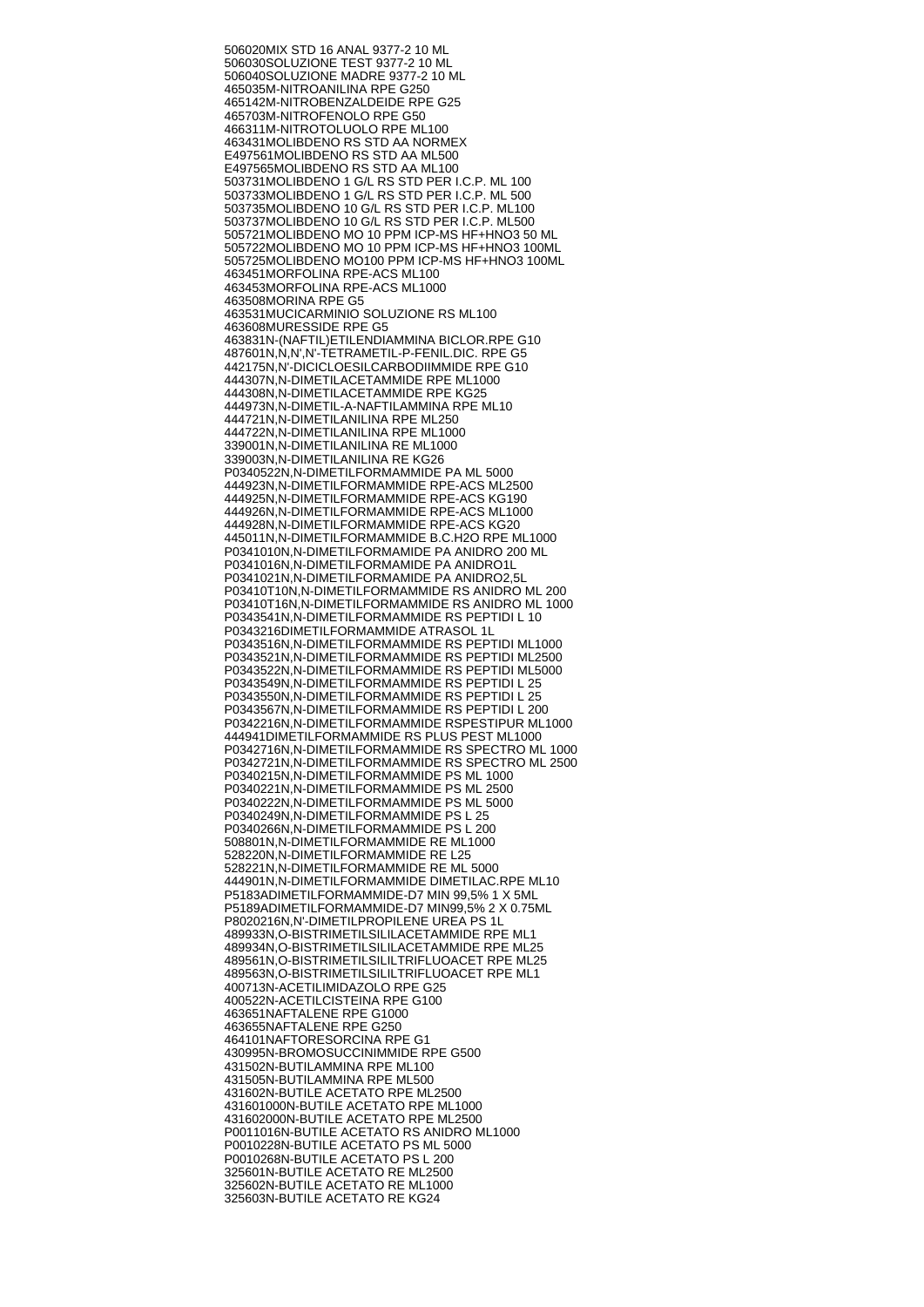431762 N-BUTILE BROMURO RPE ML250 P0220521 N-BUTILE CLORURO PA ML 2500 431811 N-BUTILE CLORURO RPE ML100 431817 N-BUTILE CLORURO RPE ML1000 P0223716 N-BUTILE CLORURO RS HPLC ISOC. ML 1000 P0220228 N-BUTILE CLORURO PS ML 5000 431942 N-DIBUTILFTALATO RPE ML1000 431947 N-DIBUTILFTALATO RPE KG200 431949 N-DIBUTILFTALATO RPE KG28 325701 N-DIBUTILFTALATO RPH KG26 445971 N-DIPROPILAMMINA RPE ML250 446313 N-EICOSANO RS STD GC G5 444871 NEOCUPROINA RPE G1 444731 NEOCUPROINA CLORIDRATO RPE G1 503761 NEODIMIO 1 G/L RS STD PER I.C.P. ML 100 503763 NEODIMIO 1 G/L RS STD PER I.C.P. ML 500 503765 NEODIMIO 10 G/L RS STD PER I.C.P. ML 100 503767 NEODIMIO 10 G/L RS STD PER I.C.P. ML 500 505741 NEODIMIO ND 10 PPM ICP-MS HNO3 50 ML 505742 NEODIMIO ND 10 PPM ICP-MS HNO3 100 ML 505745 NEODIMIO ND 100 PPM ICP-MS HNO3 100 ML P0500516 N-EPTANO PA ML 1000 P0500529 N-EPTANO PA ML 5000 P0500540 N-EPTANO PA L 10 P0500568 N-EPTANO PA L 200 446781 N-EPTANO RPE ML5000 446782 N-EPTANO RPE KG18 446785 N-EPTANO RPE ML2500 446787 N-EPTANO RPE ML1000 446789 N-EPTANO RPE KG135 P0501021 N-EPTANO PA ANIDRO 2,5L 412592000 N-EPTANO RS HPLC ML2500 P0503716 HEPTANE HPLC 1L P0503721 N-EPTANO RS HPLC ISOC. ML 2500 446801 N-EPTANO RS PESTICIDI ML1000 P0502216 N-EPTANO RS PESTIPUR ML 1000 P0502221 N-EPTANO RS PESTIPUR ML 2500 446951 N-EPTANO RS PLUS PESTICIDI ML1000 446952 N-EPTANO 99% RS PLUS PESTICIDI ML2500 P0502716 N-EPTANO RS SPECTROSOL ML 1000 P0502721 N-EPTANO RS SPECTROSOL ML 2500 P0500229 N-EPTANO PS ML 5000 P0500240 N-EPTANO PS L 10 P0500248 N-EPTANO PS L 25 P0500268 N-EPTANO PS L 200 339381 N-EPTANO RE ML1000 339382 N-EPTANO RE ML5000 339385 N-EPTANO RE ML2500 339386 N-EPTANO RE KG18 528224 N-EPTANO RE ML 5000 528225 N-EPTANO RE L 25 446851 N-EPTANO 95% RS PLUS PESTICIDI ML1000 P050B0229 N-EPTANO 95% PS ML 5000 P050B0268 N-EPTANO 95% PS L 200 508215 N-EPTANO 95% RE ML 5000 508216 N-EPTANO 95% RE L25 508217 N-EPTANO 95% RE L200 464221 NERO ERIOCROMO T RPE G10 464241 NERO SUDAN B RS G25 P0520528 N-ESANO PA ML 5000 446901 N-ESANO RPE-ACS ML5000 446903 N-ESANO RPE-ACS ML2500 446904 N-ESANO RPE-ACS KG130 446905 N-ESANO RPE-ACS KG18 446907 N-ESANO RPE-ACS ML1000 447104 N-ESANO RPE SINTESI KG130 447105 N-ESANO RPE SINTESI KG18 P0521016 N-ESANO ANIDRO PA 1L P0523221 N-ESANO ATRASOL 2,5 L P05237P21 N-ESANO RS HPLC PREP ML 2500 412601000 N-ESANO RS HPLC ML1000 412602000 N-ESANO RS HPLC ML2500 P0523716 N-ESANO RS HPLC ISOC. ML 1000 P0523721 N-ESANO RS HPLC ISOC. ML 2500 446961 N-ESANO RS PESTICIDI ML1000 446963 N-ESANO RS PESTICIDI ML2500 P0522716 N-ESANO 95% RS SPECTROSOL 1000 ML P0522721 N-ESANO 95% RS SPETTRO ML 2500 P05222S16 N-ESANO RS PESTIPUR ML 1000 P05222S21 N-ESANO RS PESTIPUR ML 2500 447011 N-ESANO 95% RS PLUS PESTICIDI ML1000 447012 N-ESANO 95% RS PLUS PESTICIDI ML2500 P0520229 N-ESANO PS ML 5000 P0520240 N-ESANO PS L 10 P0520248 N-ESANO PS L 25 P0520268 N-ESANO PS L 200 339751 N-ESANO RE ML1000 339755 N-ESANO RE ML2500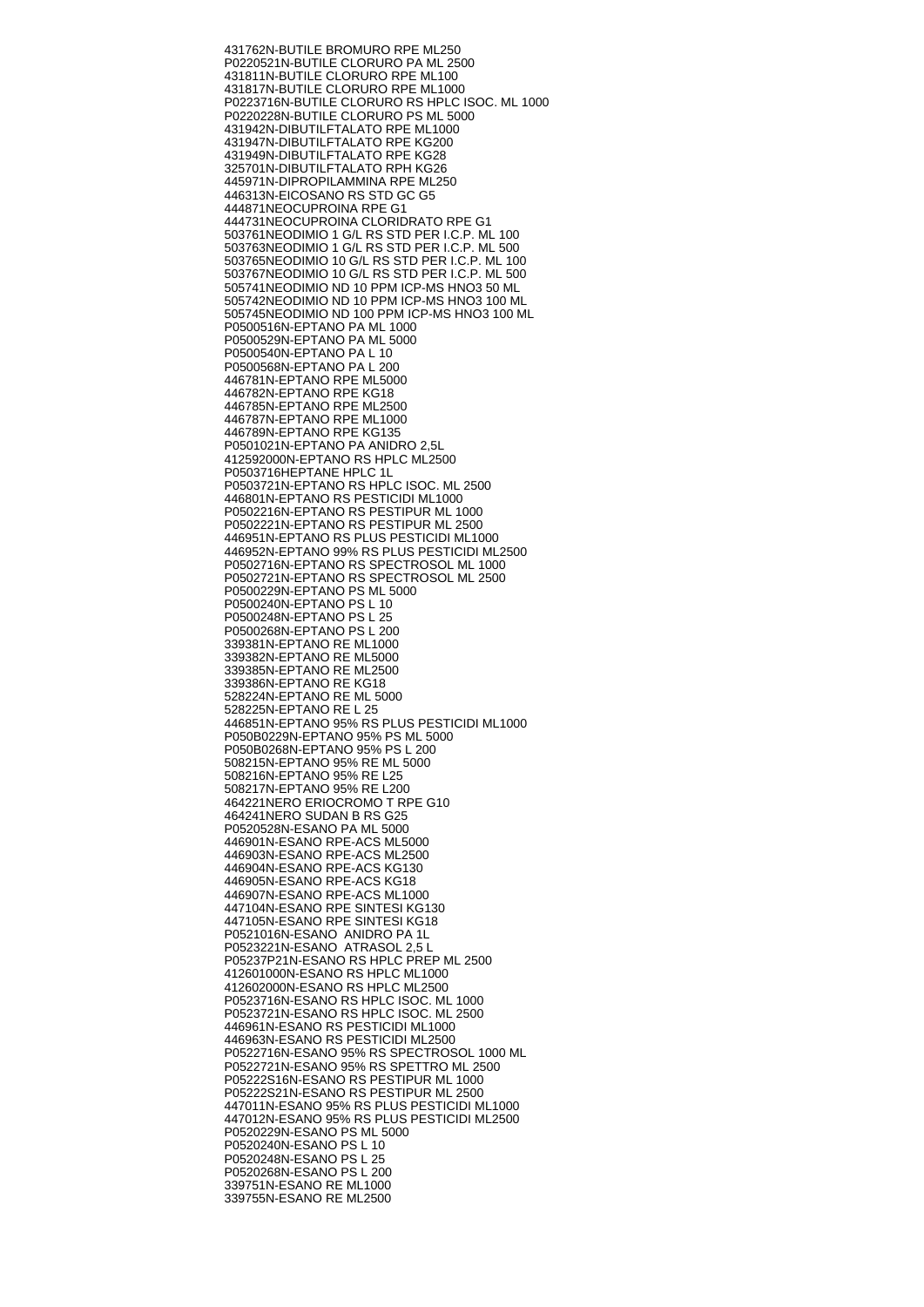339756 N-ESANO RE KG18 339757 N-ESANO RE KG130 528945 N-ESANO 95 RE ML5000 528946 N-ESANO 95 RE L25 P052053016 N-ESANO 99% PA ML 1000 P052053021 N-ESANO 99% PA ML 2500 P052053028 N-ESANO 99% PA ML 5000 P052053068 N-ESANO 99% PA L 200 P05230S01/21 N-ESANO 99% RS ANIDRO ML 2500 P052323016 N-ESANO 99% ATRASOL 1 L P052323021 N-ESANO 99% ATRASOL 2,5 L P052373016 N-ESANO 99% RS HPLC ISOC. ML 1000 P052373021 N-ESANO 99% RS HPLC ISOC. ML 2500 P052223016 N-ESANO 99% RS PESTIPUR ML 1000 P052223021 N-ESANO 99% RS PESTIPUR ML 2500 447111 N-ESANO PLUS RS PESTICIDI ML1000 447112000 N-ESANO PLUS RS PESTICIDI ML2500 P052273016 N-ESANO 99% RS SPECTROSOL ML 1000 P052273021 N-ESANO 99% RS SPECTROSOL ML 2500 P052023016 N-ESANO 99% PS ML 1000 P052023028 N-ESANO 99% PS ML 5000 P052023040 N-ESANO 99% PS L 10 P052023048 N-ESANO 99% PS L 25 P052023068 N-ESANO 99% PS L 200 528950 N-ESANO 99% RE ML5000 528951 N-ESANO RE L25 528952 N-ESANO RE L200 447031 N-ESILAMMINA RPE ML250 464422 NESSLER REATTIVO RPE ML500 SOLUZIONE A 464432 NESSLER REATTIVO RPE ML500 SOLUZIONE B 464231 NESSLER REATTIVO RPE ML500 SOLUZIONE UNI 464232 NESSLER REATTIVO RPE ML1000 SOLUZIONE UN 464271 NICHEL RS STD AA NORMEX 504363 NICKEL AAS 0.030MG/L HNO3 50 ML E497571 NICHEL RS STD AA ML500 E497575 NICHEL RS STD AA ML100 503771 NICHEL 1 G/L RS STD PER I.C.P. ML 100 503773 NICHEL 1 G/L RS STD PER I.C.P. ML 500 503775 NICHEL 10 G/L RS STD PER I.C.P. ML 100 503777 NICHEL 10 G/L RS STD PER I.C.P. ML 500 505751 NICKEL NI 10 PPM ICP-MS HNO3 50 ML 505752 NICKEL NI 10 PPM ICP-MS HNO3 100 ML 505755 NICKEL NI 100 PPM ICP-MS HNO3 100 ML 464604 NICHEL CARBONATO BASICO RPE G100 464606 NICHEL CARBONATO BASICO RPE G500 464474 NICHEL ACETATO OSO RPE G100 464476 NICHEL ACETATO OSO RPE G500 464545 NICHEL AMMONIO SOLFATO OSO RPE G250 464547 NICHEL AMMONIO SOLFATO OSO RPE G1000 464644 NICHEL CLORURO OSO RPE G100 464645 NICHEL CLORURO OSO RPE G250 464647 NICHEL CLORURO OSO RPE G1000 464304 NICHEL FILO MM1 RPE G100 464344 NICHEL LAMINA MM0,5 RPE G100 464364 NICHEL LAMINA MM1 RPE G100 503197 NICKEL NITRATO AAS 10 G/L 50 ML 464685 NICHEL NITRATO OSO RPE G250 464686 NICHEL NITRATO OSO RPE G1000 464384 NICHEL POLVERE RPE G100 464387 NICHEL POLVERE RPE G1000 464405 NICHEL SFERE RPE G250 464772 NICHEL SOLFATO RPE KG25 464775 NICHEL SOLFATO RPE G250 464777 NICHEL SOLFATO RPE G1000 355754 NICHEL SOLFATO RE KG50 355757 NICHEL SOLFATO RE G1000 392304 NICOTINAMMIDE RPH G100 392305 NICOTINAMMIDE RPH KG50 392307 NICOTINAMMIDE RPH G1000 464853 NIGROSINA RS G50 464922 NINIDRINA RPE-ACS G25 464928 NINIDRINA RPE-ACS G5 503751 NIOBIO 1 G/L RS STD PER I.C.P. ML 100 503753 NIOBIO 1 G/L RS STD PER I.C.P. ML 500 503755 NIOBIO 10 G/L RS STD PER I.C.P. ML 100 503757 NIOBIO 10 G/L RS STD PER I.C.P. ML 500 505736 NIOBIO NB 10 PPM ICP-MS HF+ HNO3 50 ML 505737 NIOBIO NB 10 PPM ICP-MS HF+ HNO3 100 ML 505738 NIOBIO NB 100 PPM ICP-MS HF+ HNO3 100 ML 503330 NITRATI 1 G/L RS STD IONICO ML 50 503331 NITRATI 1 G/L RS STD IONICO ML 100 503332 NITRATI 1 G/L RS STD IONICO ML 250 503333 NITRATI 1 G/L RS STD IONICO ML 500 503320 NITRITI 1 G/L RS STD IONICO ML 50 503321 NITRITI 1 G/L RS STD IONICO ML 100 503322 NITRITI 1 G/L RS STD IONICO ML 250 503323 NITRITI 1 G/L RS STD IONICO ML 500 465222 NITROBENZENE RPE-ACS ML1000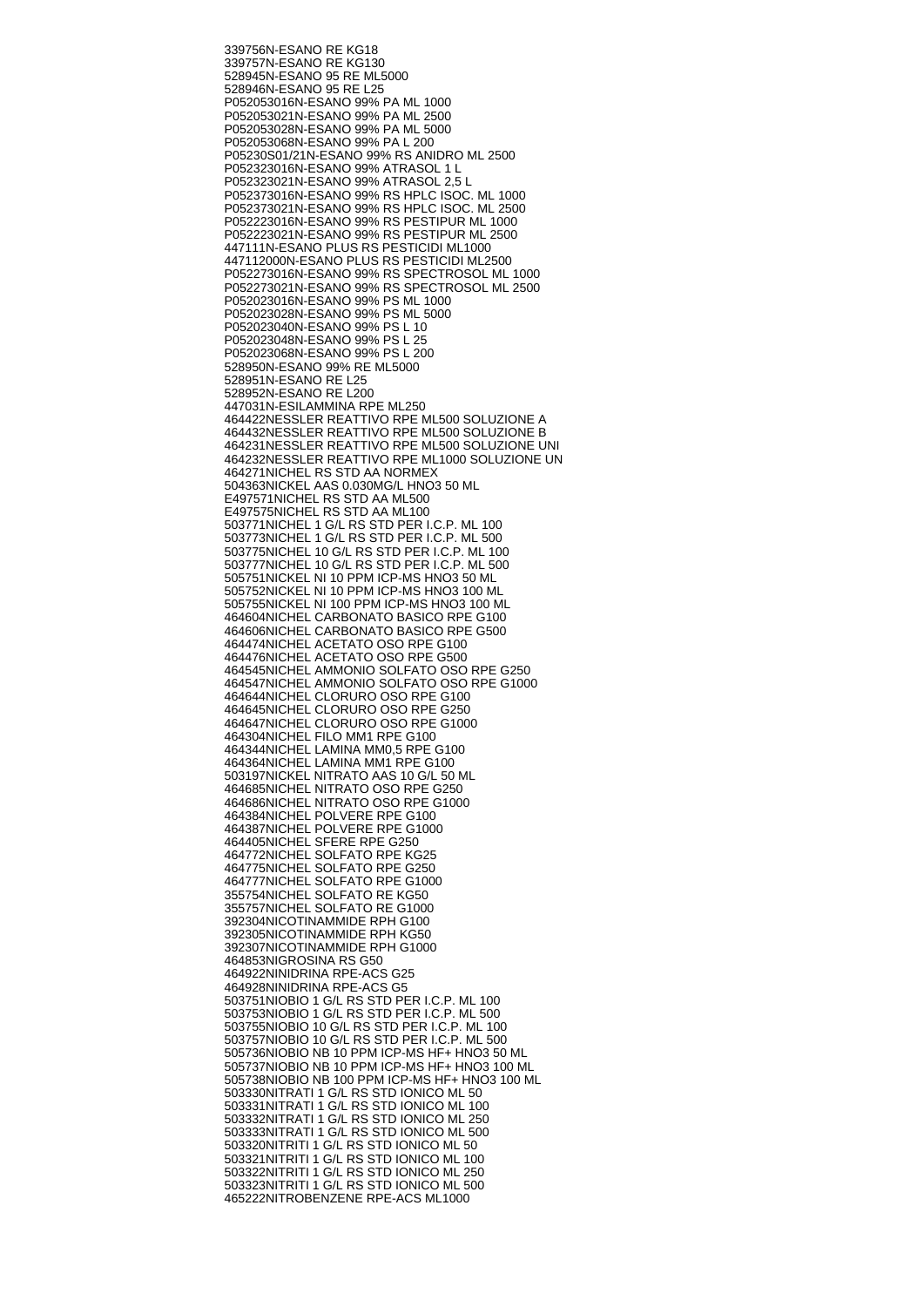465502 NITROETANO RPE ML1000 465908 NITRON RPE G5 P0873541 N-METILE-2-PIRROLIDONE PA L 10 462872 N-METILE-2-PIRROLIDONE RPE ML1000 462873 N-METILE-2-PIRROLIDONE RPE KG210 462874 N-METILE-2-PIRROLIDONE RPE KG23 P0873516 N-METILE-2-PIRROLIDONE RSPEPTIDI ML1000 P0873521 N-METILE-2-PIRROLIDONE RSPEPTIDI ML2500 P0873549 N-METILE-2-PIRROLIDONE RS PEPTIDI L 25 P0873566 N-METILE-2-PIRROLIDONE RS PEPTIDI L 200 P0870216 N-METILPIRROLIDONE-2 PUR PS 1 L P0870221 N-METILE-2-PIRROLIDONE PS ML 2500 P0870228 N-METILE-2-PIRROLIDONE PS ML 5000 P0870248 N-METILE-2-PIRROLIDONE PS L 25 528340 N-METILE-2-PIRROLIDONE RE ML5000 P6940221 N-METILIMIDAZOLO PS ML 2500 P0823521 N-METILIMIDAZOLO 10% IN THF PA ML 2500 462731 N-METILMORFOLINA RPE ML250 466361 NONILFENOLO ETOSSILATO 10 ETO RS G10 P0843016 N-OTTANO PS ML 1000 P0843068 N-OTTANO PS L 200 356661 N-OTTANO RE ML1000 356663 N-OTTANO RE ML2500 P0640516 N-PENTANO 95% PA ML 1000 P0640521 N-PENTANO 95% PA ML 2500 P0640568 N-PENTANO 95% PA L 200 P0641016 N-PENTANO 95% PA ANIDRO 1L P0643721 N-PENTANO 95% RS HPLC ISOC. ML 2500 468131 N-PENTANO RS PESTICIDI ML1000 468142 N-PENTANO RS SPETTRO ML1000 P0642221 N-PENTANO 95% RS PESTIPUR ML 2500 468161 N-PENTANO PLUS PESTICIDI ML1000 468162 N-PENTANO PLUS PESTICIDI ML2500 P0640228 N-PENTANO 95% PS ML 5000 P0640248 N-PENTANO 95% PS L 25 P0640268 N-PENTANO 95% PS L 200 356951 N-PENTANO RE ML1000 356952 N-PENTANO RE KG16 356954 N-PENTANO RE ML5000 468211 N-PENTANO 99% RPE KG17 468151000 N-PENTANO 99% RPE ML 1000 P064323016 N-PENTANO 99% ATRASOL 1 L 468204 N-PENTANO RS ANALISI AMBIENT. ML1000 P064273016 N-PENTANO 99% RS SPECTROSOL ML 1000 P064273021 N-PENTANO 99% RS SPECTROSOL ML 2500 468201 N-PENTANO RS ANALISI AMBIENT. ML250 P064023016 N-PENTANO 99% PS ML 1000 P064023021 N-PENTANO 99% PS ML 2500 P064023028 N-PENTANO 99% PS ML 5000 P064023048 N-PENTANO 99% PS L 25 528995 N-PENTANO 99% RE ML5000 474771 N-PROPILAMMINA RPE ML250 474807 N-PROPILE ACETATO RPE ML1000 487134 N-TETRADECANO RS STD GC ML5 489304 N-TRIBUTILAMMINA RPE ML100 489951 N-TRIMETILSILILACETAMMIDE RPE G25 490482 N-UNDECANO RS STD GC ML1 490484 N-UNDECANO RS STD GC ML5 422472 O-ANISIDINA RE ML250 438157 O-CLOROBENZALDEIDE RPE ML1 438952 O-CLOROTOLUENE RPE ML250 440341 O-CRESOFTALEINA RPE G25 440381 O-CRESOLO RE G2500 440385 O-CRESOLO RE G250 440387 O-CRESOLO RE G1000 442301 O-DICLOROBENZOLO RPE ML500 337251 O-DICLOROBENZOLO RE ML1000 450038 O-FENANTROLINA RPE-ACS G5 E450043 O-FENANTROLINA-FESO4 RPE ML100 452751 O-FTALALDEIDE RPE G10 466811 OLIO DI BASE RPE ML500 356241 OLIO DI GIRASOLE RE ML250 466753 OLIO DI LEGNO CEDRO RS ML100 466757 OLIO DI LEGNO CEDRO RS ML1000 356251 OLIO DI MANDORLE RAFFINATO RPH ML1000 356351 OLIO RICINO RPH ML1000 356352 OLIO RICINO RPH ML5000 356353 OLIO RICINO RPH KG28 356452 OLIO DI TREMENTINA ETEREO RPH ML1000 356601 OLIO VASELINA RPH ML1000 356603 OLIO VASELINA RPH KG23 356607 OLIO VASELINA RPH KG180 356608 OLIO VASELINA RPH ML5000 466792 OLIO DI VASELINA RS SPETTRO ML100 466782 OLIO DI IMMERSIONE RS MICROSCOPIA ML100 466783 OLIO DI IMMERSIONE RS MICROSCOPIA ML1000 504261 OLMIO 1 G/L RS STD PER I.C.P. ML 100 504263 OLMIO 1 G/L RS STD PER I.C.P. ML 500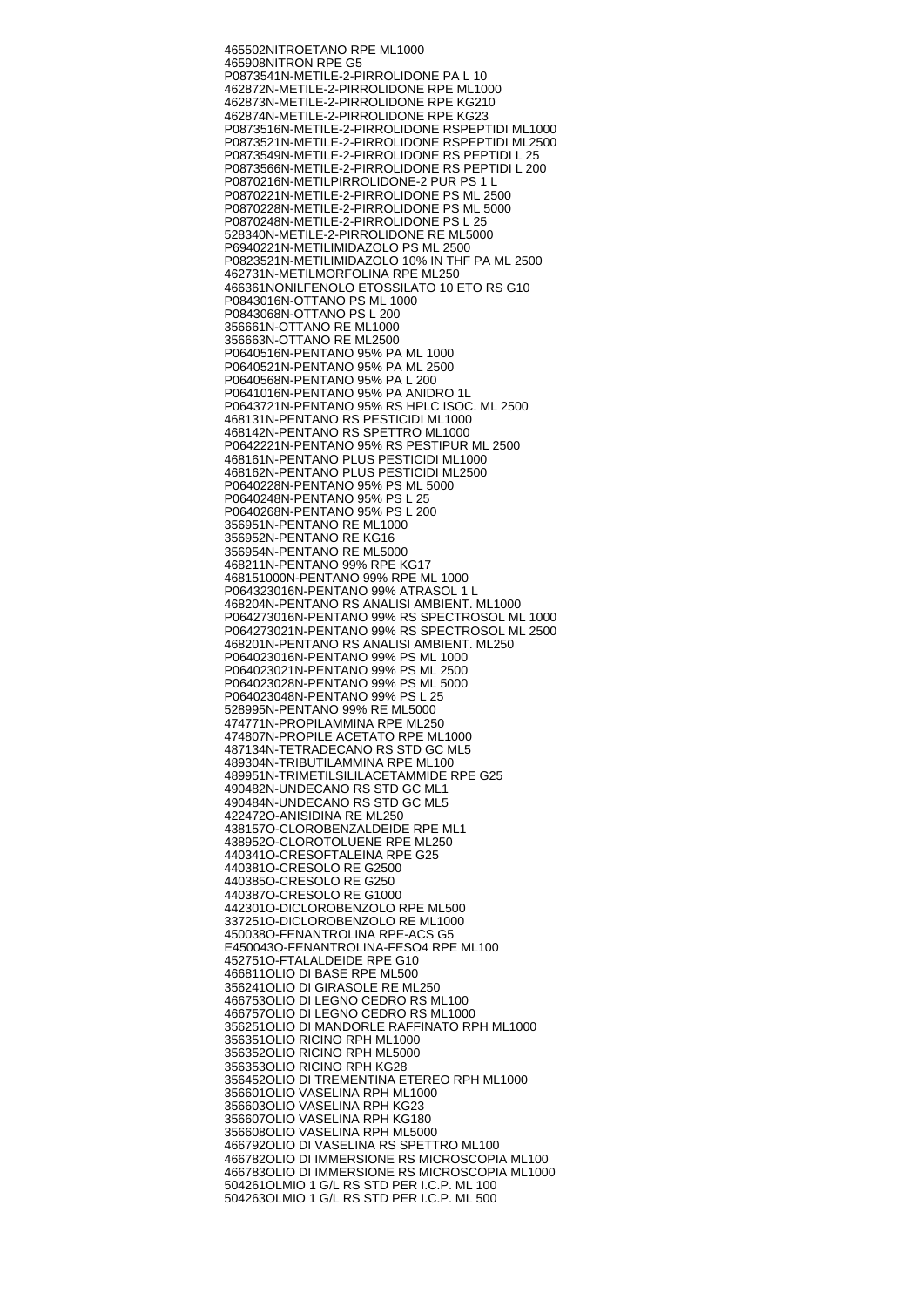504265 OLMIO 10 G/L RS STD PER I.C.P. ML 100 504267 OLMIO 10 G/L RS STD PER I.C.P. ML 500 505656 OLMIO HO 10 PPM ICP-MS HNO3 50 ML 505657 OLMIO HO 10 PPM ICP-MS HNO3 100 ML 505658 OLMIO HO 100 PPM ICP-MS HNO3 100 ML 580211 OLMIO RS STD ICP ML125 466831 OLMIO OSSIDO RPE G1 465005 O-NITROANILINA RPE G250 465654 O-NITROFENOLO RPE G100 466858 ORCEINA RS G5 466902 ORCINA MONOIDRATO RPE G25 466908 ORCINA MONOIDRATO RPE G5 466961 ORO RS STD AA NORMEX E497581 ORO RS STD AA ML500 E497585 ORO RS STD AA ML100 503431 ORO 1 G/L RS STD PER I.C.P. ML 100 503433 ORO 1 G/L RS STD PER I.C.P. ML 500 503435 ORO 10 G/L RS STD PER I.C.P. ML 100 503437 ORO 10 G/L RS STD PER I.C.P. ML 500 505316 ORO AU 10 PPM ICP-MS HCL 50 ML 505317 ORO AU 10 PPM ICP-MS HCL 100 ML 505318 ORO AU 100 PPM ICP-MS HCL 100 ML 466958 ORO FILO RPE G5 466978 ORO LAMINA RPE G5 467007 ORO TRICLORURO ACIDO RPE G1 505758 OSMIO OS 100 PPM ICP-MS HCL 100 ML 408687 OSMIO TETROSSIDO RPE G1 467141 OSSALILDIIDRAZIDE RPE G50 467172 OSSAMMIDE RPE G25 488461 O-TOLIDINA SOLUZIONE ML1000 492401 O-XILENE RPE KG24 492403 O-XILENE RPE ML1000 492404 O-XILENE RPE ML2500 356645 OXYSTRONG SOL. 5% RE ML5000 300857 P-ACETILFENETIDINA RE G1000 503811 PALLADIO 1 G/L RS STD PER I.C.P. ML 100 503813 PALLADIO 1 G/L RS STD PER I.C.P. ML 500 503815 PALLADIO 10 G/L RS STD PER I.C.P. ML 100 503817 PALLADIO 10 G/L RS STD PER I.C.P. ML 500 505771 PALLADIO PD 10 PPM ICP-MS HNO3 50 ML 505772 PALLADIO PD 10 PPM ICP-MS HNO3 100 ML 505775 PALLADIO PD 100 PPM ICP-MS HNO3 100 ML 435791 PALLADIO 10% SU CARBONE RS G10 435792 PALLADIO 10% SU CARBONE RS G50 435761 PALLADIO 5% SU ALLUMINA RS G10 435782 PALLADIO 5% SU CARBONE RS G50 467731 PALLADIO CLORURO OSO RPE G10 467737 PALLADIO CLORURO OSO RPE G1 503198 PALLADIO NITRATO AAS 2 G/L 50 ML 418594 P-AMMINOFENOLO RE G100 E356706 PANCREATINA RPH G500 422573 P-ANISIDINA RE G50 446464 PAPANICOLAOU EMATOS RS ML500X6 HARRIS 446465 PAPANICOLAOU EMATOS RS ML1000X6 HARRIS 446466 PAPANICOLAOU EMATOS RS ML2500X4 HARRIS E467784 PAPANICOLAOU SOLUZIONE EA50 RS ML500X6 E467785 PAPANICOLAOU SOLUZIONE EA50 RS ML1000X6 E467786 PAPANICOLAOU SOLUZIONE EA50 RS ML2500X4 E467794 PAPANICOLAOU SOLUZIONE OG6 RS ML500X6 E467795 PAPANICOLAOU SOLUZIONE OG6 RS ML1000X6 E467796 PAPANICOLAOU SOLUZIONE OG6 RS ML2500X4 E356803 PAPAVERINA CLORIDRATO RPH G50 E356807 PAPAVERINA CLORIDRATO RPH G500 467891 PARAFFINA 46-48 RPE G1000 467893 PARAFFINA 46-48 RPE G2500 467944 PARAFFINA ADD.50-54 RS ERBAPLAST G10000 467881 PARAFFINA ADD 50-54 RS G10000 NEW ERBAPL 467901 PARAFFINA 51-53 RPE G1000 467903 PARAFFINA 51-53 RPE KG20 467904 PARAFFINA 51-53 RPE G2500 552121 PARAPLAST X-TRA RS KG 1 X 8 467871 PARAFFINA ADD 54-58 RS NEW ERBAPL4X2500G 552111 PARAPLAST RS G800 X 10 467938 PARAFFINA ADD.56-58 RS ERBAPLAST G2000X4 552101 PARAPLAST PLUS RS G8000 467978 PARAFFINA 56-58 SENZA DMSO RS G 2000X4 467961 PARAFFINA 57-59 RPE G1000 467963 PARAFFINA 57-59 RPE KG20 467964 PARAFFINA 57-59 RPE G2500 467921 PARAFFINA GOCCE 60-62 RS G1000 467923 PARAFFINA GOCCE 60-62 RS G2500X4 356854 PARAFFINA SOLIDA RE G5000 387503 PARAFORMALDEIDE RE KG25 387507 PARAFORMALDEIDE RE G1000 430022 P-BROMOANILINA RPE G25 430361 P-BROMOFENACILE BROMURO RPE G10 431104 P-BROMOTOLUENE RPE G100 437151 P-CIMENE RE ML100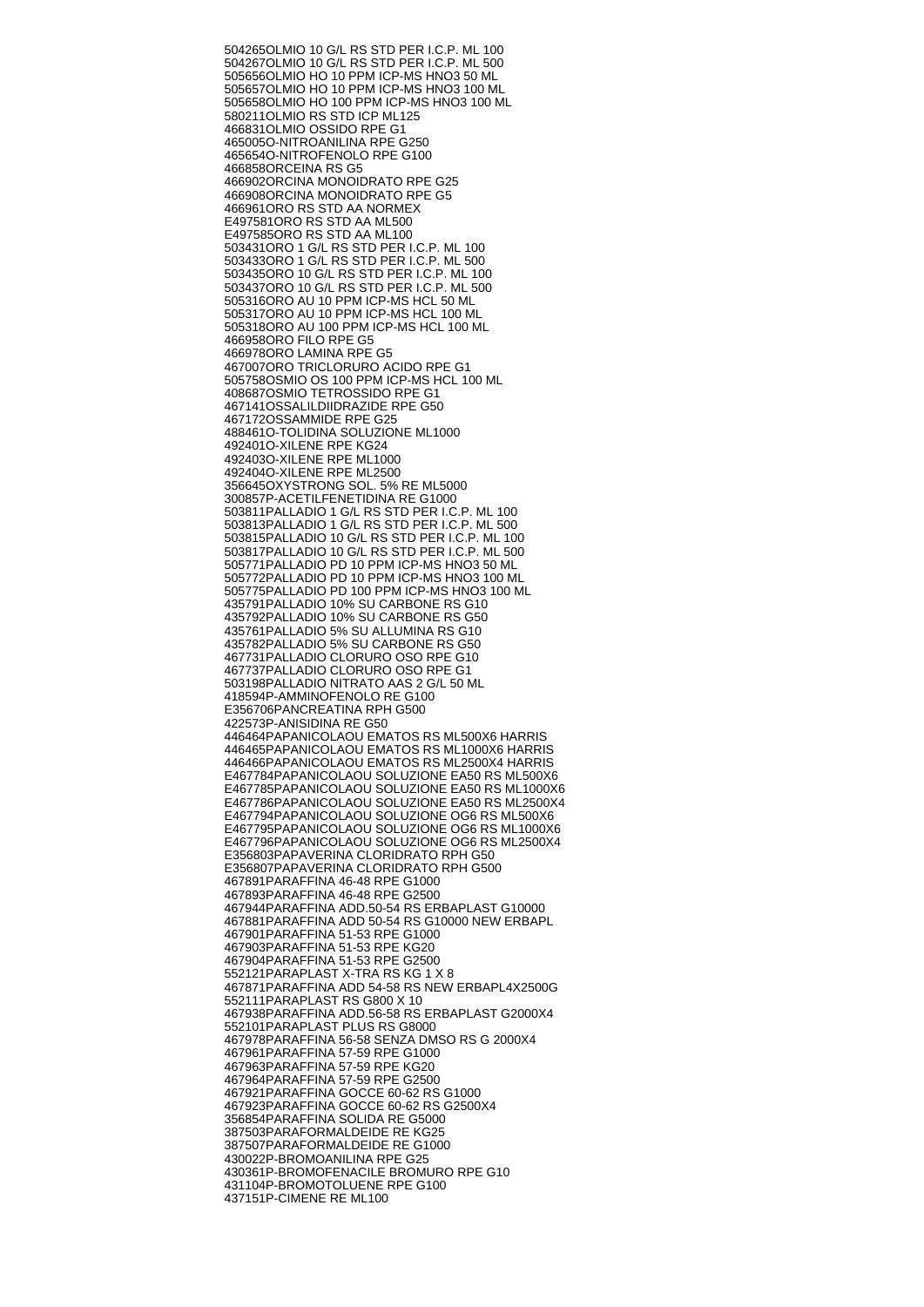438203 P-CLOROBENZALDEIDE RPE G50 438354 P-CLOROBENZILE CLOR RPE G100 439052 P-CLOROTOLUENE RPE ML100 440475 P-CRESOLO RE G250 440477 P-CRESOLO RE G1000 442406 P-DICLOROBENZOLO RPE G500 337303 P-DICLOROBENZOLO RE KG25 337307 P-DICLOROBENZOLO RE G1000 444603 P-DIMETILAMMINOBENZALDEIDE RPE G250 444604 P-DIMETILAMMINOBENZALDEIDE RPE G100 444678 P-DIMETILAMMINOBENZALRODANINA RPE G5 468245 PEPSINA HCL RPE ML250 468221 PERFLUOROCHEROSENE-L RS SPS ML5 307678 PEROSSIDO DI IDROGENO 3% RPH KG50 E307671 PEROSSIDO DIIDROGENO 3% RPH L1 PLASTICA 307667 PEROSSIDO DI IDROGENO 3,5% RE KG50 E307661 PEROSSIDO DI IDROGENO 3,5% RE ML1000 412071 PEROSSIDO DI IDROGENO 30% RPE-ACS ML250 412072 PEROSSIDO DI IDROGENO 30% RPE-ACS ML1000 412074 PEROSSIDO DI IDROGENO 30% RPE-ACS KG25 412076 PEROSSIDO DI IDROGENO 30% RPE-ACS KG200 502044 PEROSSIDO DI IDROGENO 30% RPE ML 5000 307685 PEROSSIDO DI IDROGENO 30% RPH KG25 412081 PEROSSIDO DI IDROGENO 30% MOS ML1000 412102 PEROSSIDO DI IDROGENO 30% RS ML250 412161 PEROSSIDO DI IDROGENO 30% RSE ML1000 412162 PEROSSIDO DI IDROGENO 30% RSE ML5000 412163 PEROSSIDO DI IDROGENO 30% RSE KG25 412051 PEROSSIDO DIIDROGENO 30-32%M/M RS ML500 527620 PEROSSIDO DIIDRO SOL30% M/M RS VLSI L2,5 527621 PEROSSIDO DIIDRO SOL30% M/M RS VLSI L 1 307701 PEROSSIDO DI IDROGENO 40% RE ML1000 307705 PEROSSIDO DI IDROGENO 40% RE ML250 307708 PEROSSIDO DI IDROGENO 40% RE ML5000 307709 PEROSSIDO DI IDROGENO 40% RE KG60 307641 PEROSSIDO DI IDROGENO 6% RE ML10000 420623 PEROSSODISOLFATO DI DIAMMONIO RPE KG25 420627 PEROSSODISOLFATO DI DIAMMONIO RPE G1000 420629 PEROSSODISOLFATO DI DIAMMONIO RPE G5000 316004 PEROSSODISOLFATO DI DIAMMONIO RE KG50 316008 PEROSSODISOLFATO DI DIAMMONIO RE G500 316009 PEROSSODISOLFATO DI DIAMMONIO RE G5000 473701 PEROSSODISOLFATO DI DIPOTASSIO RE G1000 357151 PETROLIO RE ML1000 357155 PETROLIO RE KG21 455442 P-IDROSSIAZOBENZENE RPE G10 468701 PINACIANOLO RPE G1 468791 PIOMBO RS STD AA NORMEX 504364 PIOMBO AAS 0.020MG/L HNO3 50 ML E497591 PIOMBO RS STD AA ML500 E497595 PIOMBO RS STD AA ML100 503801 PIOMBO 1 G/L RS STD PER I.C.P. ML 100 503803 PIOMBO 1 G/L RS STD PER I.C.P. ML 500 503805 PIOMBO 10 G/L RS STD PER I.C.P. ML 100 503807 PIOMBO 10 G/L RS STD PER I.C.P. ML 500 505766 PIOMBO PB 10 PPM ICP-MS HNO3 50 ML 505767 PIOMBO PB 10 PPM ICP-MS HNO3 100 ML 505768 PIOMBO PB 100 PPM ICP-MS HNO3 100 ML 468985 PIOMBO ACETATO BASICO RPE-ACS G250 468987 PIOMBO ACETATO BASICO RPE-ACS G1000 E469001 PIOMBO ACETATO BASICO SOL. RPE ML1000 357351 PIOMBO ACETATO BASICO SOLUZ. RE ML1000 357352 PIOMBO ACETATO BASICO SOLUZ. RE KG35 469055 PIOMBO BIOSSIDO RPE G250 469057 PIOMBO BIOSSIDO RPE G1000 357456 PIOMBO BIOSSIDO RE G500 469155 PIOMBO CARBONATO BASICO RPE-ACS G250 469157 PIOMBO CARBONATO BASICO RPE-ACS G1000 468931 PIOMBO DI-ACETATO RPE-ACS KG50 468935 PIOMBO DI-ACETATO RPE-ACS G250 468937 PIOMBO DI-ACETATO RPE-ACS G1000 357253 PIOMBO DI-ACETATO RE KG25 357259 PIOMBO DI-ACETATO RE G5000 E468951 PIOMBO DI-ACETATO 5% RPE ML1000 468866 PIOMBO LAMINA MM07 RPE G500 469353 PIOMBO NITRATO RPE-ACS KG25 469356 PIOMBO NITRATO RPE-ACS G500 469357 PIOMBO NITRATO RPE-ACS G1000 358007 PIOMBO NITRATO RE G1000 469404 PIOMBO OSSIDO RPE-ACS G100 469407 PIOMBO OSSIDO RPE-ACS G1000 358254 PIOMBO OSSIDO RE KG50 358257 PIOMBO OSSIDO RE G1000 358259 PIOMBO OSSIDO RE G5000 469505 PIOMBO SOLFATO RPE G250 469454 PIOMBO TETROSSIDO RPE G100 469551 PIPERIDINA RPE ML100 469552 PIPERIDINA RPE ML500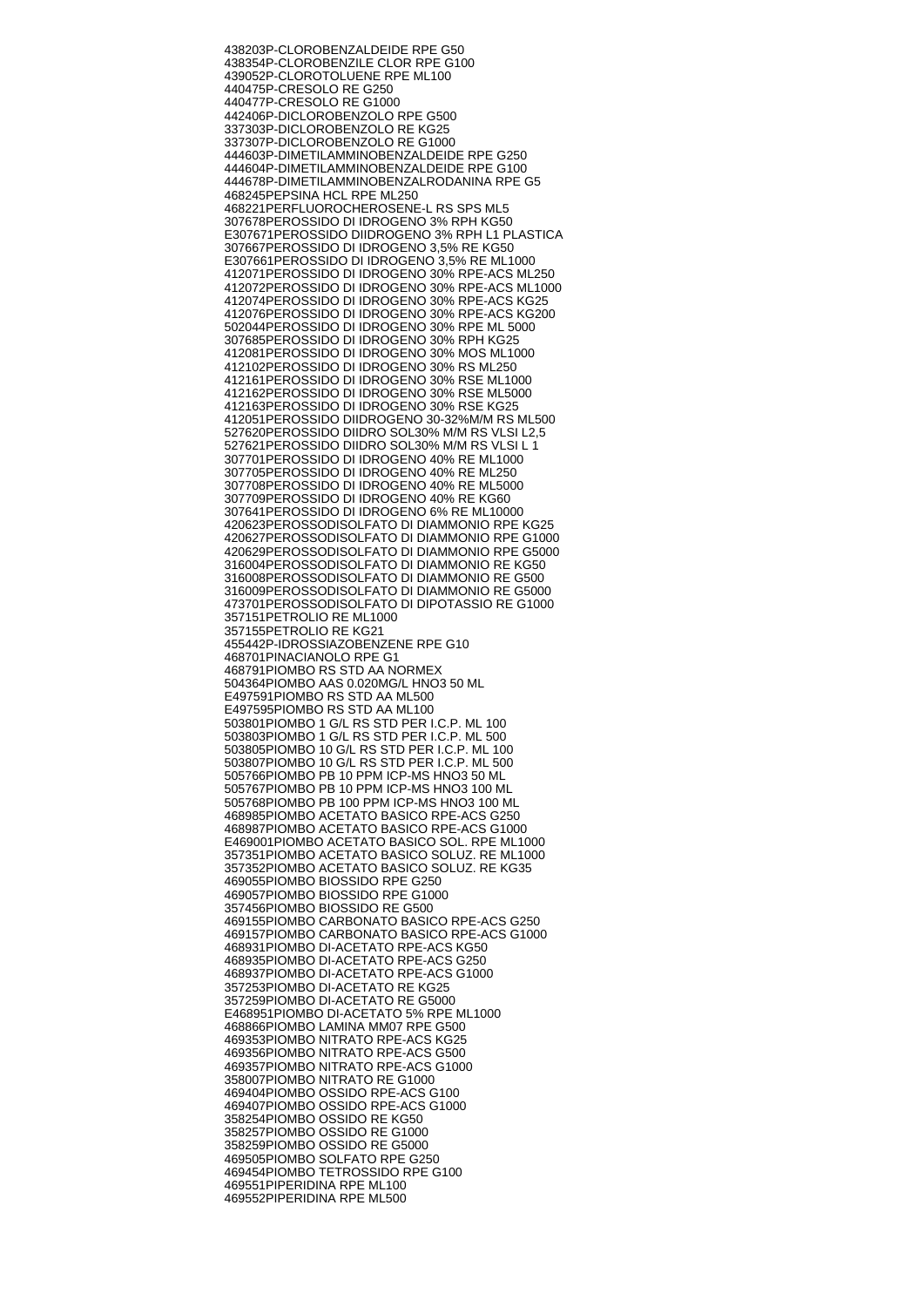P0663516 PIPERIDINA RS PEPTIDI ML 1000 P0663518 PIPERIDINA RS PEPTIDI ML 500 P0663521 PIPERIDINA RS PEPTIDI ML 2500 P0660216 PIPERIDINA PS ML 1000 P0660221 PIPERIDINA PS ML 2500 P0660248 PIPERIDINA PS L 25 469621 PIRIDINA RPE-ACS KG25 469622 PIRIDINA RPE-ACS ML500 469624 PIRIDINA RPE-ACS ML2500 469626 PIRIDINA RPE-ACS KG20 469629 PIRIDINA RPE-ACS ML1000 P0671010 PIRIDINA PA ANIDRO 200MLAVEC SEPTUM P0671016 PIRIDINA PA ANIDRO 1L P0671021 PIRIDINA PA ANIDRO 2,5L P0671046 PIRIDINA RS ANIDRO ML 1000 P0671068 PIRIDINA RS ANIDRO L 200 P06710S10 PIRIDINA RS ANIDRA ML 200 P06725P16 PIRIDINA RS ML 1000 P0673516 PIRIDINA RS PEPTIDI ML 1000 469651 PIRIDINA RS ACQUAMETRIA ML250 469652 PIRIDINA RS ACQUAMETRIA ML1000 P0670239 PIRIDINA PS L 10 P0670248 PIRIDINA PS L 25 P0670268 PIRIDINA PS L 200 358752 PIRIDINA RE ML1000 358754 PIRIDINA RE KG25 P5364A PIRIDINA-D5 MIN 99,5% 1 X 10ML P5369A PIRIDINA-D5 MIN 99.5% 2 X 0,75ML P5370 PIRIDINA-D5 "100%"(>99.95) 2 X 0,6ML E389804 PIRIDOSSINA CLORIDRATO RPH G100 469753 PIROCATECOLO RPE G50 469757 PIROCATECOLO RPE G500 409435 PIROGALLOLO RPE G250 409437 PIROGALLOLO RPE G1000 306111 PIROGALLOLO RE G5000 469801 PIRONINA Y RS G5 503831 PLATINO 1 G/L RS STD PER I.C.P. ML 100 503833 PLATINO 1 G/L RS STD PER I.C.P. ML 500 503835 PLATINO 10 G/L RS STD PER I.C.P. ML 100 503837 PLATINO 10 G/L RS STD PER I.C.P. ML 500 505786 PLATINO PT 10 PPM ICP-MS HCL 50 ML 505787 PLATINO PT 10 PPM ICP-MS HCL 100 ML 505788 PLATINO PT 100 PPM ICP-MS HCL 100 ML 435812 PLATINO 5% SU CARBONE RS G25 435861 PLATINO OSSIDO ADAMS RS G1 463131 P-METOSSIAZOBENZENE RPE G1 443341 P-NN-DIETILFENILENDIAMMINA SOLF RPE G100 338121 P-NN-DIETILFENILENDIAMMINA SOLF RE G1000 338124 P-NN-DIETILFENILENDIAMMINA SOLF. RE G100 444761 P-NN-DIMETILFENILENDIAMM. OSSAL RPE G50 465063 P-NITROANILINA RPE G50 465421 P-NITROBENZILE BROMURO RPE G10 465441 P-NITROBENZILE CLORURO RPE G50 465453 P-NITROBENZOILE CLORURO RE G50 465552 P-NITROFENILIDRAZINA RPE G25 465744 P-NITROFENOLO RPE G100 465776 P-NITROFENOLO 0,1% RPE ML500 E465776 P-NITROFENOLO 0,1% RPE ML500 466182 P-NITROSO-N,N-DIMETILANILINA RPE G25 470021 POLIAMMIDE POLVERE RS TLC G250 470071 POLIVINILPIRROLIDONE RPE G500 470072 POLIVINILPIRROLIDONE RPE G1500 469971 POMICE GRANULI RPE G250 469991 PONCEAU DI XILIDINA RS G25 470038 PORPORA BROMOCRESOLO RPE G5 E470045 PORPORA BROMOCRESOLO 0,4% RPE ML250 470067 PORPORA M-CRESOLO RPE G1 467254 P-OSSIBENZALDEIDE RPE G100 467453 P-OSSIBIFENILE RPE G50 470093 POTASSIO RPE G500 470081 POTASSIO RS STD AA NORMEX E497601 POTASSIO RS STD AA ML500 E497605 POTASSIO RS STD AA ML100 503270 POTASSIO 1 G/L RS STD IONICO ML 50 503271 POTASSIO 1 G/L RS STD IONICO ML 100 503272 POTASSIO1 G/L RS STD IONICO ML 250 503273 POTASSIO 1 G/L RS STD IONICO ML 500 503671 POTASSIO 1 G/L RS STD PER I.C.P. ML 100 503673 POTASSIO 1 G/L RS STD PER I.C.P. ML 500 503675 POTASSIO 10 G/L RS STD PER I.C.P. ML 100 503677 POTASSIO 10 G/L RS STD PER I.C.P. ML 500 505681 POTASSIO K 10 PPM ICP-MS HNO3 50 ML 505682 POTASSIO K 10 PPM ICP-MS HNO3 100 ML 505685 POTASSIO K 100 PPM ICP-MS HNO3 100 ML 473332 POTASSIO M-PERIODATO RPE G25 473334 POTASSIO M-PERIODATO RPE G100 470143 POTASSIO ACETATO RPE KG25 470147 POTASSIO ACETATO RPE G1000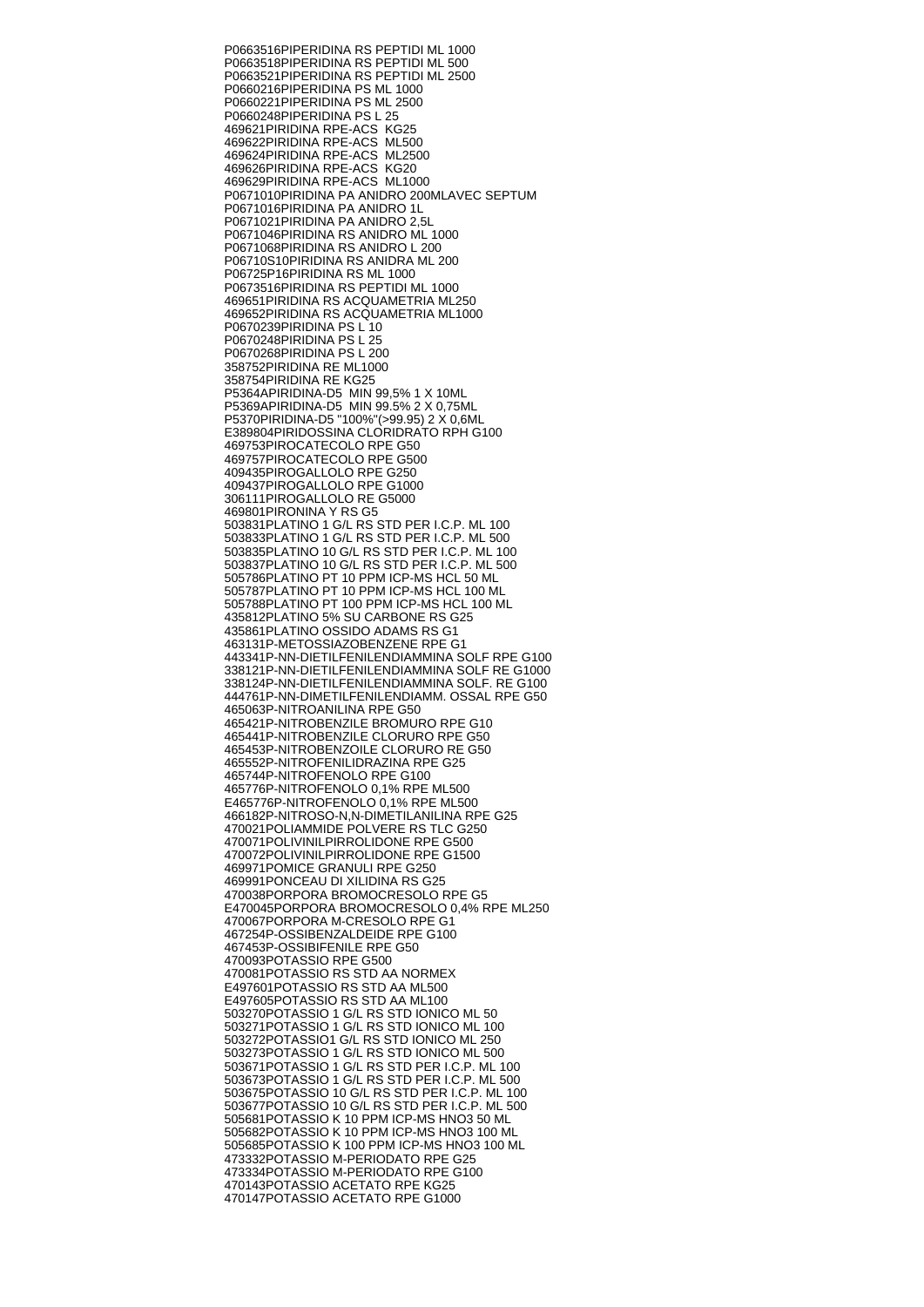358903 POTASSIO ACETATO RPH KG25 358907 POTASSIO ACETATO RPH G1000 470287 POTASSIO BICARBONATO RPE-ACS G1000 470289 POTASSIO BICARBONATO RPE-ACS G5000 E359323 POTASSIO BICARBONATO RPH G2500 E359324 POTASSIO BICARBONATO RPH KG50 E359327 POTASSIO BICARBONATO RPH G1000 470334 POTASSIO BICROMATO RPE-ACS-ISO KG50 470336 POTASSIO BICROMATO RPE-ACS-ISO G500 470337 POTASSIO BICROMATO RPE-ACS-ISO G1000 470351 POTASSIO BICROMATO RS STD VOLUMETRIA G50 P1200057 POTASSIO BICROMATO PS KG 50 359363 POTASSIO BICROMATO RE KG25 359367 POTASSIO BICROMATO RE G1000 502141 POTASSIO BICROMATO B.C. HG RS G500 P3350016 POTASSIO BICROMATO SOL0,0167 MOL/L PA L1 470501 POTASSIO BICROMATO 0,0167MOL/L NORMEX 526711 POTASSIOBICROM0,04 MOL/L 80G/L HGSO4RSL1 526712 POT BICROMSOL0,04MOL/L80G/LHGSO4RSL2,5 470451 POTASSIO BICROMATO 0,25N COD ML1000 P3510016 POTASSIO BICROMATO SOL0,0417 MOL/L RS L1 470554 POTASSIO BISOLFATO RPE KG50 470557 POTASSIO BISOLFATO RPE G1000 470655 POTASSIO BROMATO RPE-ACS-ISO G250 470657 POTASSIO BROMATO RPE-ACS-ISO G1000 470681 POTASSIO BROMATO 0,0167 MOL/L NORMEX 470733 POTASSIO BROMURO RPE-ACS KG25 470735 POTASSIO BROMURO RPE-ACS G250 470737 POTASSIO BROMURO RPE-ACS G1000 E359702 POTASSIO BROMURO RPH G5000 E359704 POTASSIO BROMURO RPH KG50 E359707 POTASSIO BROMURO RPH G1000 470701 POTASSIO BROMURO RS SPETTRO G100 P1640517 POTASSIO CARBONATO PA G 1000 P1640527 POTASSIO CARBONATO PA G 5000 470801 POTASSIO CARBONATO RPE-ACS G5000 470805 POTASSIO CARBONATO RPE-ACS G250 470807 POTASSIO CARBONATO RPE-ACS G1000 359803 POTASSIO CARBONATO RE KG25 359809 POTASSIO CARBONATO RE G5000 471025 POTASSIO CITRATO TRIBASICO RPE G250 471027 POTASSIO CITRATO TRIBASICO RPE G1000 E359954 POTASSIO CITRATO TRIBASICO RPH KG50 E359956 POTASSIO CITRATO TRIBASICO RPH G500 E359958 POTASSIO CITRATO TRIBASICO RPH G2500 471171 POTASSIO CLORURO RPE-ACS-ISO G5000 471173 POTASSIO CLORURO RPE-ACS-ISO KG25 471174 POTASSIO CLORURO RPE-ACS-ISO KG50 471177 POTASSIO CLORURO RPE-ACS-ISO G1000 360101 POTASSIO CLORURO RPH KG25 360104 POTASSIO CLORURO RPH KG50 360105 POTASSIO CLORURO RPH KG50 360106 POTASSIO CLORURO RPH KG25 360107 POTASSIO CLORURO RPH G1000 360109 POTASSIO CLORURO RPH G5000 504538 POTASSIO 5% IN HCL PER AAS 500 ML 471215 POTASSIO CLORURO 3M RPE ML250 471235 POTASSIO CLORURO 3M+AGCL RPE ML250 471275 POTASSIO CLORURO (H20-GLIC) RPE ML250 471225 POTASSIO CLORURO 3,5M RPE ML250 471245 POTASSIO CLORURO 3,5M+AGCL RPE ML250 471255 POTASSIO CLORURO 0,01M RPE ML1000 471285 POTASSIO CLORURO (SOL.CONS.) RPE ML250 471265 POTASSIO CLORURO SOL SATURA RPE ML250 471292 POTASSIO CROMATO RPE-ACS G5000 471295 POTASSIO CROMATO RPE-ACS G250 471297 POTASSIO CROMATO RPE-ACS G1000 502681 POTASSIO CROMATO SOL 5% RPE AGRO ML1000 359141 POTASSIO DL-ASPARTATO RPH(DAB-FU) KG25 359143 POTASSIO DL-ASPARTATO RPH(DAB-FU) KG50 471331 POTASSIO ETILE XANTOGENATO RPE G50 471365 POTASSIO FERRICIANURO RPE-ACS G250 471367 POTASSIO FERRICIANURO RPE-ACS G1000 360254 POTASSIO FERRICIANURO RE KG50 360257 POTASSIO FERRICIANURO RE G1000 E471431 POTASSIO FERRICIANURO 11% RPE ML1000 471483 POTASSIO FERROCIANURO RPE-ACS KG25 471485 POTASSIO FERROCIANURO RPE-ACS G250 471487 POTASSIO FERROCIANURO RPE-ACS G1000 471488 POTASSIO FERROCIANURO RPE-ACS G2500 360554 POTASSIO FERROCIANURO POLVERE RE KG50 360557 POTASSIO FERROCIANURO POLVERE RE G1000 E471501 POTASSIO FERROCIANURO 10% RPE ML1000 P7710027 POTASSIO FLUORURO PA G 5000 471561 POTASSIO FLUORURO RPE G250 471562 POTASSIO FLUORURO RPE G1000 471563 POTASSIO FLUORURO RPE G10000 471555 POTASSIO FLUORURO BIIDRATO RPE G250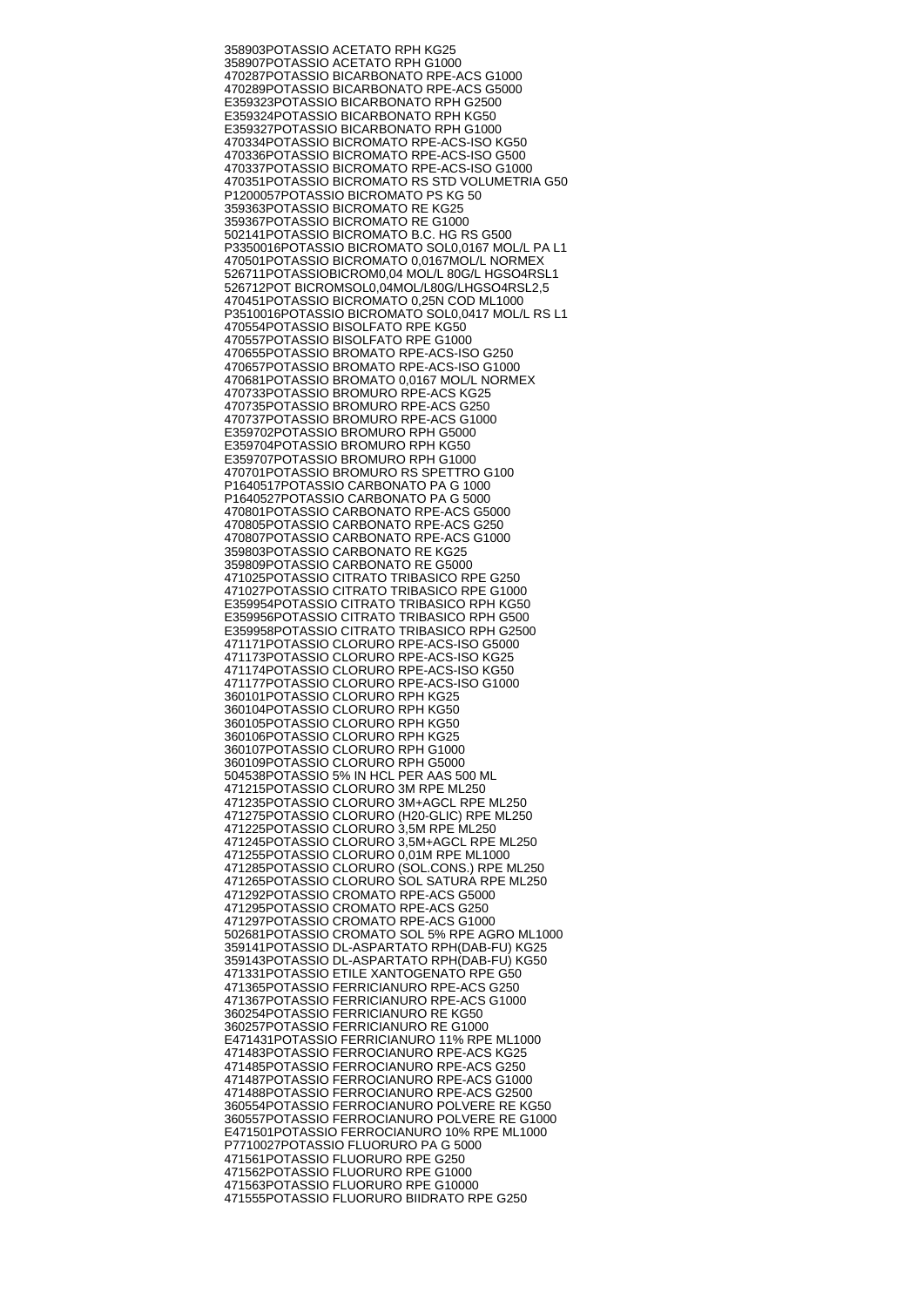471584 POTASSIO FLUOTITANATO RPE G100 P7290544 POTASSIO FOSFATO BIBASICO ANID PA KG 25 471781 POTASSIO FOSFATO BIBAS.AN. RPE-ACS KG25 471782 POTASSIO FOSFATO BIBAS.AN. RPE-ACS G5000 471786 POTASSIO FOSFATO BIBAS.AN. RPE-ACS G500 471787 POTASSIO FOSFATO BIBAS.AN. RPE-ACS G1000 361752 POTASSIO FOSFATO BIBASICO AN. RE G5000 361754 POTASSIO FOSFATO BIBASICO AN. RE KG50 361757 POTASSIO FOSFATO BIBASICO AN. RE G1000 471761 POTASSIO FOSFATO BIBASICO\*3H2O RPE KG25 471767 POTASSIO FOSFATO BIBASICO\*3H20 RPE G1000 471681 POTASSIO FOSFATO MONOB RPE-ACS-ISO KG25 471682 POTASSIO FOSFATO MONOB RPE-ACS-ISO G5000 471686 POTASSIO FOSFATO MONOB RPE-ACS-ISO G500 471687 POTASSIO FOSFATO MONOB RPE-ACS-ISO G1000 361503 POTASSIO FOSFATO MONOBASICO RPH KG25 361504 POTASSIO FOSFATO MONOBASICO RPH KG50 361507 POTASSIO FOSFATO MONOBASICO RPH G1000 361509 POTASSIO FOSFATO MONOBASICO RPH G5000 471865 POTASSIO FTALATO ACIDO RPE G250 471867 POTASSIO FTALATO ACIDO RPE G2500 471913 POTASSIO FTALATO ACIDO RS STD VOLUM. G25 E471926 POTASSIO FTALATO AC. 0,1MOL/L RPE ML500 471963 POTASSIO FTALIMMIDE RPE G50 P3360015 POTASSIO IDROSSIDO 0,1 MOL/L PA ML 1000 P3360096 POTASSIO IDROSSIDO 0,1 MOL/L PA L 10 472511 POTASSIO IDROSSIDO 0,1MOL/L RPE NORMEX E472457 POTASSIO IDROSSIDO 0,1MOL/L RPE ML1000 P3580015 POTASSIO IDROSSIDO 0,1MOL/L ETOH PA L 1 E472041 POTASSIO IDR 0,1MOL/L (ET.) RPE ML1000 P3900016 POTASSIO IDROSSIDO 0,1 MOL/L MEOH PA L1 E472484 POTASSIO IDR 0,1MOL/L (MET.) RPE ML1000 E472486 POTASSIO IDR 0,1MOL/L (MET.) RPE ML500 502092 POTASSIO IDROSS 0,23 M RPE AGRO ML5000 E472427 POTASSIO IDROSSIDO 0,25MOL/L RPE ML1000 502212 POTASSIO IDROSSIDO 0,46MOL/L RS AGRO L5 P3370015 POTASSIO IDROSSIDO 0,5 MOL/L PA ML 1000 472391 POTASSIO IDROSSIDO 0,5MOL/L RPE NORMEX E472337 POTASSIO IDROSSIDO 0,5MOL/L RPE ML1000 E472021 POTASSIO IDR 0,5MOL/L (ET.) RPE ML1000 P3990029 POTASSIO IDROSSIDO 0.5 MOL/L MEOH PA L5 E472364 POTASSIO IDR 0,5MOL/L (MET.) RPE ML1000 E472366 POTASSIO IDR 0,5MOL/L (MET.) RPE ML500 P3380096 POTASSIO IDROSSIDO 1 MOL/L PA L 10 472311 POTASSIO IDROSSIDO 1MOL/L RPE NORMEX E472287 POTASSIO IDROSSIDO 1MOL/L RPE ML1000 472173 POTASSIO IDROSSIDO GOCCE RPE-ACS G1000 472175 POTASSIO IDROSSIDO GOCCE RPE-ACS G5000 472055 POTASSIO IDROSSIDO GOCCE RPE KG25 472056 POTASSIO IDROSSIDO GOCCE RPE KG20 472057 POTASSIO IDROSSIDO GOCCE RPE G1000 472059 POTASSIO IDROSSIDO GOCCE RPE G5000 E362235 POTASSIO IDROSSIDO GOCCE RPH 25 KG E362237 POTASSIO IDROSSIDO GOCCE RPH G1000 E362239 POTASSIO IDROSSIDO GOCCE RPH G5000 472086 POTASSIO IDROSSIDO GOCCE RS MICR. G500 472092 POTASSIO IDROSSIDO GOCCE RSE G5000 472097 POTASSIO IDROSSIDO GOCCE RSE G1000 P1070543 POTASSIO IDROSSIDO SCAGLIE PA KG 20 P1070557 POTASSIO IDROSSIDO SCAGLIE PA KG 50 362201 POTASSIO IDROSSIDO SCAGLIE RPH KG25 362251 POTASSIO IDROSSIDO SCAGLIE RE KG25 362257 POTASSIO IDROSSIDO SCAGLIE RE G1000 472221 POTASSIO IDROSSIDO 28% RS AN.GAS ML1000 E472221 POTASSIO IDROSSIDO 28% RS AN.GAS ML1000 E472151 POTASSIO IDROSSIDO 38% RPE ML1000 40°B╔ E472152 POTASSIO IDROSSIDO 38% RPE KG35 (40Ï B╔) 472111 POTASSIO IDROSSIDO 46% RPE KG25 472103 POTASSIO IDROS 45% RSE ML5000 472109 POTASSIO IDROSSIDO 45% RSE KG260 472563 POTASSIO IODATO RPE G50 472565 POTASSIO IODATO RPE G250 472631 POTASSIO IODATO 0,00167MOL/L NORMEX 472601 POTASSIO IODATO 0,0167MOL/L NORMEX 472641 POTASSIO IODATO ACIDO RPE G50 472687 POTASSIO IODOMERCURATO RPE ML500 472735 POTASSIO IODURO RPE-ACS-ISO G250 472736 POTASSIO IODURO RPE-ACS-ISO KG25 472737 POTASSIO IODURO RPE-ACS-ISO G1000 362403 POTASSIO IODURO RPH G10000 362405 POTASSIO IODURO RPH G250 362407 POTASSIO IODURO RPH G1000 362408 POTASSIO IODURO RPH KG50 472821 POTASSIO IODURO RS MICROANALISI G100 362461 POTASSIO IODURO RE FIBRE KG50 362465 POTASSIO IODURO RE FIBRE KG25 E472831 POTASSIO IODURO 10% RPE ML500 E472815 POTASSIO IODURO 3,9% RPE ML250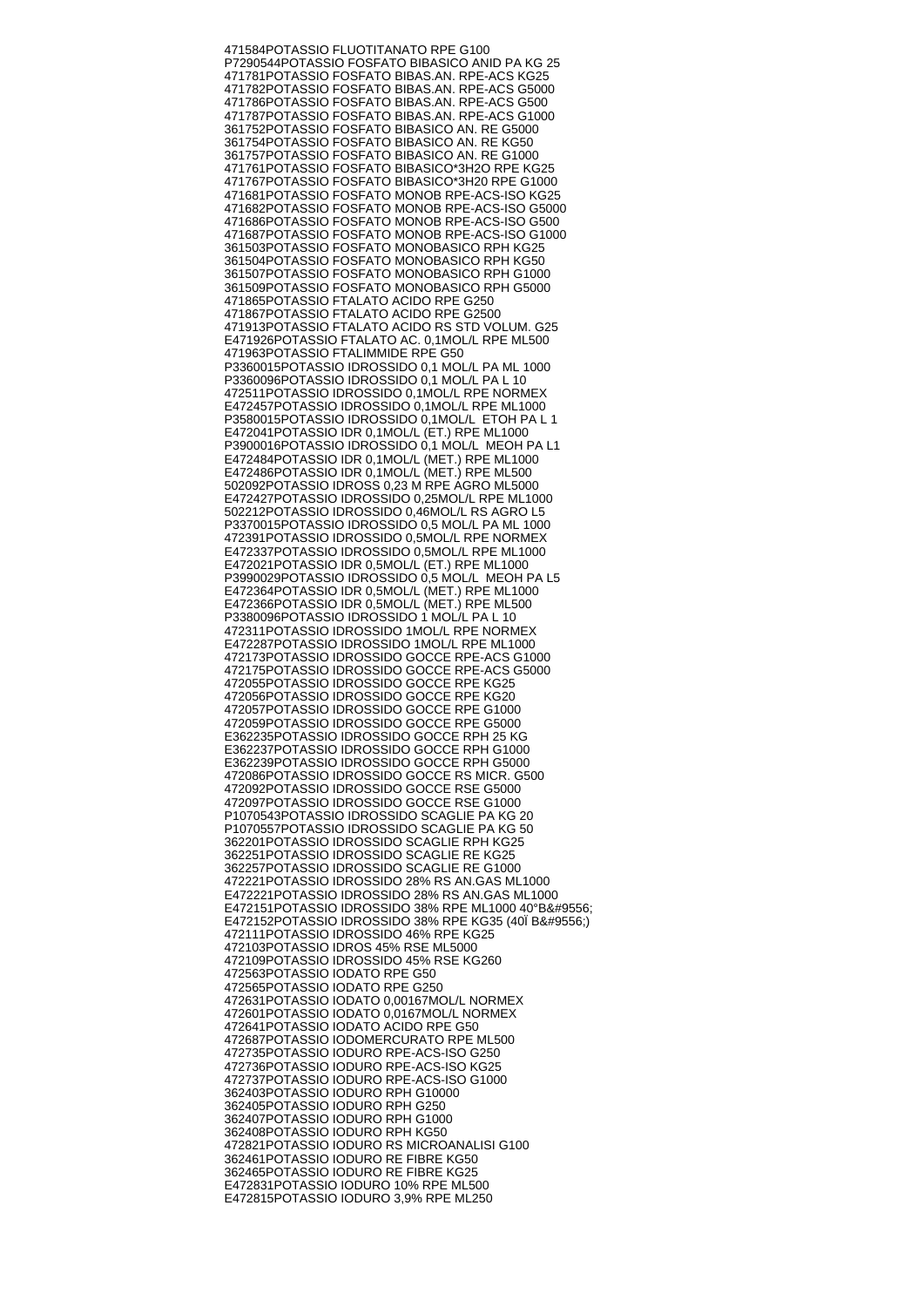362622 POTASSIO METABISOLFITO RPH G10000 362627 POTASSIO METABISOLFITO RPH G1000 362628 POTASSIO METABISOLFITO RPH KG50 473001 POTASSIO NITRATO RPE-ACS-ISO KG25 473007 POTASSIO NITRATO RPE-ACS-ISO G1000 473009 POTASSIO NITRATO RPE-ACS-ISO G5000 363004 POTASSIO NITRATO RPH KG50 363007 POTASSIO NITRATO RPH G1000 363009 POTASSIO NITRATO RPH G5000 P1490044 POTASSIO NITRATO PS KG 25 473045 POTASSIO NITRATO 1M RPE ML250 473084 POTASSIO NITRITO RPE G100 473133 POTASSIO OSSALATO RPE-ACS KG25 473135 POTASSIO OSSALATO RPE-ACS G250 473137 POTASSIO OSSALATO RPE-ACS G1000 473185 POTASSIO OSSALATO ACIDO RPE G250 473381 POTASSIO PERMANGANATO RPE-ACS KG25 473385 POTASSIO PERMANGANATO RPE-ACS G250 473387 POTASSIO PERMANGANATO RPE-ACS G1000 E363101 POTASSIO PERMANGANATO RPH KG25 E363107 POTASSIO PERMANGANATO RPH G1000 E363109 POTASSIO PERMANGANATO RPH G5000 473661 POTASSIO PERMANG. 0,002MOL/L RPE NORMEX P3410016 POTASSIO PERMANGANATO 0,02 MOL/L PA L 1 P3410095 POTASSIO PERMANGANATO 0,02 MOL/L PA L 5 473591 POTASSIO PERMANG. 0,02MOL/L RPE NORMEX 473567 POTASSIO PERMANG. 0,02MOL/L RPE ML1000 473557 POTASSIO PERMANG 0,02MOL/L SUPRPE ML1000 P3420016 POTASSIO PERMANGANATO 0,2 MOL/L PA L 1 E473514 POTASSIO PERMANGAN. 0,2MOL/L RPE ML1000 476671 POTASSIO PERMANGANATO B.C.HG RS-ACS G100 473835 POTASSIO PIROANTIMONIATO ACIDO RPE G250 473915 POTASSIO PIROFOSFATO RPE G250 473917 POTASSIO PIROFOSFATO RPE G1000 473961 POTASSIO PIROGALLATO 14% RS ML250 473962 POTASSIO PIROGALLATO 14% RS ML1000 E473961 POTASSIO PIROGALLATO 14% RS ML250 E473962 POTASSIO PIROGALLATO 14% RS ML1000 474017 POTASSIO PIROSOLFATO RPE-ACS G1000 474114 POTASSIO SODIO TARTRATO RPE-ACS KG50 474117 POTASSIO SODIO TARTRATO RPE-ACS G1000 474119 POTASSIO SODIO TARTRATO RPE-ACS G5000 E363454 POTASSIO SODIO TARTRATO RPH KG50 E363457 POTASSIO SODIO TARTRATO RPH G1000 E363459 POTASSIO SODIO TARTRATO RPH G5000 474167 POTASSIO SOLFATO RPE-ACS-ISO G1000 474169 POTASSIO SOLFATO RPE-ACS-ISO G5000 474205 POTASSIO SOLFATO RS MICROANALISI G250 363604 POTASSIO SOLFATO RE KG50 363607 POTASSIO SOLFATO RE G1000 474355 POTASSIO SOLFOCIANURO RPE-ACS G250 474357 POTASSIO SOLFOCIANURO RPE-ACS G1000 363754 POTASSIO SOLFOCIANURO RE KG50 363756 POTASSIO SOLFOCIANURO RE G500 E474417 POTASSIO SOLFOCIAN. 0,1MOL/L RPE ML1000 E474381 POTASSIO SOLFOCIANURO 5% RPE ML1000 363807 POTASSIO SOLFOGUAIACOLATO RE G1000 363884 POTASSIO SORBATO RE G1000 474465 POTASSIO TARTRATO RPE G250 474467 POTASSIO TARTRATO RPE G1000 474512 POTASSIO TARTRATO ACIDO RPE G5000 474515 POTASSIO TARTRATO ACIDO RPE G250 474517 POTASSIO TARTRATO ACIDO RPE G1000 363904 POTASSIO TARTRATO ACIDO RE KG50 363907 POTASSIO TARTRATO ACIDO RE G1000 474652 POTASSIO TELLURITO RE G25 470771 POTASSIO TER-BUTILATO RPE G250 470603 POTASSIO TETRABORATO RPE KG25 470607 POTASSIO TETRABORATO RPE G1000 474422 POTASSIO TITANILE OSS STD G10 503821 PRASEODIMIO 1 G/L RS STD PER ICP ML 100 503823 PRASEODIMIO 1 G/L RS STD PER ICP ML 500 503825 PRASEODIMIO 10 G/L RS STD PER ICP ML 100 503827 PRASEODIMIO 10 G/L RS STD PER ICP ML 500 505781 PRASEODINIO PR 10 PPM ICP-MS HNO3 50 ML 505782 PRASEODINIO PR 10 PPM ICP-MS HNO3 100 ML 505785 PRASEODINIO PR 100PPM ICP-MS HNO3 100 ML E321425 PROCAINA CLORIDRATO RPH G250 363953 PROPILE P-OSSIBENZOATO RPH G50 363956 PROPILE P-OSSIBENZOATO RPH G500 474871 PROPILENE CARBONATO RPE ML1000 474855 PROPIONITRILE RPE ML500 488671 P-TOLUENSOLFOCLORURO RPE G100 488672 P-TOLUENSOLFOCLORURO RPE G1000 488661 P-TOLUENSOLFONAMMIDE RPE G100 488681 P-TOLUENSOLFONILIDRAZINA RPE G25 488804 P-TOLUIDINA RE G100 492504 P-XILENE RPE ML1000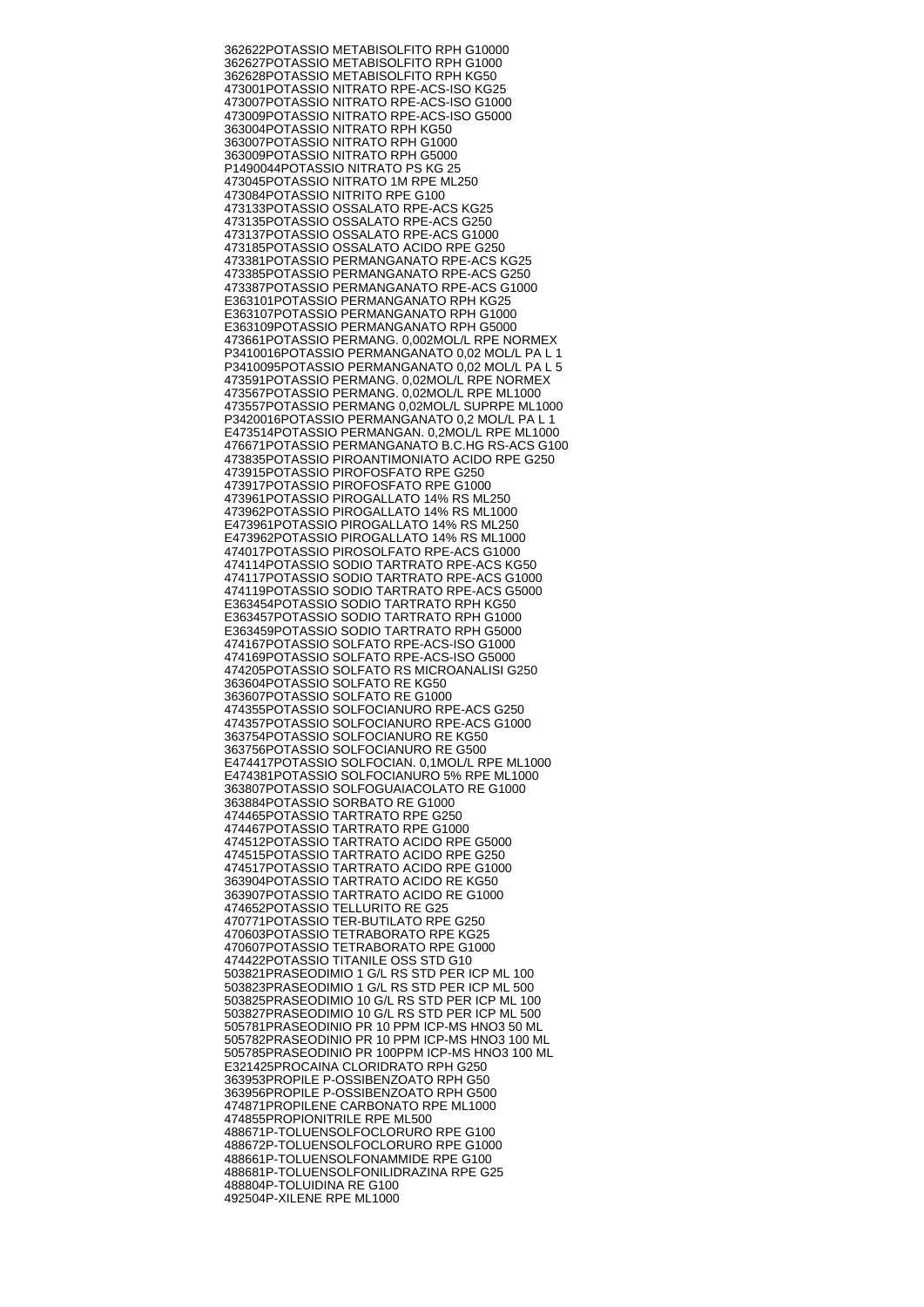364011 QUARZO GRANULI RE G100 475132 RAFFINOSIO RPE G25 475151 RAME RS STD AA NORMEX 504361 RAME AAS 0.020MG/L HNO3 50 ML E497611 RAME RS STD AA ML500 E497615 RAME RS STD AA ML100 503541 RAME 1 G/L RS STD PER I.C.P. ML 100 503543 RAME 1 G/L RS STD PER I.C.P. ML 500 503545 RAME 10 G/L RS STD PER I.C.P. ML 100 503547 RAME 10 G/L RS STD PER I.C.P. ML 500 505576 RAME CU 10 PPM ICP-MS HNO3 50 ML 505577 RAME CU 10 PPM ICP-MS HNO3 100 ML 505578 RAME CU 100 PPM ICP-MS HNO3 100 ML 475405 RAME ACETATO ICO RPE-ACS G250 475407 RAME ACETATO ICO RPE-ACS G1000 364007 RAME ACETATO ICO RE G1000 475455 RAME AMMONIO CLORURO ICO RPE G250 475457 RAME AMMONIO CLORURO ICO RPE G1000 475553 RAME CARBONATO BASICO ICO RPE KG25 475555 RAME CARBONATO BASICO ICO RPE G250 475557 RAME CARBONATO BASICO ICO RPE G1000 475685 RAME CLORURO ICO RPE G250 475687 RAME CLORURO ICO RPE G1000 P7840044 RAME CLORURO ICO PS KG 25 364503 RAME CLORURO ICO RE KG50 364507 RAME CLORURO ICO RE G1000 475605 RAME CLORURO OSO RPE G250 475607 RAME CLORURO OSO RPE G1000 E475632 RAME CLORURO OSO 7% RS ML1000 475185 RAME ELETTROLITICO 1MM FILO RPE G250 475187 RAME ELETTROLITICO 1MM FILO RPE G1000 475215 RAME ELETTROLITICO 0,1MM LASTRA RPE G250 475305 RAME ELETTROLITICO TORNITURA RPE G250 475307 RAME ELETTROLITICO TORNITURA RPE G1000 364611 RAME IODURO OSO RE KG25 364631 RAME IODURO OSO RE FIBRE KG25 364637 RAME IODURO OSO RE FIBRE G1000 475784 RAME NITRATO ICO RPE G2500 475786 RAME NITRATO ICO RPE G500 P8540044 RAME NITRATO ICO PS KG 25 475966 RAME OSSIDO ICO FILO RS-ACS G500 475994 RAME OSSIDO ICO RPE G100 475835 RAME OSSIDO OSO RE G250 364621 RAME PIROFOSFATO RE G1000 PER GALVANICA 475334 RAME RIDOTTO POLVERE RPE G100 475337 RAME RIDOTTO POLVERE RPE G1000 476094 RAME SOLFATO ICO RPE-ACS KG50 476097 RAME SOLFATO ICO RPE-ACS G1000 476099 RAME SOLFATO ICO RPE-ACS G5000 364754 RAME SOLFATO ICO RPH KG50 364757 RAME SOLFATO ICO RPH G1000 364759 RAME SOLFATO ICO RPH G5000 476154 RAME SOLFATO ICO RS MICROANALISI G100 P7960544 RAME SOLFATO ICO PS KG 25 476243 RAME SOLFATO ICO ANIDRO RPE KG25 476245 RAME SOLFATO ICO ANIDRO RPE G250 476247 RAME SOLFATO ICO ANIDRO RPE G1000 365004 RAME SOLFATO ICO ANIDRO KG50 365006 RAME SOLFATO ICO ANIDRO RE G500 E476211 RAME SOLFATO ICO 12,5% RPE ML1000 PS0327/29 REATTIVO acidità totale RS ML 5000 478043 REATTIVO CAR. OLII VEGETALI RS ML1X10 524910 REATTIVO UNICO PER LIPOLISI RPE ML2500 505801 RENIO RE 10 PPM ICP-MS HNO3 50 ML 505802 RENIO RE 10 PPM ICP-MS HNO3 100 ML 505805 RENIO RE 100 PPM ICP-MS HNO3 100 ML 476331 RESAZURINA RS G25 417346 AMBERLITE IRA-94S RS G500 417362 AMBERLITE XAD-7HP RS G1000 417366 AMBERLITE XAD-7HP RS G500 417722 AMBERLITE IRC 50 RS G1000 417931 AMBERLITE IRA 95 RS G1000 418071 AMBERLITE XAD-1180 RS G1000 417821 AMBERLITE IRA 67 RS G1000 417051 AMBERLITE IRA-458 CL RS G500 417052 AMBERLITE IRA-458 CL RS G1000 417411 AMBERLITE IRA 402 CL RS G1000 417431 AMBERLITE IRA 404 CL RS G1000 417521 AMBERLITE IRA-900 CL RS G500 417522 AMBERLITE IRA-900 CL RS G1000 417531 AMBERLITE IRA 410 CL RS G1000 417552 AMBERLITE IRA-910 CL RS G1000 417561 AMBERLITE IRA-958 CL RS G1000 417801 AMBERJET 4400 OH RS G1000 417391 AMBERLITE IRC-86 RS G1000 417501 AMBERLITE 200 C NA RS G500 417502 AMBERLITE 200 C NA RS G1000 417591 AMBERLITE IR-120 (NA+) RS G500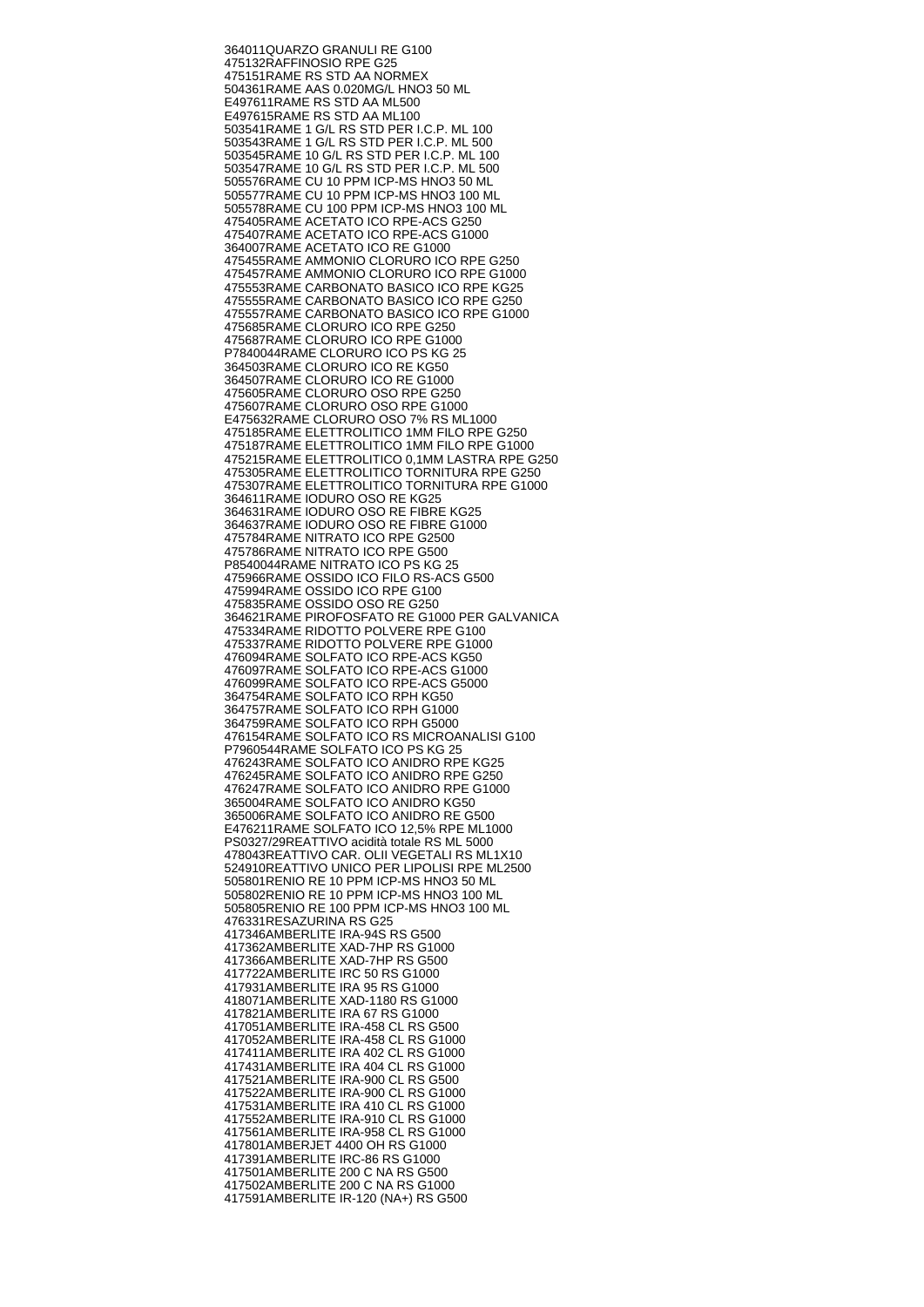417592 AMBERLITE IR-120 (NA+) RS G1000 417451 AMBERLITE IRP-64 RS G250 418041 AMBERLITE IRP-88 RS G1000 417981 AMBERLYST 15 WET RS G1000 417971 AMBERLITE IRC 748 RS G1000 417471 AMBERLITE XAD-2 RS G500 417472 AMBERLITE XAD 4 RS G1000 417476 AMBERLITE XAD-4 RS G500 418061 AMBERLITE XAD-16 RS G1000 418091 DUOLITE XAD761 RS G1000 476565 RESORCINA RPE G250 389501 RIBOFLAVINA RPH G10 476643 RODAMINA B RS G50 503861 RODIO 1 G/L RS STD PER I.C.P. ML 100 503863 RODIO 1 G/L RS STD PER I.C.P. ML 500 503865 RODIO 10 G/L RS STD PER I.C.P. ML 100 503867 RODIO 10 G/L RS STD PER I.C.P. ML 500 505806 RODIO RH 10 PPM ICP-MS HCL 50 ML 505807 RODIO RH 10 PPM ICP-MS HCL 100 ML 505808 RODIO RH 100 PPM ICP-MS HCL 100 ML 435832 RODIO 5% SU CARBONE RS G25 416002 ALIZARINA SOLFOSODICA RPE G25 476651 ROSSO BROMOFENOLO RPE G1 476661 ROSSO BROMOPIROGALLOLO RPE G1 476687 ROSSO CHINALDINA RPE G1 476717 ROSSO CLOROFENOLO RPE G1 476724 ROSSO CLOROFENOLO 0,4% RPE ML100 E476724 ROSSO CLOROFENOLO 0,4% RPE ML100 476762 ROSSO CONGO RPE G25 476764 ROSSO CONGO RPE G100 476838 ROSSO FENOLO RPE-ACS G5 E476845 ROSSO FENOLO 0,2% RPE ML250 476861 ROSSO GLICINA CRESOLO RPE G1 476881 ROSSO METILE RPE G250 476883 ROSSO METILE RPE G50 E476921 ROSSO METILE 0,1% RPE ML250 E476915 ROSSO METILE 0,2% RPE ML250 476951 ROSSO NEUTRO RPE G10 476778 ROSSO O-CRESOLO RPE G5 E476805 ROSSO O-CRESOLO 0,2% RPE ML250 476871 ROSSO PER GRASSI 7B RS G25 476961 ROSSO PER OLIO O RPE G25 476941 ROSSO PONCEAU BS RS G10 476981 ROSSO PONCEAU S RS G5 477011 ROSSO SOLIDO NUCLEARE RS G10 503841 RUBIDIO 1 G/L RS STD PER I.C.P. ML 100 503843 RUBIDIO 1 G/L RS STD PER I.C.P. ML 500 503845 RUBIDIO 10 G/L RS STD PER I.C.P. ML 100 503847 RUBIDIO 10 G/L RS STD PER I.C.P. ML 500 505791 RUBIDIO RB 10 PPM ICP-MS HNO3 50 ML 505792 RUBIDIO RB 10 PPM ICP-MS HNO3 100 ML 505795 RUBIDIO RB 100 PPM ICP-MS HNO3 100 ML 477037 RUBIDIO CARBONATO RPE G1 477067 RUBIDIO CLORURO RPE G1 503871 RUTENIO 1 G/L RS STD PER I.C.P. ML 100 503873 RUTENIO 1 G/L RS STD PER I.C.P. ML 500 503875 RUTENIO 10 G/L RS STD PER I.C.P. ML 100 503877 RUTENIO 10 G/L RS STD PER I.C.P. ML 500 505811 RUTENIO RU 10 PPM ICP-MS HCL 50 ML 505812 RUTENIO RU 10 PPM ICP-MS HCL 100 ML 505815 RUTENIO RU 100 PPM ICP-MS HCL 100 ML 435852 RUTENIO 5% SU CARBONE RS G25 502062 SABBIA DI FONTAINEBLEAU RS RPE KG 25 502063 SABBIA DI FONTAINEBLEAU RPE G 5000 502064 SABBIA DI FONTAINEBLEAU RS AGRO G 1000 477153 SABBIA PURIFICATA RS CRO G1000 477182 SACCAROSIO RPE-ACS G5000 477183 SACCAROSIO RPE-ACS KG25 477187 SACCAROSIO RPE-ACS G1000 E365152 SACCAROSIO RPH KG25 E365157 SACCAROSIO RPH G1000 477232 SAFRANINA T RS G25 477241 SAFRANINA T SOL RS ML250 PER KIT GRAM-HU E477302 SALDA AMIDO 1% RPE ML1000 477311 SALE BLU SOLIDO B RS G25 477353 SALICILALDOSSIMA RPE G50 503931 SAMARIO 1 G/L RS STD PER I.C.P. ML 100 503933 SAMARIO 1 G/L RS STD PER I.C.P. ML 500 503935 SAMARIO 10 G/L RS STD PER I.C.P. ML 100 503937 SAMARIO 10 G/L RS STD PER I.C.P. ML 500 505851 SAMARIO SM 10 PPM ICP-MS HNO3 50 ML 505852 SAMARIO SM 10 PPM ICP-MS HNO3 100 ML 505855 SAMARIO SM 100 PPM ICP-MS HNO3 100 ML 477507 SAPONE SOLUZIONE RS ML1000 E477507 SAPONE SOLUZIONE RS ML1000 365755 SAPONINA RE G250 365757 SAPONINA RE G1000 503901 SCANDIO 1 G/L RS STD PER I.C.P. ML 100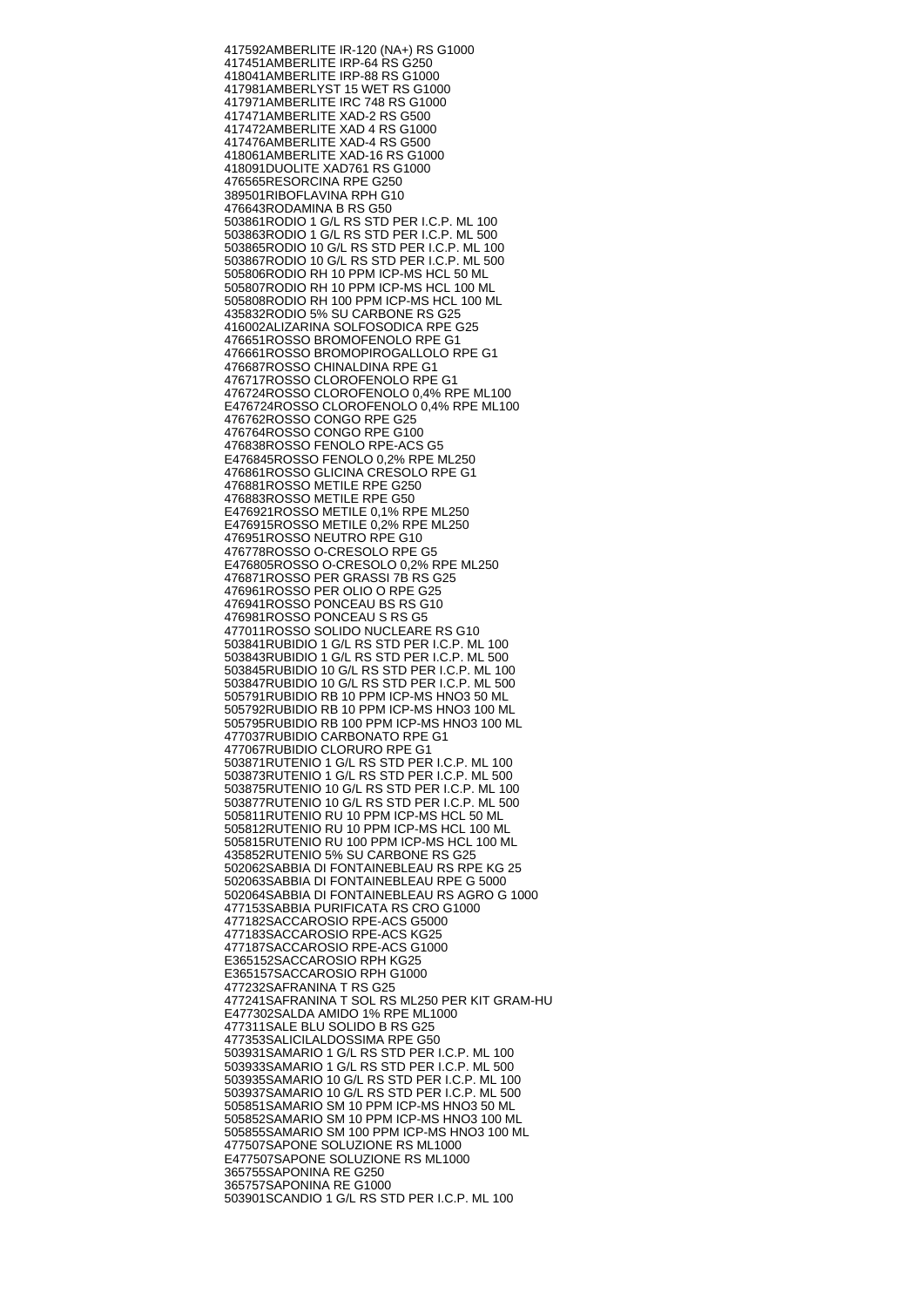503903 SCANDIO 1 G/L RS STD PER I.C.P. ML 500 503905 SCANDIO 10 G/L RS STD PER I.C.P. ML 100 503907 SCANDIO 10 G/L RS STD PER I.C.P. ML 500 505836 SCANDIO SC 10 PPM ICP-MS HNO3 50 ML 505837 SCANDIO SC 10 PPM ICP-MS HNO3 100 ML 505838 SCANDIO SC 100 PPM ICP-MS HNO3 100 ML 477601 SCHIFF REATTIVO RPE ML500 477592 SCHIFF REATTIVO RS ISTOLOGIA ML500X6 477691 SELENIO RS STD AA NORMEX E497621 SELENIO RS STD AA ML500 E497625 SELENIO RS STD AA ML100 503911 SELENIO 1 G/L RS STD PER I.C.P. ML 100 503913 SELENIO 1 G/L RS STD PER I.C.P. ML 500 503915 SELENIO 10 G/L RS STD PER I.C.P. ML 100 503917 SELENIO 10 G/L RS STD PER I.C.P. ML 500 505841 SELENIO SE 10 PPM ICP-MS HNO3 50 ML 505842 SELENIO SE 10 PPM ICP-MS HNO3 100 ML 505845 SELENIO SE 100 PPM ICP-MS HNO3 100 ML 477762 SELENIO BIOSSIDO RPE G25 477766 SELENIO BIOSSIDO RPE G250 477702 SELENIO RPE G25 477707 SELENIO RPE G1000 477854 SEMICARBAZIDE CLORIDRATO RE G100 477921 SESAMOLO RPE G5 477861 SETACCI MOLECOLARI 13X 1/16 PEL. RS G250 477841 SETACCI MOLECOLARI 13X 1/8 PELL. RS G250 477831 SETACCI MOLECOLARI 13X POLVERE RS G250 P1810017 SETACCI MOLECOLARI 3 A RS G 1000 477731 SETACCI MOLECOLARI 3A 1/16 PELL. RS G250 477721 SETACCI MOLECOLARI 3A 1/8 PELL. RS G250 477711 SETACCI MOLECOLARI 3A POLVERE RS G250 P557X SETACCI MOLECOLARI DEUTERATI 3A 99,5% 5G P1820017 SETACCI MOLECOLARI 4 A RS G 1000 P1820027 SETACCI MOLECOLARI 4 A RS G 5000 477791 SETACCI MOLECOLARI 4A 1/16 PELL. RS G250 477741 SETACCI MOLECOLARI 4A POLVERE RS G250 477821 SETACCI MOLECOLARI 5A 1/16 PEL. RS G250 477811 SETACCI MOLECOLARI 5A 1/8 PELL. RS G250 477881 SETACCI MOLECOL AW500 1/16 RS PELL. G250 477941 SHORR COLORANTE SOL RS ML500 477961 SILICIO RS STD AA NORMEX E497631 SILICIO RS STD AA ML500 E497635 SILICIO RS STD AA ML100 422104 SILICIO BIOSSIDO RPE G100 422106 SILICIO BIOSSIDO RPE G500 E365801 SILICIO BIOSSIDO RPH G1000 504271 SILICIO 1 G/L RS STD PER I.C.P. ML 100 504273 SILICIO 1 G/L RS STD PER I.C.P. ML 500 504275 SILICIO 10 G/L RS STD PER I.C.P. ML 100 504277 SILICIO 10 G/L RS STD PER I.C.P. ML 500 503921 SILICIO 1 G/L RS STD PER I.C.P. ML 100 503923 SILICIO 1 G/L RS STD PER I.C.P. ML 500 503925 SILICIO 10 G/L RS STD PER I.C.P. ML 100 503927 SILICIO 10 G/L RS STD PER I.C.P. ML 500 505846 SILICE SI 10 PPM ICP-MS H2O 50 ML 505847 SILICE SI 10 PPM ICP-MS H2O 100 ML 505848 SILICE SI 100 PPM ICP-MS H2O 100 ML 477984 SILICIO TETRACLORURO RPE ML250 443752 SIM-DIFENILCARBAZIDE RPE-ACS G25 443754 SIM-DIFENILCARBAZIDE RPE-ACS G100 443801 SIM-DIFENILCARBAZONE RPE G10 444053 SIM-DIFENTIOCARBAZONE RPE-ACS G50 447121 SIM-ETANO DICLORO RPE-ACS ML1000 447121000 SIM-ETANO DICLORO RPE-ACS ML1000 P0281016 DICLORO-1,2 ETANO PA ANIDRO1L P0281021 DICLORO-1,2 ETANO PA ANIDRO2,5L P0283716 SIM-ETANO DICLORO RS HPLC ISOC. ML 1000 P0283721 SIM-ETANO DICLORO RS HPLC ISOC. ML 2500 447141 SIM-ETANO DICLORO RS SPETTRO ML1000 P0282716 SIM-ETANO DICLORO RS SPECTROSOL ML1000 P0280228 SIM-ETANO DICLORO PS ML 5000 P0280268 SIM-ETANO DICLORO PS L 200 340151 SIM-ETANO DICLORO RE ML1000 340155 SIM-ETANO DICLORO RE KG34 447276 SIM-ETANO TETRABROMO RPE ML500 478101 SODIO RS STD AA NORMEX 503744 SODIO CLORURO 200 G/L AAS 50 ML E497641 SODIO RS STD AA ML500 E497645 SODIO RS STD AA ML100 503300 SODIO 1 G/L RS STD IONICO ML 50 503301 SODIO 1 G/L RS STD IONICO ML 100 503302 SODIO1 G/L RS STD IONICO ML 250 503303 SODIO 1 G/L RS STD IONICO ML 500 503741 SODIO 1 G/L RS STD PER I.C.P. ML 100 503743 SODIO 1 G/L RS STD PER I.C.P. ML 500 503745 SODIO 10 G/L RS STD PER I.C.P. ML 100 503747 SODIO 10 G/L RS STD PER I.C.P. ML 500 505731 SODIO NA 10 PPM ICP-MS HNO3 50 ML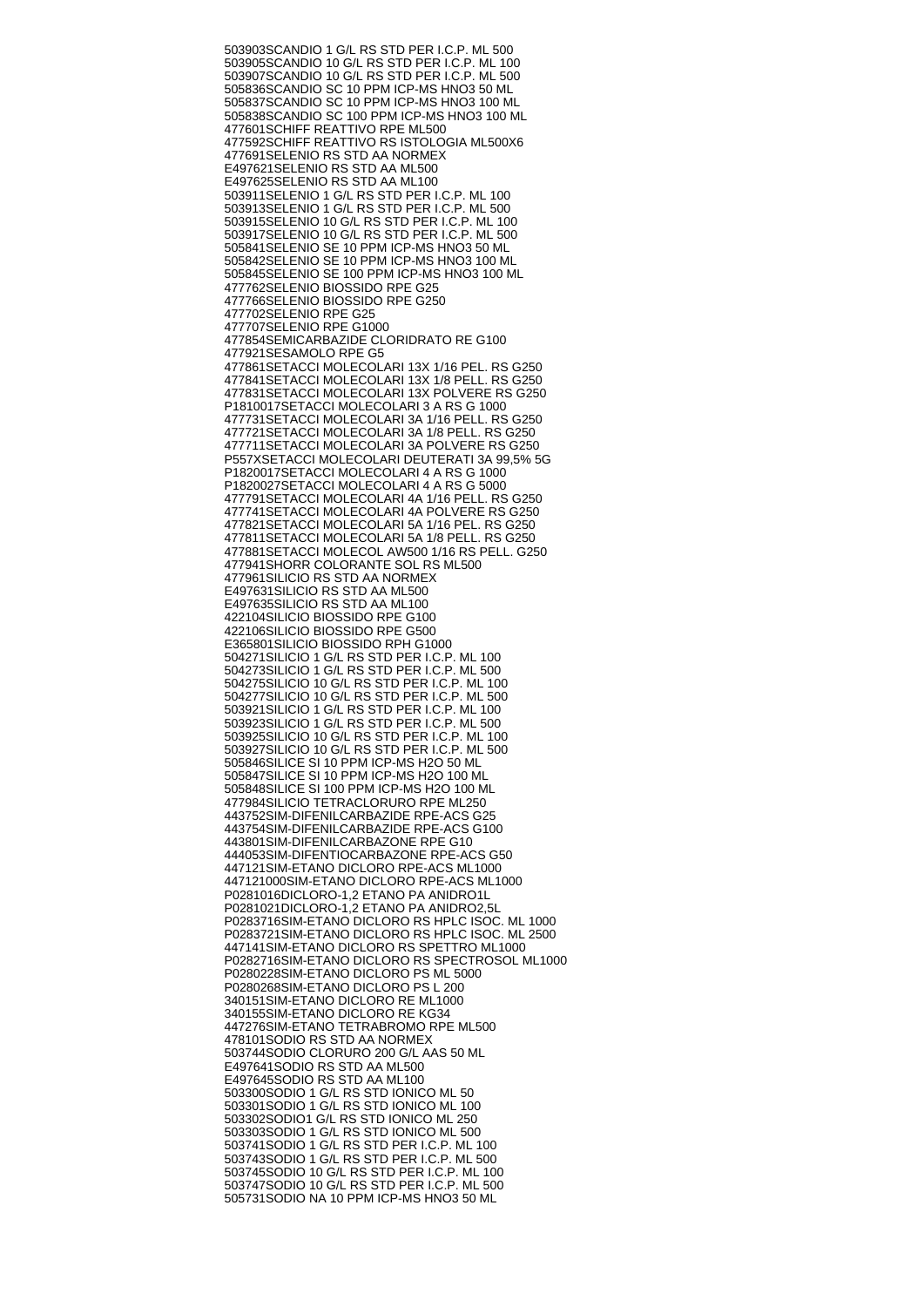505732 SODIO NA 10 PPM ICP-MS HNO3 100 ML 505735 SODIO NA 100 PPM ICP-MS HNO3 100 ML 503746 SODIO PER AA FIAMMA 200 G/L 50 ML 482234 SODIO META-PERIODATO RPE-ACS G100 482236 SODIO META-PERIODATO RPE-ACS G1000 478134 SODIO ACETATO RPE-ACS-ISO KG50 478137 SODIO ACETATO RPE-ACS-ISO G1000 478139 SODIO ACETATO RPE-ACS-ISO G5000 366204 SODIO ACETATO RPH KG50 366205 SODIO ACETATO RPH KG25 366207 SODIO ACETATO RPH G1000 366209 SODIO ACETATO RPH G5000 478163 SODIO ACETATO ANIDRO RPE KG25 478166 SODIO ACETATO ANIDRO RPE G500 478167 SODIO ACETATO ANIDRO RPE G1000 366372 SODIO ACETATO ANIDRO RPH G5000 366374 SODIO ACETATO ANIDRO RPH KG50 366377 SODIO ACETATO ANIDRO RPH G1000 366551 SODIO ALGINATO RPH G100 366552 SODIO ALGINATO RPH G1000 P1860027 SETACCI MOLECOLARI 13X RS G 5000 478234 SODIO ALLUMINATO RE KG50 478237 SODIO ALLUMINATO RE G1000 478357 SODIO AMMONIO IDROGENO FOSFATO RPE G1000 402381 SODIO ARSENITO 0,05 MOL/L NORMEX 402337 SODIO ARSENITO 0,05MOL/L RPE ML1000 478481 SODIO AZOTURO RE G2500 478482 SODIO AZOTURO RE G250 478484 SODIO AZOTURO RE G25 366754 SODIO BENZOATO RPH KG50 366757 SODIO BENZOATO RPH G1000 366759 SODIO BENZOATO RPH G5000 P1250517 SODIO BICARBONATO PA G 1000 P1250527 SODIO BICARBONATO PA G 5000 478531 SODIO BICARBONATO RPE-ACS G5000 478534 SODIO BICARBONATO RPE-ACS KG50 478536 SODIO BICARBONATO RPE-ACS G500 478537 SODIO BICARBONATO RPE-ACS G1000 366902 SODIO BICARBONATO RPH KG25 366904 SODIO BICARBONATO RPH KG50 366909 SODIO BICARBONATO RPH G5000 P1260044 SODIO BICARBONATO PS KG 25 478577 SODIO BICROMATO BIIDRATO RPE G1000 367007 SODIO BICROMATO BIIDRATO RE G1000 368508 SODIO BIFLUORURO RE KG50 478673 SODIO BISOLFATO RPE KG25 478677 SODIO BISOLFATO RPE G1000 478953 SODIO BOROIDRURO RE G50 478955 SODIO BOROIDRURO RE G250 478957 SODIO BOROIDRURO RE G1000 478964 SODIO BOROIDRURO PASTIGLIE RE G100 479006 SODIO BROMATO RPE G500 479055 SODIO BROMURO RPE-ACS G250 479057 SODIO BROMURO RPE-ACS G1000 E367354 SODIO BROMURO RPH KG50 E367357 SODIO BROMURO RPH G1000 E367359 SODIO BROMURO RPH G5000 367455 SODIO CACODILATO RE G250 479211 SODIO CARBONATO 0,05MOL/L NORMEX E479186 SODIO CARBONATO 0,5MOL/LRPE ML500 P1270517 SODIO CARBONATO ANIDRO PA G 1000 P1270527 SODIO CARBONATO ANIDRO PA G 5000 P1270544 SODIO CARBONATO ANIDRO PA KG 25 479301 SODIO CARBONATO ANIDRO RPE-ACS-ISO G5000 479302 SODIO CARBONATO ANIDRO RPE-ACS-ISO KG25 479307 SODIO CARBONATO ANIDRO RPE-ACS-ISO G1000 E367703 SODIO CARBONATO ANIDRO RPH G5000 E367704 SODIO CARBONATO ANIDRO RPH KG50 E367707 SODIO CARBONATO ANIDRO RPH G1000 479331 SODIO CARBONATO ANIDRO VOL G50 479121 SODIO CARBONATO DECAID. RPE-ISO G5000 479124 SODIO CARBONATO DECAID. RPE-ISO KG50 479127 SODIO CARBONATO DECAID. RPE-ISO G1000 367671 SODIO CARBONATO MICRO RPH KG25 E367601 SODIO CARBONATO DECAIDRATO RPH KG25 E367603 SODIO CARBONATO DECAIDRATO RPH KG20 E367604 SODIO CARBONATO DECAIDRATO RPH KG50 E367609 SODIO CARBONATO DECAIDRATO RPH G5000 479257 SODIO CARBONATO MONOID. RPE-ACS G1000 367691 SODIO CARBONATO MONOIDRATO RPH G1000 367692 SODIO CARBONATO MONOIDRATO RPH G5000 367694 SODIO CARBONATO MONOIDRATO RPH KG50 E479151 SODIO CARBONATO 20% RPE ML1000 479371 SODIO CIANOBOROIDRURO RPE G25 E367951 SODIO CITRATO BIBASICO RPH G1000 E367952 SODIO CITRATO BIBASICO RPH G10000 E367956 SODIO CITRATO BIBASICO RPH KG50 368007 SODIO CITRATO TRIBASICO RE G1000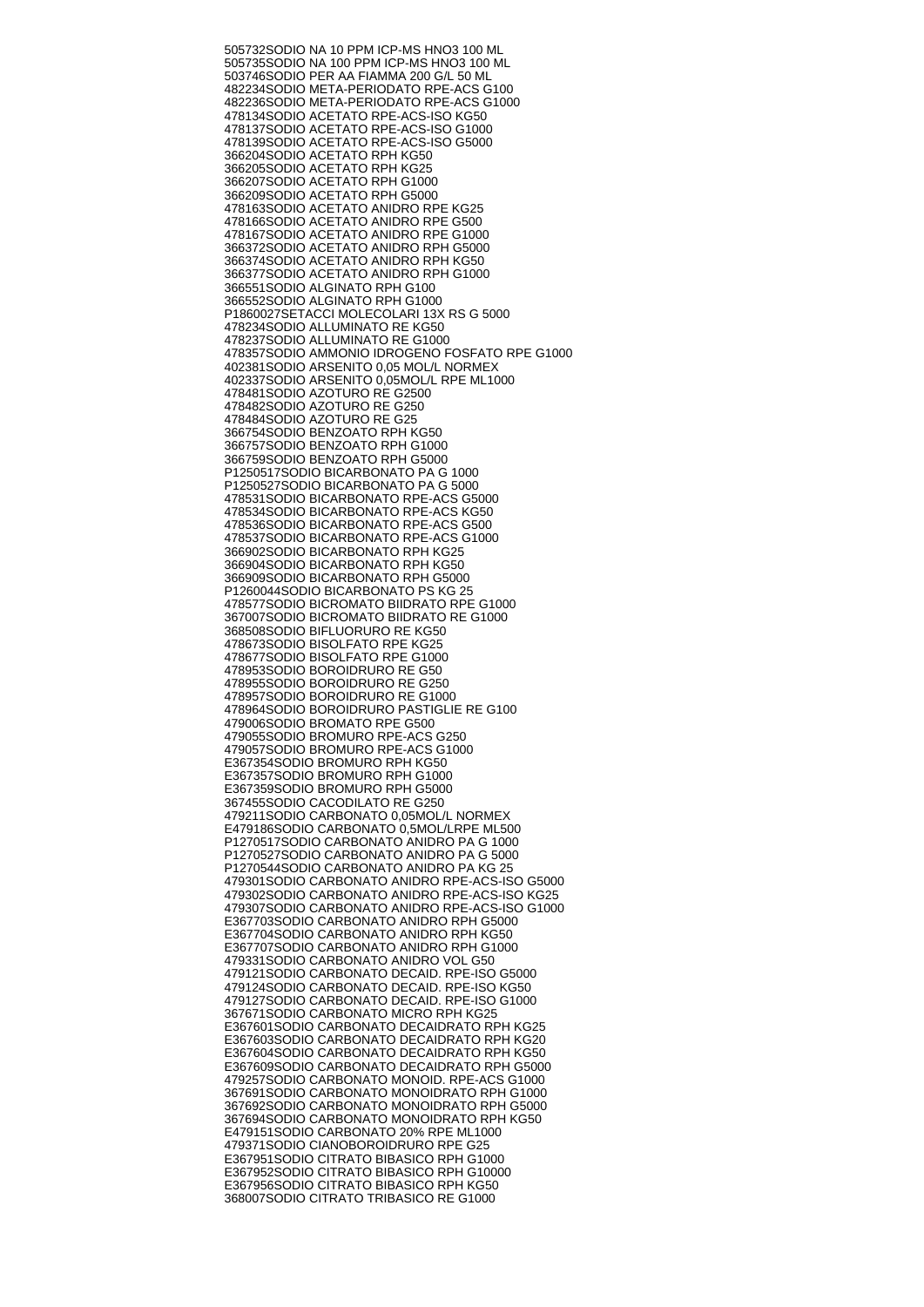368009 SODIO CITRATO TRIBASICO RE G5000 E368102 SODIO CITRATO TRIBASICO ANIDRO RPH KG20 E368107 SODIO CITRATO TRIBASICO ANIDRO RPH G1000 479484 SODIO CITRATO TRIBASICO BIID. RPE KG50 479485 SODIO CITRATO TRIBASICO BIID. RPE G250 479487 SODIO CITRATO TRIBASICO BIID. RPE G1000 479488 SODIO CITRATO TRIBASICO BIID. RPE G2500 368051 SODIO CITRATO TRIBASICO\*2H2O RPH KG25 368052 SODIO CITRATO TRIBASICO\*2H2O RPH G10000 368054 SODIO CITRATO TRIBASICO\*2H2O RPH KG50 368057 SODIO CITRATO TRIBASICO\*2H2O RPH G1000 479681 SODIO CLORURO RPE-ACS KG25 479686 SODIO CLORURO RPE-ACS G500 479687 SODIO CLORURO RPE-ACS G1000 479689 SODIO CLORURO RPE-ACS G5000 368253 SODIO CLORURO RPH KG25 SACCO 368256 SODIO CLORURO RPH KG25 FUSTO 368257 SODIO CLORURO RPH G1000 368259 SODIO CLORURO RPH G5000 529011 SODIO CLORURO RPH KG 25 479652 SODIO CLORURO RS STD VOLUMETRIA G50 479781 SODIO CLORURO 0,1MOL/L NORMEX 479671 SODIO CLORURO B.C. HG RS G100 479833 SODIO COBALTO NITRITO RPE G50 479835 SODIO COBALTO NITRITO RPE G250 479905 SODIO CROMATO ANIDRO RPE G250 479921 SODIO DICLORODISOCIANURATO RPE G10 405144 SODIO DIETILDITIOCARBAMMATO RPE G100 480005 SODIO ESAFLUOSILICATO RPE G250 368759 SODIO ESAFLUOSILICATO RE G5000 368351 SODIO ESAMETAFOSFATO RE G10000 368354 SODIO ESAMETAFOSFATO RE KG50 368357 SODIO ESAMETAFOSFATO RE G1000 479954 SODIO FLUORURO RPE-ACS-ISO KG 25 479955 SODIO FLUORURO RPE-ACS-ISO G250 479957 SODIO FLUORURO RPE-ACS-ISO G1000 368451 SODIO FLUORURO RE KG25 368457 SODIO FLUORURO RE G1000 480046 SODIO FORMIATO RPE G500 480141 SODIO FOSFATO BIBASICO AN. RPE-ACS G1000 480142 SODIO FOSFATO BIBASICO AN. RPE-ACS G5000 369211 SODIO FOSFATO BIBASICO ANIDRO RPH KG25 369205 SODIO FOSFATO BIBASICO ANIDRO RPH KG50 480222 SODIO FOSFATO BIBASICO BIID. RPE G5000 480226 SODIO FOSFATO BIBASICO BIID. RPE G500 480227 SODIO FOSFATO BIBASICO BIID. RPE G1000 369185 SODIO FOSFATO BIBASICO\*2H20 RPH G5000 480131 SODIO FOSFATO BIBASICO RPE G5000 480134 SODIO FOSFATO BIBASICO RPE KG50 480135 SODIO FOSFATO BIBASICO RPE KG25 480137 SODIO FOSFATO BIBASICO RPE G1000 E369152 SODIO FOSFATO BIBASICO\*12H2O RPH KG25 E369154 SODIO FOSFATO BIBASICO\*12H2O RPH KG50 E369159 SODIO FOSFATO BIBASICO\*12H2O RPH G5000 369163 SODIO FOSFATO BIBASICO\*12H2O RE KG50 369254 SODIO FOSFATO BIBASICO SECCO RE KG50 369257 SODIO FOSFATO BIBASICO SECCO RE G1000 480081 SODIO FOSFATO MONOBASICO RPE-ACS KG25 480082 SODIO FOSFATO MONOBASICO RPE-ACS G5000 480086 SODIO FOSFATO MONOBASICO RPE-ACS G500 480087 SODIO FOSFATO MONOBASICO RPE-ACS G1000 369141 SODIO FOSFATO MONOBASICO RPH G5000 369142 SODIO FOSFATO MONOBASICO RPH KG25 369139 SODIO FOSFATO MONOBASICO\*2H2O RPH G5000 E369132 SODIO FOSFATO MONOBASICO\*2H2O RPH KG25 E369139 SODIO FOSFATO MONOBASICO\*2H2O RPH G5000 480271 SODIO FOSFATO TRIBASICO RPE-ACS KG25 480272 SODIO FOSFATO TRIBASICO RPE-ACS G5000 480277 SODIO FOSFATO TRIBASICO RPE-ACS G1000 369301 SODIO FOSFATO TRIBASICO RE KG25 369304 SODIO FOSFATO TRIBASICO\*12H2O RE KG50 369309 SODIO FOSFATO TRIBASICO\*12H2O RE G5000 480324 SODIO FOSFOMOLIBDATO RPE G100 480374 SODIO FOSFOTUNGSTATO RPE G100 E369447 SODIO GLICEROFOSFATO RPH G1000 E369449 SODIO GLICEROFOSFATO RPH G5000 369581 SODIO GLUCONATO RE G10000 369582 SODIO GLUCONATO RE G1000 369663 SODIO GLUTAMMATO ACIDO RE KG25 369667 SODIO GLUTAMMATO ACIDO RE G1000 370011 SODIO IDROSOLFITO RE G1000 370013 SODIO IDROSOLFITO RE KG50 370014 SODIO IDROSOLFITO RE G2500 481001 SODIO IDROSSIDO 0,01MOL/L NORMEX P3430096 SODIO IDROSSIDO 0,1 MOL/L PA L 10 480921 SODIO IDROSSIDO 0,1MOL/L NORMEX 480892 SODIO IDROSSIDO 0,1MOL/L RPE ML10000 480897 SODIO IDROSSIDO 0,1MOL/L RPE ML1000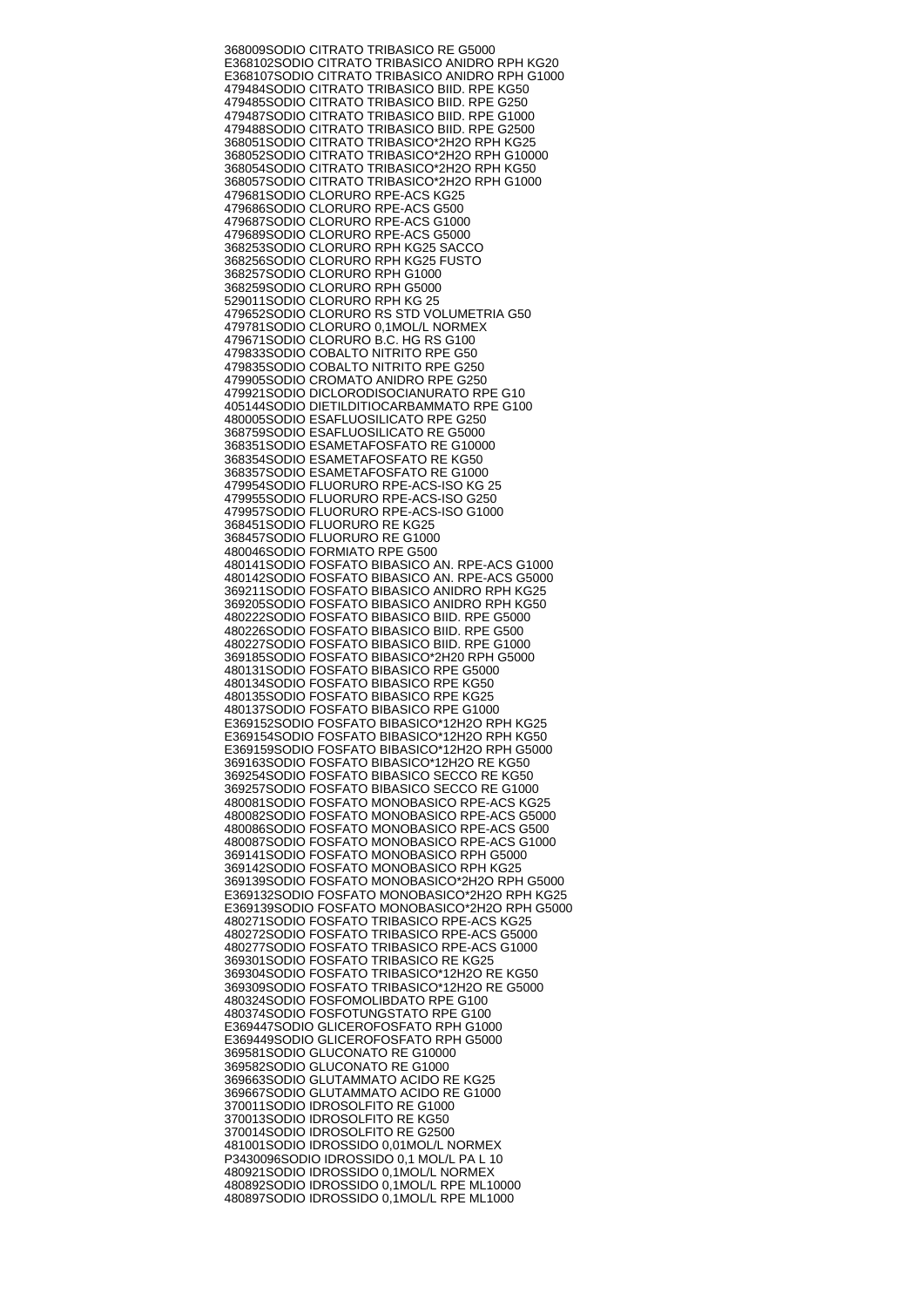E480877 SODIO IDROSSIDO 0,1MOL/L RPE SUP ML1000 P3440015 SODIO IDROSSIDO 0,2 MOL/L PA ML 1000 502782 SODIO IDROSSIDO 0,2 M/L RPE AGRO ML500 480862 SODIO IDROSSIDO 0,25MOL/L RPE ML10000 480863 SODIO IDROSSIDO 0,25MOL/L RPE KG25 480867 SODIO IDROSSIDO 0,25MOL/L RPE ML1000 480837 SODIO IDROSSIDO 0,357MOL/L RPE ML1000 480801 SODIO IDROSSIDO 0,5MOL/L NORMEX 480772 SODIO IDROSSIDO 0,5MOL/L RPE ML10000 480777 SODIO IDROSSIDO 0,5MOL/L RPE ML1000 526511 SODIO IDROSSIDO 0,7 MOL/L RS AGRO L 10 P3470096 SODIO IDROSSIDO 1 MOL/L PA L 10 480741 SODIO IDROSSIDO 1MOL/L NORMEX 480713 SODIO IDROSSIDO 1MOL/L RPE ML10000 480717 SODIO IDROSSIDO 1MOL/L RPE ML1000 480751 SODIO IDROSSIDO 1MOL/L RPE SUPERIOR L1 P4500022 SODIO IDROSSIDO 1/9 MOL/L PA ML 5000 480682 SODIO IDROSSIDO 2MOL/L RPE ML5000 480686 SODIO IDROSSIDO 2MOL/L RPE ML500 P3480015 SODIO IDROSSIDO 5 MOL/L PA ML 1000 480502 SODIO IDROSSIDO GOCCE RPE-ACS-ISO G10000 480507 SODIO IDROSSIDO GOCCE RPE-ACS-ISO G1000 480508 SODIO IDROSSIDO GOCCE RPE-ACS-ISO KG25 480509 SODIO IDROSSIDO GOCCE RPE-ACS-ISO G5000 369771 SODIO IDROSSIDO GOCCE RPH KG20 369772 SODIO IDROSSIDO GOCCE RPH G5000 369774 SODIO IDROSSIDO GOCCE RPH KG25 369777 SODIO IDROSSIDO GOCCE RPH G1000 480522 SODIO IDROSSIDO GOCCE RSE G5000 480524 SODIO IDROSSIDO GOCCE RSE KG50 480525 SODIO IDROSSIDO GOCCE RSE KG25 480527 SODIO IDROSS GOCCE RSE G1000 369741 SODIO IDROSSIDO PERLINE RPH G5000 369742 SODIO IDROSSIDO PERLINE RPH KG25 P1040017 SODIO IDROSSIDO PERLINE PS G 1000 P1040027 SODIO IDROSSIDO PERLINE PS G 5000 524506 SODIO IDROSSIDO SOL 10% ACQUA RPE L 5 524507 SODIO IDROSSIDO 10% M/V RPE 10L 480621 SODIO IDROSSIDO 20% RPE ML1000 480622 SODIO IDROSSIDO 20% RPE KG30 524505 SODIO IDROSSIDO SOL 20% IN ACQUA RPEL10 P1050522 SODIO IDROSSIDO SOL30% (M/M)PA ML 5000 P1050552 SODIO IDROSSIDO SOL30%(M/M) ACQUA PA L30 502731 SODIO IDROSSIDO 30% M/M RPE AZOTO ML1000 502741 SODIO IDROSSIDO SOL 30% M/M AGRO ML5000 369701 SODIO IDROSSIDO 30% RPH G10000 369761 SODIO IDROSSIDO 30% RE KG30 369762 SODIO IDROSSIDO 30% RE G10000 369766 SODIO IDROSSIDO 30% RE KG50 526521 SODIO IDROSSIDO 32% RS ML5000 526522 SODIO IDROSSIDO SOL 32% RS AGRO L10 526523 SODIO IDROSSIDO 32% RS DOS. AZOTO L25 524510 SODIO IDROSSIDO SOL32% ACQUA RSAGRO KG25 480561 SODIO IDROSSIDO 32% RS ML1000 480562 SODIO IDROSSIDO 32% RS KG25 480563 SODIO IDROSSIDO 32% RS KG30 480564 SODIO IDROSSIDO 32% RS ML10000 P1060515 SODIO IDROSSIDO SOL 35% ACQUA PA ML 1000 P1060567F SODIO IDROSSIDO SOL35% ACQUA PA L200 480591 SODIO IDROSSIDO 35% RPE ML1000 480593 SODIO IDROSSIDO 35% RPE KG25 480601 SODIO IDROSSIDO 35% RSE KG60 502112 SODIO IDROSS 35-37% SOL M/M RPE AGRO L5 502113 SODIO IDROSS 35-37% SOL M/MRS AGRO L25 502721 SODIO IDROSSIDO 40% M/M RPE AGRO ML5000 524501 SODIO IDROSSIDO 5% RPE 10L 524502 SODIO IDROSSIDO SOL 5% ACQUA RPE ML 5000 P4540049 SODIO IDROSSIDO SOL 50% IN ACQUA PA L 25 424494 SODIO IDROSSIDO SU SILICE RS MICR. G100 424497 SODIO IDROSSIDO SU SILICE RS MICR. G1000 P5665 DEUTERIUM SODIUM 1N IN D2O(>99.8%)25ML P5675 NAOD30% IN D2O( >99.5%)25ML P1410517 SODIO IODURO PA G 1000 P1410544 SODIO IODURO PA KG 25 481163 SODIO IODURO RPE G50 481164 SODIO IODURO RPE G500 481166 SODIO IODURO RPE KG50 E370305 SODIO IODURO RPH G250 E370307 SODIO IODURO RPH G1000 E370308 SODIO IODURO RPH KG50 481181 SODIO IPOCLORITO SOLUZIONE RPE ML1000 481185 SODIO IPOCLORITO SOLUZIONE RPE KG30 P9350046 SODIO IPOCLORITO SOL IN ACQUA PS 1000 ML P9350067 SODIO IPOCLORITO SOL IN ACQUA PS L 200 370321 SODIO IPOCLORITO SOLUZIONE RE ML1000 370322 SODIO IPOCLORITO SOLUZIONE RE KG30 370323 SODIO IPOCLORITO SOLUZIONE RE ML5000 481201 SODIO IPOFOSFITO RE G1000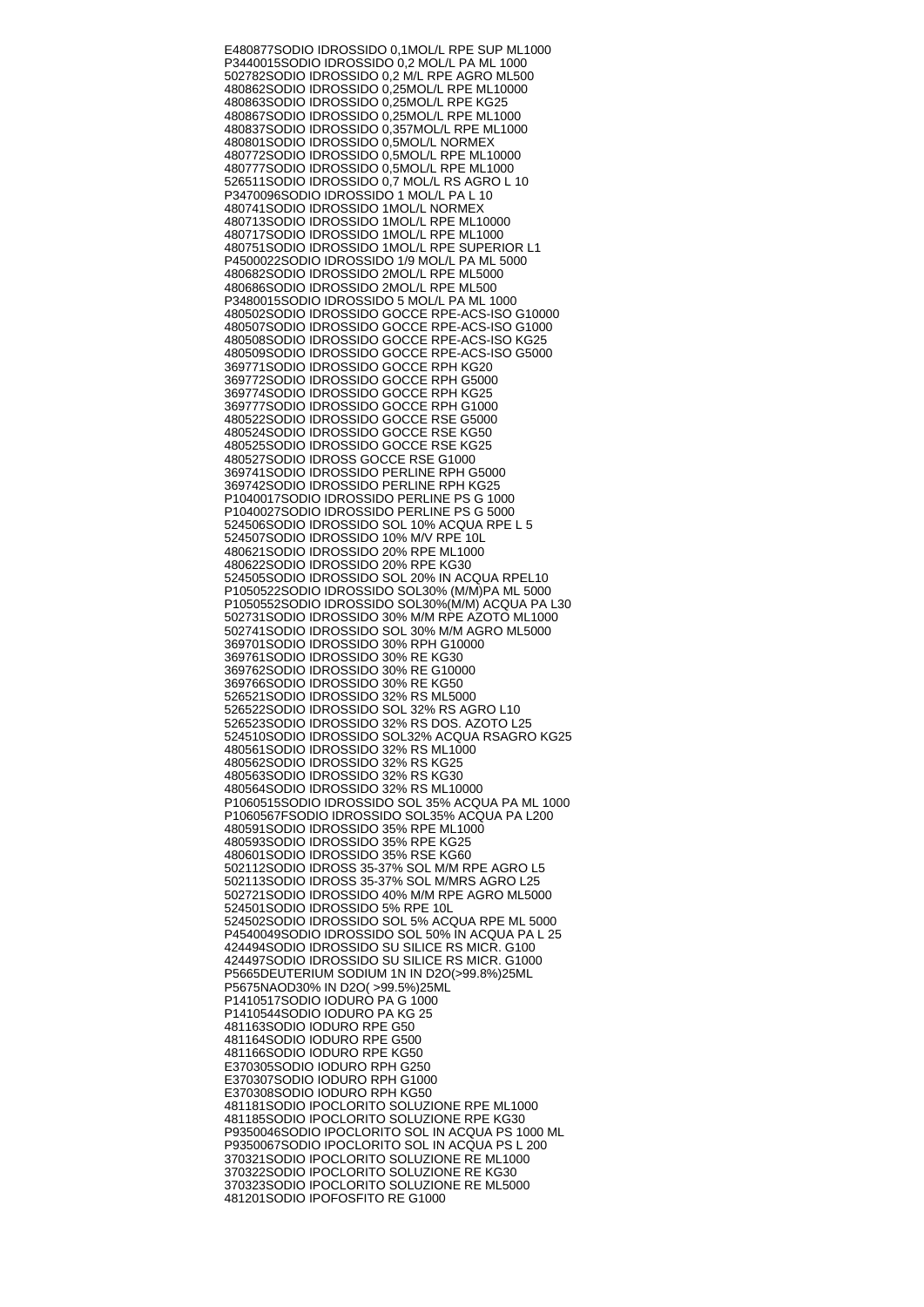481202 SODIO IPOFOSFITO RE G5000 366681 SODIO L-ASCORBATO RE G100 366684 SODIO L-ASCORBATO RE G1000 P7600517 SODIO LAURILSOLFATO PA G 1000 P7600543 SODIO LAURILSOLFATO PA KG 20 481231 SODIO LAURILSOLFATO RS G250 481233 SODIO LAURILSOLFATO RS G10000 481235 SODIO LAURILSOLFATO RS KG25 370671 SODIO MERTIOLATO RE G10 370673 SODIO MERTIOLATO RE G1000 481283 SODIO METABISOLFITO RPE-ACS KG25 481287 SODIO METABISOLFITO RPE-ACS G1000 481288 SODIO METABISOLFITO RPE-ACS G2500 370752 SODIO METABISOLFITO RPH G2500 370753 SODIO METABISOLFITO RPH KG25 481293 SODIO METABISOLFITO 15% RPE ML10000 E481293 SODIO METABISOLFITO 15% RPE ML10000 481551 SODIO METAFOSFATO RE G10000 481554 SODIO METAFOSFATO RE KG50 481557 SODIO METAFOSFATO RE G1000 478081 SODIO RPE G500 P1670517 SODIO MOLIBDATO PA G 1000 P1670527 SODIO MOLIBDATO PA G 5000 481684 SODIO MOLIBDATO RPE G100 481685 SODIO MOLIBDATO RPE G250 481687 SODIO MOLIBDATO RPE G1000 P1530544 SODIO NITRATO PA KG 25 481751 SODIO NITRATO RPE-ACS-ISO KG25 481757 SODIO NITRATO RPE-ACS-ISO G1000 481759 SODIO NITRATO RPE-ACS-ISO G5000 371804 SODIO NITRATO RE KG50 371809 SODIO NITRATO RE G5000 481827 SODIO NITRITO RPE-ACS G1000 481829 SODIO NITRITO RPE-ACS G5000 E371901 SODIO NITRITO RPH G1000 E371902 SODIO NITRITO RPH G5000 E371903 SODIO NITRITO RPH KG25 372104 SODIO NITRITO RE KG50 372109 SODIO NITRITO RE G5000 481932 SODIO NITROPRUSSIATO RPE-ACS G50 481934 SODIO NITROPRUSSIATO RPE-ACS G100 481936 SODIO NITROPRUSSIATO RPE-ACS G500 482002 SODIO NITROPRUSSIATO 10% RPE ML500 E482002 SODIO NITROPRUSSIATO 10% RPE ML500 482041 SODIO O-FOSFITO PENTAIDRATO RPE KG50 482065 SODIO OSSALATO RPE-ACS G250 482067 SODIO OSSALATO RPE-ACS G1000 482101 SODIO OSSALATO RS STD VOLUMETRIA G50 372201 SODIO OSSALATO RE G1000 482183 SODIO PERBORATO RE G1000 482185 SODIO PERBORATO RE G5000 482187 SODIO PERBORATO RE KG25 482204 SODIO PERCLORATO RPE-ACS G250 482252 SODIO PEROSSIDO RPE G1000 P1650517 SODIO PERSOLFATO PA G 1000 482363 SODIO PERSOLFATO RE KG25 482365 SODIO PERSOLFATO RE G250 482367 SODIO PERSOLFATO RE G2500 482421 SODIO PIROFOSFATO RPE-ACS KG25 482422 SODIO PIROFOSFATO RPE-ACS G10000 482427 SODIO PIROFOSFATO RPE-ACS G1000 482886 SODIO PIROSOLFATO RPE G500 482551 SODIO PIRROLIDINDITIOCARBAMMATO RPE G10 E373307 SODIO PROPIONATO RPH G1000 E373603 SODIO SALICILATO RPH KG25 E373604 SODIO SALICILATO RPH G5000 E373607 SODIO SALICILATO RPH G1000 373904 SODIO SILICATO RE KG50 373908 SODIO SILICATO RE G2500 374508 SODIO SILICATO 35% KG75 482957 SODIO SOLFATO RPE-ACS G1000 482959 SODIO SOLFATO RPE-ACS G5000 P1310517 SODIO SOLFATO ANIDRO PA G 1000 P1310527 SODIO SOLFATO ANIDRO PA G 5000 483001 SODIO SOLFATO ANIDRO RPE-ACS-ISO KG25 483005 SODIO SOLFATO ANIDRO RPE-ACS-ISO G 500 483007 SODIO SOLFATO ANIDRO RPE-ACS-ISO G1000 483009 SODIO SOLFATO ANIDRO RPE-ACS-ISO G5000 P1320017 SODIO SOLFATO ANIDRO RS G 1000 P1320044 SODIO SOLFATO ANIDRO RS KG 25 375714 SODIO SOLFATO ANIDRO RPH KG50 375716 SODIO SOLFATO ANIDRO RPH KG25 483025 SODIO SOLFATO ANIDRO RS PESTICIDI G500 P1320027 SODIO SOLFATO ANIDRO PS G 5000 375703 SODIO SOLFATO ANIDRO RE KG25 375704 SODIO SOLFATO ANIDRO RE KG50 375707 SODIO SOLFATO ANIDRO RE G1000 375709 SODIO SOLFATO ANIDRO RE G5000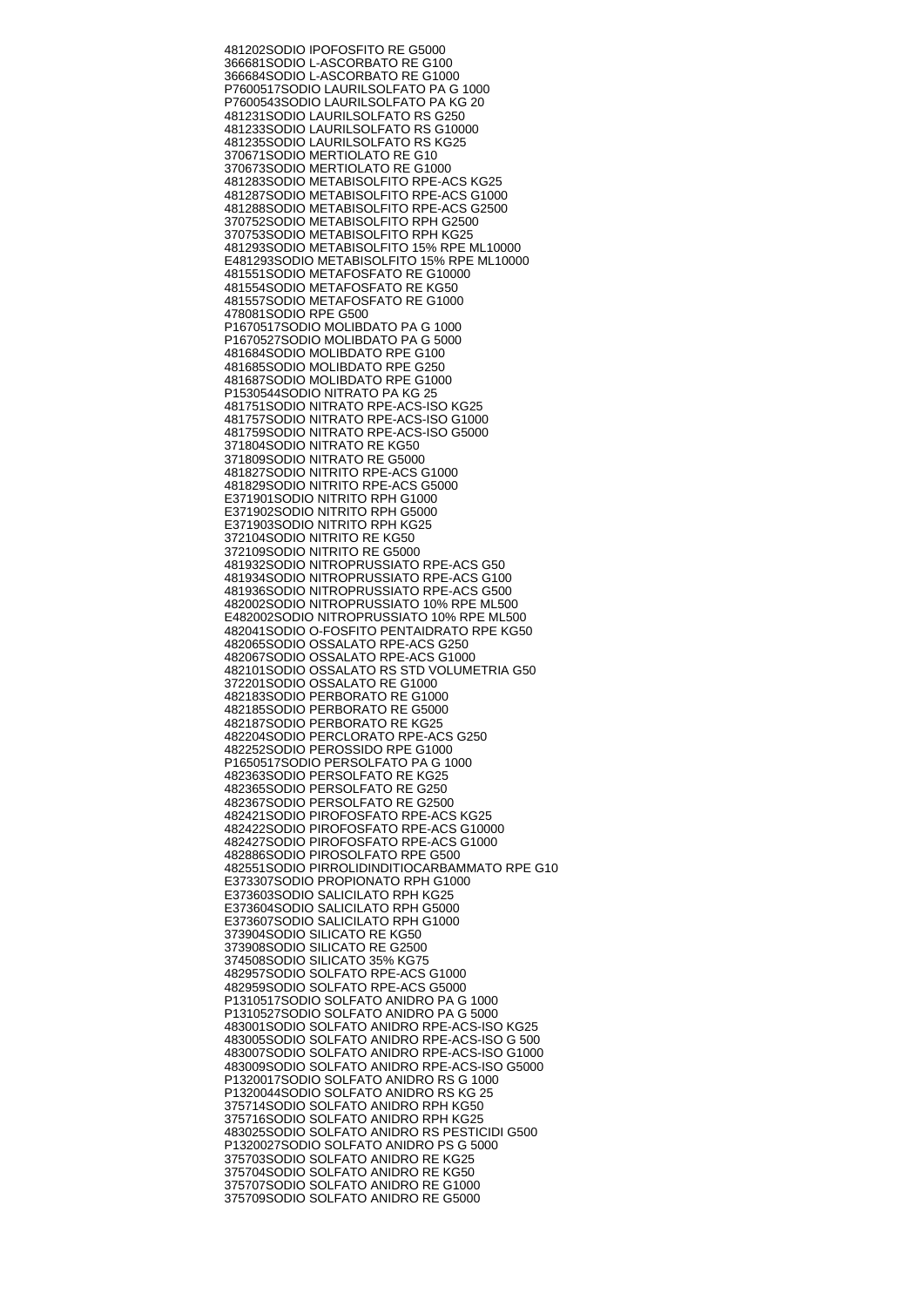483011 SODIO SOLFATO ANIDRO CR RPE-ACS KG 25 483017 SODIO SOLF.ANID.CRISTALLI RPE-ACS G1000 483019 SODIO SOLFATO ANIDRO CRISTALLI RPE G5000 483254 SODIO SOLFITO ANIDRO RPE-ACS KG50 483257 SODIO SOLFITO ANIDRO RPE-ACS G1000 483258 SODIO SOLFITO ANIDRO RPE-ACS G2500 376002 SODIO SOLFITO ANIDRO RPH G10000 376004 SODIO SOLFITO ANIDRO RPH KG50 376008 SODIO SOLFITO ANIDRO RPH G2500 483354 SODIO SOLFOCIANURO RPE G100 483356 SODIO SOLFOCIANURO RPE G500 483358 SODIO SOLFOCIANURO RPE G5000 376159 SODIO SOLFOCIANURO RE G5000 483485 SODIO SOLFURO NONAIDRATO RPE-ACS G250 483487 SODIO SOLFURO NONAIDRATO RPE-ACS G1000 483489 SODIO SOLFURO NONAIDRATO RPE-ACS G5000 376401 SODIO SOLFURO TRIIDRATO RE G2500 376403 SODIO SOLFURO TRIIDRATO RE KG25 504539 SODIO 5% IN HCL PER AAS 500 ML 377206 SODIO STANNATO RE KG50 377207 SODIO STANNATO RE G1000 E377512 SODIO STEARATO ORIG. VEGETALE RPH G2500 E377515 SODIO STEARATO ORIG. VEGETALE RPH KG25 483551 SODIO SUCCINATO RPE KG25 483555 SODIO SUCCINATO RPE G250 483557 SODIO SUCCINATO RPE G2500 483636 SODIO TARTRATO RPE-ACS G500 483637 SODIO TARTRATO RPE-ACS G1000 483561 SODIO TARTRATO RS-ACS ACQUAMETRIA G100 483703 SODIO TARTRATO ACIDO RPE KG25 483706 SODIO TARTRATO ACIDO RPE G500 483736 SODIO TETRABORATO ANIDRO RPE G1000 478814 SODIO TETRABORATO DECAIDRATO RPE KG50 478816 SODIO TETRABORATO DECAIDRATO RPE G500 478817 SODIO TETRABORATO DECAIDRATO RPE G1000 478819 SODIO TETRABORATO DECAIDRATO RPE G5000 367201 SODIO TETRABORATO DECAIDRATO RPH KG25 367207 SODIO TETRABORATO DECAIDRATO RPH G1000 367209 SODIO TETRABORATO DECAIDRATO RPH G5000 478862 SODIO TETRABORATO DECAID. RS STD PHM G5 483751 SODIO TETRAFENILBORATO RPE-ACS G25 483758 SODIO TETRAFENILBORATO RPE-ACS G5 483821 SODIO TIOSOLFATO RPE-ACS KG25 483827 SODIO TIOSOLFATO RPE-ACS G1000 483829 SODIO TIOSOLFATO RPE-ACS G5000 484161 SODIO TIOSOLFATO 0,01MOL/L NORMEX 484155 SODIO TIOSOLFATO 0,0197 MOL/L RPE ML2500 484141 SODIO TIOSOLFATO 0,0394 MOL/L RPE ML2500 P3490096 SODIO TIOSOLFATO 0,1 MOL/L PA L 10 484121 SODIO TIOSOLFATO 0,1MOL/L NORMEX E484077 SODIO TIOSOLFATO 0,1MOL/L RPE ML1000 E484087 SODIO TIOSOLFATO 0,1MOL/L SUP RPE ML1000 P3520022 SODIO TIOSOLFATO 0,2 MOL/L PA ML 5000 P3530015 SODIO TIOSOLFATO 0,5 MOL/L PA ML 1000 E484026 SODIO TIOSOLFATO 1MOL/L RPE ML500 378372 SODIO TIOSOLFATO AN RE G10000 378377 SODIO TIOSOLFATO AN RE G1000 377909 SODIO TIOSOLFATO CRISTALLI RPH G5000 E377901 SODIO TIOSOLFATO CRISTALLI RPH KG25 E377907 SODIO TIOSOLFATO CRISTALLI RPH G1000 E377909 SODIO TIOSOLFATO CRISTALLI RPH G5000 378204 SODIO TIOSOLFATO CRISTALLI RE KG50 378207 SODIO TIOSOLFATO CRISTALLI RE G1000 378209 SODIO TIOSOLFATO CRISTALLI RE G5000 484233 SODIO TUNGSTATO RPE-ACS G50 484236 SODIO TUNGSTATO RPE-ACS G500 484282 SODIO TUNGSTATO 10% RPE ML500 E380004 SOLFADIAZINA RPH G100 E380007 SOLEADIAZINA RPH G1000 E381505 SOLFANILAMMIDE RPH G250 485961 SOLFANILAMMIDE RS MICROANALISI G2 503350 SOLFATI 1 G/L RS STD IONICO ML 50 503351 SOLFATI 1 G/L RS STD IONICO ML 100 503352 SOLFATI1 G/L RS STD IONICO ML 250 503353 SOLFATI 1 G/L RS STD IONICO ML 500 526625 SOLUZIONE ADF ML 2500 526920 SOLUZIONE NDF ML 2500 526921 SOLUZIONE NDF L 25 478032 REDOX 220 MV A 25°C RS 500 ML 478052 REDOX 468 MV A 25°C RS 500 ML 575231 STANDARD X CONDUTTIM. 1.30ÁS/CM ML250 575101 STANDARD X CONDUTTIM.1.413ÁS/CM ML500 575011 STANDARD X CONDUTTIM.10ÁS/CM ML250 575121 STANDARD X CONDUTTIM.10.000ÁS/CM ML500 575051 STANDARD X CONDUTTIM.100ÁS/CM ML500 575161 STANDARD X CONDUTTIM.100.000ÁS/CM ML500 575091 STANDARD X CONDUTTIM.1.000ÁS/CM ML500 575131 STANDARD X CONDUTTIM.12.880ÁS/CM ML500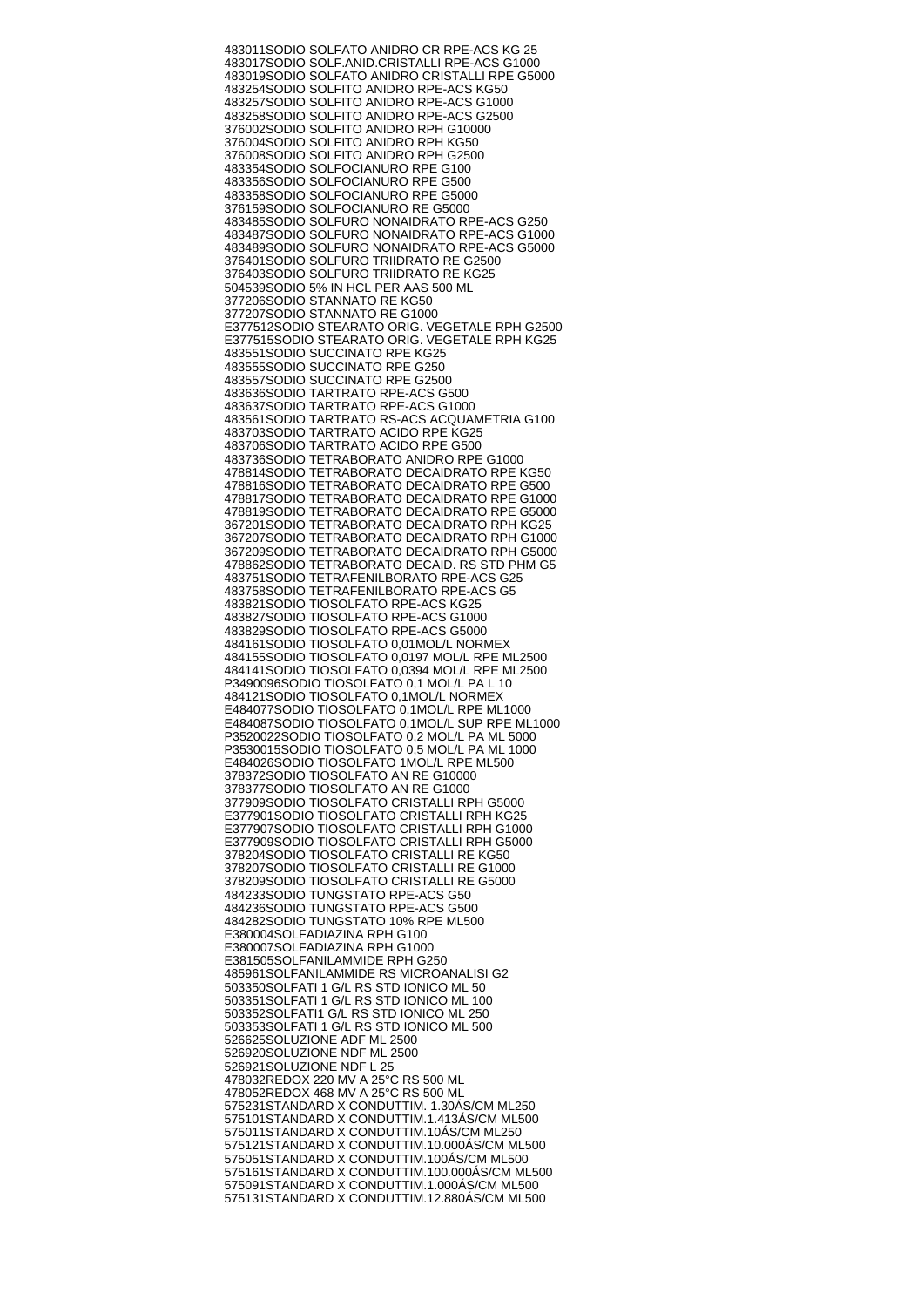575061 STANDARD X CONDUTTIM.147ÁS/CM ML500 575171 STANDARD X CONDUTTIM.150.000ÁS/CM ML500 575021 STANDARD X CONDUTTIM.20ÁS/CM ML500 575141 STANDARD X CONDUTTIM.20.000ÁS/CM ML500 575071 STANDARD X CONDUTTIM.200ÁS/CM ML500 575181 STANDARD X CONDUTTIM.200.000ÁS/CM ML500 575191 STANDARD X CONDUTTIM.300.000ÁS/CM ML500 575201 STANDARD X CONDUTTIM.350.000ÁS/CM ML500 575211 STANDARD X CONDUTTIM.450.000ÁS/CM ML500 575001 STANDARD X CONDUTTIM. 5ÁS/CM ML250 575111 STANDARD X CONDUTTIM.5.000ÁS/CM ML500 575031 STANDARD X CONDUTTIM.50ÁS/CM ML500 575151 STANDARD X CONDUTTIM.50.000ÁS/CM ML500 575081 STANDARD X CONDUTTIM.500ÁS/CM ML500 575221 STANDARD X CONDUTTIM.500.000ÁS/CM ML500 575041 STANDARD X CONDUTTIM.84ÁS/CM ML500 612201100 SOL. PRIMARIA DI OPALESCENZA RS 100 ML 612202400 MATRICE DI DILUIZIONE HCL 10 G/L RS 1 L 612202510 SOLUZIONE STD B (BRUNO) RS 125 ML 612202520 SOLUZIONE STD BY BRUNO-GIALLA RS 125 ML 612202530 SOLUZIONE STD Y (GIALLA) RS 125 ML 612202540 SOLUZIONE STD GY VERDE-GIALLA RS 125 ML 612202550 SOLUZIONE STD R (ROSSA) RS 125 ML 612203168 SOLUZIONE TAMP PH 1,68 A 25°C RS 500 ML 612203401 SOL. TAMPONE PH 4,01 A 25°C RS 500 ML 612203687 SOL. TAMPONE PH 6,87 A 25°C RS 500 ML 612203741 SOLUZIONE TAMP PH 7,41 A 25°C RS 500ML 612203918 SOL. TAMPONE PH 9,18 A 25°C RS 500 ML 612238130 SOL. STD CONDUTT 1330 ÁS/CM-2 RS 500 ML 612238133 SOL. STD CONDUTT 133 ÁS/CM-2 RS 500 ML 612238266 SOL. STD CONDUTT 26,6 ÁS/CM-2 RS 500 ML 615000200 SOL 200 PPM ALLUMINIO (AL) RS 100 ML 615000201 SOL 10 PPM ALLUMINIO (AL) RS 100ML 615000202 SOL 2 PPM ALLUMINIO (AL) RS 100ML 615000203 SOL 100 PPM ALLUMINIO (AL) RS 100ML 615000309 SOL CONC PER AMMONIO NH4 RS 100 ML 615000301 SOL 2.5 PPM AMMONIO NH4 RS 100ML 615000302 AMMONIO NH4 - 1 PPM RS 100 ML 615000400 ANTIMIONIO 1 PPM SB RS 100ML 615000509 SOL. CONC PER ARSENICO AS RS 100 ML 615000501 ARSENICO AS 1 PPM RS ML 100 615000502 ARSENICO AS 0.1 PPM RS 100ML 615000609 BARIO 50 PPM RS 100ML 615000601 BARIO 0.1% RS 100ML 615000700 CADMIO 0.1% RS 100ML 615000709 CADMIO 10 PPM RS 100ML 615000809 CALCIO 400 PPM RS 100ML 615000801 CALCIO 100 PPM RS 100ML 615000802 SOL CONCEN PER CALCIO ALCOLICA RS 100 ML 615000803 CALCIO 10 PPM RS 100ML 615000804 CALCIO SOL R1 100 PPM RS 100ML 615000909 CLORURI CL 8 PPM RS 100ML 615000901 CLORURI CL 5 PPM RS 100 ML 615001000 CROMO 100 PPM RS 1L 615001002 SOL 0,1% DI CROMO (CR) RS ML 100 615001100 SOL 0,1% DI RAME (CU) RS 100 ML 615001209 FERROCIANURO 100 PPM RS 100ML 615001300 FERROCIANURO 50 PPM RS 100ML 615001409 FLUORURI 10 PPM RS 100ML 615001401 FLUORURI 1 PPM RS 100ML 615001500 FORMALDEIDE 5 PPM RS 100ML 615001609 FERRO 20 PPM RS 100ML 615001601 FERRO 10 PPM RS 100 ML 615001602 FERRO 8 PPM RS 100ML 615001603 FERRO 2 PPM RS 100ML 615001604 FERRO 1 PPM RS 100ML 615001605 FERRO 0.1% RS 100ML 615001606 FERRO 250 PPM RS 100ML 615001700 PIOMBO 0.1% RS 100ML 615001701 PIOMBO 0.1% RS500 ML 615001709 SOL CONCENTRATA PER PIOMBO PB RS 100ML 615001702 PIOMBO 10 PPM RS 100ML 615001703 PIOMBO2 PPM RS 100ML 615001704 PIOMBO 1 PPM RS 100ML 615001705 PIOMBO 0.1 PPM RS 100ML 615001706 PIOMBO R1 10 PPM RS 100ML 615001809 MAGNESIO 100 PPM RS 100ML 615001801 MAGNESIO 10 PPM RS 100ML 615001802 MAGNESIO R1 10 PPM RS 100ML 615001803 MAGNESIO 0.1% RS 100ML 615001900 MERCURIO 1000 PPM RS 1L 615001901 MERCURIO 10 PPM RS 100ML 615002009 NICHEL 10 PPM RS 100ML 615002001 NICHEL 0.1 PPM RS 100ML 615002002 NICHEL 0.2 PPM RS 100ML 615002109 NITRATI 100 PPM RS 100ML 615002101 NITRATI 10 PPM RS 100ML 615002102 NITRATI 2 PPM RS 100ML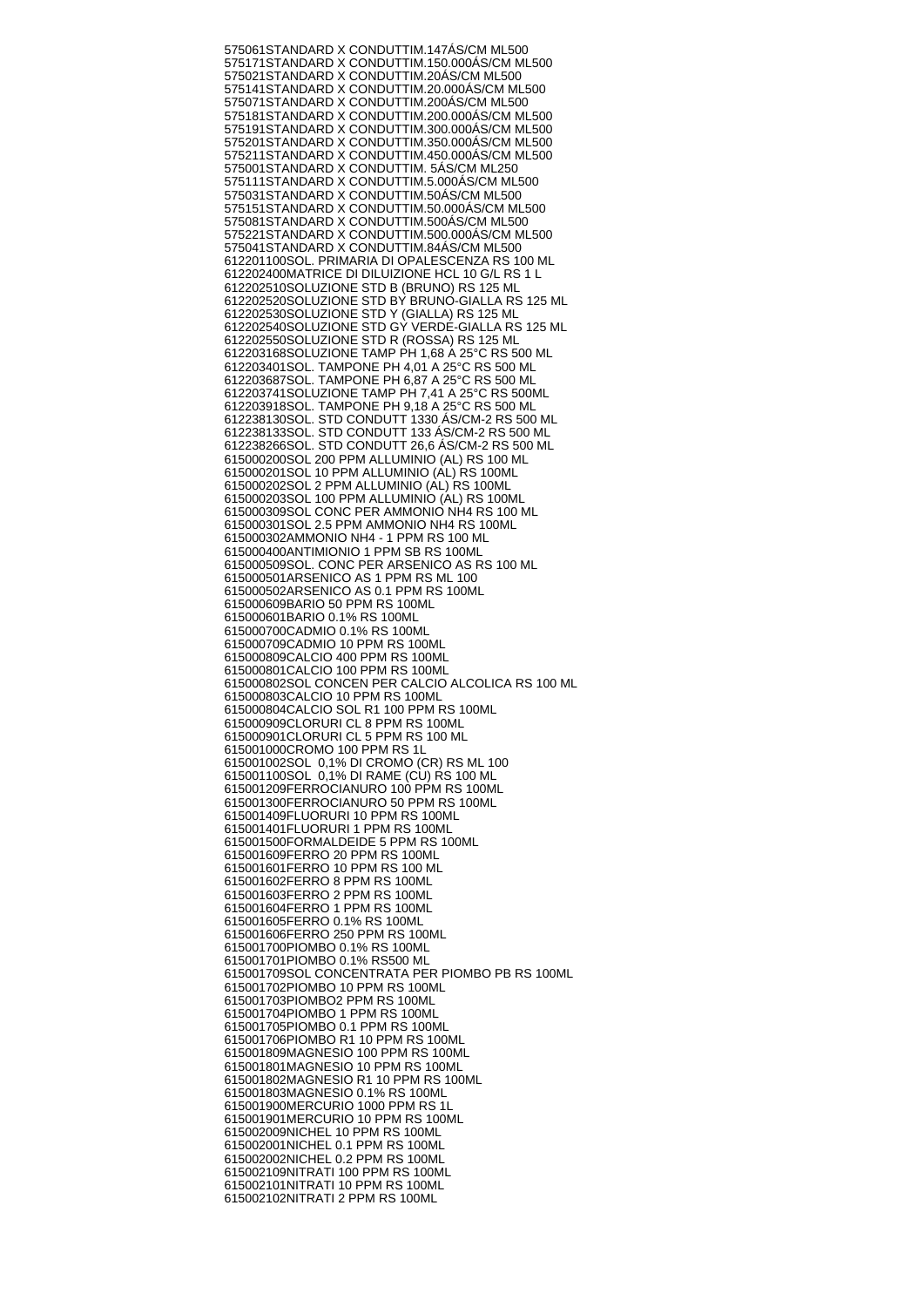615002200 FOSFATI 5 PPM RS 100ML 615002409 POTASSIO 100 PPM RS 100ML 615002401 POTASSIO 20 PPM RS 100ML 615002402 POTASSIO 0.1% RS 100ML 615002500 SELENIO 100 PPM RS 1L 615002501 SELENIO 1 PPM RS 100ML 615002609 ARGENTO 5 PPM RS 100ML 615002709 SODIO 200 PPM RS 100ML 615002701 SODIO 50 PPM RS 100ML 615002809 SOLFATI 10 PPM RS 100ML 615002801 SOLFATI R1 10 PPM RS 100ML 615002802 SOLFATI 100 PPM RS 100ML 615002900 SOLFITI 1.5 PPM RS 100ML 615003000 TALLIO 10 PPM RS 100ML 615003109 STAGNO 5 PPM RS 100ML 615003101 STAGNO 0.1 PPM RS 100ML 615003200 TITANIO 100 PPM RS 1L 615003300 VANADIO 1G/L RS 100ML 615003400 ZINCO 5MG/ML RS 100ML 615003409 SOL CONCENTRATA PER ZINCO ZN RS 100ML 615003402 ZINCO 10 PPM RS 100ML 615003403 ZINCO 5 PPM RS 100ML 615003500 ZIRCONIO 1 G/L RS 100ML 615003600 PALLADIO 500 PPM RS 100ML 615003700 GLIOSSALE 20 PPM RS 100ML 615003809 IODURI 10 PPM RS 100ML 615004100 CLORURI 50 PPM RS 100ML 615004200 FOSFATI 200 PPM RS 1L 615004300 COBALTO 100 PPM RS 1L 615004400 GERMANIO 100 PPM RS 1L 615004500 MANGANESE 100 PPM RS 1L 615005100 POTASSIO 600 PPM RS 100ML 615005300 BISMUTO 100PPM RS 100ML 615005700 SODIO 1000 PPM RS 1L 615005800 MANGANESE 1000 PPM RS 1L 614000100 ACETONE TAMPONATO RS 1L 614000200 SOL TAMPONE PH 2.0 RS 1L 614000500 SOL. TAMPONE FOSFATO PH 3,1 RS 1 L 614000600 SOL. TAMPONE PH 3,5 RS 1L 614000601 SOL. TAMPONE PH 3,5 RS250 ML 614000900 SOL. TAMPONE PH 3,7 RS 1L 614001400 TAMPONE ACETATO PH 4.6 RS 1L 614001700 SOL. TAMPONE PH 5,0 RS 1L 614002400 TAMPONE FOSFATO PH 6.0 RS 1L 614003400 TAMPONE FOSFATO PH 6.8 RS 1L 614003500 SOL. TAMPONE PH 7,0 RS 1L 614004600 SOL. TAMPONE PH 7,4 RS 1L 614004800 TAMPONE FOSFATO PH 7.4 RS 1L 614004900 TRIS NACL TAMPONE PH 7.4 RS 1L 614006200 TRIS TAMPONE PH 8.1 RS 100ML 614006600 TRIS EDTA PH 8.4 RS 500ML 614007000 SOL. TAMPONE PH 9 RS L1 614007200 SOL. TAMP AMMONIO CLORURO PH 9.5 RS 1L 614007300 SOL. TAMP AMMONIO CLORURO PH 10,0 RS L1 614007301 SOL TAMP AMMONIOCLORURO PH 10,0 RS100ML 614007700 TAMP FORZA IONICA TOT RS 1L 614007900 TAMPONE FOSFATO PH 2.0 RS 1L 614008300 TAMPONE FOSFATO PH 9.0 RS 1L 614013400 SOL. TAMP AMMONIO CLORURO PH 10.7 RS 1L 612000200 EPR ACIDO BENZOICO 2000200 G100 612000300 POTASSIO BROMATO RS 50G 612000400 POTASSIO IDROGENOFTALATO RS 50G 612000500 SODIO CARBONATO RS 50G 612000600 SODIO CLORURO RS 250G 612000700 ACIDO SOLFANILICO RPE-AC G100 612000800 ZINCO RS 100G 613000100 AMMONIO E CERIO NITRATO 0,1M RS 1 L 613000200 AMMONIO E CERIO NITRATO 0,01M RS 1L 613000300 AMMONIO E CERIO SOLFATO 0,1M RS 1 L 613000400 AMMONIO E CERIO SOLFATO 0,01M RS 1L 613000500 AMMONIO TIOCIANATO 0,1M RS 1 L 613000600 BARIO CLORURO 0,1M RS 1 L 613000700 BARIO PERCLORATO 0,05M RS 1 L 613000900 BENZETONIO CLORURO 0,004M RS 1 L 613000901 BENZETONIO CLORURO 0,004M RS ML 100 613001000 BROMURO/BROMATO 0.0167M RS 1 L 613001100 CERIO SOLFATO 0.1M RS 1L 613001300 FERRIAMMONIOSOLFATO 0.1M RS 1L 613001400 FERRO SOLFATO OSO 0.1M RS 1L 613001500 ACIDO CLORIDRICO 6M RS 1 L 613001700 ACIDO CLORIDRICO 2M RS L1 613001800 ACIDO CLORIDRICO 1M RS 1 L 613002100 ACIDO CLORIDRICO 0,1 M RS L1 613002700 IODIO 0,05 M RS 1 L 613002900 IODIO 0,01 M RS 1L 613003100 PIOMBO NITRATO 0,1 M RS 1 L 613003101 PIOMBO NITRATO 0,1 M RS 500 ML 613003900 ACIDO PERCLORICO 0,1 M RS 1 L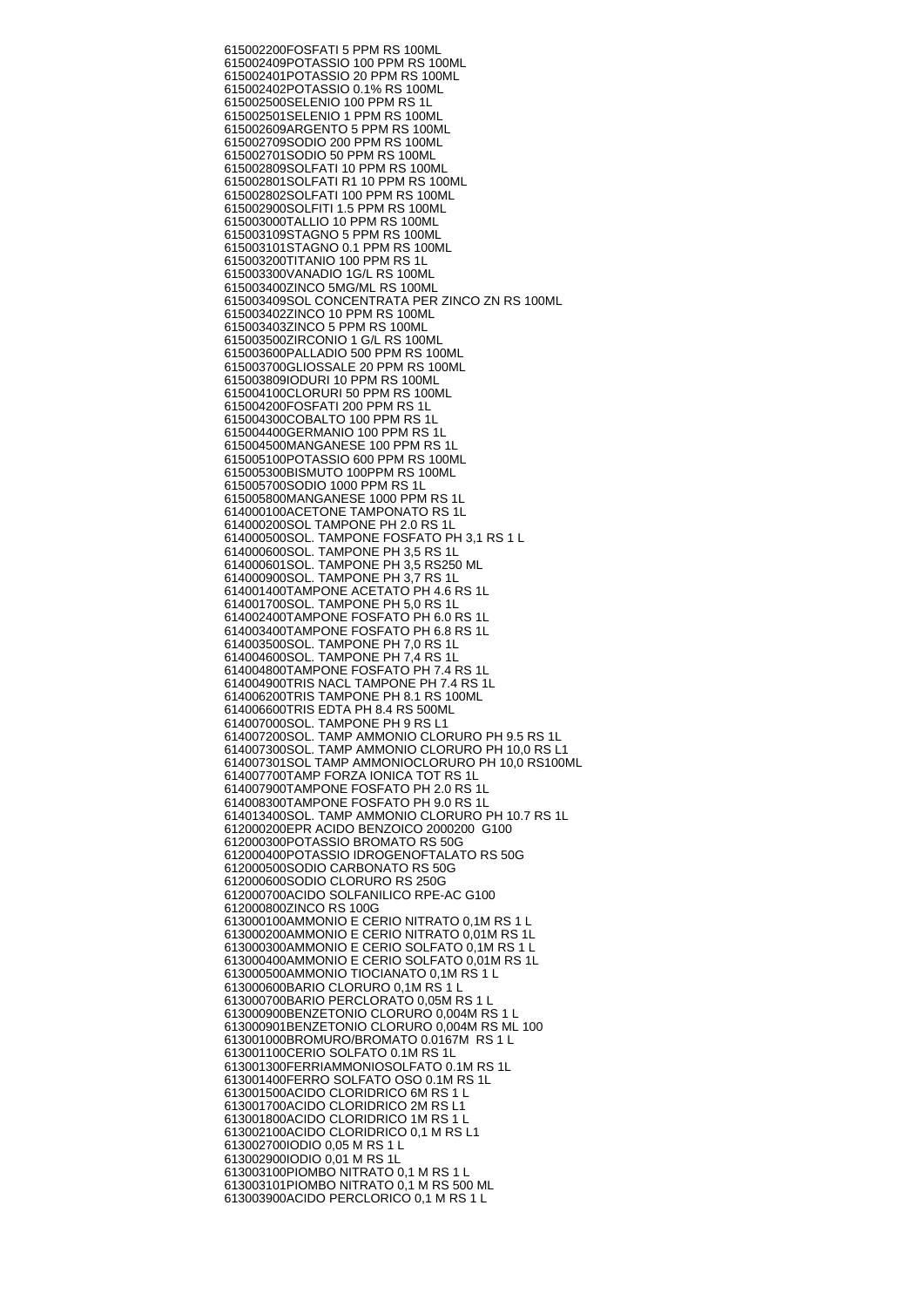613004200 POTASSIO BROMATO 0,033 M RS 1 L 613004300 POTASSIO BROMATO 0,02 M RS 1L 613004600 POTASSIO DICROMATO 0.0167M RS 1 L 613004800 POTASSIO IDROSSIDO 0,1 M RS 1L 613004900 POTASSIO IDROSSIDO ETOH 60% 0,5 M RS 1L 613005000 POTASSIO IDROSSIDO IN ETOH 0,5 M RS 1 L 613005100 POTASSIO IDROSSIDO IN ETOH 0,1 M RS L1 613005300 POTASSIO PERMANGANATO 0,02 M RS L1 613005600 ARGENTO NITRATO 0,1 M RS 1 L 613005800 SODIO ARSENITO 0,1M RS L1 613005900 SODIO EDETATO 0,1M RS 1 L 613006300 SODIO IDROSSIDO 1M RS 1 L 613006600 SODIO IDROSSIDO 0,1M RS 1 L 613007000 SOL. SODIO IDROSSIDO IN ETOH 0,1M RS L1 613007001 SOL SODIOIDROSSIDO IN ETOH 0,1M RS ML100 613007100 SODIO METANOLATO 0,1 M RS 1 L 613007200 SODIO NITRITO 0.1M RS 1L 613007300 SODIO TIOSOLFATO 0,1 M RS 1 L 613007800 ACIDO SOLFORICO 0,5 M RS 1 L 613008000 ACIDO SOLFORICO 0,05 M RS 1 L 613008300 TETRABUTILAMMONIO IDROSSIDO 0,1 M RS L1 613008400 TETRABUTILAMMONIOIDROSSIDO 0,1M RS L1 613008600 ZINCO SOLFATO 0,1 M RS 1 L 613008700 SOL. CUPROETHYLDIAMMOH 1M RS 1L 613008800 ACIDO CLORIDRICO 0,1M IN ALCOL RS 1L 613009100 POTASSIO IDROSSIDO 1M RS 1L 613009400 IODIO 0,5M RS 1L 613009700 PIOMBO NITRATO 0,05 M RS 100ML 611000401 ACIDO ACETICO 30% RS 1L 611000402 ACIDO ACETICO DILUITO 12% RS 1L 611000501 ANIDRIDE ACETICA SOLUZIONE R1 RS 1L 611002501 ALCOL ALDEIDE-FREE RS 1 L 611003701 REAG AMMINOIPPURICO RS 100ML 611004701 AMMONIACA R RS250 ML 611004702 AMMONIACA R1 RS 1L 611004703 AMMONIACA R2 RS 1L 611005201 SOLUZIONE DI AMMONIO CARBONATO RS 1L 611005703 SOLUZIONE R2 AMMONIO MOLIBDATO RS 1L 611007301 SOLUZIONE ALDEIDE ANISICA RS 100ML 611007302 SOLUZIONE R1 ALDEIDE ANISICA RS 100ML 611009301 SOLUZIONE R1 CLORURO DI BARIO RS 1L 611009303 SOLUZIONE R1 CLORURO DI BARIO RS 100 ML 611009401 SOLUZIONE BARIO IDROSSIDO RS 1 L 611011601 BIURETO REATTIVO RS 1 L 611012401 BROMO SOLUZIONE RS 100ML 611012402 ACQUA DI BROMO RS 100ML 611012601 SOL. VERDE BROMOCRESOLO RS 100ML 611012602 SOL. VERD BROMCRES-MET RED RS 100ML 611012701 SOL. PORPORA BROMOCRESOLO RS 100ML 611012801 SOL. BLU DI BROMOFENOLO RS 100ML 611012802 SOL. R1 BLU DI BROMOFENOLO RS 100ML 611012803 SOL. R2 BLU DI BROMOFENOLO RS 100ML 611012901 SOL. R1 BLU DI BROMOTIMOLO RS 100ML 611012903 SOL. R3 BLU DI BROMOTIMOLO RS 100ML 611015201 SOL. CALCIO SOLFATO RS 1L 611015202 SOL. CALCIO SOLFATO RS 100 ML 611017901 SOLUZIONE CHLORAL IDRATO RS 100ML 611022001 SOLUZIONE ROSSO CONGO RS 100ML 611022600 SOL.RAME TETRAMMINA IN NH4OH RS 100ML 611022901 SOL. VIOLETTO CRISTALLI RS 100ML 611023100 SOLUZIONE CUPRICITRICA RS 1L 611023300 SOL CUPRITARTARICA RS 2X500ML 611032001 SOLUZIONE STOCK DIOSSANO RS 50ML 611032002 SOLUZIONE DIOSSANO RS 100 ML 611032003 SOLUZIONE R1 DIOSSANO RS 100 ML 611032101 SOL. DIFENILAMMINA RS 1L 611032102 SOL. R1 DIFENILAMMINA RS 1L 611037702 SOL. R2 FERRO AMMONIO SOLFATO RS 1000ML 611037703 SOL. R2 FERRO AMMONIO SOLFATO RS 100 ML 611038100 FERROINA RS 100ML 611039101 SOL. FORMALDEIDE RS 100ML 611039401 SOL. FUCSINA BASICA DECOLORATA RS 100ML 611039402 SOL. R1 FUCSINA BASICA RS 100ML 611043101 SOLUZIONE OLMIO PERCLORATO RS 1L 611043501 SOL. R1 ACIDO CLORIDRICO RS 1L 611043503 SOL. DILUITA ACIDO CLORIDRICO RS 1L 611043504 SOL. R1 DILUITA ACIDO CLORIDRICO RS 1L 611045601 SOLUZIONE INDIGO CARMINE RS 1L 611045901 SOL. IODIOBROMURO RS 1L 611046300 REATTIVO ALLO IODIOPLATINATO RS 1L 611048001 SOL. LANTANIO NITRATO RS 1L 611048101 COTONE PIOMBO ACETATO RS 1 BOTTLE 10G 611048102 CARTINA AL PIOMBO ACETATO RSPACK OF 50 611048103 SOLUZIONE PIOMBO ACETATO RS 100ML 611048301 SOLUZIONE PIOMBO NITRATO RS 1L 611050501 SOLUZIONE VERDE MALACHITE RS 1L 611052101 CARTINA MERCURIO BROMURO RSPACK OF 50 611052600 SOL. MERCURIO SOLFATO RS 100ML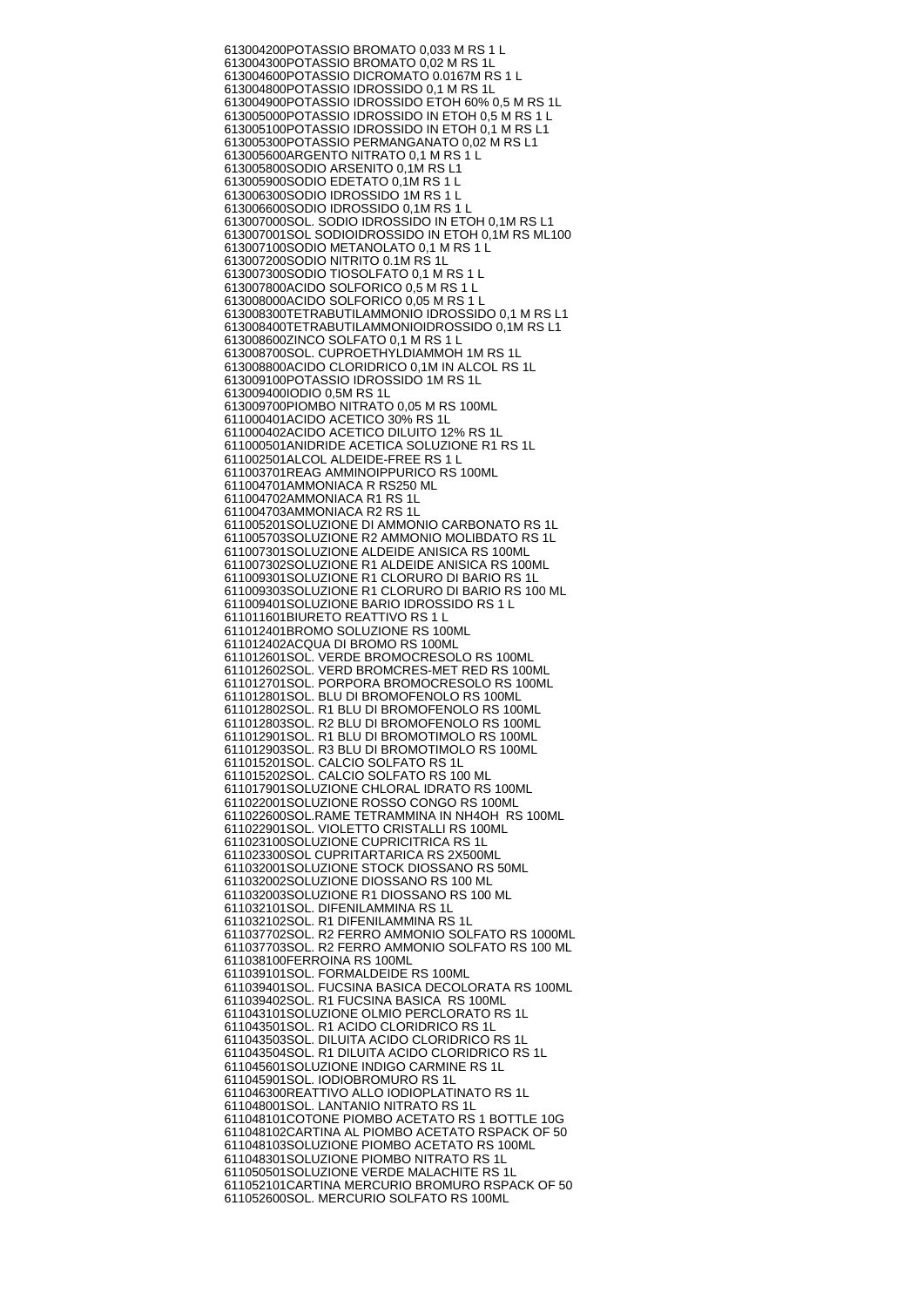611052801 SOL MERCURIO IN NITRICO RS 100ML 611053203 METANOLO IN CLORIDRICO RS 100ML 611053601 REATTIVO METOSSIFENILACETICO RS 100ML 611054801 SOL. METILARANCIO MIX RS 100ML 611054802 SOL. METILARANCIO RS 100ML 611055101 INDICATORE MISTO ROSSODIMETILE RS 100ML 611055102 SOL. ROSSO DI METILE RS 100ML 611055901 METILENE CLORURO ACID RS 100ML 611056700 REATTIVO MOLIBDOVANADICO RS 100ML 611056801 MISCELA AL MORDANTE NERO 11 RS 100G 611057601 SOL.NAFTOLBENZEINA RS 100ML 611058301 REAG NINIDRINA/STAGNO CLORURO RS 100ML 611058303 SOL. NINIDRINA RS 100ML 611058304 SOL. R1 NINIDRINA RS 100ML 611058305 SOL. R2 NINIDRINA RS 100ML 611058402 ACIDO NITRICO DILUITO RS 100ML 611058409 ACIDO NITRICO DILUITO RS 250 ML 611062201 SOL. PARAROSANILINA DECOLORATA RS 100ML 611062901 SOLUZIONE ACIDO PERCLORICO RS 100ML 611063601 SOL. ROSSO DI FENOLO RS 100ML 611063603 SOL. R2 ROSSO DI FENOLO RS 500ML 611063702 SOL. FENOFTALEINA RS 100ML 611063703 SOL. R1 FENOFTALEINA RS 100ML 611064501 SOL. FENILIDRAZINA HCL RS 100 ML 611065000 REATTIVO FOSFOMOLIBDOTUNGSTICO RS 100ML 611065200 SOLUZIONE ACIDO FOSFOTUNGSTICO RS 100ML 611065801 SOL. ACIDO PICRICO RS 100ML 611065802 SOL. R1 ACIDO PICRICO RS 100ML 611069101 POTASSIO CLORURO 0.1M RS 1L 611069201 SOL. POTASSIO CROMATO RS 1L 611069501 SOL. POTASSIO DICROMATO RS 1L 611069502 SOL. R1 POTASSIO DICROMATO RS 1L 611069601 POTASSIO DIIDROGENO FOSF 0.2M RS 1L 611069801 SOL. R POTASSIO FERROCIANURO RS 100ML 611070001 POTASSIO IDROGENOFTALATO 0.2M RS 1L 611070301 SOL.ALC 2M POTASSIO IDROSSIDO RS 100ML 611070302 POTASSIO IDROSSIDO IN ALC 10% RS 1L 611070303 SOL.ALC POTASSIO IDROSSIDO RS 100ML 611070501 SOL. POTASSIO IODURO RS 135ML 611070502 SOL. POTASSIO IODURO RS 1L 611070504 SOL. SATURA POTASSIO IODURO RS 100 ML 611070600 SOL. POTASSIO IODOBISMUTATO RS 100ML 611070602 SOL. R2 POTASSIO IODOBISMUTATO RS 100ML 611070901 POTASSIO PERMANGANATO IN FOSF RS 100ML 611070902 SOL. POTASSIO PERMANGANATO RS 1L 611071301 SOL. POTASSIO PIROANTIMONIATO RS 150ML 611071600 SOL ALC POTASSIO IODOMERCURATORS 200ML 611071801 SOLUZIONE POTASSIO TIOCIANATO RS 1L 611078301 SOL. R1 ARGENTO NITRATO RS 1L 611078302 SOL. R2 ARGENTO NITRATO RS 1L 611078306 SOL R2 ARGENTO NITRATO RS 100 ML 611079301 SOL. SODIO CARBONATO ANIDRO RS 1L 611081401 SOL. SODIO IDROSSIDO RS 1L 611081402 SOL. DILUITA SODIO IDROSSIDO RS 1L 611081404 SOL. CONCENTRATA SODIO IDROSSIDO RS 1L 611081405 SOL R1 IN MEOH SODIO IDROSSIDO RS 100ML 611081600 SOL. SODIO IPOCLORITO RS 1L 611083901 SOL SODIO SOLFURO RS 100ML 611085103 SOL AMIDO SOLUBILE RS 100ML 611086500 REATTIVO R3 SOLFOMOLIBDICO RS 100ML 611086804 ACIDO SOLFORICO DILUITO RS 1L 611089602 SOL TIOACETAMMIDE RS 1L 611089603 SOL. TIOACETAMMIDE RS 100 ML 611090601 SOL R1 BLU TIMOLO RS 100ML 611090701 SOLUZIONE TIMOLFTALEINA RS 100ML 611091202 REAG TITANIO TRICLORURO-SOLF RS 100ML 611095302 SOL VANILLINA FOSFORICA RS 100ML 611095500 ACQUA RS 5L 611095501 ACQUA ESENTE DA AMMONIO RS 1L 611095503 ACQUA PER CROMATOGRAFIA RS 1L 611095506 ACQUA ESENTE DA NITRATI RS 1L 611096601 SOL ACIDO FORMICO ZINCO CLORURO RS 1L 611096602 SOL IODATA ZINCO CLORURO RS 1L 611096603 SOL IODATA ZINCO CLORURO RS 500 ML 611102301 SOL ZINCO ACETATO RS 1L 611123001 SOL. O-TOLIDINA RS 500ML 612202100 SOL PRIMARIA COLORAZIONE-GIALLA RS100 ML 612202200 SOL PRIMARIA COLORAZIONE-ROSSA RS 100 ML 612202300 SOL PRIMARIA COLORAZIONE-BLU RS 100 ML 446181 SOLVENTE PLUS RS ML5000 \*F\* 446187 SOLVENTE PLUS RS ML2500 \*F\* E379021 SORBITOLO 70% NON CRIST. RPH ML1000 E379022 SORBITOLO 70% NON CRIST. RPH ML5000 E379025 SORBITOLO 70% NON CRIST. RPH KG65 E379014 SORBITOLO POLVERE RPH KG50 379104 SPARTEINA SOLFATO RE G100 413603 B-ALANINA RPE G50 484861 STAGNO RS STD AA NORMEX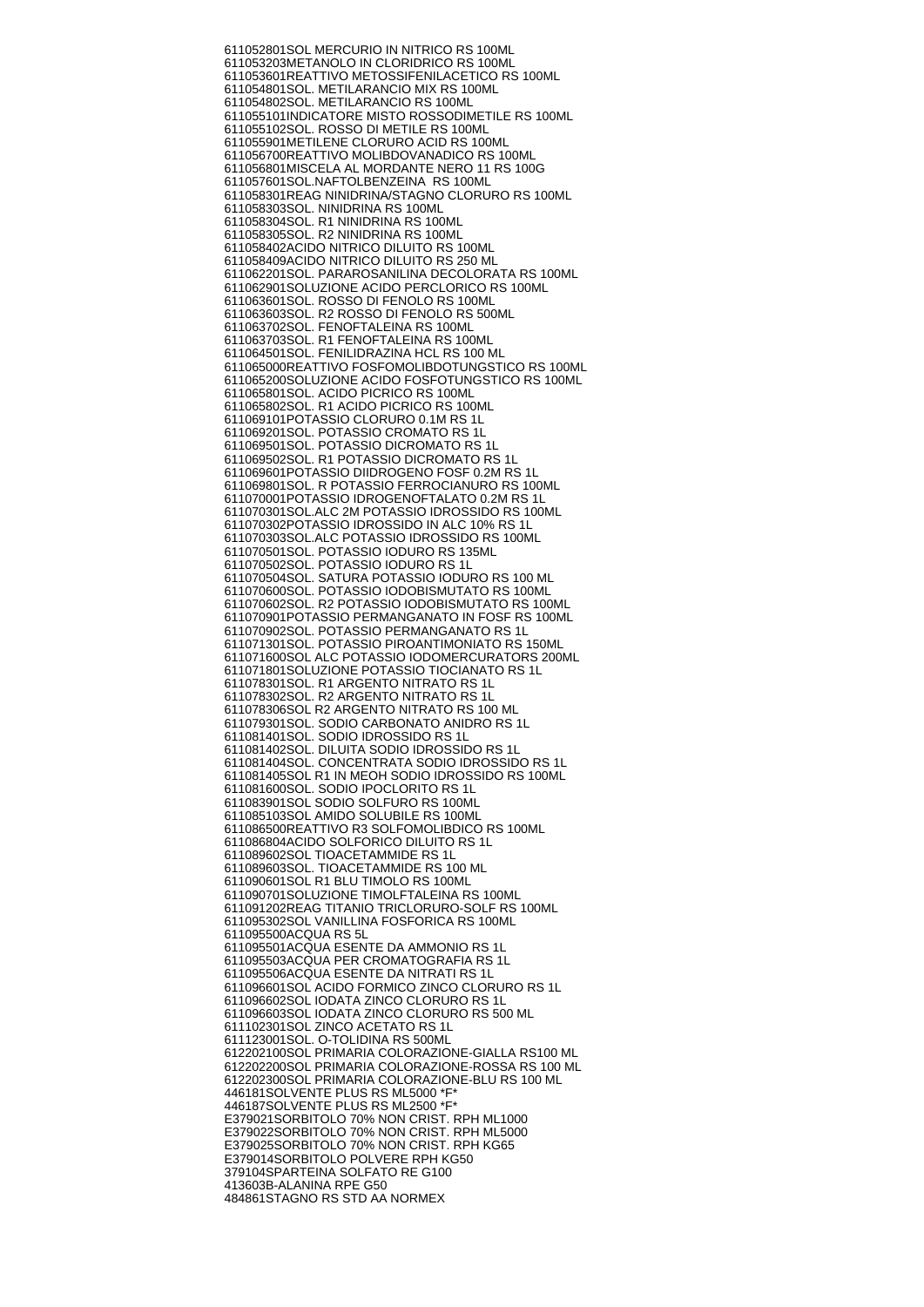E497651 STAGNO RS STD AA ML500 E497655 STAGNO RS STD AA ML100 503941 STAGNO 1 G/L RS STD PER I.C.P. ML 100 503943 STAGNO 1 G/L RS STD PER I.C.P. ML 500 503945 STAGNO 10 G/L RS STD PER I.C.P. ML 100 503947 STAGNO 10 G/L RS STD PER I.C.P. ML 500 505861 STAGNO SN 10 PPM ICP-MS HF+ HNO3 50 ML 505862 STAGNO SN 10 PPM ICP-MS HF+ HNO3 100 ML 505865 STAGNO SN 100 PPM ICP-MS HF+ HNO3 100 ML 484964 STAGNO AMMONIO CLORURO ICO RPE G100 485002 STAGNO CLORURO OSO RPE-ACS G5000 485005 STAGNO CLORURO OSO RPE-ACS G250 485007 STAGNO CLORURO OSO RPE-ACS G1000 379403 STAGNO CLORURO OSO RE KG25 379406 STAGNO CLORURO OSO RE G500 E485041 STAGNO CLORURO OSO 10% RPE ML1000 484884 STAGNO LASTRA RPE G100 484887 STAGNO LASTRA RPE G1000 485154 STAGNO OSSIDO ICO RPE G100 485124 STAGNO OSSIDO OSO RE G100 484914 STAGNO POLVERE RPE G100 484917 STAGNO POLVERE RPE G1000 379601 STAGNO SOLFATO OSO RE G1000 485072 STAGNO TETRACLORURO RPE G2500 485074 STAGNO TETRACLORURO RPE G100 485076 STAGNO TETRACLORURO RPE G500 504527 STDMULTIANIONE PER CI RS ML 100 504526 STDMULTIANIONE PER CI RS ML 100 504392 STD MULTIELEM TUNING ICP-MS RS ML 100 504393 STD MULTIELEM TUNING ICP-MS RS ML 100 504396 STANDARD MULTIELEMENTO PER ICP RS ML500 504306 MULTI STD ICP 22 EL. 100 PPM HNO3 100 ML 504307 MULTI STD ICP 22 EL. 100 PPM HNO3 500ML 504308 MULTI STD ICP 28 EL. 100 PPM HNO3 100 ML 504309 MULTI STD ICP 28 EL. 100 PPM HNO3 500ML 504310 MULTI STD ICP 33 EL. 100 PPM HNO3 100 ML 504311 MULTI STD ICP 33 EL. 100 PPM HNO3 500ML 504312 MULTI STD ICP 9 EL. 100 PPM HCL 100 ML 504313 MULTI STD ICP 9 EL. 100 PPM HCL 500 ML 504350 MULTI STD ICP-MS 22 EL.1 PPM HNO3 100ML 504351 MULTI STD ICP-MS 22 EL. 1PPM HNO3 500ML 504353 MULTI STD ICP-MS 28 EL. 1PPM HNO3 500ML 504354 MULTI STD ICP-MS 33 EL. 1PPM HNO3 100ML 504355 MULTI STD ICP-MS 33 EL. 1PPM HNO3 500ML 504356 MULTI STD ICP-MS 40 EL. 1PPM HNO3 100ML 504357 MULTI STD ICP-MS 40 EL. 1PPM HNO3 500ML 504301 MULTIELEMENTO M/SQ-2 RS STD ICP ML100 504303 MULTIELEMENTO M/SQ-4 RS STD ICP ML100 504305 MULTIELEMENTO M/SQ-6 RS STD ICP ML100 504352 MULTI STD ICP-MS 28 EL.1 PPM HNO3 100 ML 504397 STDMULTIELEM X RILEV ICP-MS RS ML 250 416705 START-UP KIT ALLUMINIO STANDARD RS ML100 419405 START-UP KIT AMMONIACA STD RS G25 424605 START-UP KIT AZOTO STANDARD RS G25 439075 START-UP KIT C.O.D. STD RS G25 432305 START-UP KIT CADMIO STANDARD RS ML100 432905 START-UP KIT CALCIO STANDARD RS ML100 439085 START-UP KIT CLORURI STANDARD RS ML100 440605 START-UP KIT CROMATI STD RS G25 451305 START-UP KIT FERRO STANDARD RS ML100 452385 START-UP KIT FOSFATI STANDARD RS ML100 459955 START-UP KIT MANGANESE STANDARD RS ML100 464455 START-UP KIT NICHEL STANDARD RS ML100 464955 START-UP KIT NITRATI STANDARD RS ML100 464975 START-UP KIT NITRITI STANDARD RS ML100 475205 START-UP KIT RAME STANDARD RS ML100 484605 START-UP KIT SOLFATI STANDARD RS ML100 486965 START-UP KIT TENSIOATT. ANIONICI STD G10 486985 START-UP KIT TENSIOATT.CATIONICI STD G25 493405 START-UP KIT ZINCO STANDARD RS ML100 485391 STRONZIO RS STD AA NORMEX 497661 STRONZIO RS STD AA ML500 E497661 STRONZIO RS STD AA ML500 E497665 STRONZIO RS STD AA ML100 503951 STRONZIO 1 G/L RS STD PER I.C.P. ML 100 503953 STRONZIO 1 G/L RS STD PER I.C.P. ML 500 503955 STRONZIO 10 G/L RS STD PER I.C.P. ML 100 503957 STRONZIO 10 G/L RS STD PER I.C.P. ML 500 505866 STRONZIO SR 10 PPM ICP-MS HNO3 50 ML 505867 STRONZIO SR 10 PPM ICP-MS HNO3 100 ML 505868 STRONZIO SR 100 PPM ICP-MS HNO3 100 ML 503361 STRONZIO 1 G/L RS STD IONICO ML 100 485304 STRONZIO ACETATO RPE G100 485354 STRONZIO BROMURO RPE G100 485404 STRONZIO CARBONATO RPE G100 485407 STRONZIO CARBONATO RPE G1000 485455 STRONZIO CLORURO RPE-ACS G250 485457 STRONZIO CLORURO RPE-ACS G1000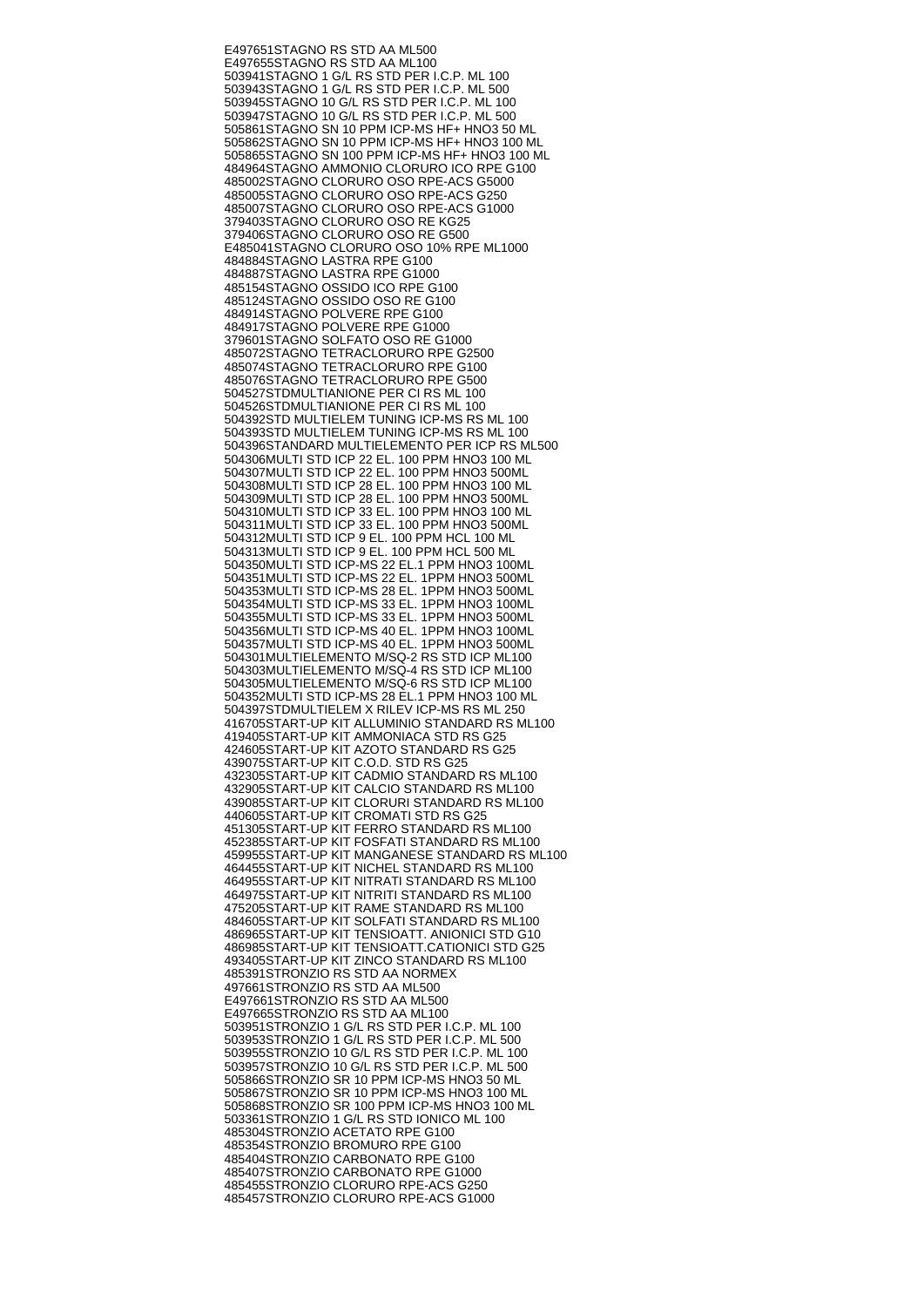485605 STRONZIO NITRATO RPE-ACS G250 485607 STRONZIO NITRATO RPE-ACS G1000 379707 STRONZIO NITRATO RE G1000 485705 STRONZIO SOLFATO RPE G250 485902 SUDAN III RS G25 E485952 SUDAN III SOLUZIONE SATURA RS ML250 476971 SUDAN IV RS G10 382104 TALCO RPH KG50 382105 TALCO RPH KG25 382107 TALCO RPH G1000 382109 TALCO RPH G5000 504011 TALLIO 1 G/L RS STD PER I.C.P. ML 100 504013 TALLIO 1 G/L RS STD PER I.C.P. ML 500 504015 TALLIO 10 G/L RS STD PER I.C.P. ML 100 504017 TALLIO 10 G/L RS STD PER I.C.P. ML 500 505911 TALLIO TL 10 PPM ICP-MS HNO3 50 ML 505912 TALLIO TL 10 PPM ICP-MS HNO3 100 ML 505915 TALLIO TL 100 PPM ICP-MS HNO3 100 ML 486031 TALLIO ACETATO OSO RPE G10 486101 TALLIO CLORURO OSO RPE G10 486002 TALLIO RPE G25 486151 TALLIO NITRATO OSO RPE G10 486411 TAMPONE PH7.20 (SEC. WEISE) RS ML500 486981 TAMPONE PH10 MATERIALE RIFER. RS ML500 486961 TAMPONE PH4 MATERIALE RIFER. RS ML500 486971 TAMPONE PH7 MATERIALE RIFER. RS ML500 486825 TAMPONE PH4 RPE 24 BUSTINE DA 20ML 486835 TAMPONE PH7 RPE 24 BUSTINE DA 20ML 486855 TAMPONE PH10 RPE 24 BUSTINE DA 20ML E486741 TAMPONE PH 3,56 RPE ML500 E486751 TAMPONE PH 1,68 RPE ML500 E486771 TAMPONE PH 11 RPE ML500 E486841 TAMPONE PH 4,62 RPE ML500 E486871 TAMPONE PH 6,88 RPE ML500 E486881 TAMPONE PH 9,22 RPE ML500 486761 TAMPONE PH4 RPE (ROSSO) ML500 486791 TAMPONE PH7 RPE (GIALLO) ML500 486811 TAMPONE PH10,06&#9618,0,05 RPE (BLU) ML500 486273 TAMPONE PH4 RPE ML1000 486453 TAMPONE PH7 RPE ML1000 486593 TAMPONE PH9 RPE ML1000 486613 TAMPONE PH10 RPE ML1000 486211 TAMPONE PH1 RPE ML500 486231 TAMPONE PH2 RPE ML500 486251 TAMPONE PH3 RPE ML500 486271 TAMPONE PH4 RPE ML500 486311 TAMPONE PH5 RPE ML500 486331 TAMPONE PH6 RPE ML500 486451 TAMPONE PH7 RPE ML500 486541 TAMPONE PH8 RPE ML500 486591 TAMPONE PH9 RPE ML500 486611 TAMPONE PH10 RPE ML500 486671 TAMPONE PH11 RPE ML500 486691 TAMPONE PH12 RPE ML500 486701 TAMPONE PH13 RPE ML500 486276 TAMPONE PH 4 RPE KUBIDOS 10 L 486456 TAMPONE PH 7 RPE KUBIDOS 10 L 486616 TAMPONE PH 10 RPE KUBIDOS 10 L 486291 TAMPONE PH4 NORMEX (ROSSO) 486431 TAMPONE PH7 NORMEX (GIALLO) 486581 TAMPONE PH10,06▒0,05 NORMEX (BLU) 486221 TAMPONE PH1 NORMEX 486241 TAMPONE PH2 NORMEX 486261 TAMPONE PH3 NORMEX 486281 TAMPONE PH4 NORMEX 486301 TAMPONE PH5 NORMEX 486321 TAMPONE PH6 NORMEX 486401 TAMPONE PH6,8 NORMEX 486421 TAMPONE PH7 NORMEX 486441 TAMPONE PH7,2 NORMEX 486461 TAMPONE PH7,4 NORMEX 486531 TAMPONE PH8 NORMEX 486571 TAMPONE PH9 NORMEX 486601 TAMPONE PH10 NORMEX 486621 TAMPONE PH12 NORMEX 486631 TAMPONE PH11 NORMEX 486641 TAMPONE PH13 NORMEX 503961 TANTALIO 1 G/L RS STD PER I.C.P. ML 100 503963 TANTALIO 1 G/L RS STD FOR I.C.P. ML 500 503965 TANTALIO 10 G/L RS STD PER I.C.P. ML 100 503967 TANTALIO 10 G/L RS STD PER I.C.P. ML 500 505871 TANTALIO TA 10 PPM ICP-MS HF+ HNO3 50 ML 505872 TANTALIO TA 10 PPM ICP-MS HF+HNO3 100 ML 505875 TANTALIO TA 100 PPM ICP-MS HF+HNO3 100ML P588005 TAPPI IN PLASTICAS PER TUBI DA 5 MMCF100 P588010 TAPPI IN PLASTICAS PER TUBI DA 10MMCF100 P588025 TAPPI IN PTFE X TUBI 5 MM 10PC 486903 TARTRAZINA RS G50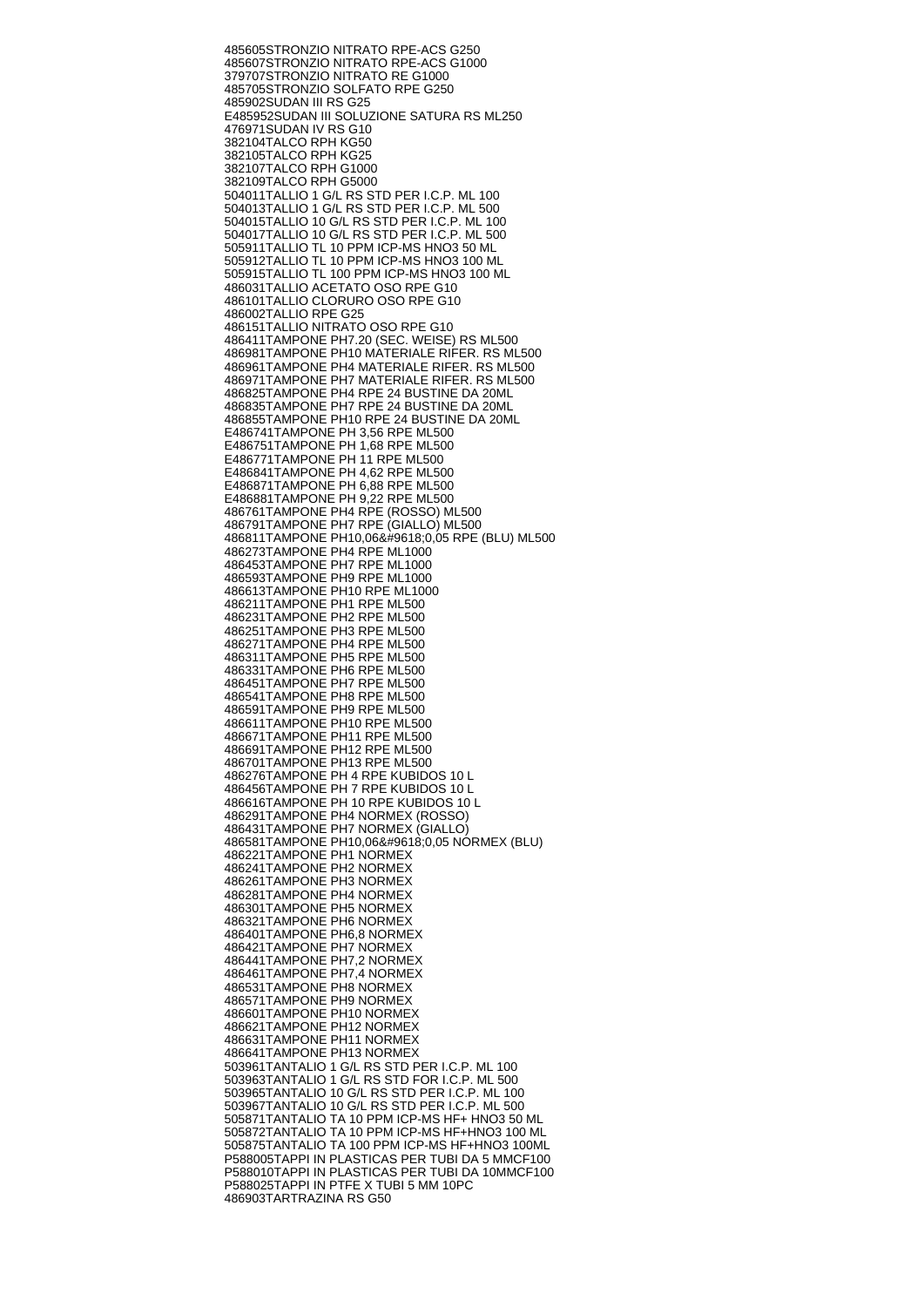490422 TAUBER REATTIVO RS 500ML 486953 TAURINA RPE G50 503981 TELLURIO 1 G/L RS STD PER I.C.P. ML 100 503983 TELLURIO 1 G/L RS STD PER I.C.P. ML 500 503985 TELLURIO 10 G/L RS STD PER I.C.P. ML 100 503987 TELLURIO 10 G/L RS STD PER I.C.P. ML 500 505886 TELLURIO TE 10 PPM ICP-MS HNO3 50 ML 505887 TELLURIO TE 10 PPM ICP-MS HNO3 100 ML 505888 TELLURIO TE 100 PPM ICP-MS HNO3 100 ML 487002 TELLURIO PEZZI RPE G25 487023 TELLURIO POLVERE RPE G50 503971 TERBIO 1 G/L RS STD PER I.C.P. ML 100 503973 TERBIO 1 G/L RS STD PER I.C.P. ML 500 503975 TERBIO 10 G/L RS STD PER I.C.P. ML 100 503977 TERBIO 10 G/L RS STD PER I.C.P. ML 500 505881 TERBIO TB 10 PPM ICP-MS HNO3 50 ML 505882 TERBIO TB 10 PPM ICP-MS HNO3 100 ML 505885 TERBIO TB 100 PPM ICP-MS HNO3 100 ML 580286 TERBIO RS STD ICP ML125 431851 TER-BUTILE CLORURO RPE ML250 431852 TER-BUTILE CLORURO RPE ML1000 P0920521 TER-BUTILMETILETERE PA ML 2500 P0920528 TER-BUTILMETILETERE PA ML 5000 432011 TER-BUTILMETILETERE RPE ML500 432015 TER-BUTILMETILETERE RPE KG 20 P0921016 TERT-BUTIL METIL ETERE PA ANIDRO 1L 432022000 TER-BUTILMETILETERE RS HPLC PREP. ML2500 P0923716 TER-BUTILMETILETERE RS HPLC ISOC ML1000 P0923721 TER-BUTILMETILETERE RS HPLC ISOC ML2500 P0922216 TER-BUTILMETILETERE RS PESTIPUR ML 1000 P0922221 TER-BUTILMETILETERE RS PESTIPUR ML 2500 432061 TER-BUTILMETILETERE RS PLUS PEST ML1000 432062 TER-BUTILMETILETERE RS PLUS PEST ML2500 P0922716 TER-BUTILMETILETERE RS SPECTRO ML 1000 P0922721 TER-BUTILMETILETERE RS SPECTRO ML 2500 P0920216 TER-BUTILMETILETERE PS ML 1000 P0920228 TER-BUTILMETILETERE PS ML 5000 P0920248 TER-BUTILMETILETERE PS L 25 P0920268 TER-BUTILMETILETERE PS L 200 528970 TER-BUTILMETILETERE RE ML 5000 528971 TER-BUTILMETILETERE RE L25 528974 TER-BUTILMETILETERE RE ML 1000 382707 TERPINA IDRATA RE G1000 487051 TETRABUTILAMMONIO BROMURO RS G10 P3840016 TETRABUTILAMMONIO OH SOL0,1MOL/L PA L 1 P3840018 TETRABUTILAMMONIO OH SOL0,1MOL/L PAML500 E487031 TETRABUTILAMMONIO IDROSS. N/10 RPE ML500 487101 TETRABUTILAMMONIO SOLFATO ACIDO RPE G250 487091 TETRACIANOETILENE RPE G10 P5435 TETRACHLOROETHANE D2 MIN 99,5%1 X 25ML 449671 TETRACLOROETILENE RPE ML1000 449672 TETRACLOROETILENE RPE ML2500 449673 TETRACLOROETILENE RPE KG35 P0682716 TETRACLORETILENE RS SPECTROSOL ML 1000 P0680228 TETRACLOROETILENE PS ML 5000 P0680248 TETRACLOROETILENE PS L 25 343001 TETRACLOROETILENE RE ML1000 343003 TETRACLOROETILENE RE KG40 487152 TETRAETILAMMONIO BROMURO RS G25 382802 TETRAFLUOROPROPANOLO RE KG250 382805 TETRAFLUOROPROPANOLO RE KG25 P0700528 TETRAIDROFURANO PA ML 5000 P0700540 TETRAIDROFURANO PA L 10 P0700568 TETRAIDROFURANO PA L 200 487301 TETRAIDROFURANO RPE KG23 487303 TETRAIDROFURANO RPE ML2500 487307 TETRAIDROFURANO RPE ML5000 487308 TETRAIDROFURANO RPE ML1000 P0701016 TETRAIDROFURANO PA ANIDRO1L P0701021 TETRAIDROFURANO PA ANIDRO2,5L P07010T10 TETRAIDROFURANO PA ANIDROS200ML SEPTU P07010T16 TETRAIDROFURANO PA ANIDROSUR TAMIS 1L P0701010 TETRAIDROFURANO RS ANIDRO ML 200 487352 TETRAIDROFURANO HPLC PR ML2500 P07037P21 TETRAIDROFURANO RS HPLC PREP ML 2500 412451000 TETRAIDROFURANO RS HPLC ML1000 412452000 TETRAIDROFURANO RS HPLC ML2500 P0703716 TETRAIDROFURANO RS HPLC ISOC. ML 1000 P0703721 TETRAIDROFURANO RS HPLC ISOC. ML 2500 P07037S16 TETRAIDROFURANO RS HPLC ISOC. ML 1000 P07037S21 TETRAIDROFURANO RS HPLC ISOC. ML 2500 487345 TETRAIDROFURANO RS SPETTRO ML1000 P0702716 TETRAIDROFURANO RS SPECTROSOL ML 1000 P0700228 TETRAIDROFURANO PS ML 5000 P0700240 TETRAIDROFURANO PS L 10 P0700248 TETRAIDROFURANO PS L 25 P0700268 TETRAIDROFURANO PS L 200 528481 TETRAIDROFURANO RE ML5000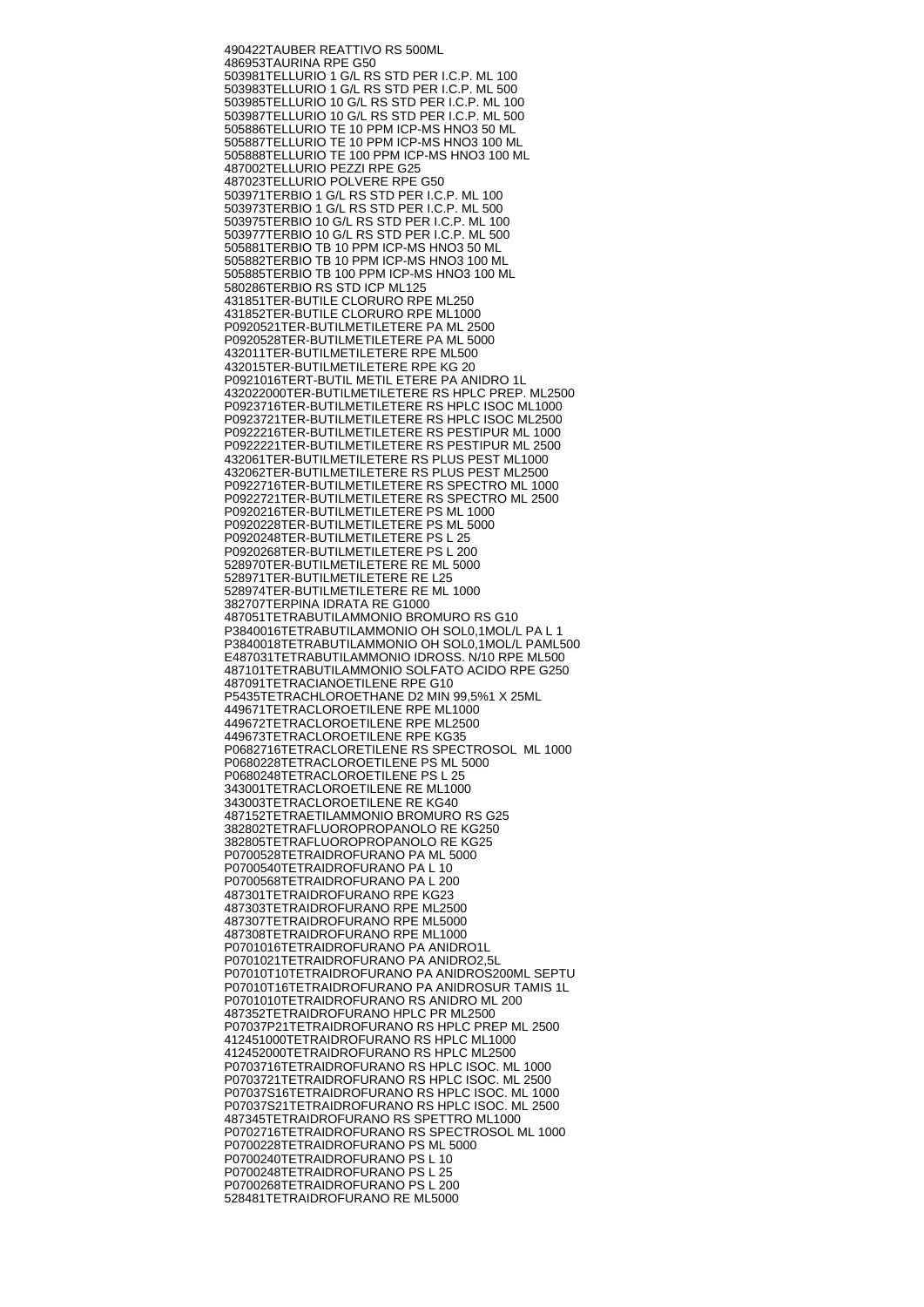528986 TETRAIDROFURANO RE L25 382981 TETRAIDROFURANO RE ML1000 382982 TETRAIDROFURANO RE ML5000 382985 TETRAIDROFURANO RE ML2500 382986 TETRAIDROFURANO RE KG23 P5380 TETRAIDROFURANO D8 MIN 99,5% 2 X 0,6ML P5385 TETRAIDROFURANO D8 MIN 99,5% 1 X 25ML 484611 TETRAIDROTIOFENE 1,1-DIOSSIDO RPE ML250 P932SP16 TETRAMETILENESULFONE(SULFOLANE) ANIDRO 1 P9320248 TETRAIDROTIOFENE 1,1-DIOSSIDO PS L25 487511 TETRAMETILSILANO RS STD N.M.R. ML25 P5455S TETRAMETHYL SILANE MIN 99.8% 1 X 25ML 487661 TETRAMETILUREA RPE ML250 487491 TETRAMETILAMMONIO IDROSSIDO 10% RS ML100 487492 TETRAMETILAMMONIO IDROSSIDO 10% RS ML250 E389204 TIAMINA CLORIDRATO RPH G100 E389207 TIAMINA CLORIDRATO RPH G1000 487728 TIMOLFTALEINA RPE-ACS G5 E487755 TIMOLFTALEINA 0,1% RPE ML250 487771 TIMOLFTALEXONE RPE G1 E384202 TIMOLO RPH G2500 **E384205 TIMOLO RPH G250** 487803 TIOACETAMMIDE RPE-ACS G50 487807 TIOACETAMMIDE RPE-ACS G500 487831 TIODIGLICOL RPE ML100 487832 TIODIGLICOL RPE ML500 487903 TIONILE CLORURO RE ML500 488002 TIOSEMICARBAZIDE RPE G25 488101 TIOUREA RPE-ACS KG50 488105 TIOUREA RPE-ACS G250 488107 TIOUREA RPE-ACS G1000 385403 TIOUREA RE KG25 385407 TIOUREA RE G1000 385409 TIOUREA RE G5000 488115 TIOUREA\*HCL RPE ML250 488131 TIRON RPE G10 488162 TISAB III RS 500 ML 488172 TISAB IV RS 250 ML 504001 TITANIO 1 G/L RS STD PER I.C.P. ML 100 504003 TITANIO 1 G/L RS STD PER I.C.P. ML 500 504005 TITANIO 10 G/L RS STD PER I.C.P. ML 100 504007 TITANIO 10 G/L RS STD PER I.C.P. ML 500 505906 TITANIO TI 10 PPM ICP-MS HF+ HNO3 50 ML 505907 TITANIO TI 10 PPM ICP-MS HF+ HNO3 100 ML 505908 TITANIO TI 100 PPM ICP-MS HF+HNO3 100 ML 488251 TITANIO BIOSSIDO RPE G10000 488257 TITANIO BIOSSIDO RPE G1000 385751 TITANIO BIOSSIDO RPH G1000 385752 TITANIO BIOSSIDO RPH G5000 385753 TITANIO BIOSSIDO RPH KG25 385704 TITANIO BIOSSIDO RE KG50 385707 TITANIO BIOSSIDO RE G1000 385709 TITANIO BIOSSIDO RE G5000 488421 TITANIO ISOPROPILATO RE ML100 488401 TITANIO TETRACLORURO RPE ML50 488402 TITANIO TETRACLORURO RPE ML500 488403 TITANIO TETRACLORURO RPE ML100 E488354 TITANIO TRICLORURO 15% RPE ML1000 E488355 TITANIO TRICLORURO 15% KG26 P0710540 TOLUENE PA L 10 488551 TOLUENE RPE-ACS ML1000 488552 TOLUENE RPE-ACS ML5000 488555 TOLUENE RPE-ACS ML2500 488556 TOLUENE RPE-ACS KG170 488557 TOLUENE RPE-ACS KG24 P0711010 TOLUENE\* PA ANIDRO 200MLAVEC SEPTUM P0711016 TOLUENE\* PA ANIDRO 1L P0711021 TOLUENE RS ANIDRO ML 2500 P07110T10 TOLUENE RS ANIDRO ML 200 P0713221 TOLUENE ATRASOL 2,5 L 488531 TOLUENE RS HPLC PREPARATIVA ML2500 412642 TOLUENE RS HPLC ML2500 412642000 TOLUENE RS HPLC ML2500 P0713716 TOLUENE HPLC 1L P0713721 TOLUENE RS HPLC ISOC. ML 2500 P0712216 TOLUENE RS PESTIPUR ML 1000 P0712221 TOLUENE RS PESTIPUR ML 2500 488591 TOLUENE RS PLUS PESTICIDI ML1000 488592 TOLUENE RS PLUS PESTICIDI ML2500 P0712721 TOLUENE RS SPECTROSOL ML 2500 488647 TOLUENE RSE ML1000 P0710229 TOLUENE PS ML 5000 P0710240 TOLUENE PS L 10 P0710248 TOLUENE PS L 25 P0710268 TOLUENE PS L 200 386001 TOLUENE RE ML2500 386002 TOLUENE RE ML1000 386003 TOLUENE RE KG23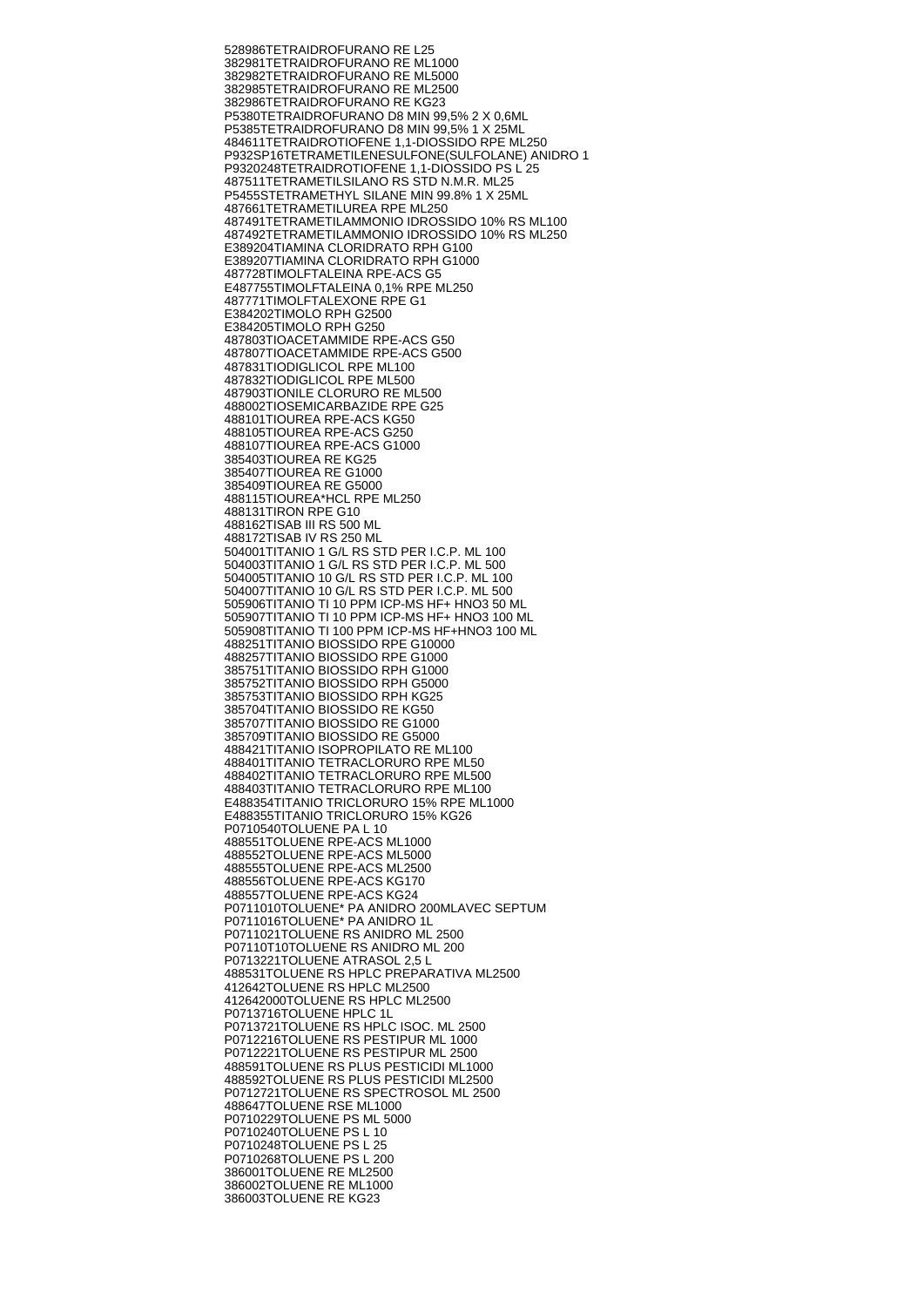386008 TOLUENE RE KG17 386009 TOLUENE RE KG170 528231 TOLUENE RE ML 5000 528232 TOLUENE RE L200 528233 TOLUENE RE L25 P5393A TOLUENE D8 MIN 99,5% 1 X 5ML P5395 TOLUENE D8 MIN 99,5% 1 X 25ML P5399A TOLUENE D8 MIN 99,5% 2 X 0,75ML 489162 TORBIDIT└ STD 4000NTU FORMAZINA RS500ML 402392 TORIN RPE G1 504281 TORIO 1 G/L RS STD PER I.C.P. ML 100 504283 TORIO 1 G/L RS STD PER I.C.P. ML 500 504285 TORIO 10 G/L RS STD PER I.C.P. ML 100 504287 TORIO 10 G/L RS STD PER I.C.P. ML 500 505901 TORIO TH 10 PPM ICP-MS HNO3 50 ML 505902 TORIO TH 10 PPM ICP-MS HNO3 100 ML 505905 TORIO TH 100 PPM ICP-MS HNO3 100 ML 503199 TORIO NITRATO AAS 10 G/L 50 ML 489054 TORNASOLE RPE G100 E489101 TORNASOLE NEUTRO 2,5% RPE ML500 489152 TRIACETINA RPE ML1000 489153 TRIACETINA RPE KG25 432054 TRIBUTILFOSFATO RPE ML500 449621 TRICLOROETILENE RPE ML1000 449624 TRICLOROETILENE RPE ML2500 449657 TRICLOROETILENE RSE ML1000 527660 TRICLOROETILENE RS VLSI ML 2500 342751 TRICLOROETILENE RE STABILIZZATO ML1000 342752 TRICLOROETILENE RE STABILIZZATO ML2500 342756 TRICLOROETILENE RE STABILIZZATO KG35 386202 TRICRESOLO RE ML1000 489501 TRIETANOLAMMINA RPE KG30 489502 TRIETANOLAMMINA RPE KG230 489504 TRIETANOLAMMINA RPE ML1000 386301 TRIETANOLAMMINA RPH ML1000 386303 TRIETANOLAMMINA RPH ML2500 386304 TRIETANOLAMMINA RPH KG30 489556 TRIETILAMMINA RPE ML1000 P0790228 TRIETILAMMINA PS ML 5000 P0790242 TRIETILAMMINA PS L 20 P0790266 TRIETILAMMINA PS L 200 386601 TRIETILAMMINA RE ML1000 386602 TRIETILAMMINA RE KG20 489591 TRIFENILFOSFINA RPE G100 P5449A TRIFLUOROETHANOL D2 MIN 99% 2 X 0,75ML 489704 TRIMETILAMMINA RPE ML100 489803 TRIMETILAMMINA CLORIDRATO RPE GR50 489831 TRIMETILCETILAMMONIO BROMURO RPE G500 489833 TRIMETILCETILAMMONIO BROMURO RPE G50 387203 TRIMETILCETILAM P-TOLUENSOLFON. RE KG25 387205 TRIMETILCETILAM P-TOLUENSOLFON. RE G250 387207 TRIMETILCETILAM P-TOLUENSOLFON. RE G1000 489921 TRIMETILCLOROSILANO RPE ML100 489926 TRIMETILCLOROSILANO RPE ML1000 489581 TRIOTTILFOSFINA OSSIDO RPE G50 489981 TRIS(IDROSSIMETIL)AMMINOMETANO RPE G100 489982 TRIS(IDROSSIMETIL)AMMINOMETANO RPE KG10 489983 TRIS(IDROSSIMETIL)AMMINOMETANO RPE G1000 489984 TRIS(IDROSSIMETIL)AMMINOMETANO RPE G500 489985 TRIS(IDROSSIMETIL)AMMINOMETANO RPE KG25 E313441 TRIS(IDROSSIMETIL)AMMINOMETANO RPH KG25 489971 TRIS(IDROSSIMETIL)AMMINOMETANO RS KG25 489973 TRIS(IDROSSIMETIL)AMMINOMETANO RS G1000 489992 TRIS(IDROSSIMETIL)AMMINOMETANO RS ST.G10 313431 TRIS(IDROSSIMETIL)AMMINOMETANO RE KG25 313432 TRIS(IDROSSIMETIL)AMMINOMETANO RE G1000 479913 TRIS CLORIDRATO RPE G 1000 P0120041 TRITON® X100 SOLUZIONE PS L 10 490001 TROPEOLINA O RPE G10 490056 TROPEOLINA O 0,1% RPE ML500 E490056 TROPEOLINA O 0,1% RPE ML500 490102 TROPEOLINA OO RPE G25 P588100 TUBI NMR 10MM PRECISIONE 7"" SCATOLA DE P588100UP TUBI NMR 10MM ULTRA PRECISIONE 7" CF5 P588500 TUBI NMR DA 5MM PRECISIONE - CF5 P588500HP TUBI NMR DA 5MM HTE PR╔C. 7"" SCATOLA D P588501HP TUBI NMR DA 5MM ALTA PREC..203 CF5 P588500TT TUBES RMN 5MM ROUTINE 7POUCES(178MM)/50 P588505 TUBI NMR AMBRATI 5MM TIPO 5P 5PC 505916 TULIO TM 10 PPM ICP-MS HNO3 50 ML 505917 TULIO TM 10 PPM ICP-MS HNO3 100 ML 505918 TULIO TM 100 PPM ICP-MS HNO3 100 ML 504051 TUNGSTENO 1 G/L RS STD PER I.C.P. ML 100 504053 TUNGSTENO 1 G/L RS STD PER I.C.P. ML 500 504055 TUNGSTENO 10 G/L RS STD PER I.C.P. ML100 504057 TUNGSTENO 10 G/L RS STD PER I.C.P. ML500 505931 TUNGSTENO W 10 PPM ICP-MS NH4OH 50 ML 505932 TUNGSTENO W 10 PPM ICP-MS NH4OH 100 ML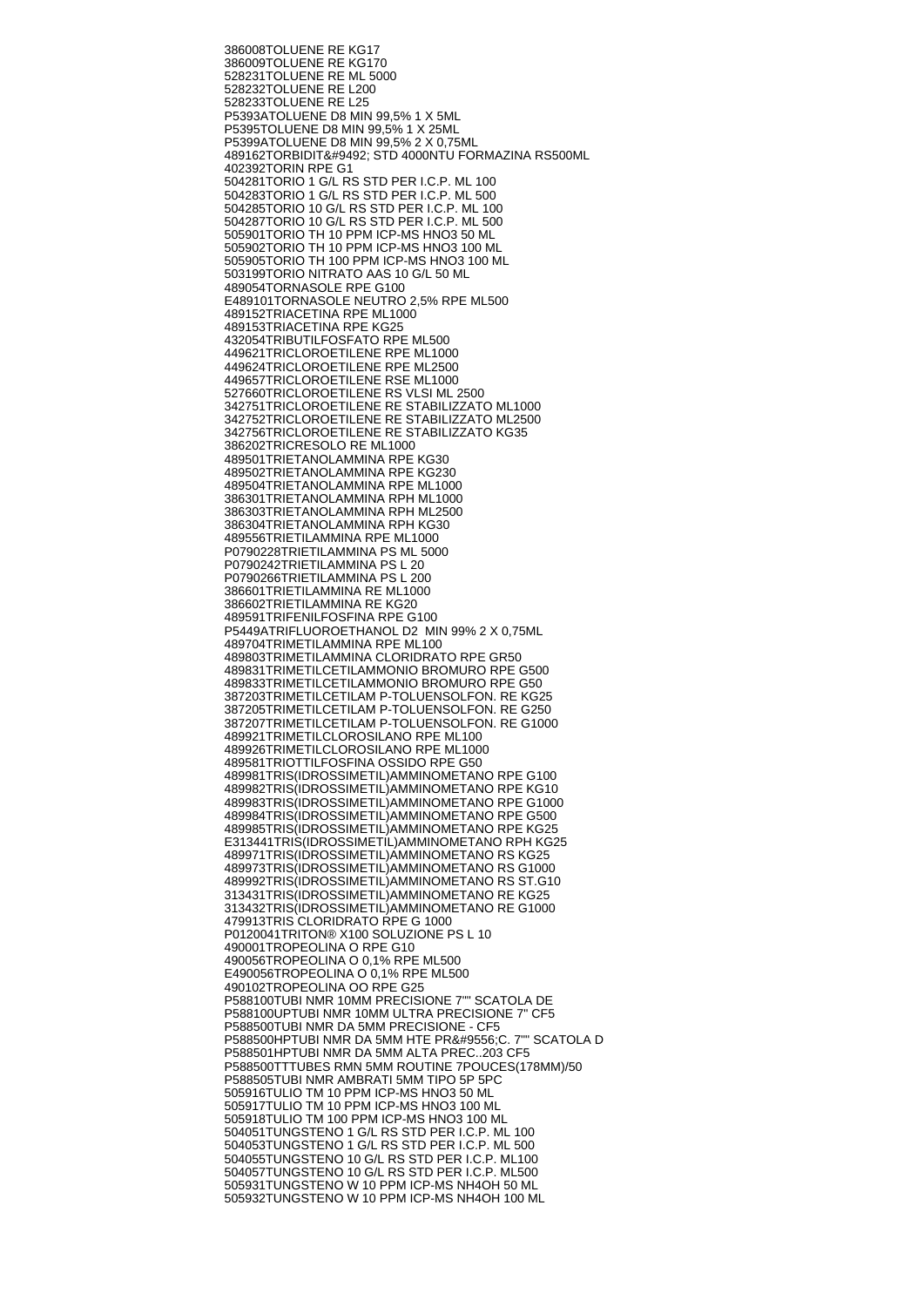505935 TUNGSTENO W 100 PPM ICP-MS NH4OH 100 ML 490352 TUNGSTENO RPE G25 E490451 TURK REATTIVO RS ML500 P6100049 TWEEN® 80 PS L 25 504031 URANIO 1 G/L RS STD PER I.C.P. ML 100 504033 URANIO 1 G/L RS STD PER I.C.P. ML 500 504035 URANIO 10 G/L RS STD PER I.C.P. ML 100 504037 URANIO 10 G/L RS STD PER I.C.P. ML 500 505921 URANIO U 10 PPM ICP-MS HNO3 50 ML 505922 URANIO U 10 PPM ICP-MS HNO3 100 ML 505923 URANIO U 100 PPM ICP-MS HNO3 100 ML 490751 UREA RPE-ACS KG25 490758 UREA RPE-ACS G500 387801 UREA RE KG50 387807 UREA RE G1000 387809 UREA RE G5000 E491051 VANADILE CLORURO 50% RPE ML100 491091 VANADIO RS STD AA NORMEX E497671 VANADIO RS STD AA ML500 E497675 VANADIO RS STD AA ML100 504041 VANADIO 1 G/L RS STD PER I.C.P. ML 100 504043 VANADIO 1 G/L RS STD PER I.C.P. ML 500 504045 VANADIO 10 G/L RS STD PER I.C.P. ML 100 504047 VANADIO 10 G/L RS STD PER I.C.P. ML 500 505926 VANADIO V 10 PPM ICP-MS HNO3 50 ML 505927 VANADIO V 10 PPM ICP-MS HNO3 100 ML 505928 VANADIO V 100 PPM ICP-MS HNO3 100 ML 491103 VANADIO PENTOSSIDO RPE G50 491105 VANADIO PENTOSSIDO RPE G250 388102 VANILLINA RPH G10000 388104 VANILLINA RPH G100 388107 VANILLINA RPH G1000 E388502 VASELINA RPH (NF) KG20 E388404 VASELINA RPH KG50 E388407 VASELINA RPH G1000 E388409 VASELINA RPH G5000 388601 VASELINA FILANTE RE KG50 388607 VASELINA FILANTE RE G1000 388609 VASELINA FILANTE RE G5000 491152 VERDE BRILLANTE RPE G25 491207 VERDE BROMOCRESOLO RPE G1 E491255 VERDE BROMOCRESOLO 0,04% RPE ML250 491371 VERDE LUCE SF RS G10 491304 VERDE MALACHITE RS G100 491351 VERDE METILE RS G10 491391 VERDE SOLIDO FCF RS G25 491502 VIOLETTO CRISTALLI RPE G25 491561 VIOLETTO CRISTALLI OSSALATO RS ML250 E491551 VIOLETTO CRISTALLI 0,5% RPE ML500 388701 VIOLETTO GENZIANA RE G50 388702 VIOLETTO GENZIANA RE G1000 E491651 VIOLETTO GENZIANA FENIC.(GRAM) RS ML250 E491661 VIOLETTO GENZIANA FEN.(NICOLLE) RS ML250 491703 VIOLETTO METILE RPE G50 491871 VIOLETTO PIROCATECHINA RPE G1 E390001 VITAMINA B12 RPH G1 389901 PIRIDOSSINA DIPALMITATO G1000 389905 PIRIDOSSINA DIPALMITATO G10000 392101 VITAMINA K3 IDROSOLUBILE RPH G10 E491901 WIJS REATTIVO RS ML250 E491902 WIJS REATTIVO RS ML1000 492001 WRIGHT COLORANTE RS G25 492011 WRIGHT COLORANTE SOLUZIONE RS ML100 E492061 XANTIDROLO 10% RPE ML100 492103 XANTINA RPE G10 492211 XILENCIANOLO FF RPE G1 492301 XILENE RPE-ACS ML1000 492302 XILENE RPE-ACS PLASTICA ML 2500 492303 XILENE RPE-ACS KG23 492304 XILENE RPE-ACS KG170 492305 XILENE RPE-ACS PLASTICA ML 5000 492306 XILENE RPE-ACS ML2500 492359 XILENE RSE ML2500 392602 XILENE RE ML1000 392603 XILENE RE ML2500 392605 XILENE RE KG23 392608 XILENE RE KG170 528251 XILENE RE BIDONE PLASTICA ML 5000 528252 XILENE RE L 200 528253 XILENE RE L 25 P0751021 XYLENE (MIX ISOMERI).A. ANIDRO 2,5L 493022 ZENKER FISSATIVO RS 1 L 493101 ZIEHL-NEELSEN REATTIVO RS ML250 493102 ZIEHL-NEELSEN REATTIVO RS ML1000 493151 ZINCO RS STD AA NORMEX E497681 ZINCO RS STD AA ML500 E497685 ZINCO RS STD AA ML100 504081 ZINCO 1 G/L RS STD PER I.C.P. ML 100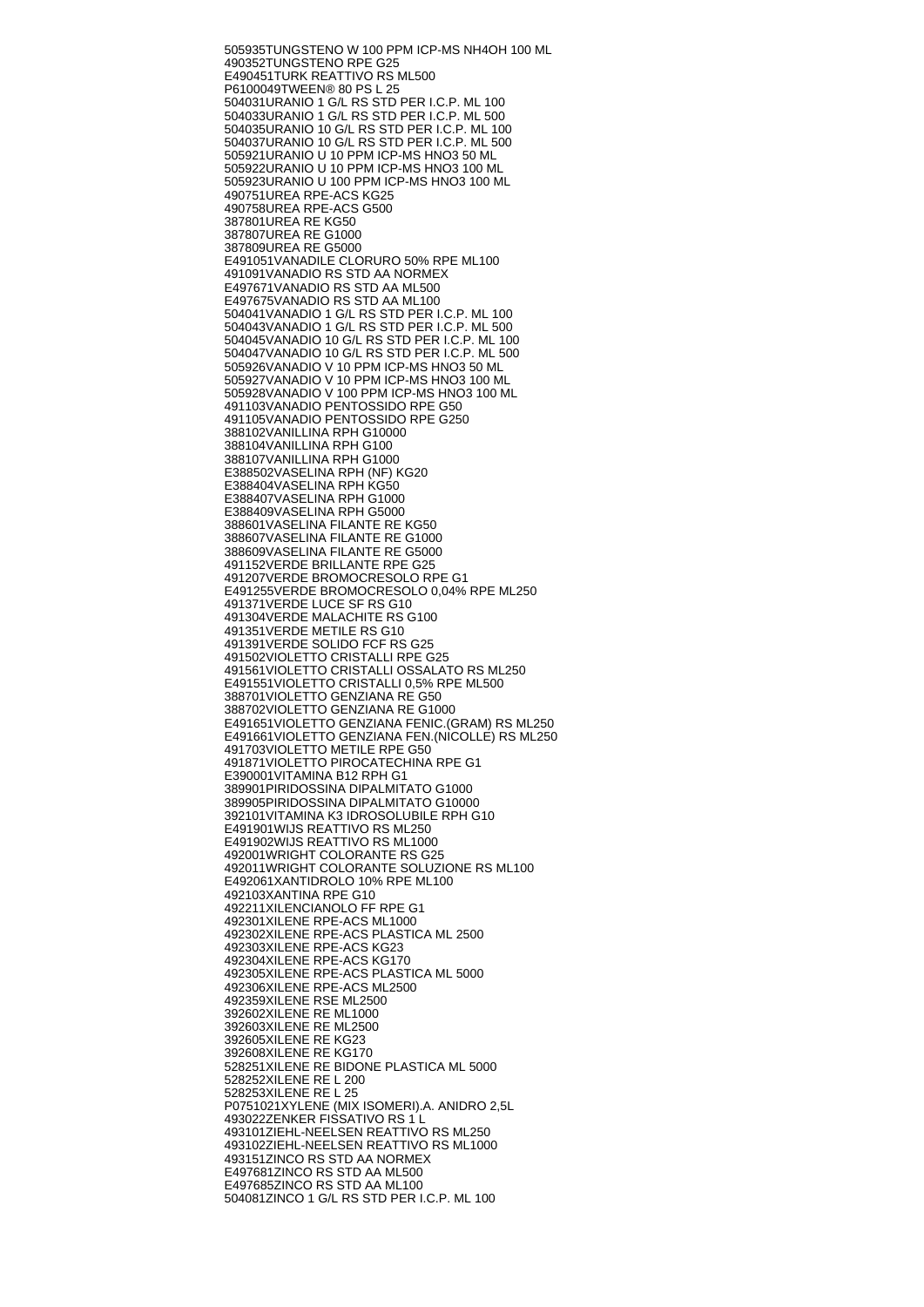504083 ZINCO 1 G/L RS STD PER I.C.P. ML 500 504085 ZINCO 10 G/L RS STD PER I.C.P. ML 100 504087 ZINCO 10 G/L RS STD PER I.C.P. ML 500 505951 ZINCO ZN 10 PPM ICP-MS HNO3 50 ML 505952 ZINCO ZN 10 PPM ICP-MS HNO3 100 ML 505955 ZINCO ZN 100 PPM ICP-MS HNO3 100 ML 493803 ZINCO ACETATO RPE KG25 493807 ZINCO ACETATO RPE G1000 494004 ZINCO CARBONATO BASICO RPE G100 494006 ZINCO CARBONATO BASICO RPE G500 494105 ZINCO CLORURO RPE-ACS G250 494106 ZINCO CLORURO RPE-ACS G10000 494107 ZINCO CLORURO RPE-ACS G1000 E393024 ZINCO CLORURO RPH KG50 P7830044 ZINCO CLORURO PS KG 25 393004 ZINCO CLORURO RE KG50 393007 ZINCO CLORURO RE G1000 393009 ZINCO CLORURO RE G5000 E494301 ZINCO CLORURO 60% RPE ML1000 494311 ZINCO DIBENZILDITIOCARBAMMATO RPE G10 493303 ZINCO (DIAMETRO MM 1-7) RPE KG25 493307 ZINCO (DIAMETRO MM 1-7) RPE G1000 493309 ZINCO (DIAMETRO MM 1-7) RPE G5000 493451 ZINCO (DIAMETRO MM 0,59) RPE G500 493507 ZINCO LASTRA RPE G1000 494507 ZINCO NITRATO RPE G1000 494604 ZINCO OSSIDO RPE KG50 494607 ZINCO OSSIDO RPE G1000 393503 ZINCO OSSIDO RPH KG25 393507 ZINCO OSSIDO RPH G1000 393509 ZINCO OSSIDO RPH G5000 494805 ZINCO PEROSSIDO RE G250 493702 ZINCO POLVERE RE KG25 493705 ZINCO POLVERE RE G250 493707 ZINCO POLVERE RE G1000 494901 ZINCO SOLFATO RPE-ACS KG25 494907 ZINCO SOLFATO RPE-ACS G1000 494909 ZINCO SOLFATO RPE-ACS G5000 394001 ZINCO SOLFATO RPH KG25 394007 ZINCO SOLFATO RPH G1000 394009 ZINCO SOLFATO RPH G5000 E494931 ZINCO SOLFATO 0,05MOL/L RPE ML1000 494921 ZINCO SOLFATO 0,1MOL/L RPE ML1000 494911 ZINCO SOLFATO 0,1MOL/L SUPERIORPE ML1000 495005 ZINCO SOLFATO MONOIDRATO RPE G250 495007 ZINCO SOLFATO MONOIDRATO RPE G1000 495105 ZINCO SOLFURO RPE G250 495107 ZINCO SOLFURO RPE G1000 395451 ZINCO STEARATO VEGETALE RPH G1000 395452 ZINCO STEARATO VEGETALE RPH G10000 495144 ZINCON RPE G5 495171 ZIRCONILE CLORURO RPE G250 396105 ZIRCONILE NITRATO RE G50 504091 ZIRCONIO 1 G/L RS STD PER I.C.P. ML 100 504093 ZIRCONIO 1 G/L RS STD PER I.C.P. ML 500 504095 ZIRCONIO 10 G/L RS STD PER I.C.P. ML 100 504097 ZIRCONIO 10 G/L RS STD PER I.C.P. ML 500 505956 ZIRCONIO ZR 10 PPM ICP-MS HF+ HNO3 50 ML 505957 ZIRCONIO ZR 10 PPM ICP-MS HF+HNO3 100ML 505958 ZIRCONIO ZR 100 PPM ICP-MS HF+HNO3 100ML 495303 ZIRCONIO OSSIDO RPE G50 495305 ZIRCONIO OSSIDO RPE G250 495202 ZIRCONIO POLVERE RPE G25 495206 ZIRCONIO POLVERE RPE G250 504291 ZOLFO 1 G/L RS STD PER I.C.P. ML 100 504293 ZOLFO 1 G/L RS STD PER I.C.P. ML 500 504295 ZOLFO 10 G/L RS STD PER I.C.P. ML 100 504297 ZOLFO 10 G/L RS STD PER I.C.P. ML 500 505821 ZOLFO S 10 PPM ICP-MS H2O 50 ML 505822 ZOLFO S 10 PPM ICP-MS H2O 100 ML 505825 ZOLFO S 100 PPM ICP-MS H2O 100 ML 484535 ZOLFO DICLORURO RE ML250 484581 ZOLFO MONOCLORURO RE ML500 378804 ZOLFO SUBLIMATO LAVATO VENTIL. RE KG50 378807 ZOLFO SUBLIMATO LAVATO VENTIL. RE G1000 378809 ZOLFO SUBLIMATO LAVATO VENTIL. RE G5000

-----------non in ordine alfabetico-------------

445958 A-A'-DIPIRIDILE RPE G5 427442 A-BENZOINOSSIMA RPE G25 430652 A-BROMONAFTALENE RPE ML500 429934 A-BROMACETOFENONE RPE G100 407811 ACIDO 1,2-NAFTOCHINON-4-SOLFON. RPE G10 427313 N-BENZOILE-N-FENILIDROSSILAMM. RPE G25 444701 1-DIMETILAMMINONAFT-5-SOLF.CLOR RPE G1 384212 TIMOLO SAC. 50% MICR.3G 614000501 SOL. TAMPONE FOSFATO PH 3,0 RS 100 ML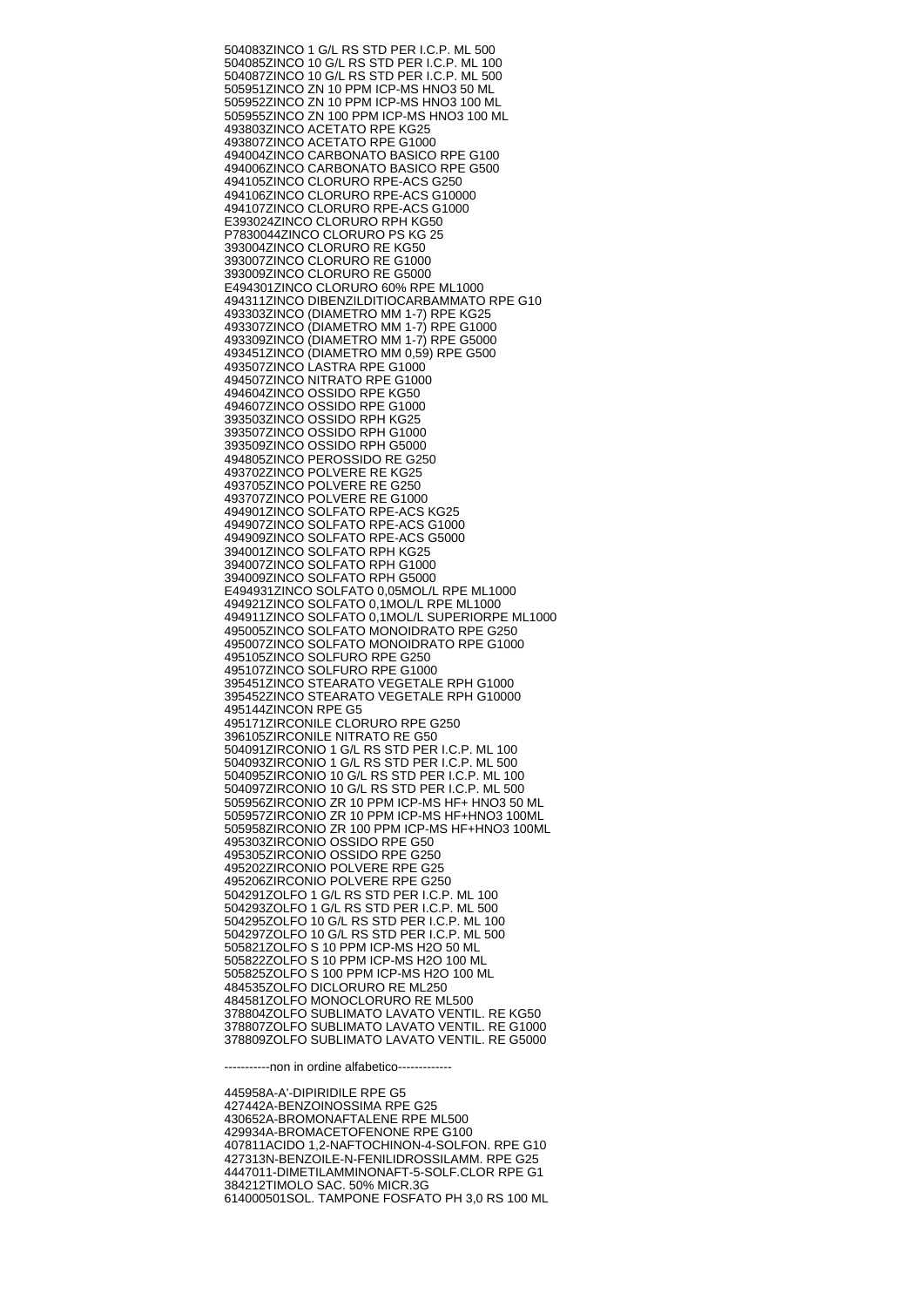614002000 PHOSPHATE BUFFER 4002000 SOL PH 5.5 1L 469592 1-(2-PIRIDILAZO)-2-NAFTOLO RPE G5 489711 TRIFLUOROACETILACETONE RPE ML10 490162 1,1,1-TRIFLUOROACETILTRIFLUOR. RPE ML10 P6010221 1,1-DICLORO-1-FLUORO-ETANO PS ML 2500 487413 1,2,3,4-TETRAIDRONAFTALENE RPE ML1000 383001 1,2,3,4-TETRAIDRONAFTALENE RE KG26 383002 1,2,3,4-TETRAIDRONAFTALENE RE ML1000 489382 1,2,4-TRICLOROBENZENE RPE ML1000 P0722721 1,2,4-TRICLOROBENZENE RS SPECTRO ML 2500 P0720228 1,2,4-TRICLOROBENZENE PS ML 5000 P5533A 1,2-DICHLOROBENZENE D4 MIN 99% 1 X 5ML 453921 1,2-DIMETOSSIETANO RPE ML250 P0300221 1,2-DIMETOSSIETANO PS ML 2500 P0300268 1,2-DIMETOSSIETANO PS L 200 P03010T16 1,2-DIMETOSSIETANO PS ML 1000 431302 1,3-BUTANDIOLO RE ML1000 437652 1,3-DICLORO-2-PROPANDIOLO RPE ML250 P8040216 1,3-PROPANDIOLO PS 1L P0360522 1,4-DIOSSANO PA ML 5000 443201000 1,4-DIOSSANO STAB. BHT RPE-ACS KG28 443202000 1,4-DIOSSANO STAB. BHT RPE-ACS ML1000 443206000 1,4-DIOSSANO STAB. BHT RPE-ACS ML2500 P0361010 DIOSSANO-1,4 PA ANIDRO 200ML P0361016 DIOSSANO-1,4 PA ANIDRO 1L P0361021 1,4-DIOSSANO RS ANIDRO ML 2500 P03637S16 DIOSSANO-1,4 RS HPLC ISO STAB. 1000 ML P0360222 1,4-DIOSSANO PS ML 5000 P0360249 1,4-DIOSSANO PS L 25 P0360268 1,4-DIOSSANO PS L 200 338001 1,4-DIOSSANO RE ML1000 STAB. BHT 338003 1,4-DIOSSANO RE ML2500 STAB. BHT 338005 1,4-DIOSSANO RE KG28 STAB. BHT 528411 1,4-DIOSSANO RE ML5000 P5239A 1,4-DIOXANE D8 MIN 99% 2 X 0,75ML 450963 1-FENILSEMICARBAZIDE RPE G50 463935 1-NAFTOLO RPE G250 354751 1-NAFTOLO RE G250 354752 1-NAFTOLO RE G1000 453881 2-(2-BUTOSSIETOSSI)ETANOLO RPE ML1000 453883 2-(2-BUTOSSIETOSSI)ETANOLO RPE KG25 P6250222 2-(2-BUTOSSIETOSSI)ETANOLO PS ML 5000 489651 2,3,5-TRIFENILTETRAZOLIO CLORURO RPE G10 431311 2,3-BUTANDIOLO RE ML250 442481 2,3-DICLORODICIAN5,6-BENZO1,4CHIN RPE G5 489881 2,4,6-(TRIPIRIDILE-2)-S-TRIAZINA RPE G1 489404 2,4,6-TRICLOROFENOLO RE G100 445272 2,4-DINITROANILINA RPE G25 445421 2,4-DINITROCLOROBENZENE RE G250 445524 2,4-DINITROFENILIDRAZINA RPE G100 E445596 2,4-DINITROFENOLO 0,05% RPE ML500 445701 2,4-DINITROFLUOROBENZENE RPE G10 400305 2,4-PENTANDIONE RPE ML100 400307 2,4-PENTANDIONE RPE ML1000 492661 2,4-XILENOLO RE ML25 443972 2,5-DIFENILOSSAZOLO RS RADOCHIMICA G100 441958 2,6-DIBROMOCHINONCLORIMMIDE RPE G5 442458 2,6-DICLOROCHINONCLORIMMIDE RPE G5 442508 2,6-DICLOROFENOLOINDOFENOLO S.S. RPE G5 456421 2'4'5'7'-TETRAIODOFLUORESCEINA RPE G10 442541 2',7'-DICLOROFLUORESCEINA RPE G10 418711 2-AMMINO-2METIL-1,3-PROPANDIOLO RPE G250 323333 2-BENZILE-2-IMIDAZOLINA\*HCL RPH G50 430953 2-BROMOPROPANO RPE ML250 453941 2-BUTOSSIETANOLO RPE ML1000 P6310222 2-BUTOSSIETANOLO PS ML 5000 437704 CLOROACETAMMIDE RPE G100 438371 2-CLOROETILAMMINA CLORIDRATO RE G100 438401 2-CLOROFENOLO RPE ML100 438403 2-CLOROFENOLO RPE ML1000 438451 2-CLOROFENOLO RE FIBRE ML1000 P0460521 2-ETOSSIETANOLO PA ML 2500 453951 2-ETOSSIETANOLO RPE ML1000 P0461016 2-ETOSSIETANOLO PS ML 1000 453991 2-ETOSSIETILACETATO RPE ML1000 453962 2-FENOSSIETANOLO RPE ML1000 452942 2-FURALDEIDE RPE ML100 346001 2-FURALDEIDE RE ML1000 460691 2-MERCAPTOETANOLO RPE ML10 418253 2-METIL-2-BUTENE RPE ML25 P9963716 2-METIL-TETRAIDROFURANO HPLC 1000 ML P9963721 2-METIL TETRAIDROFURANO HPLC 2500 ML P9960216 2-METIL-TETRAIDROFURANO 1000 ML P9960229 2-METIL-TETRAIDROFURANO 5000 ML P9960248 2-METIL TETRAIDROFURANO PUR PS 25L P9960268 2-METIL TETRAIDROFURANO PUR PS 200L 454021 2-METOSSIETANOLO RPE ML1000 454023 2-METOSSIETANOLO RPE KG25